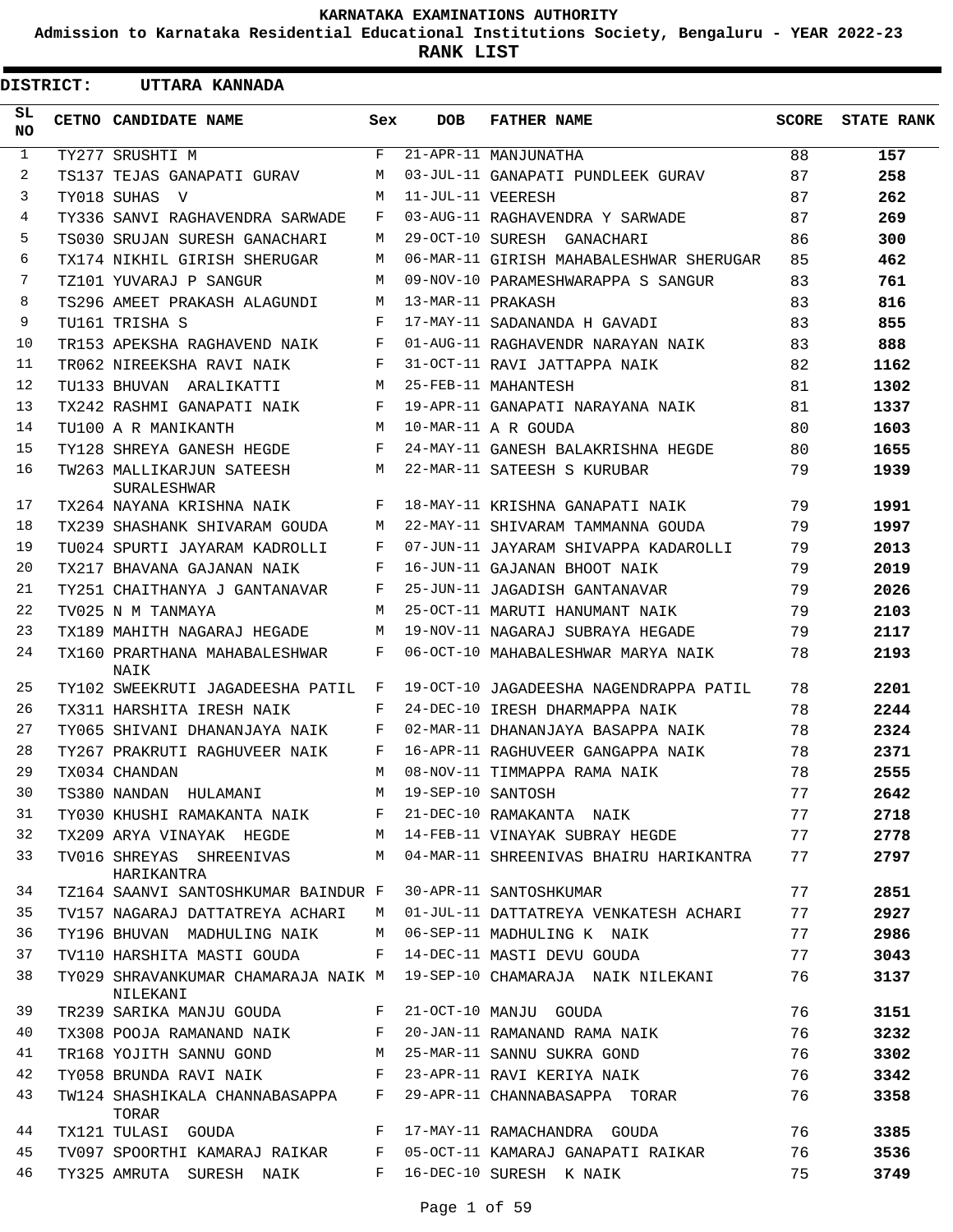**Admission to Karnataka Residential Educational Institutions Society, Bengaluru - YEAR 2022-23**

**RANK LIST**

| SL<br>CETNO CANDIDATE NAME<br><b>DOB</b><br><b>FATHER NAME</b><br>Sex<br><b>NO</b><br>47<br>TZ170 INCHARA UDAYA DEVADIGA<br>11-FEB-11 UDAYA MANJUNATH DEVADIGA<br>$\mathbf{F}$<br>48<br>05-APR-11 NAGARAJA RAMA GOUDA<br>TX339 LOHIT NAGARAJA GOUDA<br>M<br>49<br>F<br>11-APR-11 BAIRANNA HANMANTH NAIK<br>TT119 SEEMA BAIRANN NAIK<br>50<br>F<br>11-APR-11 VINOD GANAPATI SHETTY<br>TT116 VANDITA VINOD SHETTY<br>51<br>F<br>02-MAY-11 LAXMAN MANJUNATH NAIK<br>TO104 RANJITA LAXMAN NAIK<br>52<br>F<br>27-JUN-11 RAVICHANDRA DURGAPPA NAIK<br>TY118 INCHARA RAVICHANDRA NAIK<br>53<br>F<br>01-JUL-11 MAHANTESH ARJUNGOUDA PATIL<br>TW299 CHAITANYA MAHANTESH PATIL<br>54<br>23-AUG-11 BASAVARAJ<br>F<br>TY147 VAISHNAVI B PUJAR<br>55<br>07-OCT-11 VISHNU NAGU MARATHI<br>F<br>TR008 SHOBHA VISHNU MARATHI<br>56<br>F<br>09-DEC-11 RAJASHEKAR BONGALE<br>TY156 VARSHA R BONGALE<br>57<br>13-DEC-11 ZAHEER AHMED SIRSI<br>F<br>TW094 ZOYA ZAHEER AHMED SIRSI<br>58<br>17-OCT-10 YALLAPPA KALAL<br>TW547 DEEPAK YALLAPPA KALAL<br>M<br>59<br>F<br>23-JAN-11 GANESH NARAYAN VAIDYA<br>TV140 SANJANA GANESH VAIDYA<br>60<br>F<br>26-APR-11 SURESH VENKATRAMAN MOGER<br>TR007 SAMRUDDHI SURESH MOGER<br>61<br>19-MAY-11 BASAVARAJ YALLAPPA VADDAR<br>TW429 NAVEEN BASAVARAJ VADDAR<br>M<br>62<br>F<br>23-MAY-11 RAGHAV SUKRU HARIKANTRA<br>TV064 SHIVANI RAGHAV HARIKANTRA<br>63<br>F<br>12-NOV-11 GURUDAS NARAYAN MAHALE<br>TV049 VINDHYA GURUDAS MAHALE<br>64<br>19-NOV-10 BASAVARAJ PARSAPPA<br>TW017 LAXMI BASAVARAJ BENDLAGATTI F | SCORE | <b>STATE RANK</b> |
|-------------------------------------------------------------------------------------------------------------------------------------------------------------------------------------------------------------------------------------------------------------------------------------------------------------------------------------------------------------------------------------------------------------------------------------------------------------------------------------------------------------------------------------------------------------------------------------------------------------------------------------------------------------------------------------------------------------------------------------------------------------------------------------------------------------------------------------------------------------------------------------------------------------------------------------------------------------------------------------------------------------------------------------------------------------------------------------------------------------------------------------------------------------------------------------------------------------------------------------------------------------------------------------------------------------------------------------------------------------------------------------------------------------------------------------------------------------------------------------------------------------------------------------|-------|-------------------|
|                                                                                                                                                                                                                                                                                                                                                                                                                                                                                                                                                                                                                                                                                                                                                                                                                                                                                                                                                                                                                                                                                                                                                                                                                                                                                                                                                                                                                                                                                                                                     |       |                   |
|                                                                                                                                                                                                                                                                                                                                                                                                                                                                                                                                                                                                                                                                                                                                                                                                                                                                                                                                                                                                                                                                                                                                                                                                                                                                                                                                                                                                                                                                                                                                     | 75    | 3809              |
|                                                                                                                                                                                                                                                                                                                                                                                                                                                                                                                                                                                                                                                                                                                                                                                                                                                                                                                                                                                                                                                                                                                                                                                                                                                                                                                                                                                                                                                                                                                                     | 75    | 3863              |
|                                                                                                                                                                                                                                                                                                                                                                                                                                                                                                                                                                                                                                                                                                                                                                                                                                                                                                                                                                                                                                                                                                                                                                                                                                                                                                                                                                                                                                                                                                                                     | 75    | 3871              |
|                                                                                                                                                                                                                                                                                                                                                                                                                                                                                                                                                                                                                                                                                                                                                                                                                                                                                                                                                                                                                                                                                                                                                                                                                                                                                                                                                                                                                                                                                                                                     | 75    | 3872              |
|                                                                                                                                                                                                                                                                                                                                                                                                                                                                                                                                                                                                                                                                                                                                                                                                                                                                                                                                                                                                                                                                                                                                                                                                                                                                                                                                                                                                                                                                                                                                     | 75    | 3905              |
|                                                                                                                                                                                                                                                                                                                                                                                                                                                                                                                                                                                                                                                                                                                                                                                                                                                                                                                                                                                                                                                                                                                                                                                                                                                                                                                                                                                                                                                                                                                                     | 75    | 3979              |
|                                                                                                                                                                                                                                                                                                                                                                                                                                                                                                                                                                                                                                                                                                                                                                                                                                                                                                                                                                                                                                                                                                                                                                                                                                                                                                                                                                                                                                                                                                                                     | 75    | 3986              |
|                                                                                                                                                                                                                                                                                                                                                                                                                                                                                                                                                                                                                                                                                                                                                                                                                                                                                                                                                                                                                                                                                                                                                                                                                                                                                                                                                                                                                                                                                                                                     | 75    | 4060              |
|                                                                                                                                                                                                                                                                                                                                                                                                                                                                                                                                                                                                                                                                                                                                                                                                                                                                                                                                                                                                                                                                                                                                                                                                                                                                                                                                                                                                                                                                                                                                     | 75    | 4117              |
|                                                                                                                                                                                                                                                                                                                                                                                                                                                                                                                                                                                                                                                                                                                                                                                                                                                                                                                                                                                                                                                                                                                                                                                                                                                                                                                                                                                                                                                                                                                                     | 75    | 4154              |
|                                                                                                                                                                                                                                                                                                                                                                                                                                                                                                                                                                                                                                                                                                                                                                                                                                                                                                                                                                                                                                                                                                                                                                                                                                                                                                                                                                                                                                                                                                                                     | 75    | 4156              |
|                                                                                                                                                                                                                                                                                                                                                                                                                                                                                                                                                                                                                                                                                                                                                                                                                                                                                                                                                                                                                                                                                                                                                                                                                                                                                                                                                                                                                                                                                                                                     | 74    | 4270              |
|                                                                                                                                                                                                                                                                                                                                                                                                                                                                                                                                                                                                                                                                                                                                                                                                                                                                                                                                                                                                                                                                                                                                                                                                                                                                                                                                                                                                                                                                                                                                     | 74    | 4392              |
|                                                                                                                                                                                                                                                                                                                                                                                                                                                                                                                                                                                                                                                                                                                                                                                                                                                                                                                                                                                                                                                                                                                                                                                                                                                                                                                                                                                                                                                                                                                                     | 74    | 4515              |
|                                                                                                                                                                                                                                                                                                                                                                                                                                                                                                                                                                                                                                                                                                                                                                                                                                                                                                                                                                                                                                                                                                                                                                                                                                                                                                                                                                                                                                                                                                                                     | 74    | 4542              |
|                                                                                                                                                                                                                                                                                                                                                                                                                                                                                                                                                                                                                                                                                                                                                                                                                                                                                                                                                                                                                                                                                                                                                                                                                                                                                                                                                                                                                                                                                                                                     | 74    | 4552              |
|                                                                                                                                                                                                                                                                                                                                                                                                                                                                                                                                                                                                                                                                                                                                                                                                                                                                                                                                                                                                                                                                                                                                                                                                                                                                                                                                                                                                                                                                                                                                     | 74    | 4740              |
| BENDLAGATTI                                                                                                                                                                                                                                                                                                                                                                                                                                                                                                                                                                                                                                                                                                                                                                                                                                                                                                                                                                                                                                                                                                                                                                                                                                                                                                                                                                                                                                                                                                                         | 73    | 4916              |
| 65<br>29-NOV-10 SURESH<br>F<br>TW186 MADHU MANJALKAR                                                                                                                                                                                                                                                                                                                                                                                                                                                                                                                                                                                                                                                                                                                                                                                                                                                                                                                                                                                                                                                                                                                                                                                                                                                                                                                                                                                                                                                                                | 73    | 4929              |
| 66<br>08-APR-11 DINESH VENKTAPPA NAIK<br>TT125 ANANYA DINESH NAIK<br>F                                                                                                                                                                                                                                                                                                                                                                                                                                                                                                                                                                                                                                                                                                                                                                                                                                                                                                                                                                                                                                                                                                                                                                                                                                                                                                                                                                                                                                                              | 73    | 5090              |
| 67<br>TX252 SUDEENDRA LOKESH GOUDA<br>21-JUN-11 LOKESH NARAYANA GOUDA<br>M                                                                                                                                                                                                                                                                                                                                                                                                                                                                                                                                                                                                                                                                                                                                                                                                                                                                                                                                                                                                                                                                                                                                                                                                                                                                                                                                                                                                                                                          | 73    | 5221              |
| 68<br>29-SEP-11 JAYANT GOVIND MARATI<br>TR031 VIJAYALAXMI JAYANT MARATI<br>F                                                                                                                                                                                                                                                                                                                                                                                                                                                                                                                                                                                                                                                                                                                                                                                                                                                                                                                                                                                                                                                                                                                                                                                                                                                                                                                                                                                                                                                        | 73    | 5338              |
| 69<br>07-JAN-12 SATISH BHOSLE<br>F<br>TY351 PRAPTI BHOSLE                                                                                                                                                                                                                                                                                                                                                                                                                                                                                                                                                                                                                                                                                                                                                                                                                                                                                                                                                                                                                                                                                                                                                                                                                                                                                                                                                                                                                                                                           | 73    | 5418              |
| 70<br>F<br>11-NOV-10 CHANDRAHAS GOPAL GAONKAR<br>TO072 TRUPTI CHANDRAHAS GAONKAR                                                                                                                                                                                                                                                                                                                                                                                                                                                                                                                                                                                                                                                                                                                                                                                                                                                                                                                                                                                                                                                                                                                                                                                                                                                                                                                                                                                                                                                    | 72    | 5555              |
| 71<br>F<br>01-DEC-10 MANJUNATH GANAPATI NAIK<br>TX306 NEHA MANJUNATH NAIK                                                                                                                                                                                                                                                                                                                                                                                                                                                                                                                                                                                                                                                                                                                                                                                                                                                                                                                                                                                                                                                                                                                                                                                                                                                                                                                                                                                                                                                           | 72    | 5585              |
| 72<br>07-JAN-11 HAIDAR HAJARATSAB HUBBALLI<br>TZ008 HEENAKOUSAR HAIDAR HUBBALLI F                                                                                                                                                                                                                                                                                                                                                                                                                                                                                                                                                                                                                                                                                                                                                                                                                                                                                                                                                                                                                                                                                                                                                                                                                                                                                                                                                                                                                                                   | 72    | 5638              |
| 73<br>25-JAN-11 GANAPATI KRISHNA MADIVAL<br>TV022 PALLAVI GANAPATI MADIVAL<br>F                                                                                                                                                                                                                                                                                                                                                                                                                                                                                                                                                                                                                                                                                                                                                                                                                                                                                                                                                                                                                                                                                                                                                                                                                                                                                                                                                                                                                                                     | 72    | 5660              |
| 74<br>TX247 GOUTAM VINAYAK NAIK<br>30-MAR-11 VINAYAK HIRANYA NAIK<br>M                                                                                                                                                                                                                                                                                                                                                                                                                                                                                                                                                                                                                                                                                                                                                                                                                                                                                                                                                                                                                                                                                                                                                                                                                                                                                                                                                                                                                                                              | 72    | 5750              |
| 75<br>14-APR-11 NAGARAJ NAIK<br>TY363 MANYA NAGARAJ NAIK<br>F                                                                                                                                                                                                                                                                                                                                                                                                                                                                                                                                                                                                                                                                                                                                                                                                                                                                                                                                                                                                                                                                                                                                                                                                                                                                                                                                                                                                                                                                       | 72    | 5776              |
| M 24-MAY-11 VINAYAK SHIVAPPA<br>76<br>TY190 GRIHIT VINAYAK<br>JAKALANNANAVAR<br>JAKALANNANAVAR                                                                                                                                                                                                                                                                                                                                                                                                                                                                                                                                                                                                                                                                                                                                                                                                                                                                                                                                                                                                                                                                                                                                                                                                                                                                                                                                                                                                                                      | 72    | 5839              |
| TX133 PREETI GANGADHAR NAIK F 06-JUN-11 GANGADHAR N NAIK<br>77                                                                                                                                                                                                                                                                                                                                                                                                                                                                                                                                                                                                                                                                                                                                                                                                                                                                                                                                                                                                                                                                                                                                                                                                                                                                                                                                                                                                                                                                      | 72    | 5868              |
| TQ062 RAMADEV BOMMAYYA NAYAK M 22-SEP-11 BOMMAYYA RAMACHANDRA NAYAK<br>78                                                                                                                                                                                                                                                                                                                                                                                                                                                                                                                                                                                                                                                                                                                                                                                                                                                                                                                                                                                                                                                                                                                                                                                                                                                                                                                                                                                                                                                           | 72    | 6015              |
| 79<br>M 04-OCT-11 DYAVA RAMA NAIK<br>TX082 V D DHANUSH                                                                                                                                                                                                                                                                                                                                                                                                                                                                                                                                                                                                                                                                                                                                                                                                                                                                                                                                                                                                                                                                                                                                                                                                                                                                                                                                                                                                                                                                              | 72    | 6023              |
| 80<br>TQ076 KAVERI SURESH KALLIMANI F<br>27-OCT-10 SURESH NAGAPPA KALLIMANI                                                                                                                                                                                                                                                                                                                                                                                                                                                                                                                                                                                                                                                                                                                                                                                                                                                                                                                                                                                                                                                                                                                                                                                                                                                                                                                                                                                                                                                         | 71    | 6216              |
| 81<br>TY084 DHANUSHREE<br>11-NOV-10 BANGARAPPA UPPIN<br>F                                                                                                                                                                                                                                                                                                                                                                                                                                                                                                                                                                                                                                                                                                                                                                                                                                                                                                                                                                                                                                                                                                                                                                                                                                                                                                                                                                                                                                                                           | 71    | 6235              |
| 82<br>F<br>31-DEC-10 SHIVABASAPPA VEERABHADRAPPA<br>TY136 VARSHA<br>BANKOLLI                                                                                                                                                                                                                                                                                                                                                                                                                                                                                                                                                                                                                                                                                                                                                                                                                                                                                                                                                                                                                                                                                                                                                                                                                                                                                                                                                                                                                                                        | 71    | 6290              |
| TZ165 PANNAG NAGARAJ NAIK M 21-MAR-11 NAGARAJ<br>83                                                                                                                                                                                                                                                                                                                                                                                                                                                                                                                                                                                                                                                                                                                                                                                                                                                                                                                                                                                                                                                                                                                                                                                                                                                                                                                                                                                                                                                                                 | 71    | 6424              |
| 84<br>F 15-APR-11 MARYA KERIYA NAIK<br>TX186 MONIKA MARYA NAIK                                                                                                                                                                                                                                                                                                                                                                                                                                                                                                                                                                                                                                                                                                                                                                                                                                                                                                                                                                                                                                                                                                                                                                                                                                                                                                                                                                                                                                                                      | 71    | 6462              |
| 85<br>26-APR-11 SATEESH MARU PATAGAR<br>TZ142 SARITA SATEESH PATAGAR F                                                                                                                                                                                                                                                                                                                                                                                                                                                                                                                                                                                                                                                                                                                                                                                                                                                                                                                                                                                                                                                                                                                                                                                                                                                                                                                                                                                                                                                              | 71    | 6480              |
| 86<br>TY290 SUJAN MANJUNATH NAIK M<br>06-JUL-11 MANJUNATH KERIYA NAIK                                                                                                                                                                                                                                                                                                                                                                                                                                                                                                                                                                                                                                                                                                                                                                                                                                                                                                                                                                                                                                                                                                                                                                                                                                                                                                                                                                                                                                                               | 71    | 6616              |
| 87<br>31-JUL-11 JAYANAND DEVAPPA MADIVAL<br>TT057 DISHA JAYANAND MADIVAL F                                                                                                                                                                                                                                                                                                                                                                                                                                                                                                                                                                                                                                                                                                                                                                                                                                                                                                                                                                                                                                                                                                                                                                                                                                                                                                                                                                                                                                                          | 71    | 6668              |
| 88<br>28-AUG-11 PANDURANGA DASA NAIK<br>TZ133 DIRAJ PANDURANGA NAIK<br>M                                                                                                                                                                                                                                                                                                                                                                                                                                                                                                                                                                                                                                                                                                                                                                                                                                                                                                                                                                                                                                                                                                                                                                                                                                                                                                                                                                                                                                                            | 71    | 6711              |
| 89<br>TO021 VISHRAT MOHAN HARIKANTRA M<br>13-NOV-11 MOHAN GOPAL HARIKANTRA                                                                                                                                                                                                                                                                                                                                                                                                                                                                                                                                                                                                                                                                                                                                                                                                                                                                                                                                                                                                                                                                                                                                                                                                                                                                                                                                                                                                                                                          | 71    | 6791              |
| 90<br>05-NOV-10 SURESH DAKU GOUDA<br>TY213 RAKSHITA SURESH GOUDA<br>F                                                                                                                                                                                                                                                                                                                                                                                                                                                                                                                                                                                                                                                                                                                                                                                                                                                                                                                                                                                                                                                                                                                                                                                                                                                                                                                                                                                                                                                               | 70    | 6978              |
| 91<br>27-NOV-10 MANJUNATH DHYAVA NAIK<br>TX304 ASHIKA MANJUNATH NAIK F                                                                                                                                                                                                                                                                                                                                                                                                                                                                                                                                                                                                                                                                                                                                                                                                                                                                                                                                                                                                                                                                                                                                                                                                                                                                                                                                                                                                                                                              | 70    | 7002              |
| 92<br>TU125 NAGAPRASAD CHANNABASAPPA M 17-JAN-11 CHANNABASAPPA<br>PASCHAPUR                                                                                                                                                                                                                                                                                                                                                                                                                                                                                                                                                                                                                                                                                                                                                                                                                                                                                                                                                                                                                                                                                                                                                                                                                                                                                                                                                                                                                                                         | 70    | 7076              |
| 93<br>TX100 SUGHOOSH SUDHEER HEGDE M 21-JAN-11 SUDHEER VASANT HEGDE<br>Page 2 of 59                                                                                                                                                                                                                                                                                                                                                                                                                                                                                                                                                                                                                                                                                                                                                                                                                                                                                                                                                                                                                                                                                                                                                                                                                                                                                                                                                                                                                                                 | 70    | 7083              |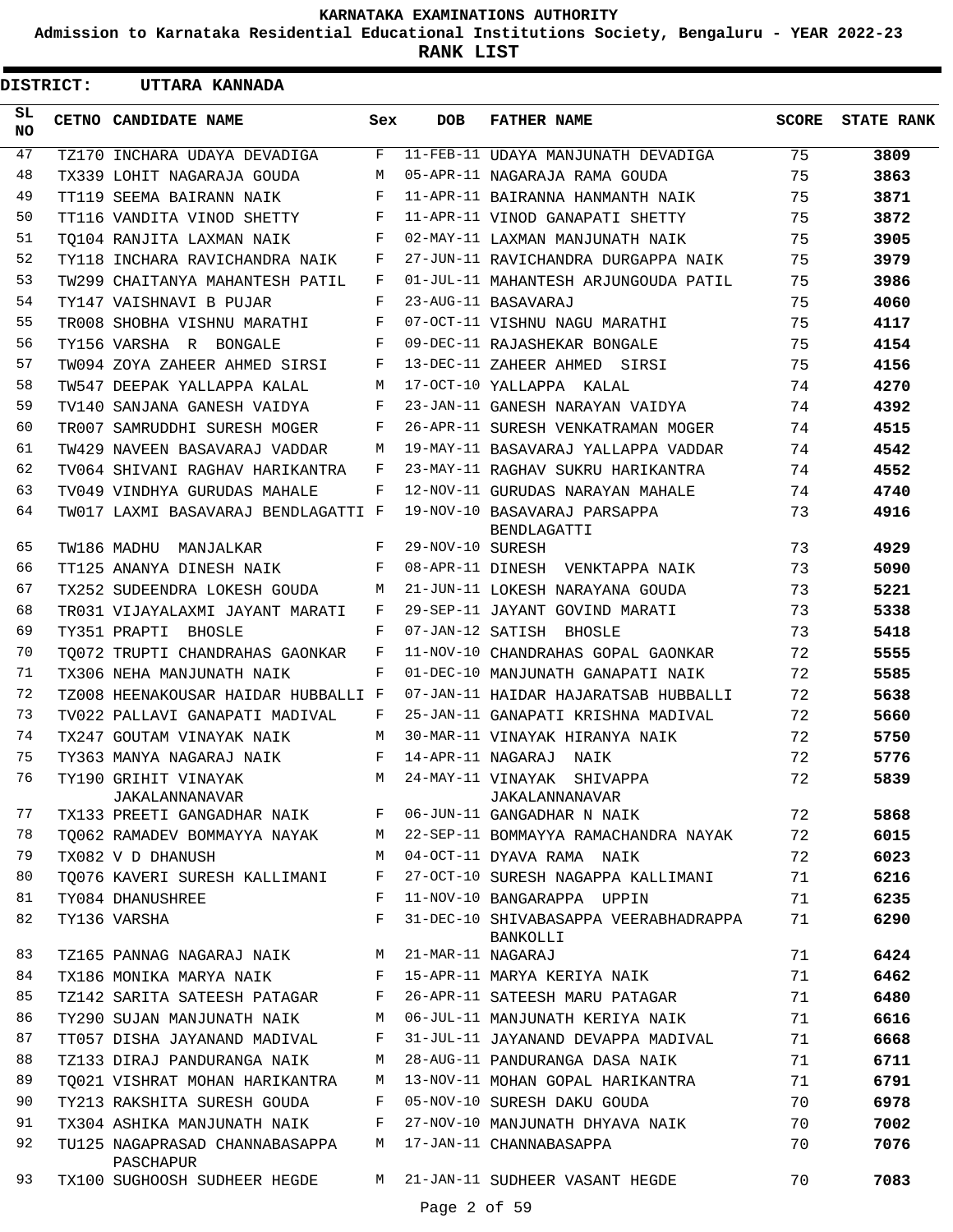**Admission to Karnataka Residential Educational Institutions Society, Bengaluru - YEAR 2022-23**

**RANK LIST**

ı

| <b>DISTRICT:</b> | UTTARA KANNADA                            |              |                |                                               |              |                   |
|------------------|-------------------------------------------|--------------|----------------|-----------------------------------------------|--------------|-------------------|
| SL.<br>NO.       | CETNO CANDIDATE NAME                      | Sex          | <b>DOB</b>     | <b>FATHER NAME</b>                            | <b>SCORE</b> | <b>STATE RANK</b> |
| 94               | TR188 SINCHANA<br>HANUMANTH<br>NAIK       | F            |                | 24-JAN-11 HANUMANTH RAMACHANDRA NAIK          | 70           | 7088              |
| 95               | TZ122 SUPREETA BHASKAR MARATHI            | F            |                | 11-FEB-11 BHASKAR DEMYA MARATHI               | 70           | 7118              |
| 96               | TY273 BHOOMIKA NAGAPPA BHAJANTRI          | F            |                | 15-FEB-11 NAGAPPA FAKIRAPPA BHAJANTRI         | 70           | 7121              |
| 97               | TT107 SANJANA AMAKOOS GOUDA               | F            |                | 29-MAR-11 AMAKOOA KESHA GOUDA                 | 70           | 7210              |
| 98               | TY347 SHREYAS PRAKASH JOGLEKAR            | M            |                | 29-MAR-11 PRAKASH RACHA JOGLEKAR              | 70           | 7211              |
| 99               | TW213 SINDHU RAMESH MANOBAI               | F            |                | 26-APR-11 RAMESH PAKKIRAPPA MANOBAI           | 70           | 7260              |
| 100              | TX136 PRIYA GANGADHAR NAIK                | F            |                | 06-JUN-11 GANGADHAR N NAIK                    | 70           | 7326              |
| 101              | TV070 DHANYASHREE NAGESH NAIK             | F            |                | 12-OCT-11 NAGESH GANAPAYYA NAIK               | 70           | 7540              |
| 102              | TY034 MANGALA MANJUNATH GOWDA             | F            |                | 15-JUL-10 MANJUNATH KERIYA GOWDA              | 69           | 7705              |
| 103              | TW329 RAKSHITA SAGAR RANA                 | F            |                | 01-DEC-10 SAGAR SAUDAGAR RANA                 | 69           | 7830              |
| 104              | TY182 RAVEESH UMESH GOWDA                 | M            |                | 26-JAN-11 UMESH YANKU GOWDA                   | 69           | 7909              |
| 105              | TX129 DIGANTH GAJANANA MADIVAL            | М            |                | 17-MAR-11 GAJANANA NARAYANA MADIVAL           | 69           | 8001              |
| 106              | TR187 PRAJWAL MOHAN NAIK                  | M            |                | 23-MAR-11 MOHAN MADEV NAIK                    | 69           | 8023              |
| 107              | TY005 SUCHITRA PRAKASH GOWDA              | F            |                | 01-APR-11 PRAKASH BANGARYA GOWDA              | 69           | 8040              |
| 108              | TX221 KRUTHIKA M HIRER                    | F            |                | 11-APR-11 MANJAPPA RAMA NAIK                  | 69           | 8064              |
| 109              | TY225 JYOTIKA RAGHUPATI NAIK              | F            |                | 25-APR-11 RAGHUPATI NAGENDRA NAIK             | 69           | 8096              |
| 110              | TR138 GAGANA SHRIDHAR NAIK                | F            |                | 24-MAY-11 SHRIDHAR LACHMAYYA NAIK             | 69           | 8157              |
| 111              | TR059 SINCHANA LAXMAN MOGER               | F            |                | 25-MAY-11 LAXMAN KRISHNA MOGER                | 69           | 8163              |
| 112              | TY101 VISHWANATHA NAGENDRA GOUDA          | М            |                | 02-JUN-11 NAGENDRA KANNA GOUDA                | 69           | 8179              |
| 113              | TU095 MANORANJAN BASAVARAJ PATIL          | M            |                | 18-JUN-11 BASAVARAJ BASANGOUDA PATIL          | 69           | 8213              |
| 114              | TY226 SANJU RAVIRAJ TALAVAR               | M            |                | 21-JUN-11 RAVIRAJ NAGAPPA TALAVAR             | 69           | 8220              |
| 115              | TS324 TANUSHRI SUDHAKAR KUMBAR            | F            |                | 05-AUG-11 SUDHAKAR S KUMBAR                   | 69           | 8301              |
| 116              | TS037 SANDESH MANJUNATH KHANAPUR          | M            |                | 09-AUG-11 MANJUNATH DEMANNA KHANAPUR          | 69           | 8305              |
| 117              | TR026 SUCHITRA SHRINIVAS MOGER            | F            |                | 19-AUG-11 SHRINIWAS DURGAPPA MOGER            | 69           | 8330              |
| 118              | TZ020 VAISHNAVI PRABHUDEV<br>MANAKAVAD    | F            |                | 19-AUG-11 PRABHUDEV HANUMANTAPPA<br>MANAKAVAD | 69           | 8331              |
| 119              | TX088 C V SATWIK                          | M            |                | 12-SEP-11 VINAYAK RAMACHANDRA NAIK            | 69           | 8375              |
| 120              | TZ078 POOJA PARAMESHWAR MARATHI           | F            |                | 02-OCT-11 PARAMESHWAR OMU MARATHI             | 69           | 8395              |
| 121              | TR080 KAVYA KRISHNA DEVADIG               | F            |                | 17-OCT-11 KRISHNA NARAYANA DEVADIG            | 69           | 8422              |
| 122              | TY308 NISHITH                             | М            |                | 29-JAN-12 SHEKAR RAO M                        | 69           | 8508              |
|                  | 123 TS011 PAVITRA RAMU METRI              | $\mathbf{F}$ | 24-OCT-09 RAMU |                                               | 68           | 8528              |
| 124              | TY113 SUCHETA SHIVAKUMAR MATHAD F         |              |                | 11-APR-10 SHIVAKUMAR SHIVAMATAYYA<br>MATHAD   | 68           | 8559              |
| 125              | TY310 SANJANA SURESH ILIGER               | F            |                | 11-SEP-10 SURESH DHRMAPPA ILIGER              | 68           | 8636              |
| 126              | TY378 GOUTHAM VASANTH NAIK                | M            |                | 20-SEP-10 VASANTH MASTYA NAIK                 | 68           | 8643              |
| 127              | TZ021 RAJAT CHANDRASHEKAR MARATHI M       |              |                | 04-DEC-10 CHANDRASHEKAR GANAPATI<br>MARATHI   | 68           | 8730              |
| 128              | TY300 MANOJKUMAR NINGAPPA KACHAVI M       |              |                | 28-DEC-10 NINGAPPA KACHAVI                    | 68           | 8760              |
| 129              | TW012 ROHIT KRISHNA VADAGERI              | M            |                | 05-JAN-11 KRISHNA SOMANNA VADAGERI            | 68           | 8774              |
| 130              | TY072 ANUSHKA GANAPATI NAIK               | F            |                | 19-JAN-11 GANAPATI RAMA NAIK                  | 68           | 8801              |
| 131              | TS208 ARUN ADRUSH GADDIKERI               | М            |                | 27-JAN-11 ADRUSH GADDIKERI                    | 68           | 8816              |
| 132              | TW280 ANKITA SOMASHEKHARAYYA<br>KULAKARNI | F            |                | 03-MAR-11 SOMASHEKHARAYYA                     | 68           | 8890              |
| 133              | TZ093 SINCHANA TAMMANNA MARATHI           | F            |                | 07-APR-11 TAMMANNA DHAKYA MARATHI             | 68           | 8982              |
| 134              | TR035 SHWETA MARUTI NAIK                  | F            |                | 08-APR-11 MARUTI LACHMAYYA NAIK               | 68           | 8985              |
| 135              | TX351 CHAYA PRAKASH NAIK                  | F            |                | 01-MAY-11 PRAKASH DYAVA NAIK                  | 68           | 9047              |
| 136              | TX341 ASHWIN MASTYA GOUDA                 | M            |                | 03-MAY-11 MASTYA GOUDA                        | 68           | 9054              |
| 137              | TZ040 VIDYA JANU PATIL                    | F            |                | 03-MAY-11 JANU SAJU PATIL                     | 68           | 9057              |
| 138              | TR100 BHAVANA DODDAYYA NAIK               | F            |                | 19-MAY-11 DODDAYYA MASTAPPA NAIK              | 68           | 9090              |
| 139              | TY222 SINCHANA ANIL TALAGERI              | F            |                | 26-MAY-11 ANIL DEVENDRAPPA TALAGERI           | 68           | 9111              |
| 140              | TX184 KIRAN VINAYAK NAIK                  | M            |                | 04-JUN-11 VINAYAK NARAYANA NAIK               | 68           | 9136              |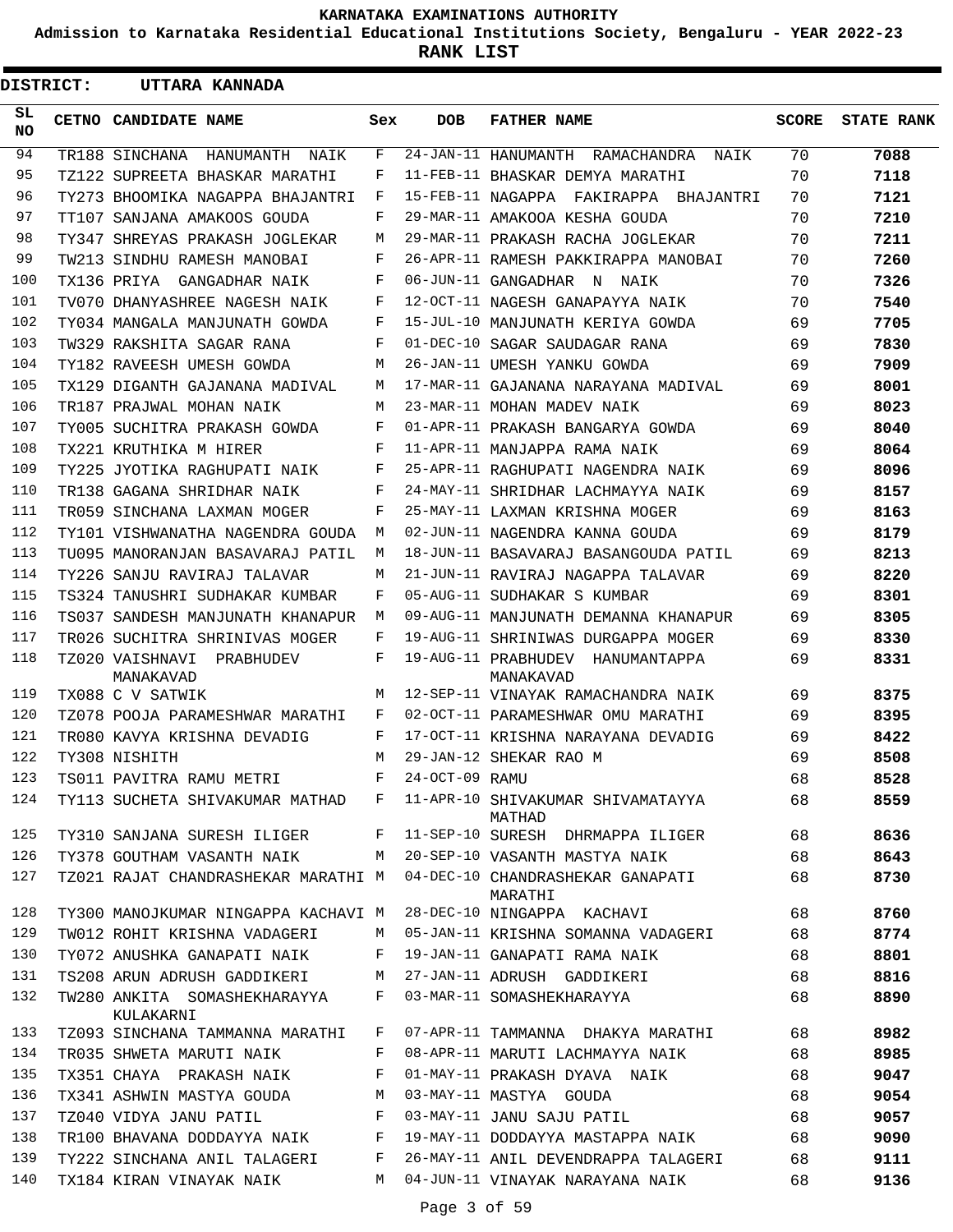**Admission to Karnataka Residential Educational Institutions Society, Bengaluru - YEAR 2022-23**

**RANK LIST**

| <b>DISTRICT:</b> | UTTARA KANNADA                                                                 |     |            |                                                                          |              |                   |
|------------------|--------------------------------------------------------------------------------|-----|------------|--------------------------------------------------------------------------|--------------|-------------------|
| SL<br><b>NO</b>  | <b>CETNO CANDIDATE NAME</b>                                                    | Sex | <b>DOB</b> | <b>FATHER NAME</b>                                                       | <b>SCORE</b> | <b>STATE RANK</b> |
| 141              | TZ163 SHARAT NAGARAJ GUNDUPKAR                                                 | M   |            | 05-JUN-11 NAGARAJ DEVENDRA GUNDUPKAR                                     | 68           | 9141              |
| 142              | TT097 MANAVI MAHADEV NAIK                                                      | F   |            | 07-JUN-11 MAHADEV RANGANATH NAIK                                         | 68           | 9150              |
| 143              | TX214 APEKSHA SHRIKANT GOUDA                                                   | F   |            | 16-JUN-11 SHRIKANT LAXMAN<br>GOUDA                                       | 68           | 9177              |
| 144              | TY140 SPANDANA PRASHANT GOWDA                                                  | F   |            | 16-JUN-11 PRASHANT DEVARU GOWDA                                          | 68           | 9179              |
| 145              | TZ173 NAVYA UMESH NAIK                                                         | F   |            | 12-JUL-11 UMESH LAGAMA NAIK                                              | 68           | 9247              |
| 146              | TW521 DEEPAK DAYA NAIK                                                         | M   |            | 21-JUL-11 DAYA RAMACHANDRA NAIK                                          | 68           | 9262              |
| 147              | TY361 VIDYA LAKSHMAN DEVADIGA                                                  | F   |            | 26-JUL-11 LAKSHMAN ANANTHA DEVADIGA                                      | 68           | 9285              |
| 148              | TX037 CHAITRA VEERBHADRA NAIK                                                  | F   |            | 22-NOV-11 VEERBHADRA VENKTESH NAIK                                       | 68           | 9461              |
| 149              | TO041 SANKALPA DINESH NAIK                                                     | F   |            | 24-DEC-11 DINESH RAMACHANDRA NAIK                                        | 68           | 9491              |
| 150              | TY349 MANASA MALATESHA MADIVAL                                                 | F   |            | 06-OCT-10 MALATESHA MADIVAL                                              | 67           | 9633              |
| 151              | TY194 DHANYA SHIVARAJ JOGALEKAR                                                | F   |            | 14-OCT-10 SHIVARAJ SADA JOGALEKAR                                        | 67           | 9638              |
| 152              | TW056 PRIYADHARSHINI N                                                         | F   |            | 03-NOV-10 NAGESH BHOVI                                                   | 67           | 9664              |
| 153              | TX036 AMRUTA DEVARAJ NAIK                                                      | F   |            | 06-DEC-10 DEVARAJ RAMA NAIK                                              | 67           | 9716              |
| 154              | TR003 SHAILESH MAHABALESHWAR<br>DEVADIG                                        | M   |            | 10-DEC-10 MAHABALESHWAR SHIVARAM<br>DEVADIG                              | 67           | 9724              |
| 155              | TY183 MAHIMA CHANDRASHEKAR NAIK                                                | F   |            | 16-DEC-10 CHANDRASHEKAR KANNA NAIK                                       | 67           | 9736              |
| 156              | TY288 SANTHOSH BHOVIVADDAR                                                     | M   |            | 02-JAN-11 KUMAR BHOVIVADDAR                                              | 67           | 9771              |
| 157              | TW143 GANAVI NAGARAJ NAIK                                                      | F   |            | 08-JAN-11 NAGARAJ FAKKIRAPPA NAIK                                        | 67           | 9783              |
| 158              | TY111 LAVANYA NAGARAJ GOWDA                                                    | F   |            | 14-JAN-11 NAGARAJ BASYA GOWDA                                            | 67           | 9792              |
| 159              | TW049 TANISHKA MAHESH PATIL                                                    | F   |            | 08-FEB-11 MAHESH PATIL                                                   | 67           | 9839              |
| 160              | TY020 PRAMATH ISHWAR GOWDA                                                     | M   |            | 21-FEB-11 ISHWAR NARAYAN GOWDA                                           | 67           | 9863              |
| 161              | TX367 NIKHIL NARAYAN NAIK                                                      | М   |            | 24-FEB-11 NARAYAN NAGAPPA NAIK                                           | 67           | 9873              |
| 162              | TW258 CHANDANA NAGARAJ MULIMANI                                                | F   |            | 08-MAR-11 NAGARAJ LAKSHAMAN MULIMANI                                     | 67           | 9903              |
| 163              | TX061 PREETI KESHAV GOUDA                                                      | F   |            | 11-MAR-11 KESHAVA LAXMANA GOUDA                                          | 67           | 9907              |
| 164              | TX235 KISHOR RAVI NAIK                                                         | M   |            | 14-MAR-11 RAVI MANJUNATH NAIK                                            | 67           | 9910              |
| 165              | TV155 SAKSHI UDAY MOODANGI                                                     | F   |            | 14-MAR-11 UDAY PARAMESHWAR MOODANGI                                      | 67           | 9911              |
| 166              | TT112 SAHANA LAXMINARAYAN<br>SALEHITTAL                                        | F   |            | 25-MAR-11 LAXMINARAYAN NILAKANTH<br>SALEHITTAL                           | 67           | 9939              |
| 167              | TW355 LOHIT MANJU KONNANAKERI                                                  | M   |            | 05-APR-11 MANJU KONNANAKERI                                              | 67           | 9962              |
| 168              | TY061 PRAJWAL JAYARAM NAIK                                                     | M   |            | 13-MAY-11 JAYARAM NAIK                                                   | 67           | 10055             |
|                  |                                                                                |     |            | 169 TW550 ANKITA ASHOK MADLUR F 14-MAY-11 ASHOK CHANNABASAPPA MADLOOR 67 |              | 10057             |
| 170              |                                                                                |     |            | TZ015 TAKKU VITTU PANDRAMISE M 14-MAY-11 VITTU SONU PADRAMISE 67         |              | 10060             |
| 171              | TX178 SHRIDHAR NANDAKUMAR GOUDA M                                              |     |            | 14-JUN-11 NANDAKUMAR BEER GOUDA 67                                       |              | 10145             |
| 172              | TT124 LEKHANA MAHESH NAIK F                                                    |     |            | 27-JUN-11 MAHESH MASTI NAIK                                              | 67           | 10175             |
| 173              | TS253 SAMARTH MANJUNATH GARAG M                                                |     |            | 01-JUL-11 MANJUNATH GARAG 67                                             |              | 10188             |
| 174              | TX048 SANJAY JAYANT NAIK M                                                     |     |            | 10-JUL-11 JAYANT . NAIK 67                                               |              | 10214             |
| 175              | $\mathbf{F}$ and $\mathbf{F}$ and $\mathbf{F}$<br>TW126 T D TANUSHA            |     |            | 11-JUL-11 DEVARAJ FAKKIRAPPA NAIK 67                                     |              | 10217             |
| 176              |                                                                                |     |            | TX332 VINAYAK KAMALAKAR NAIK M 21-JUL-11 KAMALAKAR HIRANNAYYA NAIK 67    |              | 10238             |
| 177              |                                                                                |     |            | TR051 SINCHANA VISHNU NAIK F 13-AUG-11 VISHNU NARAYANA NAIK 67           |              | 10294             |
| 178              |                                                                                |     |            | TX015 RAFAN RIYAJ SAB M 11-SEP-11 RIYAZ ABDULSATTAR SAB 67               |              | 10341             |
| 179              | TY244 DILIP VASANT NAIK M                                                      |     |            | 09-OCT-11 VASANT MAHADEV NAIK 67                                         |              | 10379             |
| 180              | TX191 CHANDANA KUMAR NAIK<br>F                                                 |     |            | $09 - 001 - 11$ VASANT PEREMBER SIDES<br>13-OCT-11 KUMAR GURU NAIK 67    |              | 10384             |
| 181              | TX195 LAKSHMI PANDRUNG NAIK F                                                  |     |            | 14-OCT-11 PANDRUNG KERIYA NAIK 67                                        |              | 10389             |
| 182              | TW039 ANIL A NADAGERI M                                                        |     |            | 08-DEC-11 ARJUN MADEVAPPA NADAGERI 67                                    |              | 10449             |
| 183              | $\mathbf{F}$ and $\mathbf{F}$ are the set of $\mathbf{F}$<br>TW122 ASERIL RAJU |     |            | 24-JUL-10 RAJU PANDAKASALA 66                                            |              | 10577             |
| 184              |                                                                                |     |            | TS263 SARVESH TUKARAM KORVEKAR M 01-DEC-10 TUKARAM SOMANIG KORVEKAR 66   |              | 10719             |
| 185              | TX104 J AKSHARA M                                                              |     |            | 15-DEC-10 JAYANT GANAPATI BHAT 66                                        |              | 10736             |
| 186              |                                                                                |     |            | TX022 CHETAN JAYARAMA NAIK M 16-DEC-10 JAYARAMA NARAYANA NAIK 66         |              | 10737             |
| 187              | TZ011 NAMRATA JANNU TAKEKAR F                                                  |     |            | 25-FEB-11 JANNU KOYA TAKEKAR 66                                          |              | 10872             |
| 188              |                                                                                |     |            | TY339 SANKETH SURESH GOUDA M 12-MAR-11 SURESH YANKU GOUDA                | 66           | 10905             |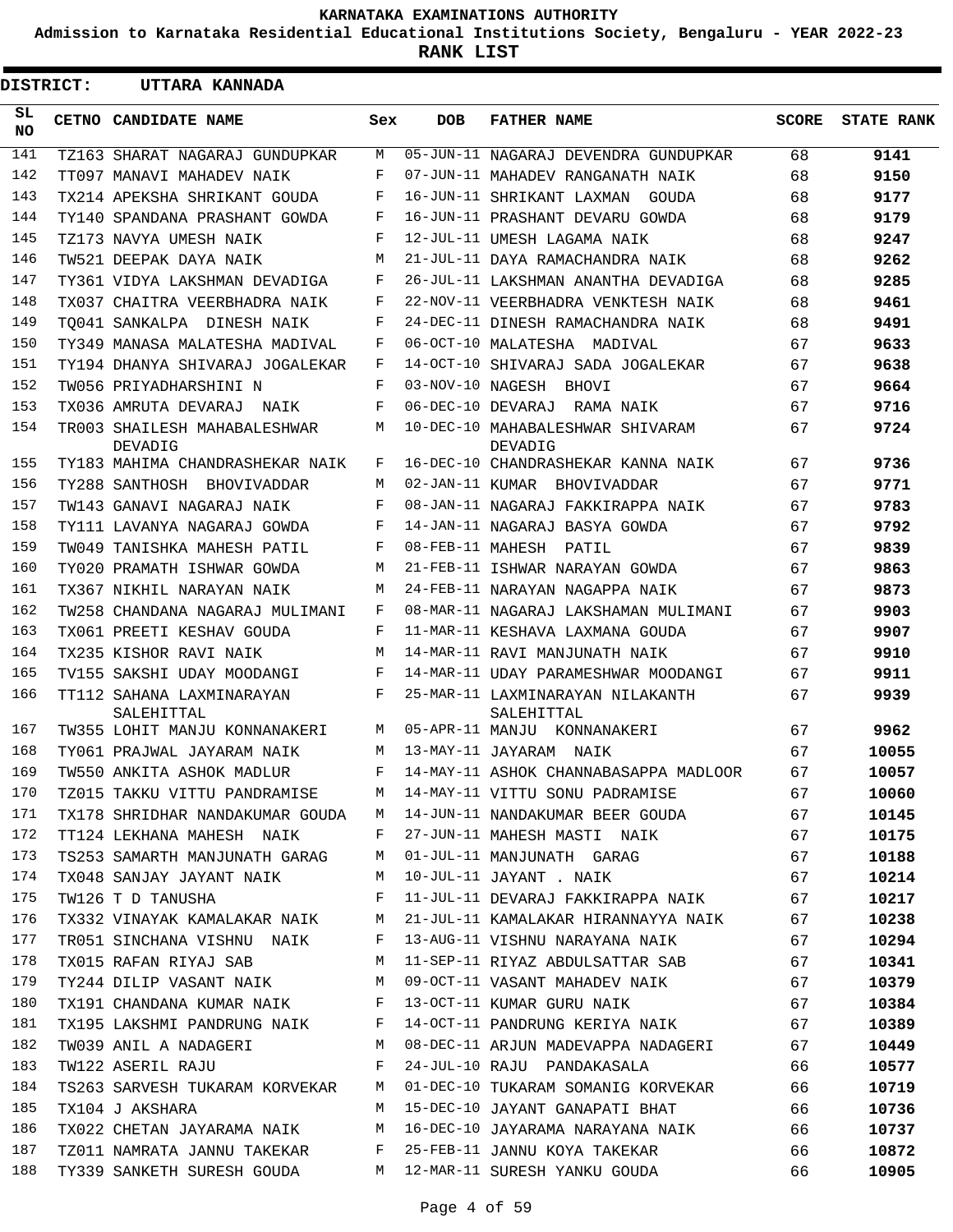**Admission to Karnataka Residential Educational Institutions Society, Bengaluru - YEAR 2022-23**

**RANK LIST**

| DISTRICT:  | UTTARA KANNADA                           |     |                   |                                                |              |                   |
|------------|------------------------------------------|-----|-------------------|------------------------------------------------|--------------|-------------------|
| SL.<br>NO. | CETNO CANDIDATE NAME                     | Sex | <b>DOB</b>        | <b>FATHER NAME</b>                             | <b>SCORE</b> | <b>STATE RANK</b> |
| 189        | TX046 VINUTA GOUDA                       | F   |                   | 16-MAR-11 RAMACHANDRA SUBRAYA GOUDA            | 66           | 10926             |
| 190        | TR159 SINCHANA SHREENIVAS NAIK           | F   |                   | 01-APR-11 SHREENIVAS NARAYAN NAIK              | 66           | 10961             |
| 191        | TX228 HARSHITA JITENDRA NAIK             | F   |                   | 11-APR-11 JITENDRA RAMACHANDRA NAIK            | 66           | 10982             |
| 192        | TU023 ARYAN BASAVARAJ HULAMANI           | М   |                   | 15-APR-11 BASAVARAJ BABU HULAMANI              | 66           | 10996             |
| 193        | TX176 RADHIKA MARUTI NAIK                | F   |                   | 15-APR-11 MARUTI MOOKA NAIK                    | 66           | 10997             |
| 194        | TX149 ROHITA MAHADEVA GONDA              | М   |                   | 19-APR-11 MAHADEVA NARAYANA GONDA              | 66           | 11007             |
| 195        | TV074 NITIN ISHWAR MASAKAL               | M   | 20-APR-11 ISHWAR  | KRISHNA MASAKAL                                | 66           | 11011             |
| 196        | TR096 CHANDANA NARAYANA GOND             | F   |                   | 02-MAY-11 NARAYANA MANGALA GOND                | 66           | 11040             |
| 197        | TR145 VINUTHA SHANKAR NAIK               | F   |                   | 05-MAY-11 SHANKAR CHANNAYYA NAIK               | 66           | 11051             |
| 198        | TX197 PRERANA VINAYAK NAIK               | F   |                   | 14-MAY-11 VINAYAK GOWRYA NAIK                  | 66           | 11068             |
| 199        | TW402 TILAK RAMESH NAIK                  | M   |                   | 17-MAY-11 RAMESH NAIK                          | 66           | 11077             |
| 200        | TZ092 BHAVANA PRASHANTH NAIK             | F   |                   | 16-JUN-11 PRASHNTH MARYA NAIK                  | 66           | 11162             |
| 201        | TY070 POOJA SHIVAPUTRA NAIK              | F   |                   | 23-JUN-11 SHIVAPUTRA INDRA NAIK                | 66           | 11179             |
| 202        | TV021 KEERTI<br>RAJU AMBIG               | F   |                   | 30-JUN-11 RAJU MANKALU AMBIG                   | 66           | 11192             |
| 203        | TT025 BHARAT DINESH NAIK                 | М   |                   | 01-JUL-11 DINESH TIPPA NAIK                    | 66           | 11196             |
| 204        | TY075 KARTIK MOHAN PAWAR                 | M   |                   | 05-JUL-11 MOHAN PAWAR                          | 66           | 11206             |
| 205        | TY233 SHREYAS D GOWDA                    | M   |                   | 06-JUL-11 DATTATRAY GIDDA GOWDA                | 66           | 11210             |
| 206        | TW032 SAGAR ANNAPPA NAGOJI               | М   | 16-JUL-11 ANNAPPA |                                                | 66           | 11235             |
| 207        | TT106 SINCHANA VASU AMBIGA               | F   |                   | 16-JUL-11 VASU TIMMAPPA AMBIGA                 | 66           | 11237             |
| 208        | TV051 YUVARAJ LAKSHMAN AMBIG             | M   |                   | 10-AUG-11 LAKSHMAN MASTI AMBIG                 | 66           | 11294             |
| 209        | TS385 PREETAM PARISHWANATH<br>BANNIKOPPA | M   |                   | 22-AUG-11 PARISHWANATH DASHARATH<br>BANNIKOPPA | 66           | 11314             |
| 210        | TX009 DEEKSHITHA                         | F   |                   | 04-OCT-11 NARAYANAPPA                          | 66           | 11385             |
| 211        | TY262 ALOKA GANGADHAR NAIK               | M   |                   | 15-OCT-11 GANGADHAR THUKARAMA NAIK             | 66           | 11400             |
| 212        | TR108 KRATHIKA NAIK                      | F   |                   | 15-NOV-11 PARAMESHWAR NAIK                     | 66           | 11434             |
| 213        | TZ055 RAMU YAKKU KATROT                  | М   |                   | 13-DEC-10 YAKKU DONDU KATROT                   | 65           | 11770             |
| 214        | TY357 ROHAN NAGARAJ GUDIGAR              | М   |                   | 18-JAN-11 NAGARAJ RAMADAS GUDIGAR              | 65           | 11855             |
| 215        | TW170 PRATIKSHA NARAYAN HUNGUNDA         | F   |                   | 17-FEB-11 NARAYAN PAKKIRAPPA HUNGUNDA          | 65           | 11910             |
| 216        | TX307 PRITHAM PARASHURAM BOVI            | М   |                   | 05-MAR-11 PARASHURAM BOVI                      | 65           | 11952             |
| 217        | TX334 NAVEEN BHANGRESHWAR NAIK           | М   |                   | 24-MAR-11 BHANGRESHWAR SHIVAPPA NAIK           | 65           | 11989             |
| 218        | TT105 SUBRHAMANYA UDAY NAIK              | М   |                   | 28-MAR-11 UDAY NAGAPPA NAIK                    | 65           | 12007             |
| 219        | TW490 GOUTAM JAGADISH KUSUR              | M   |                   | 30-MAR-11 JAGADISH LAXMAN KUSUR                | 65           | 12010             |
| 220        | TX265 VIBHA HARISH NAIK                  | F   |                   | 08-APR-11 HARISH ANNAPPA NAIK                  | 65           | 12026             |
| 221        | TW359 SANJANA SAYINATHA NAIK             | F   |                   | 14-APR-11 SAYINATH CHIDANAND NAIK              | 65           | 12044             |
| 222        | TW319 NAGARAJ DURAGAPPA MUTTALLI M       |     |                   | 17-APR-11 DURAGAPPA HANUMANTAPPA<br>MUTTALLI   | 65           | 12057             |
| 223        | TY086 NIKHITA MAHABALESHWAR NAIK F       |     |                   | 19-APR-11 MAHABALESHWAR SHEENA NAIK            | 65           | 12063             |
| 224        | TY040 SHUBHA NAGENDRA NAIK               | F   |                   | 25-APR-11 NAGENDRA TIMMAYYA NAIK               | 65           | 12079             |
| 225        | TY001 VARSHA YALLAPPA BHOVIVADDAR F      |     |                   | 05-MAY-11 YALLAPPA LAKSHMANAPPA<br>BHOVIVADDAR | 65           | 12105             |
| 226        | TV154 VARSHA CHANDRAKANT NAIK            | F   |                   | 06-MAY-11 CHANDRAKANT DEVAPPA NAIK             | 65           | 12106             |
| 227        | TY181 AMRUTA BASAVARAJ GOWDA             | F   |                   | 09-MAY-11 BASAVARAJ LINGAPPA GOWDA             | 65           | 12110             |
| 228        | TX246 SANJANA R                          | F   |                   | 21-MAY-11 RAVINDRA RAMA NAIK                   | 65           | 12139             |
| 229        | TV101 SHRIDHAR DEVU GOUDA                | М   |                   | 25-MAY-11 DEVU JATTU GOUDA                     | 65           | 12151             |
| 230        | TY103 DEEPTI MAHESH NAIK                 | F   |                   | 31-MAY-11 MAHESH BASAPPA NAIK                  | 65           | 12159             |
| 231        | TY169 PRATEEKSHA RAJU NAIK               | F   |                   | 25-JUN-11 RAJU ISHWAR NAIK                     | 65           | 12237             |
| 232        | TX287 SANJANA DHARMAPPA NAIK             | F   |                   | 04-JUL-11 DHARMAPPA KANAPPA NAIK               | 65           | 12257             |
| 233        | TX212 K G MADHURA                        | F   |                   | 06-JUL-11 GANGDHAR MAILA NAIK                  | 65           | 12263             |
| 234        | TO055 MANASA KUMAR GOUDA                 | F   |                   | 29-JUL-11 KUMAR SOMU GOUDA                     | 65           | 12325             |
| 235        | TX356 JEEVAN RAMACHANDRA NAIK            | М   |                   | 12-AUG-11 RAMACHANDRA TIMMA NAIK               | 65           | 12366             |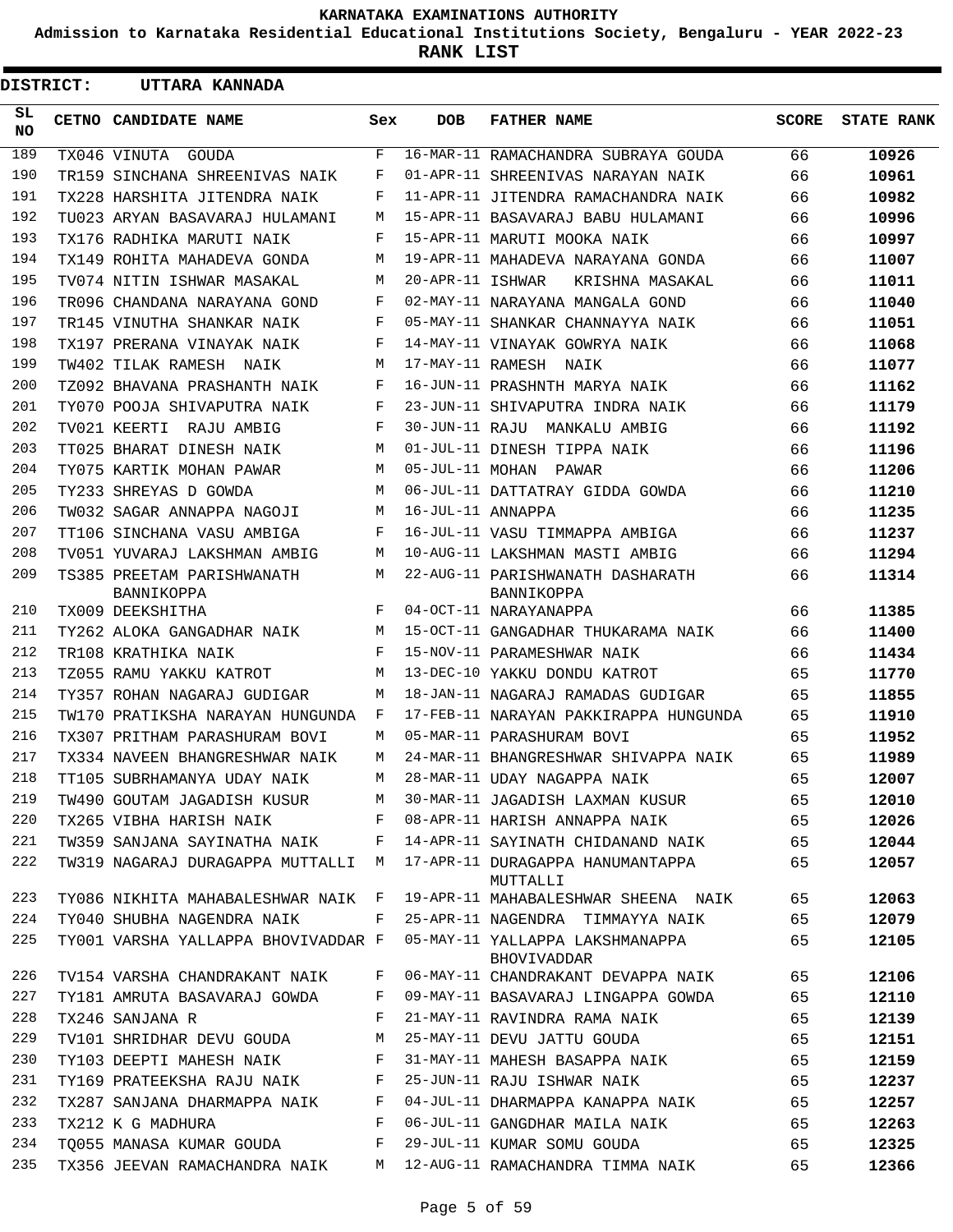**Admission to Karnataka Residential Educational Institutions Society, Bengaluru - YEAR 2022-23**

**RANK LIST**

 $\blacksquare$ 

 $\overline{\phantom{a}}$ 

| <b>DISTRICT:</b> | UTTARA KANNADA                               |     |                   |                                                    |              |                   |
|------------------|----------------------------------------------|-----|-------------------|----------------------------------------------------|--------------|-------------------|
| SL<br>NO.        | CETNO CANDIDATE NAME                         | Sex | <b>DOB</b>        | <b>FATHER NAME</b>                                 | <b>SCORE</b> | <b>STATE RANK</b> |
| 236              | TV067 NAGASHREE BALACHANDRA GOUDA F          |     |                   | 30-AUG-11 BALACHANDRA KRISHNA GOUDA                | 65           | 12409             |
| 237              | TY088 POORVIKA DAS D G                       | F   |                   | 31-AUG-11 DASAPPA G                                | 65           | 12411             |
| 238              | TX049 SANIKA GOUDA                           | F   |                   | 11-SEP-11 RAJU GOUDA                               | 65           | 12434             |
| 239              | TY083 OMKAR RATNAKAR NAIK                    | M   |                   | 13-SEP-11 RATNAKAR GANAPATI NAIK                   | 65           | 12441             |
| 240              | TU158 SACHI TULSIDAS GUNJEKAR                | F   |                   | 03-OCT-11 TULSIDAS SHIVA GUNJEKAR                  | 65           | 12489             |
| 241              | TR139 KOUSHALYA VASU NAIK                    | F   |                   | 18-OCT-11 VASU SHANIYAR NAIK                       | 65           | 12517             |
| 242              | TR198 KUSHA MANJUNATH NAIK                   | F   |                   | 18-OCT-11 MANJUNATH IRAPPA NAIK                    | 65           | 12518             |
| 243              | TT069 SINCHANA GOPAL NAIK                    | F   |                   | 29-OCT-11 GOPAL ISHWAR NAIK                        | 65           | 12533             |
| 244              | TU156 PREETAM MAHANTESH UDIKERI              | M   |                   | 09-DEC-11 MAHANTESH MALLAPPA UDIKERI               | 65           | 12583             |
| 245              | TR170 SHREYAS MANJUNATH NAIK                 | M   |                   | 21-DEC-11 MANJUNATH MANJAYYA NAIK                  | 65           | 12593             |
| 246              | TR229 RACHITA SURESH NAIK                    | F   |                   | 26-DEC-11 SURESH HANUMANT NAIK                     | 65           | 12597             |
| 247              | TX078 DHANYA B                               | F   |                   | 31-DEC-11 BHUVANESHWARA SHIVA PERUMAL              | 65           | 12602             |
| 248              | TY272 AJAY GUDDAPPA MOOKANAVAR               | M   |                   | 16-AUG-10 GUDDAPPA NINGAPPA MOOKANAVAR             | 64           | 12725             |
| 249              | TY112 DIVYA UMESH VADDAR                     | F   |                   | 24-OCT-10 UMESH HANUMANTAPPA VADDAR                | 64           | 12800             |
| 250              | TY369 KHUSHI RAVIRAJ ANGADI                  | F   | 21-DEC-10 RAVIRAJ |                                                    | 64           | 12907             |
| 251              | TV107 PRAHELIKA BUDUVANTH<br>HARIKANTRA      | F   |                   | 25-DEC-10 BUDUVANTH SUKRU HARIKLANTRA              | 64           | 12913             |
| 252              | TY105 NAGANAGOUDA RUDRAGOUDA<br>CHANNAGOUDRA | М   |                   | 05-JAN-11 RUDRAGOUDA SHANKARAGOUDA<br>CHANNAGOUDRA | 64           | 12947             |
| 253              | TV139 PRATIJNA UMESH PATGAR                  | F   |                   | 05-JAN-11 UMESH NARAYANA PATGAR                    | 64           | 12948             |
| 254              | TX150 GAYATRI NINGAPPA<br>KARAVINAKOPPA      | F   |                   | 17-JAN-11 NINGAPPA GURAPPA<br>KARAVINAKOPPA        | 64           | 12976             |
| 255              | TY041 KAVYA GANAPATI NAIK                    | F   |                   | 18-JAN-11 GANAPATI NAIK                            | 64           | 12978             |
| 256              | TW061 SRIRAM SHIVAJI PATIL                   | М   |                   | 01-FEB-11 SHIVAJI RAMANGOUDA PATIL                 | 64           | 13007             |
| 257              | TS288 SUJAL SHANKAR GOUDA                    | М   |                   | 03-FEB-11 SHANKAR DEMANNA GOUDA                    | 64           | 13014             |
| 258              | TY016 SHIVARANJAN SHAMBUGOUDRA<br>PATIL      | M   |                   | 07-FEB-11 SHAMBUGOUDRA RAJASHEKHAR<br>PATIL        | 64           | 13023             |
| 259              | TR090 MOHIT VINAYAK NAIK                     | M   |                   | 18-FEB-11 VINAYAK NAGAPPA NAIK                     | 64           | 13038             |
| 260              | TW057 PANDURANG BABU THORVATH                | М   |                   | 20-FEB-11 BABU DULU THORVATH                       | 64           | 13041             |
| 261              | TW175 PRAJWAL YALLAPPA MELINAMANI M          |     |                   | 20-FEB-11 YALLAPPA<br>MELINAMANI                   | 64           | 13043             |
| 262              | TR223 PRAJWAL ISHWAR NAIK                    | М   | 11-MAR-11 ISHWAR  |                                                    | 64           | 13087             |
| 263              | TX146 AKSHAY PRAKASH NAIK                    | М   |                   | 12-MAR-11 PRAKASH GAJANAN NAIK                     | 64           | 13089             |
| 264              | TR018 PRAJWAL DAMODAR GOND                   | M   |                   | 08-APR-11 DAMODAR MASTI GOND                       | 64           | 13169             |
| 265              | TX224 SHREYAS MANJUNATH MADIVAL              | M   |                   | 14-APR-11 MANJUNATH GANAPATI MADIVAL               | 64           | 13186             |
| 266              | TX216 TUSHAR PARAMESHWARA NAIK               | M   |                   | 19-APR-11 PARAMESHWARA NARAYANA NAIK               | 64           | 13202             |
| 267              | TX273 RAGHAVENDRA SHETTY                     | M   |                   | 21-APR-11 DINESH SUBRAYA SHETTY                    | 64           | 13209             |
| 268              | TT117 KISHAN KRISHANA NAIK                   | M   |                   | 12-MAY-11 KRISHANA TIMMAPPA NAIK                   | 64           | 13258             |
| 269              | TR004 NAGASHREE GAJANAN MARATI               | F   |                   | 18-MAY-11 GAJANAN GOVIND MARATI                    | 64           | 13283             |
| 270              | TY257 SANJANA RAGHAVENDRA NAIK F             |     |                   | 22-MAY-11 RAGHAVENDRA RAMACHANDRA<br>NAIK          | 64           | 13297             |
| 271              | TW546 KEERTI SHANKARAPPA<br>HANCHINAMANI     | F   |                   | 03-JUN-11 SHANKARAPPA MUKAPPA<br>HANCHINAMANI      | 64           | 13332             |
| 272              | TROO2 KASHISH VENKTRAMAN NAIK                | F   |                   | 04-JUN-11 VENKTRAMAN MASTI NAIK                    | 64           | 13338             |
| 273              | TS323 SUSHANT SAHADEV MISHALI                | М   |                   | 07-JUN-11 SAHADEV MISHALI                          | 64           | 13351             |
| 274              | TR013 NISHA MANJUNATH NAIK                   | F   |                   | 14-JUN-11 MANJUNATH JATTAPPA NAIK                  | 64           | 13363             |
| 275              | TR032 MANJUNATH ANANT NAIK                   | М   |                   | 17-JUN-11 ANANT SANTAMMA NAIK                      | 64           | 13374             |
| 276              | TR110 JANHAVI MANJUNATH MOGER                | F   |                   | 18-JUN-11 MANJUNATH MOGER                          | 64           | 13376             |
| 277              | TX312 K U SANGAM                             | M   |                   | 21-JUN-11 UDAY RAMA HASLAR                         | 64           | 13381             |
| 278              | TY009 AKASH MANJUNATH ACHARI                 | М   |                   | 25-JUN-11 MANJUNATH GOPAL ACHARI                   | 64           | 13390             |
| 279              | TY254 LOHITH SANTANAVAR                      | М   |                   | 26-JUN-11 NAGARAJA SANTANAVARA                     | 64           | 13395             |
| 280              | TR235 MANYA TIMMAPPA GOND                    | F   |                   | 05-JUL-11 TIMMAPPA SANNU GOND                      | 64           | 13420             |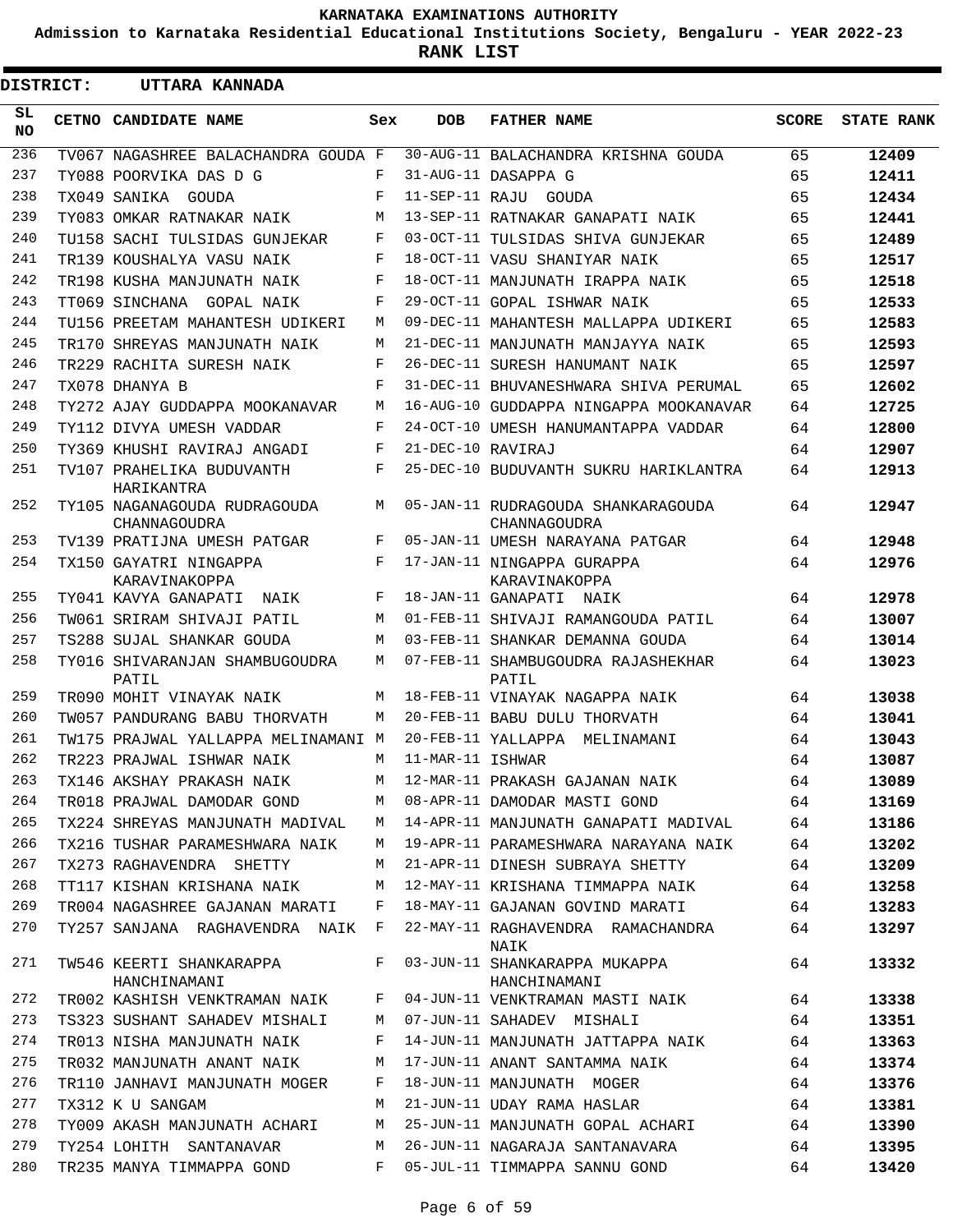**Admission to Karnataka Residential Educational Institutions Society, Bengaluru - YEAR 2022-23**

**RANK LIST**

Е

.

| <b>DISTRICT:</b> | UTTARA KANNADA                               |     |                  |                                                |              |                   |
|------------------|----------------------------------------------|-----|------------------|------------------------------------------------|--------------|-------------------|
| SL.<br>NO.       | CETNO CANDIDATE NAME                         | Sex | <b>DOB</b>       | <b>FATHER NAME</b>                             | <b>SCORE</b> | <b>STATE RANK</b> |
| 281              | TV020 SRASHTI SUKRU GOUDA                    | F   |                  | 19-JUL-11 SUKRU NAGAPPA GOUDA                  | 64           | 13465             |
| 282              | TX091 DHANUSH U                              | M   |                  | 28-JUL-11 UMESH RAMA NAIK                      | 64           | 13485             |
| 283              | TZ056 SUSHMA SUBRAY BHAT                     | F   |                  | 12-AUG-11 SUBRAY NAGA BHAT                     | 64           | 13526             |
| 284              | TY141 AKUL RAMACHANDRA NAIK                  | М   |                  | 19-AUG-11 RAMACHANDRA VASAPPA NAIK             | 64           | 13542             |
| 285              | TV123 PREETAM SHRINIVAS PALANKAR             | M   |                  | 26-OCT-11 SHRINIVAS SHRIDHAR PALANKAR          | 64           | 13669             |
| 286              | TY374 CHETANKUMAR KRISHNAPPA<br>MALANNANAVAR | М   |                  | 11-NOV-11 KRISHNAPPA                           | 64           | 13694             |
| 287              | TR116 SINCHANA MANJUNATH GOND                | F   |                  | 30-DEC-11 MANJUNATH SANNU GOND                 | 64           | 13753             |
| 288              | TT068 CHANDANA MADEVA NAIK                   | F   |                  | 25-SEP-10 MADEVA NARAYANA NAIK                 | 63           | 13955             |
| 289              | TY089 KOTESH BASAVARAJ NELLIKOPPA M          |     |                  | 25-NOV-10 BASAVARAJ B NELLIKOPPA               | 63           | 14075             |
| 290              | TX050 DAYANANDA M GOWDA                      | M   |                  | 15-DEC-10 MANJUNATH RAMA GOWDA                 | 63           | 14100             |
| 291              | TZ065 RUKMINI DAKLU SHELAKE                  | F   |                  | 20-DEC-10 DAKLU KHANU SELKE                    | 63           | 14115             |
| 292              | TW481 SHRAVAN BANGAREPPA ADUR                | M   |                  | 20-DEC-10 BANGAREPPA ADUR                      | 63           | 14116             |
| 293              | TY049 JEEVAN RAVI MEDAR                      | M   |                  | 22-DEC-10 RAVI MARYAPPA MEDAR                  | 63           | 14119             |
| 294              | TY129 SAHITYA JAGADEESHA NAIK                | F   |                  | 22-DEC-10 JAGADEESHA RAMA NAIK                 | 63           | 14120             |
| 295              | TW038 HARSHA POOJAR                          | M   |                  | 23-DEC-10 LAKSHMAN POOJAR                      | 63           | 14121             |
| 296              | TZ137 VINAY VITTAL MARATHE                   | M   |                  | 19-FEB-11 VITTAL NAGAPPA MARATHE               | 63           | 14262             |
| 297              | TW048 SHIVALILA MUTTAPPA BAJJI               | F   |                  | 02-MAR-11 MUTTAPPA SHIVAPUTRAPPA BAJJI         | 63           | 14281             |
| 298              | TW500 JAYASHRI RAMU TORAVATH                 | F   |                  | 10-MAR-11 RAMU JIMMU TORAVATH                  | 63           | 14299             |
| 299              | TO001 SINCHANA HARISH NAIK                   | F   |                  | 13-MAR-11 HARISH RANGA NAIK                    | 63           | 14311             |
| 300              | TS242 VINAYAK RAMESH BHOVI                   | M   |                  | 18-MAR-11 RAMESH ARJUN BHOVI                   | 63           | 14324             |
| 301              | TT052 VIVEK GAJANAN AMBIGA                   | M   |                  | 10-APR-11 GAJANAN GANAPATI AMBIGA              | 63           | 14390             |
| 302              | TV129 MADHURA CHANDRAKANT NAIK               | F   |                  | 15-APR-11 CHANDRAKANT IRAPPA NAIK              | 63           | 14405             |
| 303              | TT076 CHETAN ISHWAR NAIK                     | M   |                  | 22-APR-11 ISHWAR NAIK                          | 63           | 14426             |
| 304              | TY332 BHOOMIKA PRAKASH GUNAGA                | F   |                  | 23-APR-11 PRAKASH GANESH GUNAGA                | 63           | 14428             |
| 305              |                                              | M   |                  | 02-MAY-11 NAGARAJ DURGA POOJARI                | 63           |                   |
| 306              | TY198 CHINMAY NAGARAJ POOJARI                | M   |                  |                                                |              | 14446             |
| 307              | TO045 PRASANNA NINGAPPA ROOGI                | F   |                  | 13-MAY-11 NINGAPPA LAXMAN ROOGI                | 63           | 14466             |
| 308              | TV058 TANUSHREE HARISH GOUDA                 |     |                  | 17-MAY-11 HARISH GOVIND GOUDA                  | 63           | 14483             |
|                  | TY186 KAVYA HONNU GOWDA                      | F   |                  | 22-MAY-11 HONNU TIMMA GOWDA                    | 63           | 14491             |
| 309              | TW477 FAKKIRESHA VITTALA<br>CHIKKANAGI       | M   |                  | 25-MAY-11 VITTALA FAKKEERAPPA<br>CHIKKANAGI    | 63           | 14503             |
| 310              | TX362 LAVANYA DATTATRAYA NAIK                | F   |                  | 30-MAY-11 DATTATRAYA SHIVU NAIK                | 63           | 14519             |
| 311              | TX059 RITVIKA SURESH NAIK                    | F   |                  | 02-JUN-11 SURESH DYAVA NAIK                    | 63           | 14533             |
| 312              | TW172 TARUN RAGHAVENDRA KULAKARNI M          |     |                  | 04-JUN-11 RAGHAVENDR SHANMUKHAYYA<br>KULAKARNI | 63           | 14544             |
| 313              | TR102 SANJAY KARIYA GOND                     | М   |                  | 19-JUN-11 KARIYA MANGALA GOND                  | 63           | 14592             |
| 314              | TX028 GOUTAM ANAND MADIVAL                   | M   |                  | 20-JUN-11 ANAND GOVIND MADIVAL                 | 63           | 14593             |
| 315              | TT001 MEGHANA NAGAPPA NAIK                   | F   |                  | 04-JUL-11 NAGAPPA GANAPAYYA NAIK               | 63           | 14637             |
| 316              | TS113 MANIKANTH HONDAPPA<br>KARADIGUDDI      | M   |                  | 05-JUL-11 HONDAPPA KARADIGUDDI                 | 63           | 14641             |
| 317              | TW383 SAHANA SURESH BIRADAR                  | F   |                  | 12-JUL-11 SURESH HANAMANT BIRADAR              | 63           | 14662             |
| 318              | TO054 NAGASHREE SADANAND NAIK                | F   |                  | 05-AUG-11 SADANAND RAMACHANDRA NAIK            | 63           | 14733             |
| 319              | TW420 YASHASWINI PRAKASH NAIK                | F   |                  | 09-AUG-11 PRAKASH LAXMANNA NAIK                | 63           | 14745             |
| 320              | TU144 SAMANVITA ANEEL RATHOD                 | F   |                  | 25-AUG-11 ANEEL KAMU RATHOD                    | 63           | 14786             |
| 321              | TY331 PRATHAM GANAPATI NAGARKAR              | M   |                  | 27-SEP-11 GANAPATI MADEV NAGARKAR              | 63           | 14845             |
| 322              | TY330 NAYANA HEDIYAL                         | F   | $01-0CT-11$ RAVI |                                                | 63           | 14851             |
| 323              | TT005 PREKSHA BABU NAIK                      | F   |                  | 21-NOV-11 BABU HARIYAPPA NAIK                  | 63           | 14935             |
| 324              | TS143 PREETAM PARAPPA CHABBI                 | M   |                  | 10-AUG-10 PARAPPA HOLABASAPPA CHABBI           | 62           | 15112             |
| 325              | TY002 DEEPAK BHARAMAPPA MADIVAL              | M   |                  | 08-NOV-10 BHARAMAPPA MALLAPPA MADIVAL          | 62           | 15245             |
| 326              | TW214 AKHILESH ASHOK LANGOTI                 | M   | 28-NOV-10 ASHOK  |                                                | 62           | 15288             |
| 327              | TX112 BHARAT PANDURANG NAIK                  | M   |                  | 08-DEC-10 PANDURANG MARIYA NAIK                | 62           | 15311             |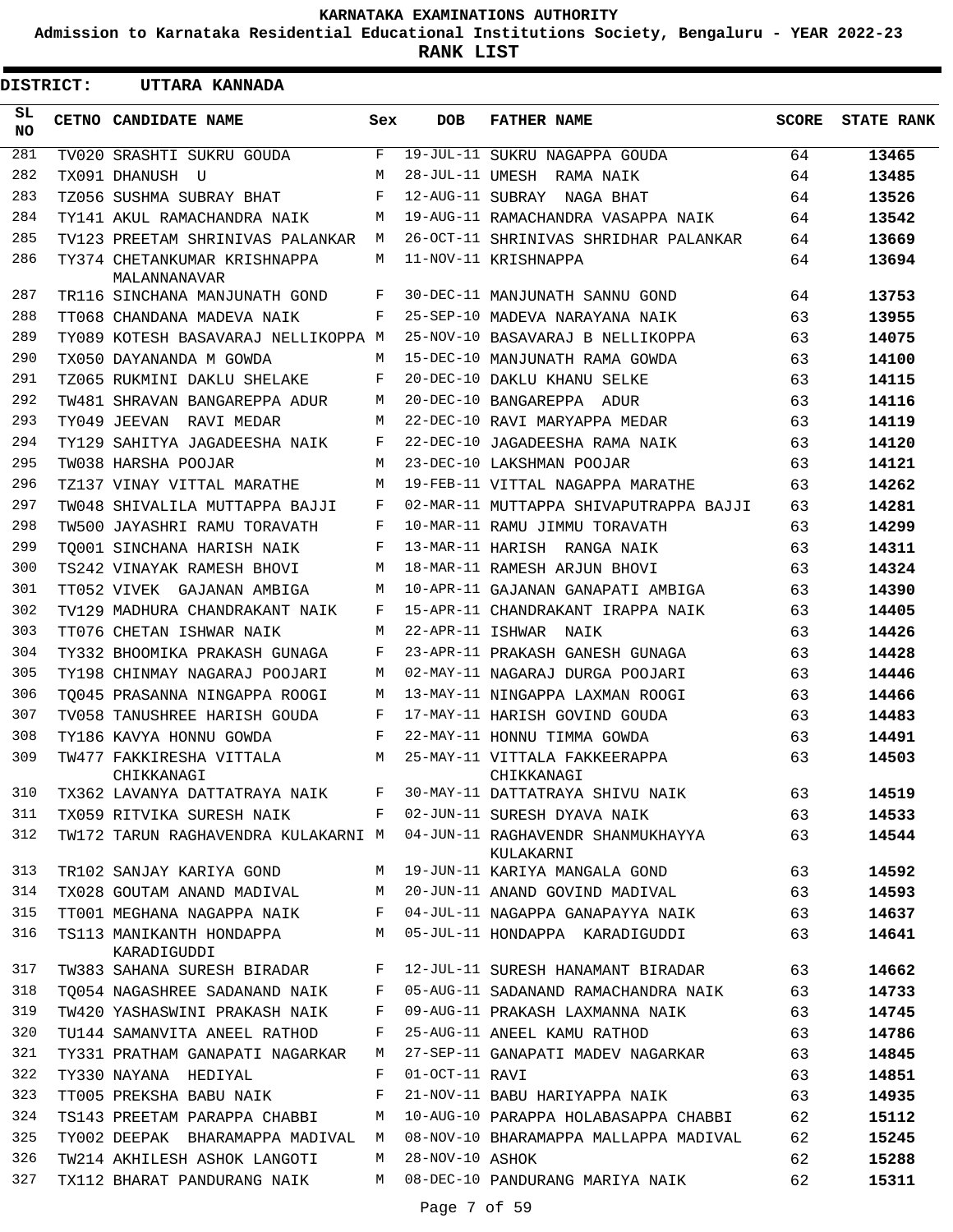**Admission to Karnataka Residential Educational Institutions Society, Bengaluru - YEAR 2022-23**

**RANK LIST**

 $\blacksquare$ 

| <b>DISTRICT:</b> | UTTARA KANNADA                                  |            |                |                                                              |       |                   |
|------------------|-------------------------------------------------|------------|----------------|--------------------------------------------------------------|-------|-------------------|
| SL.<br>NO.       | CETNO CANDIDATE NAME                            | Sex        | <b>DOB</b>     | <b>FATHER NAME</b>                                           | SCORE | <b>STATE RANK</b> |
| 328              | TT091 RAMYA MANJUNATH MARATHI                   | F          |                | 30-DEC-10 MANJUNATH SHIVU MARATHI                            | 62    | 15368             |
| 329              | TZ082 ADITYA MAHABALESHWAR SHET                 | M          |                | 15-JAN-11 MAHABALESHWAR SHET                                 | 62    | 15416             |
| 330              | TU134 KHUSHI ANANT MITHARI                      | F          |                | 20-JAN-11 ANANT ASHOK MITHARI                                | 62    | 15426             |
| 331              | TW095 DAWALSAB KHAJASAB NULVI                   | М          |                | 26-JAN-11 KHAJASAB MAHBOOBSAB NULVI                          | 62    | 15443             |
| 332              | TX355 SHREERAKSHA VIMALANANDA<br>KHATAVKAR      | F          |                | 13-FEB-11 VIMALANANDA KHATAVKAR                              | 62    | 15483             |
| 333              | TR045 SINCHANA GANAPATI NAIK                    | F          |                | 21-FEB-11 GANAPATI JATTA NAIK                                | 62    | 15499             |
| 334              | TY114 RAKSHITA RAJU NAIK                        | F          |                | 23-FEB-11 RAJU NARAYAN NAIK                                  | 62    | 15503             |
| 335              | TT094 NAMITA MANJUNATH GOUDA                    | F          |                | 24-FEB-11 MANJUNATH MANJU GOUDA                              | 62    | 15508             |
| 336              | TY026 PRIYANKA MANJAPPA KODABAL                 | F          |                | 28-FEB-11 MANJAPPA KODABAL                                   | 62    | 15519             |
| 337              | TZ061 SHRINIDHI MANJUNATH MALYA                 | F          |                | 28-FEB-11 MANJUNATH DATTA MALYA                              | 62    | 15521             |
| 338              | TV148 DEEKSHA VINAYAK NAIK                      | F          |                | 05-MAR-11 VINAYAK MAHABALESHWAR NAIK                         | 62    | 15533             |
| 339              | TW450 CHINTANA NAGARAJ NAIK                     | F          |                | 08-MAR-11 NAGARAJ NAIK                                       | 62    | 15553             |
| 340              | TO036 VEENA NAGAPPA SIDDI                       | F          |                | 09-MAR-11 NAGAPPA GANAPU SIDDI                               | 62    | 15568             |
| 341              | TT055 VINAY BUDHAVANT MOGER                     | M          |                | 11-MAR-11 BUDHAVANT                                          | 62    | 15573             |
| 342              | TW165 PRAJWAL HANUMANTH<br><b>BHOVIVADDAR</b>   | M          |                | 18-MAR-11 HANUMANT BHOVIVADDAR                               | 62    | 15598             |
| 343              | TT090 RAKSHITA SURESH NAIK                      | F          |                | 21-MAR-11 SURESH NAGAPPA NAIK                                | 62    | 15606             |
| 344              | TV001 TEJAS RAMACHANDRA PATGAR                  | M          |                | 23-MAR-11 RAMACHANDRA BAGLU PATGAR                           | 62    | 15613             |
| 345              | TX251 NANDANA ISHWAR NAIK                       | M          |                | 25-MAR-11 ISHWAR KANNA NAIK                                  | 62    | 15618             |
| 346              | TZ023 R SHREYAS                                 | М          | 30-MAR-11 RAVI |                                                              | 62    | 15642             |
| 347              | TV002 SINCHANA NAGARAJ NAIK                     | F          |                | 11-APR-11 NAGARAJ HANUMANT NAIK                              | 62    | 15691             |
| 348              | TR083 DILEEP RAMA GOND                          | M          |                | 16-APR-11 RAMA KARIYA GOND                                   | 62    | 15710             |
| 349              | TT014 PRATHVI MANJUNATH NAIK                    | F          |                | 16-APR-11 MANJUNATH KERIYA NAIK                              | 62    | 15712             |
| 350              | TT044 PRAFULL ASHOK NAIK                        | M          |                | 17-APR-11 ASHOK MURKUNDI NAIK                                | 62    | 15713             |
| 351              | TX143 H R DEEKSHA                               | $_{\rm F}$ |                | 01-MAY-11 RAMESH NAIK                                        | 62    | 15751             |
| 352              | TO090 NARESH YESU GOUDA                         | M          |                | 20-MAY-11 YESU BOMMA GOUDA                                   | 62    | 15810             |
| 353              | TY137 GANAVI DEVARAJ NAIK                       | F          |                | 24-MAY-11 DEVARAJ JANAKA NAIK                                | 62    | 15816             |
| 354              | TX062 MANOJ J                                   | M          |                | 08-JUN-11 JAGADEESH K NAIK                                   | 62    | 15877             |
| 355              | TX068 ROHAN RAVI NAIK                           | M          |                | 12-JUN-11 RAVI HALA NAIK                                     | 62    | 15892             |
| 356              | TR133 LOHIT DEVIDAS NAIK                        | M          |                | 27-JUN-11 DEVIDAS M NAIK                                     | 62    | 15943             |
| 357              |                                                 |            |                | TR200 DRHUVA SHANKAR MOGER M 17-AUG-11 SHANKAR NARAYAN MOGER | 62    | 16111             |
| 358              | TR253 ANUSHA SURESH NAIK                        |            |                | 18-SEP-11 SURESH MANJUNATH NAIK                              | 62    | 16183             |
| 359              | TY010 SPOORTI PARAMESHWAR NAIK                  | F          |                | 26-SEP-11 PARAMESHWAR KANNA NAIK                             | 62    | 16201             |
| 360              | TR154 BHUVAN MADEVA NAIK                        | М          |                | 01-NOV-11 MADEVA LAXMAN NAIK                                 | 62    | 16267             |
| 361              | TX202 KANISHK RAM ANKOLEKAR                     | М          |                | 13-DEC-11 RAM VINAYAK ANKOLEKAR                              | 62    | 16325             |
| 362              | TZ024 TULASI DHULU PINGALE                      | F          |                | 23-SEP-10 DHULU PADDU PINGALE                                | 61    | 16559             |
| 363              | TT103 MANASA                                    | F          |                | 28-NOV-10 LOKESHWAR SHESHAYYA MESTA                          | 61    | 16675             |
| 364              | TX072 PAVAN ASHOK NAIK                          | M          |                | 07-DEC-10 ASHOK VEERABHDRA NAIK                              | 61    | 16701             |
| 365              | TR230 SHEKHAR UDAY GOND                         | M          |                | 10-DEC-10 UDAY GIDDA GOND                                    | 61    | 16709             |
| 366              | TV141 HARSHITH MRUTHYUNJAYA                     | M          |                | 14-JAN-11 MRUTHYUNJAYA B DODDAMANI                           | 61    | 16799             |
| 367              | DODDAMANI<br>TX047 PRATEEKA GANAPATI PATTEGAR F |            |                | 24-JAN-11 GANAPATI P PATTEGAR                                | 61    | 16820             |
| 368              | TY317 SHALINI BASAVARAJ NAIK                    | F          |                | 10-MAR-11 BASAVARAJ SOMANNA NAIK                             | 61    | 16955             |
| 369              | TV012 ASHWINI HONNAPPA MARATHI                  | F          |                | 11-MAR-11 HONNAPPA DIKLU MARATHI                             | 61    | 16956             |
| 370              | TV158 DISHA MANJUNATH PATGAR                    | F          |                | 02-APR-11 MANJUNATH GANAPATI PATGAR                          | 61    | 17025             |
| 371              | TX263 RAKSHITA ISHWAR NAIK                      | F          |                | 28-APR-11 ISHWAR KANNA NAIK                                  | 61    | 17121             |
| 372              | TR167 VIDYA RAMESH NAIK                         | F          |                | 04-MAY-11 RAMESH DURGAPPA NAIK                               | 61    | 17135             |
| 373              | TY164 AMULYA CHANDRU POOJARI                    | F          |                | 07-MAY-11 CHANDRU SUBRAYA POOJARI                            | 61    | 17140             |
| 374              | TR164 MADUTH MOGER                              | M          |                | 12-MAY-11 LOKESH MOGER                                       | 61    | 17162             |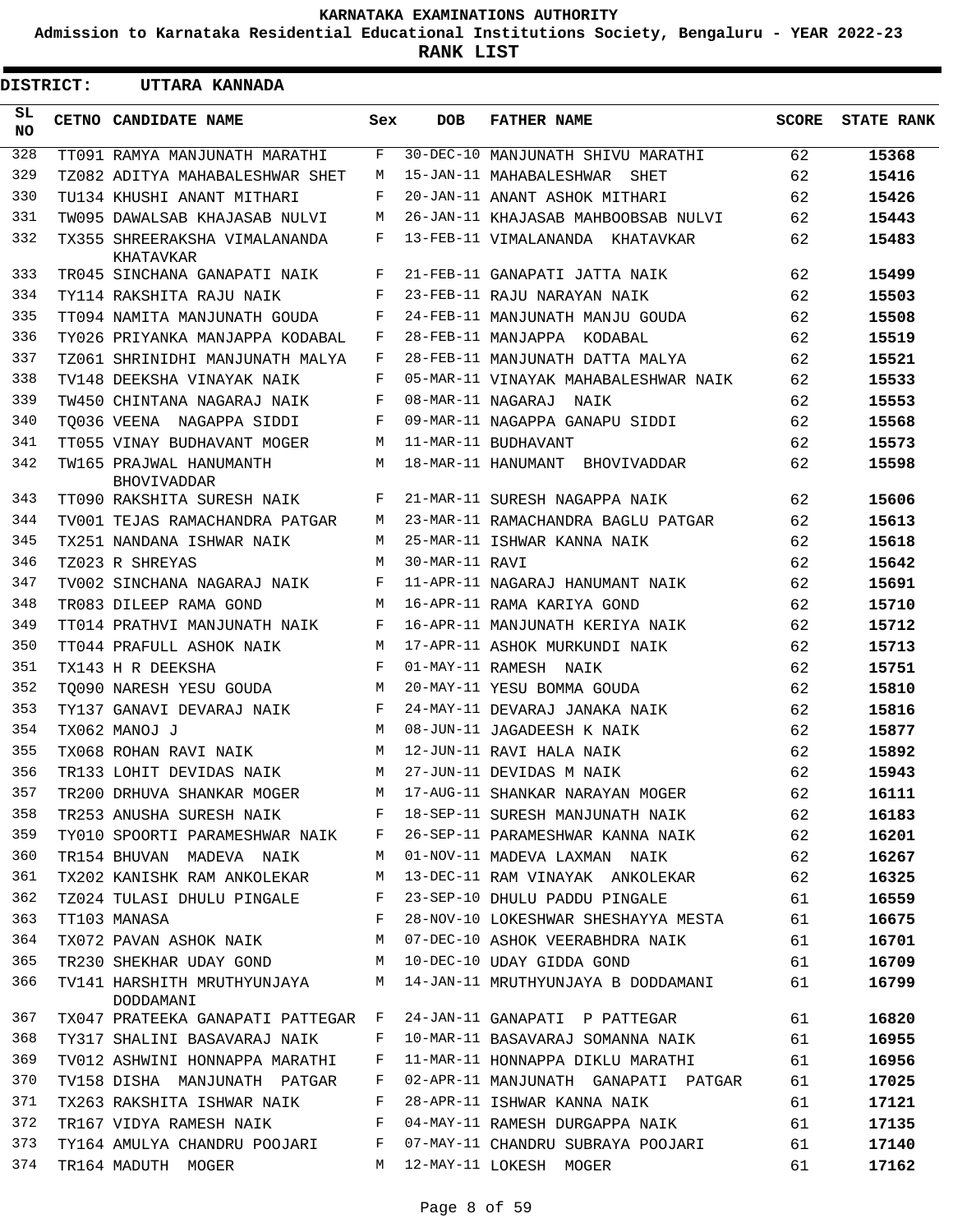**Admission to Karnataka Residential Educational Institutions Society, Bengaluru - YEAR 2022-23**

**RANK LIST**

ı

| <b>DISTRICT:</b> |  | UTTARA KANNADA                                                                                                                                                                                                                                           |     |                   |                                                                      |       |                   |
|------------------|--|----------------------------------------------------------------------------------------------------------------------------------------------------------------------------------------------------------------------------------------------------------|-----|-------------------|----------------------------------------------------------------------|-------|-------------------|
| SL<br><b>NO</b>  |  | CETNO CANDIDATE NAME                                                                                                                                                                                                                                     | Sex | <b>DOB</b>        | <b>FATHER NAME</b>                                                   | SCORE | <b>STATE RANK</b> |
| 375              |  | TY285 RAMITA VENKATARAMANA SHETTY F                                                                                                                                                                                                                      |     |                   | 04-JUN-11 VENKATARAMANA KRISHNA SHETTY                               | 61    | 17250             |
| 376              |  | TY126 HARSHA MALLESHWAR SULLALLI                                                                                                                                                                                                                         | M   |                   | 06-JUN-11 MALLESHWAR N SULLALLI                                      | 61    | 17258             |
| 377              |  | TZ106 ROSHAN VASANT BHOVIVADDAR                                                                                                                                                                                                                          | M   |                   | 12-JUN-11 VASANT RAMAPPA BHOVIVADDAR                                 | 61    | 17274             |
| 378              |  | TX326 S GANA                                                                                                                                                                                                                                             | F   |                   | 20-JUN-11 SADANANDA KANNA NAIK                                       | 61    | 17298             |
| 379              |  | TX145 K G SINCHITA                                                                                                                                                                                                                                       | F   |                   | 21-JUN-11 GURUVAYYA KANNA NAIK                                       | 61    | 17302             |
| 380              |  | TW099 AMRUTA GANESH LAMANI                                                                                                                                                                                                                               | F   | 22-JUN-11 GANESH  |                                                                      | 61    | 17310             |
| 381              |  | TR163 BHAVANI VINOD MADIVAL                                                                                                                                                                                                                              | F   |                   | 01-JUL-11 VINOD VENKATESH MADIVAL                                    | 61    | 17343             |
| 382              |  | TW005 PRAJWAL PARASHURAM<br>MALADAKAR                                                                                                                                                                                                                    | M   |                   | 08-JUL-11 PARASHURAM                                                 | 61    | 17375             |
| 383              |  | TR222 CHAITANYA SHRIDHAR GOND                                                                                                                                                                                                                            | F   |                   | 22-JUL-11 SHRIDHAR KARIYAPPA GOND                                    | 61    | 17421             |
| 384              |  | TX268 SHREYAS R N                                                                                                                                                                                                                                        | M   |                   | 28-JUL-11 RAMESH KERIYA NAIK                                         | 61    | 17441             |
| 385              |  | TT120 SINCHANA BALACHANDRA NAIK                                                                                                                                                                                                                          | F   |                   | 18-AUG-11 BALACHANDRA MADEV NAIK                                     | 61    | 17514             |
| 386              |  | TR061 SAYIPRIYA SANJEEVA NAIK                                                                                                                                                                                                                            | F   |                   | 03-SEP-11 SANJEEVA NAIK                                              | 61    | 17562             |
| 387              |  | TR140 RATHIK RAMA DEVADIGA                                                                                                                                                                                                                               | М   |                   | 17-SEP-11 RAMA THIMMAPPA DEVADIGA                                    | 61    | 17597             |
| 388              |  | TY280 GOUTAM SURESH NAIK                                                                                                                                                                                                                                 | M   |                   | 16-OCT-11 SURESH RUDRAPPA NAIK                                       | 61    | 17655             |
| 389              |  | TR092 SANCHITA DEVAYYA GOND                                                                                                                                                                                                                              | F   |                   | 20-OCT-11 DEVAYYA NAGAPPA GOND                                       | 61    | 17667             |
| 390              |  | TX329 BHARAT R                                                                                                                                                                                                                                           | M   |                   | 01-NOV-11 RAVI NAIK                                                  | 61    | 17686             |
| 391              |  | TW308 PREETI P LUCAS                                                                                                                                                                                                                                     | F   |                   | 11-NOV-11 PRAVEEN P LUCAS                                            | 61    | 17703             |
| 392              |  | TS370 BHAKTI APPAYYA TORASKAR                                                                                                                                                                                                                            | F   |                   | 14-NOV-09 APPAYYA TORASKAR                                           | 60    | 17816             |
| 393              |  | TV164 RANJITHA NAGAPPA LAMANI                                                                                                                                                                                                                            | F   |                   | 25-MAY-10 NAGAPPA LAXMAN LAMANI                                      | 60    | 17880             |
| 394              |  | TX325 TANUSHREE N NAIK                                                                                                                                                                                                                                   | F   |                   | 14-SEP-10 NAGARAJ DUGGA NAIK                                         | 60    | 17971             |
| 395              |  | TY138 INCHARA GANESH DOLLESHWAR                                                                                                                                                                                                                          | F   |                   | 09-OCT-10 GANESH MALLAPPA DOLLESHWAR                                 | 60    | 18010             |
| 396              |  | TX333 KARTHIK                                                                                                                                                                                                                                            | M   | 27-OCT-10 ANNAPPA |                                                                      | 60    | 18057             |
| 397              |  | TZ138 SAMBRADHI MARUTHI NAYAK                                                                                                                                                                                                                            | F   |                   | 11-NOV-10 MARUTHI DAMODAR NAYAK                                      | 60    | 18088             |
| 398              |  | TO012 PRAJWAL CHETAN MAHEKAR                                                                                                                                                                                                                             | M   |                   | 25-NOV-10 CHETAN MAHABALESHWAR MAHEKAR                               | 60    | 18120             |
| 399              |  | TZ160 SUNIL BAMMU JORE                                                                                                                                                                                                                                   | M   |                   | 04-JAN-11 BAMMU RAMU JORE                                            | 60    | 18216             |
| 400              |  | TY360 TANMAY SHIVAKUMAR GOUDRU                                                                                                                                                                                                                           | M   |                   | 21-JAN-11 SHIVAKUMAR PUTTAPPA GOUDRU                                 | 60    | 18250             |
| 401              |  | TV111 SAMARTH ANANT HARIKANT                                                                                                                                                                                                                             | M   |                   | 05-MAR-11 ANANT PARAMESHWAR HARIKANT                                 | 60    | 18361             |
| 402              |  | TX148 PRAJWAL KRISHNAMURTI NAIK                                                                                                                                                                                                                          | M   |                   | 06-MAR-11 KRISHNAMURTI SANYA NAIK                                    | 60    | 18367             |
| 403              |  | TW278 NIKHITA MANJUNATH INGALAKI                                                                                                                                                                                                                         | F   |                   | 28-MAR-11 MANJUNATH NINGAPPA INGALAKI                                | 60    | 18433             |
| 404              |  |                                                                                                                                                                                                                                                          |     |                   | TQ018 CHAITRA KRISHNA SWAMI F 03-APR-11 KR ISHNA BANGAR SWAMI        | 60    | 18451             |
| 405              |  |                                                                                                                                                                                                                                                          |     |                   | TR019 AKSHITA NAGESH MARATHI F 07-APR-11 NAGESH BURIYA MARATHI 60    |       | 18465             |
| 406              |  | TT127 INCHARA VINAYAK SHETTY F                                                                                                                                                                                                                           |     |                   | 11-APR-11 VINAYAK M SHETTY 60                                        |       | 18486             |
| 407              |  | TR073 HARSHITA PARAMESHWAR MOGER F                                                                                                                                                                                                                       |     |                   | 12-APR-11 PARAMESHWAR MOGER 60                                       |       | 18490             |
| 408              |  | TX261 PUNITKUMAR HEMAGIRI NAIK M                                                                                                                                                                                                                         |     |                   | 17-APR-11 HEMAGIRI RAMAKRISHNA NAIK 60                               |       | 18522             |
| 409              |  | TR009 MEGHANA MOHAN NAIK F                                                                                                                                                                                                                               |     |                   | 13-MAY-11 MOHAN SUKRA NAIK 60                                        |       | 18614             |
| 410              |  | TY302 ROHAN SHRIKANTH NAIK M                                                                                                                                                                                                                             |     |                   | 16-MAY-11 SHRIKANTH MANJA NAIK 60                                    |       | 18627             |
| 411              |  |                                                                                                                                                                                                                                                          |     |                   | TX352 DEEPIKA SURESH NAIK F 27-MAY-11 SURESH GANAPATI NAIK 60        |       | 18664             |
| 412              |  |                                                                                                                                                                                                                                                          |     |                   | TS151 KRISTON BOSTIAO DSOUZA M 15-JUN-11 BOSTIAO SANTAN DSOUZA 60    |       | 18742             |
| 413              |  | TX366 VAISHNAVI C N                                                                                                                                                                                                                                      | F   |                   | 01-JUL-11 CHIKKA NAIK 60                                             |       | 18807             |
| 414              |  | TX004 HARSHA GANAPATI NAIK M                                                                                                                                                                                                                             |     |                   |                                                                      |       | 18814             |
| 415              |  | TZ069 POORVI MANJUNATH SIDDI F                                                                                                                                                                                                                           |     |                   | 03-JUL-11 GANAPATI NARAYANA NAIK 60<br>07-JUL-11 MANJUNATH SIDDI 60  |       | 18827             |
| 416              |  |                                                                                                                                                                                                                                                          |     |                   | TU052 MAHESH LAXMAN GHADI MASA 23-JUL-11 LAXMAN KRISHNA GHADI 60     |       | 18891             |
| 417              |  | TW438 VITTHAL RAMU PANDRMISE M                                                                                                                                                                                                                           |     |                   | 03-AUG-11 RAMU BEERU PANDRMISE 60                                    |       | 18928             |
| 418              |  | TX284 G R PRATIKSHA<br>$\mathbf{F}$ and the set of the set of the set of the set of the set of the set of the set of the set of the set of the set of the set of the set of the set of the set of the set of the set of the set of the set of the set of |     |                   | 11-AUG-11 RAMESH MOOKHA NAIK 60                                      |       | 18940             |
| 419              |  |                                                                                                                                                                                                                                                          |     |                   | TW117 KRUSHNA SOMANNA HOTTI M 18-AUG-11 SOMANNA HOTTI 60             |       | 18964             |
| 420              |  |                                                                                                                                                                                                                                                          |     |                   | TX206 NANDAN KUMAR A M 03-SEP-11 ANNAPPA B NAYAKA 60                 |       | 19018             |
| 421              |  | TX158 HARSHITA KANNAPPA NAIK F                                                                                                                                                                                                                           |     |                   | 23-SEP-11 KANNAPPA RAMA NAIK 60                                      |       | 19073             |
| 422              |  | TX057 TARA SHEKHAR GOUDA F                                                                                                                                                                                                                               |     |                   | 30-SEP-11 SHEKHAR VENKATRAMAN GOUDA 60                               |       | 19088             |
| 423              |  |                                                                                                                                                                                                                                                          |     |                   | TR151 MANJUNATHA HONNAPPA NAIK M 04-OCT-11 HONNAPPA KUPPAYYA NAIK 60 |       | 19090             |
|                  |  |                                                                                                                                                                                                                                                          |     |                   |                                                                      |       |                   |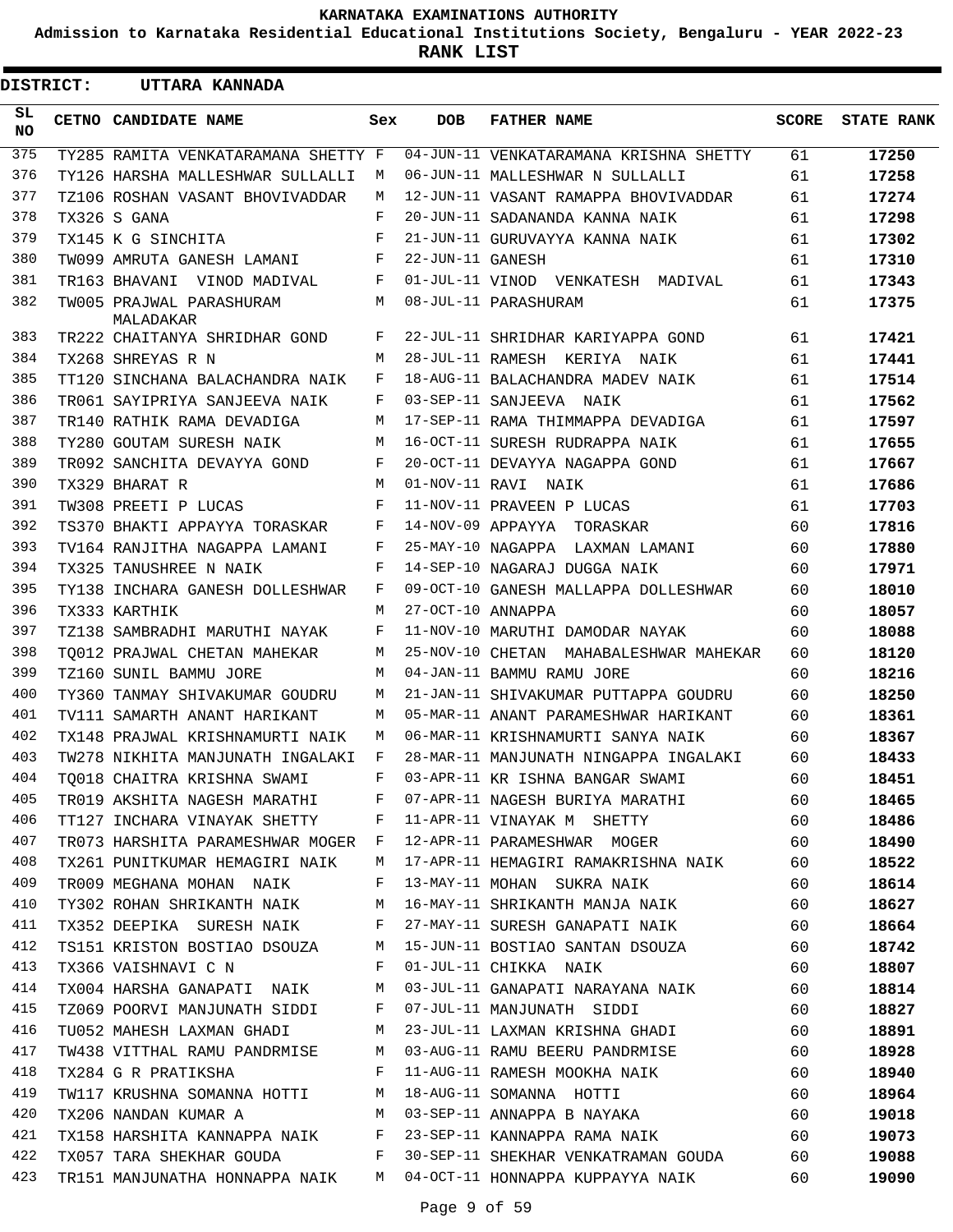**Admission to Karnataka Residential Educational Institutions Society, Bengaluru - YEAR 2022-23**

**RANK LIST**

 $\blacksquare$ 

| <b>DISTRICT:</b> | UTTARA KANNADA                                            |     |                   |                                                              |              |                   |
|------------------|-----------------------------------------------------------|-----|-------------------|--------------------------------------------------------------|--------------|-------------------|
| SL.<br><b>NO</b> | CETNO CANDIDATE NAME                                      | Sex | DOB               | <b>FATHER NAME</b>                                           | <b>SCORE</b> | <b>STATE RANK</b> |
| 424              | TX194 SHREYAS MAHENDRA NAIK                               | M   |                   | 07-OCT-11 MAHENDRA IRA NAIK                                  | 60           | 19102             |
| 425              | TO071 DEEKSHA S                                           | F   |                   | 12-OCT-11 SUDHAM SHANKAR NAIK                                | 60           | 19111             |
| 426              | TW543 POORVI BASAVRAJ NAIK                                | F   |                   | 21-OCT-11 BASAVRAJ LAXMANNA NAIK                             | 60           | 19130             |
| 427              | TW405 PRAJNYA TIRUPATI KONDLI                             | F   |                   | 24-OCT-11 TIRUPATI RAMAPPA KONDLI                            | 60           | 19135             |
| 428              | TZ130 VIDHYA RAMU PADRAMEESE                              | F   |                   | 22-NOV-11 RAMU BABU PADRAMEESE                               | 60           | 19197             |
| 429              | TR072 MADHURYA MANJAPPA NAIK                              | F   |                   | 21-DEC-11 MANJAPPA DURGAYYA NAIK                             | 60           | 19242             |
| 430              | TW078 PRATIK SHANMUKHA GOUDRU                             | M   |                   | 05-OCT-10 SHANMUKHA BANGAREPPA GOUDRU                        | 59           | 19496             |
| 431              | TZ096 ARVIND RAVI MIRASHI                                 | М   |                   | 03-NOV-10 RAVI GANAPATI MIRASHI                              | 59           | 19559             |
| 432              | TU033 SAKSHI SIDDALINGESHWAR<br>MAGADUM                   | F   |                   | 08-NOV-10 SIDDALINGESHWAR APPASAB<br>MAGADUM                 | 59           | 19569             |
| 433              | TW381 BHAVANI SADANAND NELLIKOPPA F                       |     |                   | 10-NOV-10 SADANAND RAMANNA NELLIKOPPA                        | 59           | 19571             |
| 434              | TW269 YASHODA VISHNU<br>KEERTHAPPANAVAR                   | F   |                   | 10-NOV-10 VISHNU YALLAPPA<br>KEERTHAPPANAVAR                 | 59           | 19576             |
| 435              | TX229 SUKESH MANJUNATH BHOSLE                             | M   |                   | 12-DEC-10 MANJUNATH FAKKIRAPPA BHOSLE                        | 59           | 19647             |
| 436              | TW353 LAVANYA HANUMANTH RAVAL                             | F   |                   | 14-JAN-11 HANUMANTH TIPPANNA RAVAL                           | 59           | 19731             |
| 437              | TR228 RAKSHITA SHRIDHAR BANDI                             | F   |                   | 19-JAN-11 SHRIDHAR NARAYAN BANDI                             | 59           | 19745             |
| 438              | TS319 SHUBHAM SANTOSH NAKADI                              | M   |                   | 22-JAN-11 SANTOSH NARAYAN<br>NAKADI                          | 59           | 19755             |
| 439              | TY289 SUSHANT ISHWAR GOUDA                                | М   |                   | 03-FEB-11 ISHWAR NARAYAN GOUDA                               | 59           | 19795             |
| 440              | TX276 VINAY ISHWAR GOUDA                                  | М   |                   | 12-MAR-11 ISHWAR GANAPATI GOUDA                              | 59           | 19917             |
| 441              | TX350 NAVYA MAHESH KODIYA                                 | F   |                   | 24-MAR-11 MAHESH ISHWAR KODIYA                               | 59           | 19962             |
| 442              | TW479 DIVYA BASAVARAJ INCHAL                              | F   |                   | 03-APR-11 BASAVARAJ R INCHAL                                 | 59           | 19999             |
| 443              | TZ143 B V NAMAN                                           | F   |                   | 08-APR-11 VENKATESH DEVANNA NAYAK                            | 59           | 20011             |
| 444              | TX021 SAHANA ISHWAR KODIYA                                | F   |                   | 27-APR-11 ISHWAR KODIYA                                      | 59           | 20077             |
| 445              | TW398 DIVYA PARASAPPA ALADAKATTI                          | F   |                   | 28-APR-11 PARASAPPA ALADAKATTI                               | 59           | 20081             |
| 446              | TW268 VISHAL VEERUPAKSHI<br>HANCHINMANI                   | M   |                   | 16-MAY-11 VEERUPAKSHI HANCHINMANI                            | 59           | 20150             |
| 447              | TZ119 TEJAS KRISHNA LAMANI                                | М   | 17-MAY-11 KRISHNA |                                                              | 59           | 20154             |
| 448              | TW006 BHOOMIKA BASAVARAJ HIRUR                            | F   |                   | 22-MAY-11 BASAVARAJ NINGAPPA HIRUR                           | 59           | 20168             |
| 449              | TU006 PRATIKSHA PRAKASH VELIP                             | F   |                   | 25-MAY-11 PRAKASH REDIYO VELIP                               | 59           | 20183             |
| 450              | TU039 SPOORTI M JAKANOOR                                  | F   |                   | 29-MAY-11 MANJUNATH T JAKANOOR                               | 59           | 20208             |
| 451              | TR202 NAGARAJ DEVENDRA NAIK                               | М   |                   | 24-JUN-11 DEVENDRA SUBBAYYA NAIK                             | 59           | 20314             |
| 452              | TR237 VARSHA HANUMANTH NAIK F                             |     |                   | 26-JUN-11 HANUMANTH NINGAPPA NAIK 59                         |              | 20326             |
| 453              | TY376 PRASADKUMAR UMESH MADIVAL M 04-JUL-11 UMESH MADIVAL |     |                   |                                                              | 59           | 20372             |
| 454              | TX204 VAISHNAVI MANJUNATH F<br>MADIVAL                    |     |                   | 26-JUL-11 MANJUNATH NAGARAJ MADIVAL                          | 59           | 20450             |
| 455              | TW130 NANDINI RAMESH AKKASALI                             | F   |                   | 06-AUG-11 RAMESH PANDURANG AKKASALI 59                       |              | 20498             |
| 456              | TX020 CHAITHRA ISHWAR NAIK F                              |     |                   | 19-AUG-11 ISHWARA PAPANNA NAIK 59                            |              | 20540             |
| 457              | TR212 SANNIDHI NARAYAN MARATI F                           |     |                   | 08-OCT-11 NARAYAN JANU MARATI                                | 59           | 20666             |
| 458              | TQ022 PRATHVI SURESH NAIK F                               |     |                   | 04-NOV-11 SURESH LAXMAN NAIK                                 | 59           | 20717             |
| 459              |                                                           |     |                   | TQ079 VANASHREE RAKU GOUDA F 08-NOV-11 RAKU BEERA GOUDA      | 59           | 20731             |
| 460              | TV143 ANANYA UDAY NAIK                                    |     |                   | F 12-NOV-11 UDAY OMU NAIK                                    | 59           | 20744             |
| 461              | TW508 NITISH SANJAY DAVANGERE M                           |     |                   | 25-NOV-11 SANJAY HANAMANTHAPPA 59<br>DAVANGERE               |              | 20776             |
| 462              | TR054 SANJANA ISHVAR NAIK F                               |     |                   | 27-NOV-11 ISHVAR MAADU NAIK 59                               |              | 20781             |
| 463              | TY343 ISHANTH PREMKUMAR BADAGI M                          |     |                   | 09-DEC-11 PREMKUMAR LINGA BADAGI 59                          |              | 20802             |
| 464              |                                                           |     |                   | TU148 ARYA MARUTI HANBAR F 15-FEB-12 MARUTI APPAYA HANBAR 59 |              | 20858             |
| 465              | TY003 LAKSHMIKANTHA R M 23-JAN-10 RAVI                    |     |                   |                                                              | 58           | 20913             |
| 466              | TS299 PRIYA PARASHURAM ANGROLLI F                         |     |                   | 17-SEP-10 PARASHURAM CHANNAPPA ANGROLLI 58                   |              | 21053             |
| 467              | TS352 NISHTA CHETAN DUGGANI F                             |     |                   | 14-NOV-10 CHETAN JINNAPPA DUGGANI                            | 58           | 21160             |
| 468              | TT081 MONISHA RAMESH NAIK F                               |     |                   | 26-DEC-10 RAMESH GANAPAYYA NAIK                              | 58           | 21257             |
| 469              |                                                           |     |                   | TR216 PREETI YOGESH NAIK F 25-JAN-11 YOGESH NARASIMHA NAIK   | 58           | 21363             |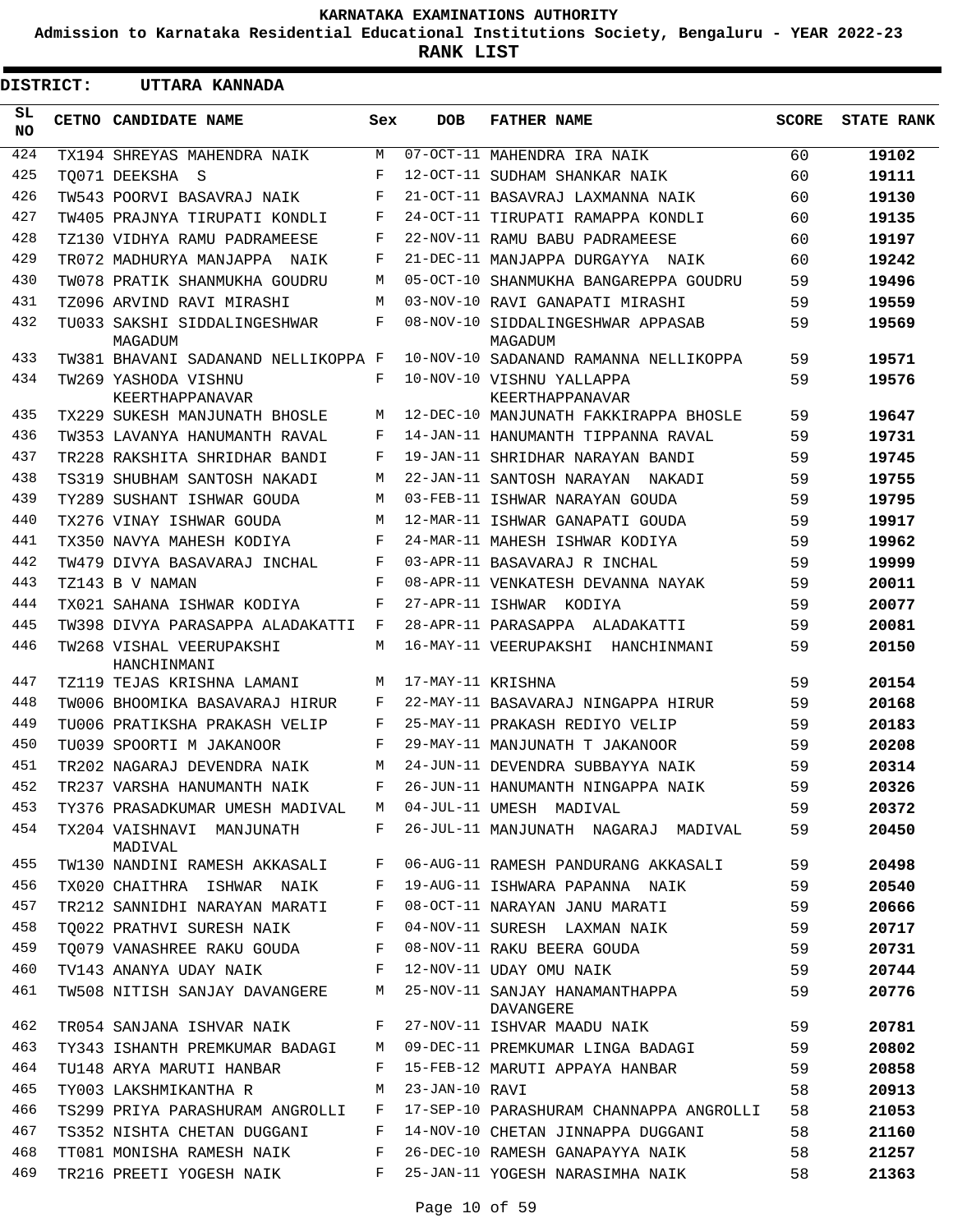**Admission to Karnataka Residential Educational Institutions Society, Bengaluru - YEAR 2022-23**

**RANK LIST**

 $\blacksquare$ 

 $\overline{\phantom{a}}$ 

| <b>DISTRICT:</b> | UTTARA KANNADA                                |                           |            |                                                        |              |                   |
|------------------|-----------------------------------------------|---------------------------|------------|--------------------------------------------------------|--------------|-------------------|
| SL<br>NO.        | CETNO CANDIDATE NAME                          | Sex                       | <b>DOB</b> | <b>FATHER NAME</b>                                     | <b>SCORE</b> | <b>STATE RANK</b> |
| 470              | TU096 PRATIK RAM KUMBELKAR                    | M                         |            | 10-FEB-11 RAM BAGADU KUMBELKAR                         | 58           | 21405             |
| 471              | TV057 LALITA PURUSHOTTAM MARATHI F            |                           |            | 11-FEB-11 PURUSHOTTAM VIGHNESHWASR<br>MARATHI          | 58           | 21410             |
| 472              | TO029 NISHCHITA ARUN NAYAK                    | F                         |            | 12-FEB-11 ARUN RAMACHANDRA NAYAK                       | 58           | 21416             |
| 473              | TX323 ANKITA GANAPATI NAIK                    | F                         |            | 18-FEB-11 GANAPATI TIRUPATI NAIK                       | 58           | 21435             |
| 474              | TR103 RAKSHITA TIMMAPPA GOND                  | F                         |            | 22-FEB-11 TIMMAPPA NAGAPPA GOND                        | 58           | 21444             |
| 475              | TO107 SANVI SHANTA NAYAK                      | F                         |            | 22-FEB-11 SHANTA GANAPATI NAYAK                        | 58           | 21445             |
| 476              | TT034 BHOOMIKA HANUMANTH GOWDA                | F                         |            | 27-FEB-11 HANUMANTH GOWDA                              | 58           | 21457             |
| 477              | TO016 RAKSHA PANDURANG NAIK                   | F                         |            | 08-MAR-11 PANDURANG MURKUNDI<br>NAIK                   | 58           | 21497             |
| 478              | TZ041 MANOJ TAMMANNA MARATHI                  | М                         |            | 11-MAR-11 TAMMANNA LAKSHMAN MARATHI                    | 58           | 21503             |
| 479              | TR025 VINUTA SUKRA GOND                       | F                         |            | 12-MAR-11 SUKRA SOMAYYA GOND                           | 58           | 21510             |
| 480              | TW411 KESHAVA CHANDRSHEKHAR<br>HOTAGANNANAVAR | M                         |            | 14-MAR-11 CHANDRSHEKHAR BASAVANNEPPA<br>HOTAGANNANAVAR | 58           | 21512             |
| 481              | TO105 ASHRIT PRADEEP NAYAK                    | М                         |            | 15-MAR-11 PRADEEP GOVINDARAY NAYAK                     | 58           | 21516             |
| 482              | TR246 NITEESH DEVIDAS NAIK                    | M                         |            | 27-MAR-11 DEVIDAS NARAYAN NAIK                         | 58           | 21577             |
| 483              | TS311 NAVYA SHIVANANDA<br>GODACHIMATH         | F                         |            | 29-MAR-11 SHIVANANDA GODACHIMATH                       | 58           | 21586             |
| 484              | TO108 DHANUSH DATTATRAY BHAT                  | M                         |            | 08-APR-11 DATTATRAY KRISHNA BHAT                       | 58           | 21628             |
| 485              | TX342 KISHORA CHANDRASHEKHARA<br>NAIK         | M                         |            | 09-APR-11 CHANDRASHEKHARA DYAVA NAIK                   | 58           | 21638             |
| 486              | TX220 NAMANA L N                              | F                         |            | 14-APR-11 LAXMANA ISHWARA NAIK                         | 58           | 21659             |
| 487              | TR048 RAKSHITA PARAMAYYA GOND                 | F                         |            | 22-APR-11 PARAMAYYA SANKAYYA GOND                      | 58           | 21689             |
| 488              | TW244 AKASH CHANDRASHEKAR UGRAN               | М                         |            | 24-APR-11 CHANDRASHEKAR S UGRAN                        | 58           | 21696             |
| 489              | TU139 NISHA RAMANATH ELLEKAR                  | F                         |            | 24-APR-11 RAMANATH JANU ELLEKAR                        | 58           | 21699             |
| 490              | TY253 SHANMUKH MANJUNATH ARYA                 | M                         |            | 26-APR-11 MANJUNATH MALLA ARYA                         | 58           | 21709             |
| 491              | TW505 AMBIKA GIRISH CHIGALLI                  | F                         |            | 06-MAY-11 GIRISH MAHABALESH CHIGALLI                   | 58           | 21752             |
| 492              | TW088 MAHALAXMI CHANDRAKANT<br>NAYKAR         | F                         |            | 20-MAY-11 CHANDRAKANT NAYKAR                           | 58           | 21812             |
| 493              | TY048 DIGANT RAGHUNATH NAIK                   | M                         |            | 27-MAY-11 RAGHUNATH MADALINGA NAIK                     | 58           | 21835             |
| 494              | TX254 MANASA SEETARAM NAIK                    | F                         |            | 09-JUN-11 SEETARAM NARAYAN NAIK                        | 58           | 21899             |
| 495              | TY210 DHRUVA MANJUNATH NAIK                   | М                         |            | 21-JUN-11 MANJUNATH PANDAPPA NAIK                      | 58           | 21948             |
| 496              | TY292 SIDDHARTH SHAMBULINGAPPA<br>AJAGONDRA   | $\mathop{\rm M}\nolimits$ |            | 22-JUN-11 SHAMBULINGAPPA VEERAPPA<br>AJAGONDRA         | 58           | 21955             |
| 497              | TR001 HEMANTH SUBRAY GOND                     | М                         |            | 03-JUL-11 SUBRAY KRISHNA GOND                          | 58           | 21996             |
| 498              | TV062 MANDARA DEVU MUKRI                      | F                         |            | 09-JUL-11 DEVU JATTI MUKRI                             | 58           | 22022             |
| 499              | TR213 SPANDANA RAMA GOND                      | F                         |            | 09-JUL-11 RAMA MASTI GOND                              | 58           | 22025             |
| 500              | TT093 SPANDANA HANUMANT NAIK                  | F                         |            | 12-JUL-11 HANUMANT VENKATAPPA NAIK                     | 58           | 22039             |
| 501              | TT110 PREETAM PRABHAKAR BANDHEKAR M           |                           |            | 13-JUL-11 PRABHAKAR VITTAL BANDHEKAR                   | 58           | 22043             |
| 502              | TR055 ASHA SHANKAR NAIK                       | F                         |            | 15-JUL-11 SHANKAR HANUMANT NAIK                        | 58           | 22052             |
| 503              | TX012 BRUNDA KERIYAPPA NAIK                   | F                         |            | 16-JUL-11 KERIYAPPA MANJAPPA NAIK                      | 58           | 22056             |
| 504              | TW388 KRUTIKA PARASAPPA KALAGODI              | F                         |            | 27-JUL-11 PARASAPPA SANGAPPA KALAGODI                  | 58           | 22096             |
| 505              | TY204 MAITRI VIJAY SHIRSHIKAR                 | F                         |            | 01-AUG-11 VIJAY SHIRSHIKAR                             | 58           | 22118             |
| 506              | TO053 JAYALAKSHMI GANAPATI AMBIG              | F                         |            | 12-AUG-11 GANAPATI PANDU AMBIG                         | 58           | 22154             |
| 507              | TV156 SINCHANA SHREEPAD NAIK                  | F                         |            | 19-AUG-11 SHREEPAD GAJANAN NAIK                        | 58           | 22190             |
| 508              | TV045 DHANVIN SADANAND HOSKATTA               | М                         |            | 26-AUG-11 SADANAND MANKALI HOSKATTA                    | 58           | 22208             |
| 509              | TW047 KAVANA MANJUNATH NAIK                   | F                         |            | 27-AUG-11 MANJUNATH DHARMAPPA NAIK                     | 58           | 22214             |
| 510              | TV078 DIVYA ANNAPPA GOUDA                     | F                         |            | 23-SEP-11 ANNAPPA KRISHNA GOUDA                        | 58           | 22281             |
| 511              | TY298 CHAYA KRISHNA HUNAGINAHALLI F           |                           |            | 08-NOV-11 KRISHNA HUNAGINAHALLI                        | 58           | 22376             |
| 512              | TO014 DEEKSHA ATMARAM AGER                    | F                         |            | 23-NOV-11 ATMARAM ANANDU AGER                          | 58           | 22409             |
| 513              | TR199 SINCHANA MOHANA NAIK                    | F                         |            | 27-NOV-11 MOHANA GOYDA NAIK                            | 58           | 22421             |
| 514              | TR192 SEVANTI TIMMAPPA GOND                   | F                         |            | 31-DEC-11 TIMMAPPA MANJU GOND                          | 58           | 22478             |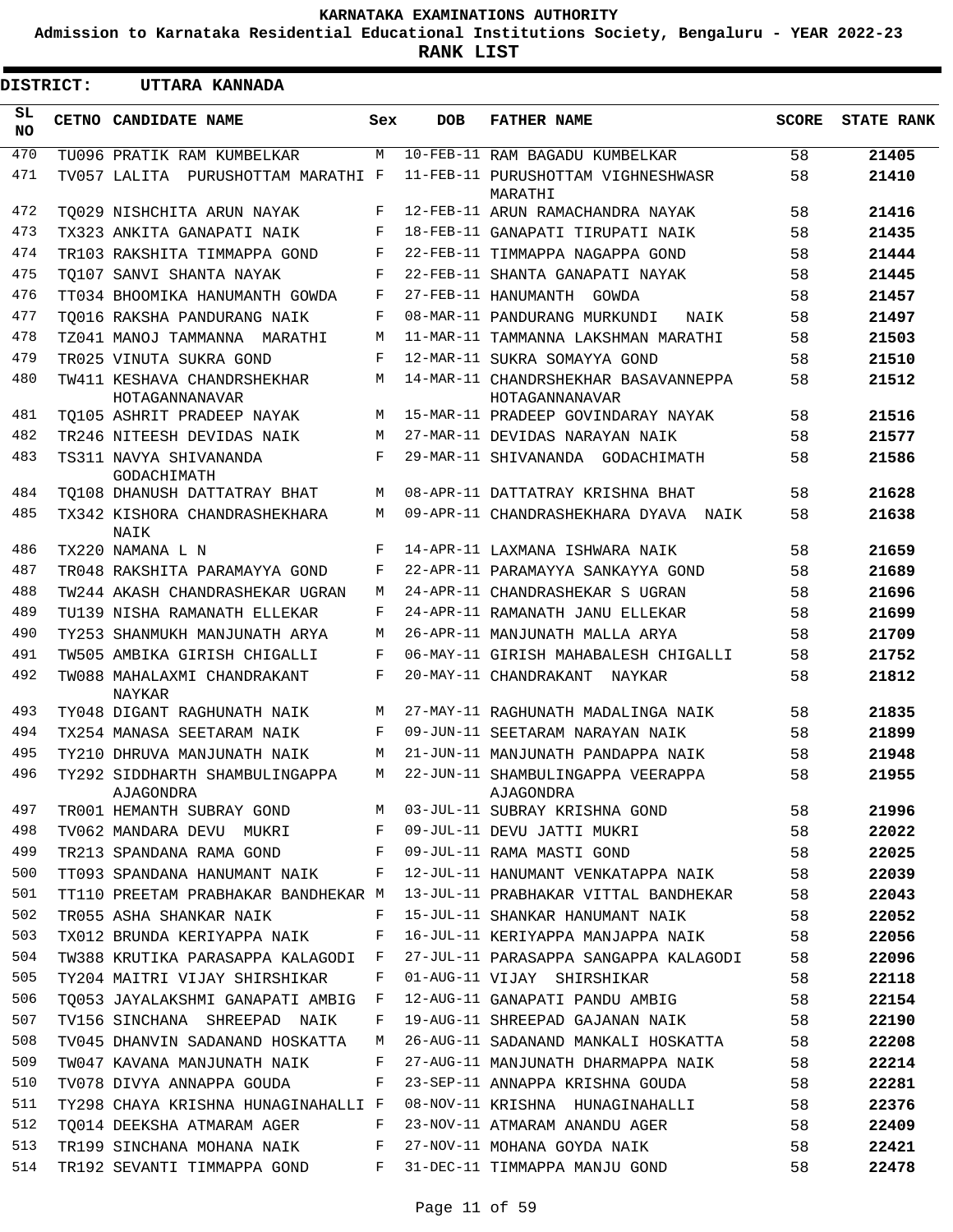**Admission to Karnataka Residential Educational Institutions Society, Bengaluru - YEAR 2022-23**

**RANK LIST**

| <b>DISTRICT:</b> | UTTARA KANNADA                                 |     |                   |                                                                           |       |                   |
|------------------|------------------------------------------------|-----|-------------------|---------------------------------------------------------------------------|-------|-------------------|
| SL.<br><b>NO</b> | CETNO CANDIDATE NAME                           | Sex | <b>DOB</b>        | <b>FATHER NAME</b>                                                        | SCORE | <b>STATE RANK</b> |
| 515              | TX044 SREYA RAMACHANDRA GOUDA                  | F   |                   | 19-OCT-10 RAMACHANDRA NARAYANA GOUDA                                      | 57    | 22768             |
| 516              | TR143 RAJAT MARUTI MADIVAL                     | M   |                   | 04-NOV-10 MARUTI GANESH MADIVAL                                           | 57    | 22816             |
| 517              | TX213 OMKARA RAYKAR                            | M   |                   | 25-NOV-10 PRAKASH RAYKAR                                                  | 57    | 22857             |
| 518              | TX025 AMRUTA RAMAKRISHNA NAIK                  | F   |                   | 21-DEC-10 RAMAKRISHNA GOVINDA NAIK                                        | 57    | 22922             |
| 519              | TY261 PRAJVAL VIRUPAKSHA NAIK                  | М   |                   | 07-JAN-11 VIRUPAKSHA BASAVANNI NAIK                                       | 57    | 22984             |
| 520              | TX141 SAMARTH MURGESH BASTIKOPPA M             |     |                   | 07-FEB-11 MURGESH M BASTIKOPPA                                            | 57    | 23082             |
| 521              | TT072 PRANAM UMESH NAIK                        | M   |                   | 08-FEB-11 UMESH BUDWANTH NAIK                                             | 57    | 23085             |
| 522              | TX114 RACHANA GANAPATI NAIK                    | F   |                   | 21-FEB-11 GANAPATI KERIYA NAIK                                            | 57    | 23136             |
| 523              | TW219 HARSHITHA HANUMANTH<br>HOSAMANI          | F   |                   | 23-FEB-11 HANUMANTH NEELAPPA HOSAMANI                                     | 57    | 23144             |
| 524              | TW328 USHA MANJUNATH DODDAMANI                 | F   |                   | 11-MAR-11 MANJUNATH DODDAMANI                                             | 57    | 23191             |
| 525              | TT085 HITESH MOHAN KHARVI                      | M   |                   | 16-MAR-11 MOHAN K KHARVI                                                  | 57    | 23208             |
| 526              | TT123 SAMRUDDHI SURESH NAIK                    | F   |                   | 18-MAR-11 SURESH GUMMAYYA NAIK                                            | 57    | 23215             |
| 527              | TO040 SWATI NARASIMHA NAIK                     | F   |                   | 25-MAR-11 NARASIMHA PAILU NAIK                                            | 57    | 23245             |
| 528              | TX193 DEEPIKA P                                | F   |                   | 13-APR-11 PARASHURAM RAMACHANDRA NAIK                                     | 57    | 23313             |
| 529              | TO063 SURYA BRAJESH NAYAK                      | M   |                   | 24-APR-11 BRAJESH TIMMAPPA NAYAK                                          | 57    | 23358             |
| 530              | TY229 GAGAN                                    | M   |                   | 26-APR-11 PARASHURAMA WADDER                                              | 57    | 23365             |
| 531              | TO002 SAHIL BHASKAR HARIKANTRA                 | M   |                   | 26-APR-11 BASKAR KRISHNA HARIKANTRA                                       | 57    | 23366             |
| 532              | TX083 GOKUL KRISHNA GOUDA                      | М   |                   | 27-APR-11 KRISHNA MABLA GOUDA                                             | 57    | 23372             |
| 533              | TZ033 BEERU RAMU BICHUKLE                      | M   |                   | 02-MAY-11 RAMU BICHUKLE                                                   | 57    | 23394             |
| 534              | TS003 KAVITA TANAPPA<br>GOUDAPPANAVAR          | F   |                   | 02-MAY-11 TANAPPA GOUDAPPANAVAR                                           | 57    | 23399             |
| 535              | TZ131 ARATI JANU KOKRE                         | F   |                   | 04-MAY-11 JANU DAKLU KOKARE                                               | 57    | 23407             |
| 536              | TY039 MANYA DEVARAJ NAIK                       | F   | 11-MAY-11 DEVARAJ |                                                                           | 57    | 23447             |
| 537              | TX031 YOGISH GANGADHAR NAIK                    | M   |                   | 20-MAY-11 GANGADHAR NAIK                                                  | 57    | 23479             |
| 538              | TO047 SAPNA MOTIRAM RATHOD                     | F   |                   | 28-MAY-11 MOTIRAM RAMAPPA RATHOD                                          | 57    | 23508             |
| 539              | TY202 KISHOR SHIVAPPA BIDARAKATTI M            |     |                   | 03-JUN-11 SHIVAPPA BIDARAKATTI                                            | 57    | 23535             |
| 540              | TT004 KARTIKA MANJUNATH NAIK                   | M   |                   | 04-JUN-11 MANJUNATH GOVINDA NAIK                                          | 57    | 23538             |
| 541              | TR241 HARSHITA LOKESH NAIK                     | F   |                   | 05-JUN-11 LOKESH NAGAPPA NAIK                                             | 57    | 23542             |
| 542              | TY200 DHANYA RAMESH POOJARI                    | F   |                   | 07-JUN-11 RAMESH SUBRAYA POOJARI                                          | 57    | 23554             |
| 543              |                                                |     |                   | TX237 YOGITA KANNAPPA MADIVALA     F   16-JUN-11 KANNAPPA GANAPA MADIVALA | 57    | 23603             |
| 544              | TV053 JEEVAN MANJAPPA GUNDAPALLI M             |     |                   | 18-JUN-11 MANJAPPA MALLAPPA GUNDAPALLI                                    | 57    | 23609             |
| 545              | TY286 KAVERI SHASHIDHAR MADIVAL                | F   |                   | 19-JUN-11 SHASHIDHAR SANNAPPA MADIVAL                                     | 57    | 23616             |
| 546              | TT011 DILIP LAXMAN MARATI                      | M   |                   | 24-JUN-11 LAXMAN SHESHU MARATI                                            | 57    | 23635             |
| 547              | TX289 SATHVIK VENKATESH NAIK                   | M   |                   | 24-JUN-11 VENKATESH IRA NAIK                                              | 57    | 23639             |
| 548              | TX236 KAVANA PANDURANGA NAIK                   | F   |                   | 30-JUN-11 PANDURANGA MANJUNATH NAIK                                       | 57    | 23663             |
| 549              | TR016 RAHUL MANJUNATH NAIK                     | М   |                   | 08-JUL-11 MANJUNATH BHAIRAPPA NAIK                                        | 57    | 23700             |
| 550              | TO100 SHANVI TUKARAM TANDEL                    | F   |                   | 19-JUL-11 TUKARAM VISHNU TANDEL                                           | 57    | 23752             |
| 551              | TX052 DEVENDRA HANUMANTA NAIK                  | М   |                   | 18-AUG-11 HANUMATA DYAVA NAIK                                             | 57    | 23888             |
| 552              | TY074 CHARITRA GANAPATI NAIK                   | F   |                   | 19-AUG-11 GANAPATI  MANJAPPA NAIK                                         | 57    | 23893             |
| 553              | TV063 CHAITANYA PANDURANG<br>HARIKANT          | F   |                   | 25-AUG-11 PANDURANG SHIVU HARIKANT                                        | 57    | 23919             |
| 554              | TW311 KRUTIKA G NEMATTI                        | F   |                   | 25-AUG-11 GANSEH K NEMATTI                                                | 57    | 23920             |
| 555              | TY098 SUDHA HANUMANTAPPA<br><b>BHOVIVADDAR</b> | F   |                   | 25-AUG-11 HANUMANTHAPPA VENKAPPA<br>BHOVIVADDAR                           | 57    | 23921             |
| 556              | TY033 MILAN BHASKAR MOGER                      | M   |                   | 29-AUG-11 BHASKAR VENKTA MOGER                                            | 57    | 23938             |
| 557              | TY367 CHANDANA SUBHASH GOWDA                   | F   |                   | 17-SEP-11 SUBHASH SHIVAJI GOWDA                                           | 57    | 23993             |
| 558              | TW512 VIJAYALAKSHMI MOHAN<br>INGALAKI          | F   |                   | 06-OCT-11 MOHAN RINDAPPA INGALAKI                                         | 57    | 24037             |
| 559              | TU010 SHREYASI ASHOK GAVADA                    | F   |                   | 27-OCT-11 ASHOK VITTAL GAVADA                                             | 57    | 24108             |
| 560              | TT046 NAMITA MUKUNDA NAIK                      | F   |                   | 28-OCT-11 MUKUNDA HANUMANTH NAIK                                          | 57    | 24111             |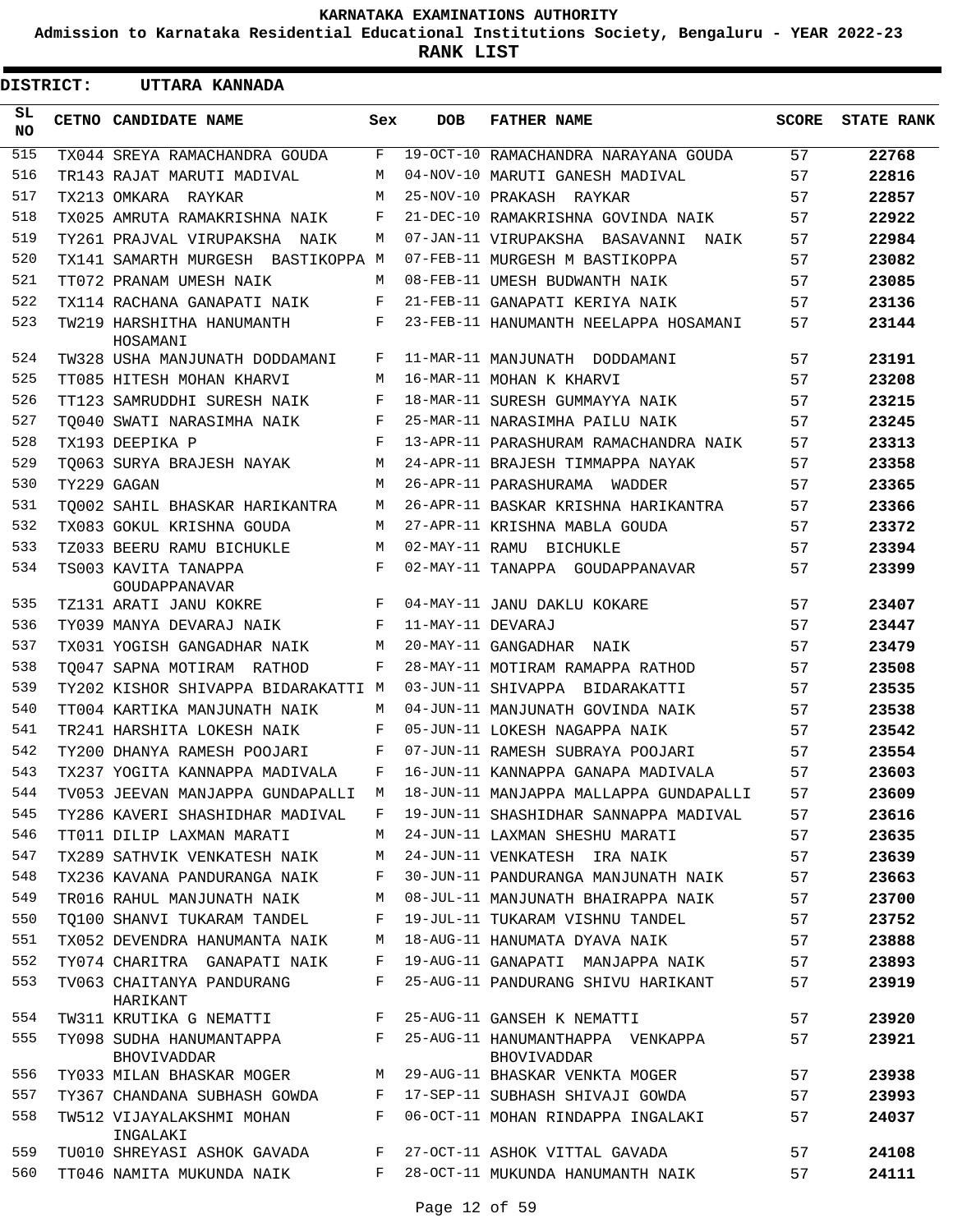**Admission to Karnataka Residential Educational Institutions Society, Bengaluru - YEAR 2022-23**

**RANK LIST**

ı

| <b>DISTRICT:</b> |  | UTTARA KANNADA                           |              |            |                                              |       |                   |
|------------------|--|------------------------------------------|--------------|------------|----------------------------------------------|-------|-------------------|
| SL.<br><b>NO</b> |  | CETNO CANDIDATE NAME                     | Sex          | <b>DOB</b> | <b>FATHER NAME</b>                           | SCORE | <b>STATE RANK</b> |
| 561              |  | TT015 SPANDANA RAMA AMBIGA               | F            |            | 02-DEC-11 RAMA GANAPATI AMBIGA               | 57    | 24196             |
| 562              |  | TU005 VAISHNAVI ATMARAM DESAI            | F            |            | 06-DEC-11 ATMARAM BABLU DESAI                | 57    | 24202             |
| 563              |  | TZ057 SURESH AMBRU TATE                  | M            |            | 24-SEP-10 AMBRU BHAGU TATE                   | 56    | 24486             |
| 564              |  | TR240 AISHWARY                           | F            |            | 02-OCT-10 JAYANTH MOGER                      | 56    | 24501             |
| 565              |  | TS339 VRUSHABH RAVI CHAKRASALI           | M            |            | 16-OCT-10 RAVI S CHAKRASALI                  | 56    | 24541             |
| 566              |  | TW098 MALATESH PAKKIRAPPA<br>BHOVIVADDAR | M            |            | 10-NOV-10 PAKKIRAPPA BHOVIVADDAR             | 56    | 24589             |
| 567              |  | TT118 GOUTAM UDAY MOGER                  | M            |            | 13-NOV-10 UDAY PARAMESHWAR MOGER             | 56    | 24601             |
| 568              |  | TY320 KRUTIKA MAHESH DEVADIGA            | F            |            | 25-NOV-10 MAHESH NARAYANA DEVADIGA           | 56    | 24635             |
| 569              |  | TX226 PRASHANT MANJUNATH NAIK            | М            |            | 01-DEC-10 MANJUNATH RAMA NAIK                | 56    | 24655             |
| 570              |  | TX364 DEEPIKA NARAYANA NAIK              | F            |            | 20-JAN-11 NARAYANA ISHWAR NAIK               | 56    | 24817             |
| 571              |  | TR017 RAJAT NARAYAN NAIK                 | М            |            | 26-JAN-11 NARAYAN NAGAPPA NAIK               | 56    | 24831             |
| 572              |  | TX368 VASUNDARA DATTATREYA NAIK          | F            |            | 31-JAN-11 DATTATREYA BALINDRA NAIK           | 56    | 24847             |
| 573              |  | TO044 SRUJAN VENKATESH HARIKANTA         | M            |            | 04-FEB-11 VENKATESH KAMU HARIKANTA           | 56    | 24858             |
| 574              |  | TR067 RANJITA GANAPATI NAIK              | F            |            | 23-FEB-11 GANAPATI HONNAPPA NAIK             | 56    | 24923             |
| 575              |  | TT086 SHRADHA VISHNU NAIK                | F            |            | 05-MAR-11 VISHNU D NAIK                      | 56    | 24960             |
| 576              |  | TW448 PRERANA KESHAV RANIGER             | F            |            | 20-MAR-11 KESHAV RANIGER                     | 56    | 25016             |
| 577              |  | TY046 SAVINA MAHESH NAIK                 | F            |            | 21-MAR-11 MAHESH NAGAPPA NAIK                | 56    | 25022             |
| 578              |  | TX319 SHILPA YANKA BADAGI                | F            |            | 29-MAR-11 YANKA CHOUDU BADAGI                | 56    | 25054             |
| 579              |  | TR152 SHREYA MAHAVEER NAIK               | F            |            | 29-MAR-11 MAHAVEER SHANIYAR NAIK             | 56    | 25055             |
| 580              |  | TX173 SEVANTI SHRIDHAR NAIK              | F            |            | 01-APR-11 SHRIDHAR NAIK                      | 56    | 25073             |
| 581              |  | TR144 CHETANA RAMA NAIK                  | F            |            | 04-APR-11 RAMA EERAPPA NAIK                  | 56    | 25085             |
| 582              |  | TW334 MAHESH SUDARSHAN NIMBAI            | M            |            | 14-APR-11 SUDARSHAN SHANKAR NIMBAI           | 56    | 25143             |
| 583              |  | TX260 ANANYA GANAPATI NAIK               | F            |            | 04-MAY-11 GANAPATI DYAVA NAIK                | 56    | 25227             |
| 584              |  | TV023 DHANUSH GANESH MUKRI               | M            |            | 24-JUN-11 GANESH KANIYA MUKRI                | 56    | 25459             |
| 585              |  | TX233 CHETANA SUBRAY GOUDA               | F            |            | 28-JUN-11 SUBRAY TIMMA GOUDA                 | 56    | 25482             |
| 586              |  | TT062 GOUTAM MADEVA GOUDA                | M            |            | 30-JUN-11 MADEVA GANAPAYYA GOUDA             | 56    | 25492             |
| 587              |  | TU034 SHAILESH GAJANAN NAIK              | М            |            | 03-JUL-11 GAJANAN GOVIND NAIK                | 56    | 25511             |
| 588              |  | TY008 DEEKSHA DEVARAJA NAIK              | F            |            | 12-JUL-11 DEVARAJA PHANIYAPPA NAIK           | 56    | 25557             |
| 589              |  | TR086 CHAITALI CHANDRAHAS NAIK           | F            |            | 18-AUG-11 CHANDRAHAS V NAIK                  | 56    | 25689             |
|                  |  | 590 TW513 SHREYA SHREEDHAR JADHAV        | $\mathbf{F}$ |            | 29-AUG-11 SHREEDHAR RAMACHANDRAPPA<br>JADHAV | 56    | 25736             |
| 591              |  | TX161 TEJAS RAGHUPATI GOUDA              | M            |            | 03-SEP-11 RAGHUPATI RAMA GOUDA               | 56    | 25753             |
| 592              |  | TX162 SATVIK RAVEENDRA MADIVAL           | М            |            | 24-SEP-11 RAVEENDRA CHOUDA MADIVAL           | 56    | 25827             |
| 593              |  | TR169 TEJASHWINI SURESH NAIK             | F            |            | 01-OCT-11 SURESH DURGAPPA NAIK               | 56    | 25855             |
| 594              |  | TR203 RASHMI RAGHAVENDRA MOGER           | F            |            | 06-OCT-11 RAGHAVENDRA GANAPATI MOGER         | 56    | 25865             |
| 595              |  | TZ144 KIRAN GANGARAM KATROT              | М            |            | 22-OCT-11 GANGARAM NAVU KATROT               | 56    | 25909             |
| 596              |  | TW164 MAMATA GANESH SHET                 | F            |            | 19-NOV-11 GANESH RAMACHANDR SHET             | 56    | 25994             |
| 597              |  | TZ063 DIKSHITA VIVEKANANDA NAIK          | F            |            | 05-DEC-11 VIVEKANANDA RAMESH NAIK            | 56    | 26045             |
| 598              |  | TZ013 JAIRAM SONU PANDRAMISE             | М            |            | 06-SEP-10 SONU JANU PANDRMISE                | 55    | 26321             |
| 599              |  | TU036 SAGAR GANAPATI SAVANT              | M            |            | 21-SEP-10 GANAPATI MAHADEV SAVANT            | 55    | 26351             |
| 600              |  | TX154 PRASANNA CHANDRASHEKARA<br>NAIK    | М            |            | 06-OCT-10 CHANDRASHEKARA GANAPATI NAIK       | 55    | 26381             |
| 601              |  | TX245 DARSHAN RAVI NAIK                  | M            |            | 09-NOV-10 RAVI KARIYA NAIK                   | 55    | 26449             |
| 602              |  | TV122 PRATEEK CHANDRAKANT GOUDA          | М            |            | 25-NOV-10 CHANDRAKANT JATTU GOUDA            | 55    | 26506             |
| 603              |  | TS214 ANU MANJUNATH ITAGATTI             | F            |            | 29-NOV-10 MANJUNATH NARAYAN ITAGATTI         | 55    | 26520             |
| 604              |  | TR180 SHREYA NARAYAN NAIK                | F            |            | 07-DEC-10 NARAYAN NAGAPPA NAIK               | 55    | 26548             |
| 605              |  | TT098 KISHAN GANESH GOUDA                | M            |            | 21-DEC-10 GANESH BEERU GOUDA                 | 55    | 26578             |
| 606              |  | TX013 TANUJA RAVI NAIK                   | F            |            | 31-DEC-10 RAVI GANAPATI NAIK                 | 55    | 26612             |
| 607              |  | TT100 RAVICHANDRA KRISHNA GOUDA M        |              |            | 16-JAN-11 KRISHNA HAMMU GOUDA                | 55    | 26677             |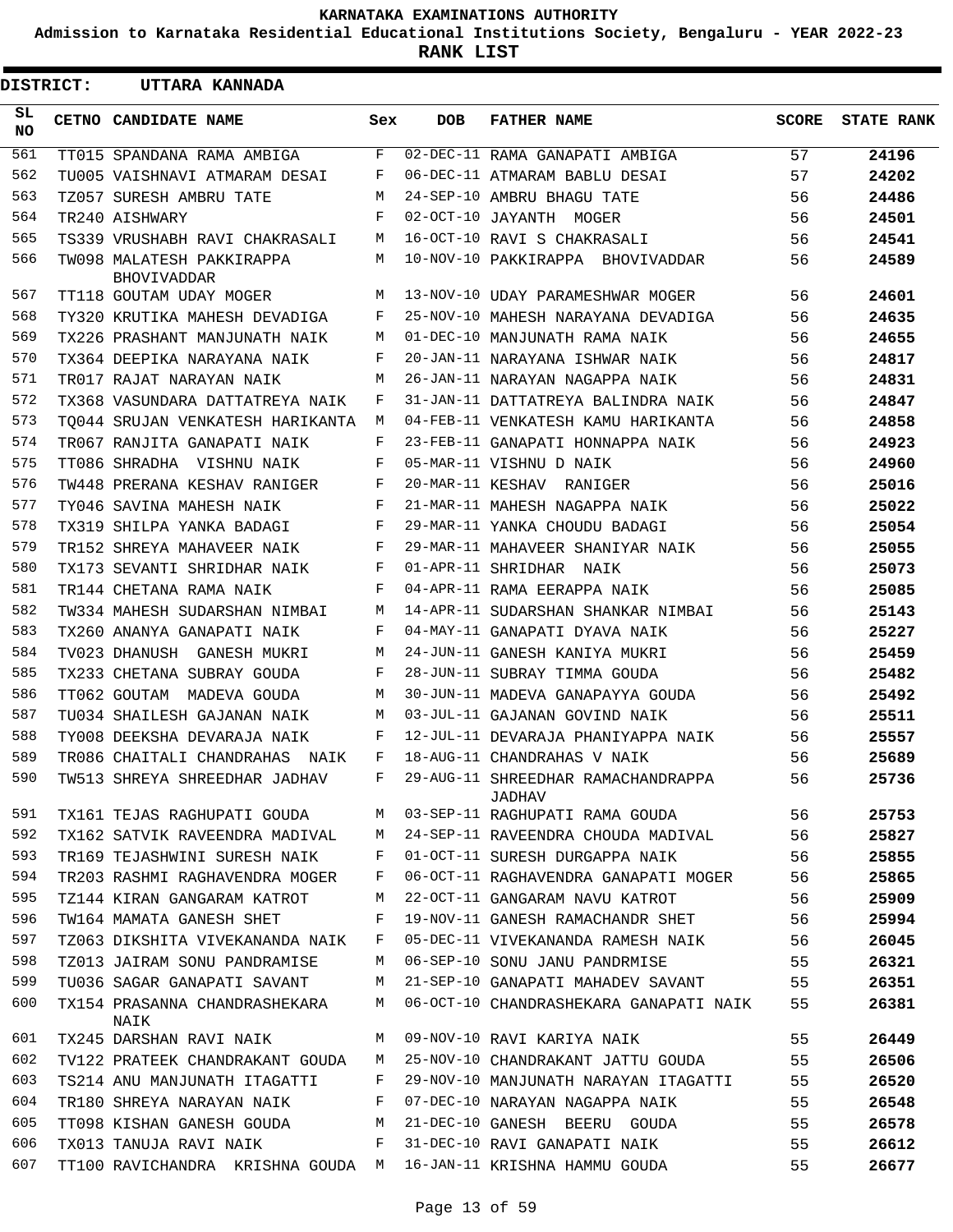**Admission to Karnataka Residential Educational Institutions Society, Bengaluru - YEAR 2022-23**

**RANK LIST**

Е

.

| DISTRICT:  | UTTARA KANNADA                            |              |                 |                                               |              |                   |
|------------|-------------------------------------------|--------------|-----------------|-----------------------------------------------|--------------|-------------------|
| SL.<br>NO. | CETNO CANDIDATE NAME                      | Sex          | <b>DOB</b>      | <b>FATHER NAME</b>                            | <b>SCORE</b> | <b>STATE RANK</b> |
| 608        | TX159 SOORYA LOKESH NAIK                  | M            |                 | 20-JAN-11 LOKESH CHOUDAPPA NAIK               | 55           | 26691             |
| 609        | TU088 PRATISHA PRABHAKAR NAIK             | F            |                 | 24-JAN-11 PRABHAKAR KRISHNA NAIK              | 55           | 26708             |
| 610        | TR232 TANUSHREE MASTAPPA NAIK             | F            |                 | 27-JAN-11 MASTAPPA NAIK                       | 55           | 26719             |
| 611        | TY283 KARTIK KRISHNA GOWDA                | М            |                 | 03-FEB-11 KRISHNA NARAYANA GOWDA              | 55           | 26739             |
| 612        | TR242 KISHAN VENKATRAMAN MOGER            | М            |                 | 04-FEB-11 VENKATRAMAN MOGER                   | 55           | 26742             |
| 613        | TT099 CHINMAYA GAJANAN GOUDA              | М            |                 | 08-FEB-11 GAJANAN HANUMANT GOUDA              | 55           | 26757             |
| 614        | TR091 SRUJAN BHASKAR NAIK                 | М            |                 | 02-MAR-11 BHASKAR NARAYAN NAIK                | 55           | 26836             |
| 615        | TR078 DHANYA DEVENDRA NAIK                | F            |                 | 07-MAR-11 DEVENDRA DURGAPPA NAIK              | 55           | 26860             |
| 616        | TX211 RENUKA MANJUNATHA<br>KARAVINAKOPPA  | F            |                 | 08-MAR-11 MANJUNATHA GURAPPA<br>KARAVINAKOPPA | 55           | 26868             |
| 617        | TX135 VAISHNAVI DUSHYANT NAIK             | F            |                 | 12-MAR-11 DUSHYANT SADASHIVA NAIK             | 55           | 26885             |
| 618        | TV145 VARSHINI RAJU MOODANGI              | F            |                 | 13-MAR-11 RAJU SUBRAY MOODANGI                | 55           | 26890             |
| 619        | TW053 HARISH ASHOK GOUDAR                 | М            |                 | 15-MAR-11 ASHOK GOUDAR                        | 55           | 26894             |
| 620        | TV165 KULUSUMBI RAFIO UNCHALLI            | F            | 23-MAR-11 RAFIQ | HAMASAB UNCHALLI                              | 55           | 26934             |
| 621        | TX085 NEERAJ ANNAPPA NAIK                 | М            |                 | 24-MAR-11 ANNAPPA KANNA NAIK                  | 55           | 26945             |
| 622        | TX090 YASHASWINI HANUMANTA BADAGI F       |              |                 | 25-MAR-11 HANUMANTA GANAPATI BADAGI           | 55           | 26949             |
| 623        | TX321 DILEEP BHASKAR NAIK                 | М            |                 | 02-APR-11 BHASKAR MAHADEVA NAIK               | 55           | 26976             |
| 624        | TS281 VINAY MARUTI BHAVAKAR               | М            |                 | 05-APR-11 MARUTI MASANU BHAVAKAR              | 55           | 26996             |
| 625        | TV093 VEENA VITTAL NAIK                   | F            |                 | 09-APR-11 VITTAL VENKATRAMAN NAIK             | 55           | 27020             |
| 626        | TX018 KRITIK HANUMANTA NAIK               | М            |                 | 11-APR-11 HANUMANTA KANNA NAIK                | 55           | 27023             |
| 627        | TT023 RANJAN LAXMAN AMBIGA                | M            |                 | 16-APR-11 LAXMAN SUKRU AMBIGA                 | 55           | 27056             |
| 628        | TR042 DIKSHA RAMACHANDRA NAIK             | F            |                 | 29-APR-11 RAMACHANDRA SUBRAYA NAIK            | 55           | 27106             |
| 629        | TX199 KAVYA MANJUNATH GOUDA               | F            |                 | 04-MAY-11 MANJUNATH KERIYA GOUDA              | 55           | 27135             |
| 630        | TR248 ULLAS NAGESH MOGER                  | M            |                 | 05-MAY-11 NAGESH HANUMANTHA MOGER             | 55           | 27144             |
| 631        | TR171 ANUSHKA                             | F            |                 | 06-MAY-11 JOGI NAIK                           | 55           | 27149             |
| 632        | TY080 HARSHIT NAGARAJ JOGLEKAR            | М            |                 | 10-MAY-11 NAGARAJ RACHA JOGLEKAR              | 55           | 27180             |
| 633        | TR109 PRAMOD SURYKUMAR BHAJANTRI          | М            |                 | 14-MAY-11 SURYKUMAR BHAJANTRI                 | 55           | 27199             |
| 634        | TY263 PRUTHVIK GOPALAKRISHNA NAIK M       |              |                 | 14-MAY-11 GOPALAKRISHNA<br>NAIK               | 55           | 27200             |
| 635        | TV037 RAMYA GATTA PATGAR                  | F            |                 | 15-MAY-11 GATTA NARAYANA PATGAR               | 55           | 27205             |
| 636        | TR247 DILEEP MANJUNATH MARATHI            | М            |                 | 20-MAY-11 MANJUNATH HANUMANTA MARATHI         | 55           | 27230             |
| 637        | TY365 DEVARAJ SANJEEV<br>KANNANAYAKANAVAR | M            |                 | 28-MAY-11 SANJEEV KANNANAYAKANAVAR            | 55           | 27266             |
| 638        | TR107 POORVIKA KRISHNA GOND F             |              |                 | 10-JUN-11 KRISHNA BADIYA GOND                 | 55           | 27343             |
| 639        | TR137 DEEKSHA PANDURANGA NAIK             | $\mathbf{F}$ |                 | 24-JUN-11 PANDURANGA VENKATRAMANA NAIK        | 55           | 27404             |
| 640        | TX227 ANANYA GANAPATI SHET                | F            |                 | 28-JUN-11 GANAPATI MANJUNATH SHET             | 55           | 27422             |
| 641        | TX353 K V CHINMAYA                        | М            |                 | 03-JUL-11 VASANTH P MADIVAL                   | 55           | 27445             |
| 642        | TR005 NISHMITA ISHWAR NAIK                | F            |                 | 13-JUL-11 ISHWAR NARAYAN NAIK                 | 55           | 27484             |
| 643        | TT018 SANJANA BABU NAIK                   | F            |                 | 18-JUL-11 BABU HANUMANTA NAIK                 | 55           | 27513             |
| 644        | TZ147 PAVAN BAPU TORAVAT                  | M            |                 | 22-JUL-11 BAPU GIMMU                          | 55           | 27531             |
| 645        | TY256 SUKHI                               | F            |                 | 25-JUL-11 MALLIKARJUN SADASHIVAPPA<br>GOWDA   | 55           | 27547             |
| 646        | TV089 MANJULA VINAYAK PATGAR              | F            |                 | 01-AUG-11 VINAYAK DEVAPPA PATGAR              | 55           | 27577             |
| 647        | TX345 MANYA CHANDRAHAS NAIK               | F            |                 | 15-AUG-11 CHANDRAHAS MAHADEV NAIK             | 55           | 27640             |
| 648        | TX105 LOKPAL KRISHNA GOUDA                | М            |                 | 20-AUG-11 KRISHNA B GOUDA                     | 55           | 27656             |
| 649        | TY236 LAVANYA LAXMANA GOUDA               | F            |                 | 21-AUG-11 LAXMANA RAMA GOUDA                  | 55           | 27660             |
| 650        | TT078 SOUMYA MANJUNATH AMBIGA             | F            |                 | 08-SEP-11 MANJUNATH SANNTAMMA AMBIGA          | 55           | 27712             |
| 651        | TY373 NETHRA C                            | F            |                 | 09-SEP-11 CHANDRASHEKAR KARIYAPPA<br>NAYAKA   | 55           | 27714             |
| 652        | TX142 KARTHIK G                           | М            |                 | 22-SEP-11 GANAPATHI KANNAPPA NAIK             | 55           | 27758             |
| 653        | TY297 PREMAKUMAR KERESWAMI<br>CHANNAYYA   | M            |                 | 24-SEP-11 KERESWAMI EERA CHANNAYYA            | 55           | 27768             |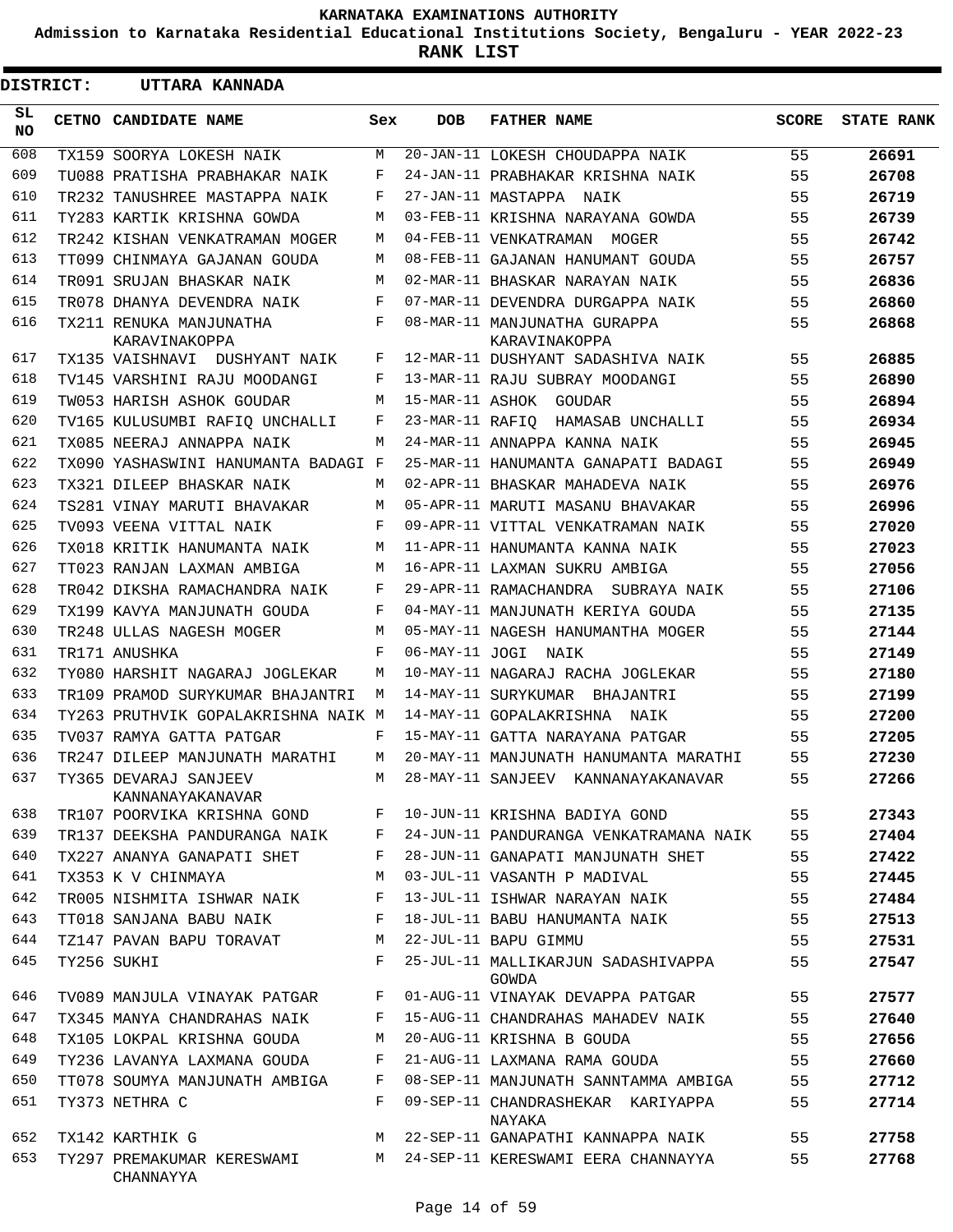**Admission to Karnataka Residential Educational Institutions Society, Bengaluru - YEAR 2022-23**

**RANK LIST**

 $\blacksquare$ 

| <b>DISTRICT:</b> | UTTARA KANNADA                            |              |                  |                                             |              |                   |
|------------------|-------------------------------------------|--------------|------------------|---------------------------------------------|--------------|-------------------|
| SL.<br>NO.       | CETNO CANDIDATE NAME                      | Sex          | DOB              | <b>FATHER NAME</b>                          | <b>SCORE</b> | <b>STATE RANK</b> |
| 654              | TR227 POORVI MASTI GOND                   | F            |                  | 26-SEP-11 MASTI SANNU GOND                  | 55           | 27776             |
| 655              | TW462 PRATHIBA GANAPATHI JADAV            | F            |                  | 27-OCT-11 GANAPATHI LAXMAN<br>JADAV         | 55           | 27868             |
| 656              | TY375 CHIRAG NAGENDRA KUMTA               | M            |                  | 08-NOV-11 NAGENDRA RAMACHANDRA KUMTA        | 55           | 27903             |
| 657              | TW530 SANKET K JANNU                      | M            |                  | 30-NOV-11 KESHAV D JANNU                    | 55           | 27961             |
| 658              | TO043 CHAITRA SANTOSH GOUDA               | F            |                  | 01-DEC-11 SANTOSH GUKHA GOUDA               | 55           | 27962             |
| 659              | TU091 DEEPA KRISHNA HANABAR               | F            |                  | 03-DEC-11 KRISHNA SURYOBA HANABAR           | 55           | 27965             |
| 660              | TZ162 KOUSHIK RAGHAVENDRA NAIK            | M            |                  | 10-DEC-11 RAGHAVENDRA GANAPATI NAIK         | 55           | 27977             |
| 661              | TT059 PRATIKSHA SHRIDHAR NAIK             | F            |                  | 18-DEC-11 SHRIDHAR HANUMANT NAIK            | 55           | 27992             |
| 662              | TY305 SINCHANA SHEKHAR CHANNAYYA          | F            |                  | 19-OCT-10 SHEKHAR<br>CHANNAYYA              | 54           | 28368             |
| 663              | TX357 AKASH DAVARAJ MADIVAL               | M            |                  | 03-NOV-10 DEVARAJ GANAPATI MADIVAL          | 54           | 28396             |
| 664              | TS055 KALMESH MAHANTESH WARAD             | M            |                  | 09-DEC-10 MAHANTESH WARAD                   | 54           | 28495             |
| 665              | TX294 KEERTI KRISHNA NAIK                 | F            |                  | 22-DEC-10 KRISHNA NARAYAN NAIK              | 54           | 28545             |
| 666              | TY205 SHREYA RAGHUNATH NAIK               | F            |                  | 30-DEC-10 RAGHUNATH RAMA NAIK               | 54           | 28566             |
| 667              | TW528 RAGHAVENDRA MANJUNATH<br>HANAKNALLI | M            |                  | 27-JAN-11 MANJUNATH PRAHALLAD<br>HANAKNALLI | 54           | 28666             |
| 668              | TT067 BHUMIKA KRISHANA AMBIGA             | F            |                  | 10-FEB-11 KRISHANA AMBIGA                   | 54           | 28718             |
| 669              | TR074 ASHIKA ISHWAR NAIK                  | F            |                  | 11-FEB-11 ISHWAR NAGAPPA NAIK               | 54           | 28722             |
| 670              | TT035 APOORVA ANANTA NAIK                 | F            |                  | 17-FEB-11 ANANTA MANJAPPA NAIK              | 54           | 28746             |
| 671              | TS191 KRISHNA MANOHAR KADAM               | M            |                  | 19-FEB-11 MANOHAR KRISHNA KADAM             | 54           | 28758             |
| 672              | TT108 ANKITA RAGHAVENDRA NAIK             | F            |                  | 23-FEB-11 RAGHAVENDRA PANDURANGA NAIK       | 54           | 28772             |
| 673              | TU049 ARUN UMESH PUJAR                    | M            |                  | 07-MAR-11 UMESH DEMAPPA PUJAR               | 54           | 28824             |
| 674              | TX038 CHANDANA CHANDRAKANT GOUDA          | F            |                  | 07-MAR-11 CHANDRAKANT LAKSHMAN GOUDA        | 54           | 28825             |
| 675              | TY064 VIVEKA RAVINDRA GOUDA               | M            |                  | 12-MAR-11 RAVINDRA SHIVU GOUDA              | 54           | 28854             |
| 676              | TW100 KARTIK ISHWER PUJARI                | M            |                  | 15-MAR-11 ISHWER NAGA PUJARI                | 54           | 28865             |
| 677              | TT096 SAHANA JAYANT NAIK                  | F            | 15-MAR-11 JAYANT | NAIK                                        | 54           | 28866             |
| 678              | TS145 KAVERI RAMESH HASARAMBI             | F            |                  | 19-MAR-11 RAMESH HANAMANT HASARAMBI         | 54           | 28881             |
| 679              | TX314 SANJANA LOKESH NAIK                 | F            |                  | 30-MAR-11 LOKESH MANJAPPA NAIK              | 54           | 28943             |
| 680              | TU165 ASHWINI UMESH MIRASHI               | F            |                  | 07-APR-11 UMESH DEMATU MIRASHI              | 54           | 28988             |
| 681              | TX127 CHAITRIKA VEERABHADRA<br>NAIK F     |              |                  | 11-APR-11 VEERABHADRA HANUMANT NAIK         | 54           | 29008             |
| 682              | TR125 HARSHA GANAPATI DEVADIGA            | M            |                  | 11-APR-11 GANAPATI DEVADIGA                 | 54           | 29011             |
| 683              | TY097 SHREYA PRAKASH SAKANALLI            | F            |                  | 17-APR-11 PRAKASH RAMAPPA SAKANALLI         | 54           | 29050             |
| 684              | TO060 PRAGATI PRASHANT BANDEKAR           | F            |                  | 21-APR-11 PRASHANT TRIYAMBAK BANDEKAR       | 54           | 29069             |
| 685              | TX269 CHARAN SURESH NAIK                  | М            |                  | 01-MAY-11 SURESH NARAYAN NAIK               | 54           | 29129             |
| 686              | TY022 DARSHINI PARASHURAM ARER            | F            |                  | 01-MAY-11 PARASHURAMA                       | 54           | 29131             |
| 687              | TO069 SRUSHTI PRAKASH NELLIBEED           | F            |                  | 09-MAY-11 PRAKASH LALAPPA NELLIBEED         | 54           | 29172             |
| 688              | TZ156 TULASI BAMMU PATAKARE               | F            |                  | 13-MAY-11 BAMMU BAJJU PATAKARE              | 54           | 29200             |
| 689              | TW273 JEEVANKUMAR BHARAMANNA              | М            |                  | 22-MAY-11 BHARAMANNA YALLAPPA KAMMAR        | 54           | 29233             |
|                  | KAMMAR                                    |              |                  |                                             |              |                   |
| 690              | TV138 SHOURYA GANAPATI CHANDAVAR          | M            |                  | 23-MAY-11 GANAPATI BABU CHANDAVAR           | 54           | 29238             |
| 691              | TT071 HIMA GANAPATI NAIK                  | F            |                  | 06-JUN-11 GANAPATI NARAYAN NAIK             | 54           | 29322             |
| 692              | TU041 SHREEDHAR NINGAPPA RATHOD           | М            |                  | 13-JUN-11 NINGAPPA SOMAPPA RATHOD           | 54           | 29367             |
| 693              | TO030 NAGARJUN MANJUNATH NAYAK            | M            |                  | 25-JUN-11 MANJUNATH GANAPATI NAYAK          | 54           | 29430             |
| 694              | TZ017 PRIYA MANJUNATH SOMAPURKAR          | $\mathbf{F}$ |                  | 07-JUL-11 MANJUNATH TIPPANNA SOMAPURKAR     | 54           | 29498             |
| 695              | TR066 SHARAT GAJANAN NAIK                 | M            |                  | 07-JUL-11 GAJANAN GOVIND NAIK               | 54           | 29500             |
| 696              | TZ049 RAJANI TAMMANNA MARATHI             | F            |                  | 12-JUL-11 TAMMANNA NARAYAN MARATHI          | 54           | 29531             |
| 697              | TX225 SHREYA RATNAKAR NAIK                | F            |                  | 21-JUL-11 RATNAKAR RAMA NAIK                | 54           | 29593             |
| 698              | TZ168 ANANYA SANDESH AMBIG                | F            |                  | 30-JUL-11 SANDESH SHIVAPPA AMBIG            | 54           | 29635             |
| 699              | TX026 SANJANA GANGADHAR MADIVAL           | F            |                  | 16-AUG-11 GANGADHAR MAILA MADIVAL           | 54           | 29724             |
| 700              | TV146 SALONI SACHIN KUDTALKAR             | F            |                  | 18-AUG-11 SACHIN ARUN KUDTALKAR             | 54           | 29734             |
| 701              | TR181 MANVITA SHILPI ACHARI               | F            |                  | 29-AUG-11 SHILPI SADASHIV ACHARI            | 54           | 29777             |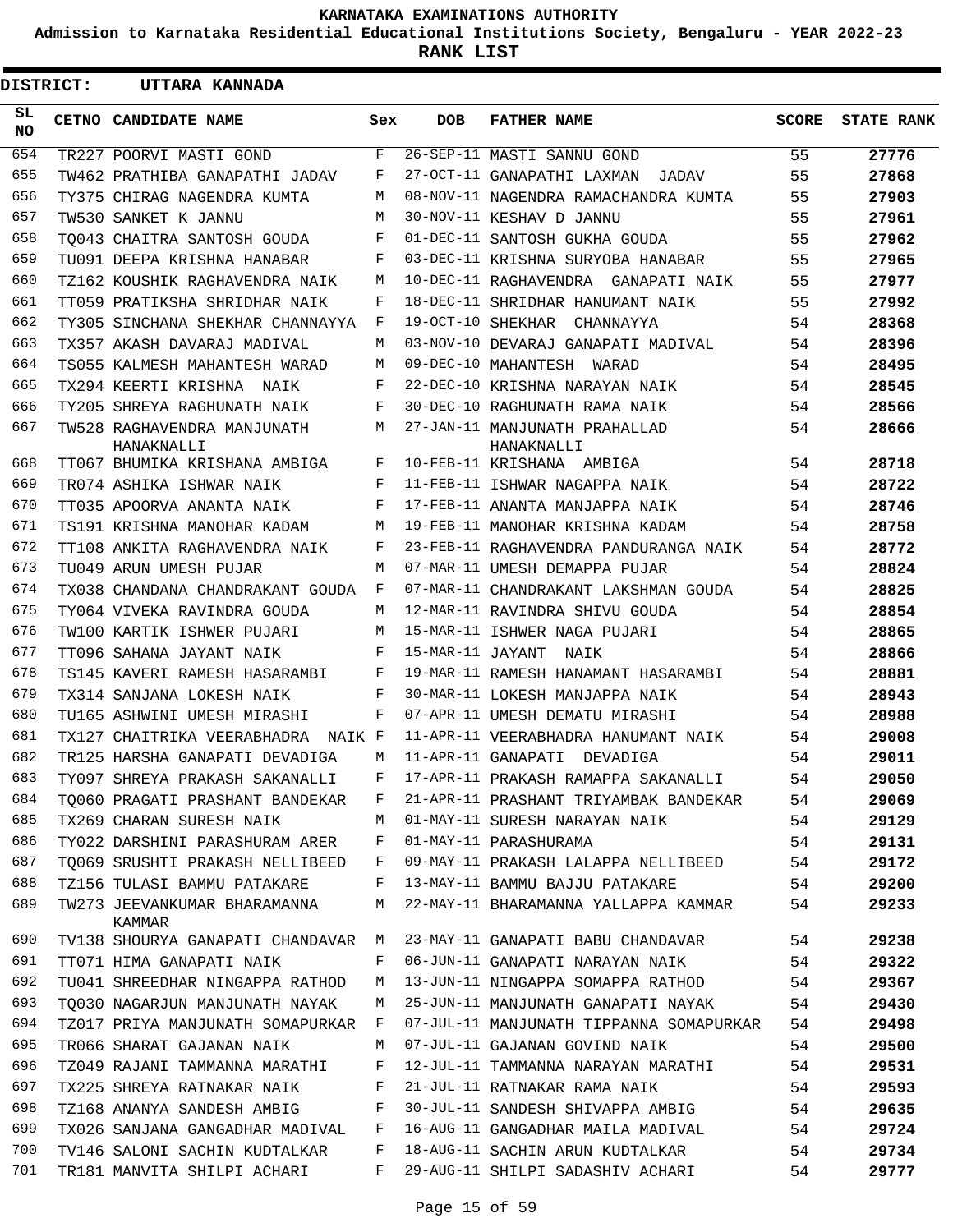**Admission to Karnataka Residential Educational Institutions Society, Bengaluru - YEAR 2022-23**

**RANK LIST**

 $\blacksquare$ 

| <b>DISTRICT:</b> | UTTARA KANNADA                           |     |                   |                                         |       |                   |
|------------------|------------------------------------------|-----|-------------------|-----------------------------------------|-------|-------------------|
| SL<br>NO         | CETNO CANDIDATE NAME                     | Sex | <b>DOB</b>        | <b>FATHER NAME</b>                      | SCORE | <b>STATE RANK</b> |
| 702              | TY004 SNEHA<br>PRABHAKAR<br>NAIK         | F   |                   | 01-SEP-11 PRABHAKAR HNUMANT<br>NAIK     | 54    | 29791             |
| 703              | TX171 NITEESH RAMESH JOGI                | М   |                   | 18-SEP-11 RAMESH IRAPPA JOGI            | 54    | 29864             |
| 704              | TV010 PRAJNA RAMESH AMBIG                | F   |                   | 22-SEP-11 RAMESH RAMA AMBIG             | 54    | 29875             |
| 705              | TS219 ASHWINI DHAKAPPA KAMMAR            | F   |                   | 17-OCT-11 DHAKAPPA NARAYANA KAMMAR      | 54    | 29956             |
| 706              | TY024 PRATHAM PRADEEP JOGI               | M   |                   | 10-NOV-11 PRADEEP DHAKAPPA JOGI         | 54    | 30030             |
| 707              | TO075 ADITYA RAGHAVENDRA GOUDA           | М   |                   | 11-NOV-11 RAGHAVENDRA NARAYAN GOUDA     | 54    | 30033             |
| 708              | TS126 MAMATA MANJUNATH BAMBARAGI         | F   |                   | 01-DEC-11 MANJUNATH HANUMANTH BAMBARAGI | 54    | 30093             |
| 709              | TX344 ABHISHEK NARAYAN KODIYA            | М   | 28-SEP-10 NARAYAN | KODIYA                                  | 53    | 30484             |
| 710              | TY053 RANVEER NAGARAJ GADEKAR            | М   | 24-OCT-10 NAGARAJ | GADEKAR                                 | 53    | 30561             |
| 711              | TX315 VIDYA GANAPATI MADIVALA            | F   |                   | 23-NOV-10 GANAPATI SHIVANANDA MADIVALA  | 53    | 30627             |
| 712              | TY335 CHETAN GOVIND RATHOD               | М   |                   | 01-DEC-10 GOVIND MANU RATHOD            | 53    | 30654             |
| 713              | TW249 ARPITA CHANDRAKANT<br>HUDELAKOPPA  | F   |                   | 13-DEC-10 CHANDRAKANT<br>HUDELAKOPPA    | 53    | 30690             |
| 714              | TW115 RANJITA UDAY BASI                  | F   |                   | 30-DEC-10 UDAYA VENKATESH BASI          | 53    | 30739             |
| 715              | TX180 ARPITHA RAJU NAIK                  | F   |                   | 08-JAN-11 RAJU GIDDA NAIK               | 53    | 30790             |
| 716              | TO080 SUHANA AZGAR ALI                   | F   |                   | 21-JAN-11 AZGAR ALI                     | 53    | 30847             |
| 717              | TW111 RAMESH DEVENDRA GOUDA              | М   |                   | 26-JAN-11 DEVENDRA GUTTYA GOUDA         | 53    | 30860             |
| 718              | TU014 ARPITA YASHBA MIRASHI              | F   |                   | 29-JAN-11 YASHBA GANABA MIRASHI         | 53    | 30869             |
| 719              | TO067 TEJASVINI UDAY HARIKANTRA          | F   |                   | 09-FEB-11 UDAY GHATTA HARIKANTRA        | 53    | 30924             |
| 720              | TX346 PRIYANKA NAGENDRA MADIVALA         | F   |                   | 20-FEB-11 NAGENDRA TIMMA MADIVALA       | 53    | 30973             |
| 721              | TX126 SHRIKANTH VEERABADRA<br>KURUBAR    | M   |                   | 22-FEB-11 VEERABADRA SHIVAPPA KURUBAR   | 53    | 30983             |
| 722              | TX080 NISARGA I NAIK                     | F   |                   | 25-FEB-11 INDUDHAR NAIK                 | 53    | 30995             |
| 723              | TY278 DHIRAJ SANTHOSH                    | M   |                   | 05-MAR-11 SANTHOSH T N                  | 53    | 31030             |
| 724              | TY188 ANUSHA RAJA CHANNAYYA              | F   |                   | 07-MAR-11 RAJA CHANNAYYA                | 53    | 31037             |
| 725              | TO077 NAGARAJ MANJUNATHA PATAGAR         | M   |                   | 07-MAR-11 MANJUNATHA NAGAPPA PATAGAR    | 53    | 31040             |
| 726              | TY160 AKASH ERAPPA VADDAR                | М   |                   | 11-MAR-11 ERAPPA PAKKIRAPPA VADDAR      | 53    | 31060             |
| 727              | TS054 OMKAR KRISHNA SHAPURKAR            | М   |                   | 16-MAR-11 KRISHNA VITTAL SHAPURKAR      | 53    | 31086             |
| 728              | TR243 PRATEEKSHA ANAND KUMBAR            | F   |                   | 19-MAR-11 ANAND RAMA KUMBAR             | 53    | 31103             |
| 729              | TW171 SAVITRI PARAMESHWAR<br>HIREMATH    | F   |                   | 09-APR-11 PARAMESHWAR AJJAYYA HIREMATH  | 53    | 31193             |
| 730              | TU169 ANKITA R MALAGALI                  | F   |                   | 23-APR-11 RAJESH C MALAGALI             | 53    | 31258             |
| 731              | TW154 GOUTAMI TALAVAR                    | F   |                   | 26-APR-11 GANGADHAR TALAVAR             | 53    | 31277             |
| 732              | TT028 SINCHANA MOHAN NAIK                | F   |                   | 26-APR-11 MOHAN MARTU NAIK              | 53    | 31281             |
| 733              | TS099 GANESH HARISH MAVINAKOPPA          | M   |                   | 27-APR-11 HARISH MAVINAKOPPA            | 53    | 31283             |
| 734              | TS293 SAPNA SIDDARAM VADDAR              | F   |                   | 30-APR-11 SIDDARAM LAXMAN VADDAR        | 53    | 31309             |
| 735              | TY071 VANI MANJUNATH NAIK                | F   |                   | 30-APR-11 MANJUNATH SHEKHAR NAIK        | 53    | 31312             |
| 736              | TS131 INDRAJITH NARAYAN KOLEKAR M        |     |                   | 04-MAY-11 NARAYAN TUKARAM KOLEKAR       | 53    | 31325             |
| 737              | TX137 SANDESH GANESH KURUBAR             | M   |                   | 17-MAY-11 GANESH KERIYAPPA KURUBAR      | 53    | 31401             |
| 738              | TY036 MOHAMMAD SABID MOHAMMED<br>IBRAHIM | М   |                   | 20-MAY-11 MOHAMMED IBRAHIM HANAGIYAVAR  | 53    | 31421             |
| 739              | TS184 SANIKA SOMANING<br>KHANAPURAKAR    | F   |                   | 23-MAY-11 SOMANING KHANAPURAKAR         | 53    | 31434             |
| 740              | TR104 DIGANT VENKATESH NAIK              | M   |                   | 27-MAY-11 VENKATESH CHENNA NAIK         | 53    | 31459             |
| 741              | TR121 JEEVAN THIMMAPPA GOND              | M   |                   | 27-MAY-11 THIMMAPPA KARIYA GOND         | 53    | 31461             |
| 742              | TW436 LAKSHMI VITTU EDAGE                | F   |                   | 10-JUN-11 VITTU BAMMU EDAGE             | 53    | 31540             |
| 743              | TW188 SRUSTI HEGGAPPA LAMANI             | F   |                   | 19-JUN-11 HEGGAPPA                      | 53    | 31610             |
| 744              | TY238 SINCHANA MAHABALESHWAR<br>PATEL    | F   |                   | 27-JUN-11 MAHABALESHWAR BASAPPA PATEL   | 53    | 31646             |
| 745              | TY279 MAMATA KANTU CHANNAYYA             | F   |                   | 05-JUL-11 KANTU ERAPPA CHANNAYYA        | 53    | 31679             |
| 746              | TV032 RAJESHWARI BALINDRA GOUDA          | F   |                   | 08-JUL-11 BALINDRA HONNAPPA GOUDA       | 53    | 31694             |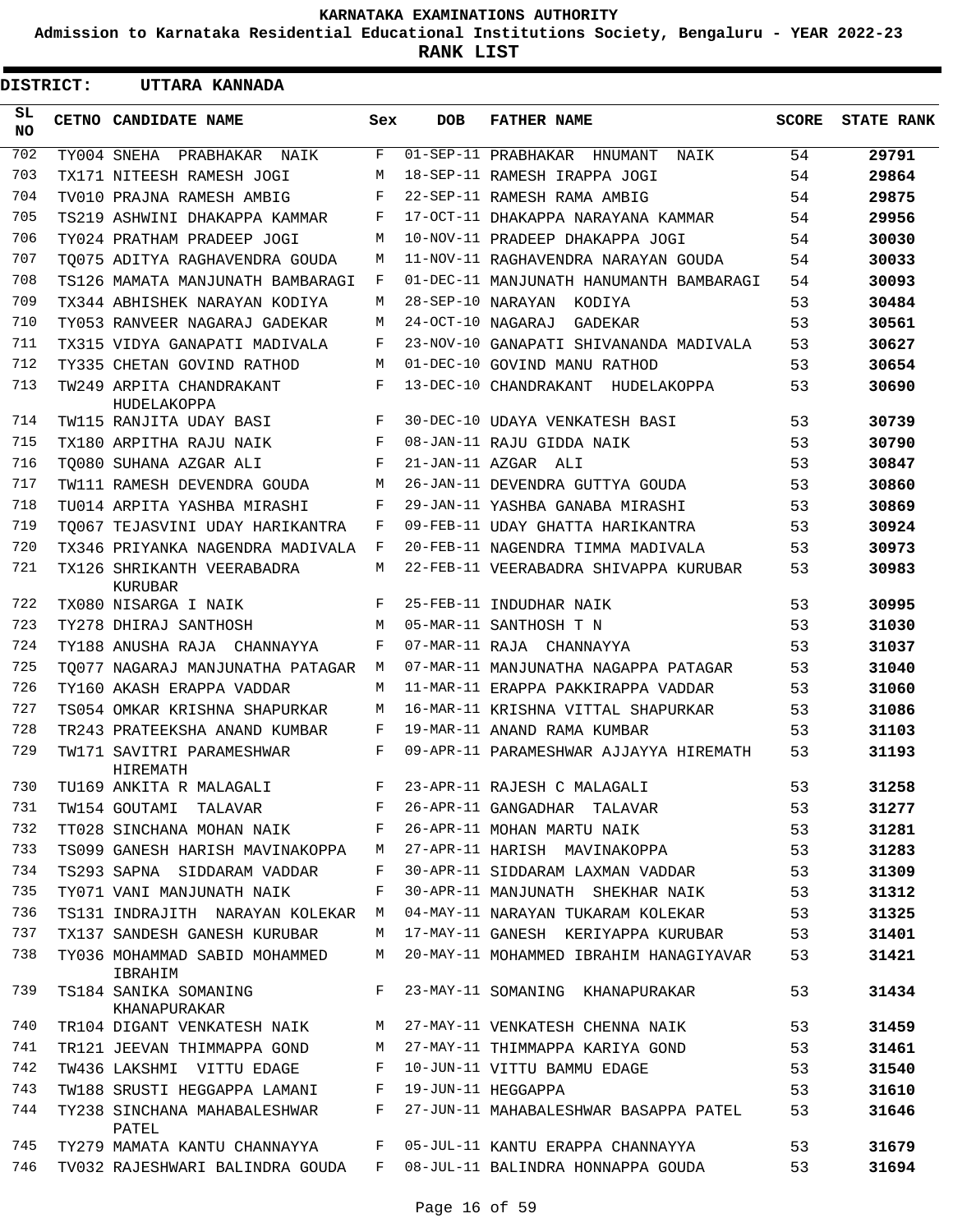**Admission to Karnataka Residential Educational Institutions Society, Bengaluru - YEAR 2022-23**

**RANK LIST**

| <b>DISTRICT:</b> |  | UTTARA KANNADA                                 |     |            |                                                 |              |                   |
|------------------|--|------------------------------------------------|-----|------------|-------------------------------------------------|--------------|-------------------|
| SL.<br>NO.       |  | CETNO CANDIDATE NAME                           | Sex | <b>DOB</b> | <b>FATHER NAME</b>                              | <b>SCORE</b> | <b>STATE RANK</b> |
| 747              |  | TY284 CHETAN RAMESH MADIVAL                    | М   |            | 11-JUL-11 RAMESH BASAVARAJ MADIVAL              | 53           | 31709             |
| 748              |  | TZ141 SHRADDA BASAVARAJ HARIJAN                | F   |            | 17-JUL-11 BASAVARAJ LAKSHMAN HARIJAN            | 53           | 31741             |
| 749              |  | TW262 SHIVALINGAYYA SHIVABASAYYA<br>HIREMATH   | М   |            | 20-JUL-11 SHIVABASAYYA BASAVANNEYYA<br>HIREMATH | 53           | 31759             |
| 750              |  | TR006 VIKSHIT RAJESH NAIK                      | М   |            | 26-JUL-11 RAJESH MADEV NAIK                     | 53           | 31789             |
| 751              |  | TX361 MITHUN SHRIDHAR MADIVAL                  | M   |            | 31-JUL-11 SHRIDHAR MADIVAL                      | 53           | 31816             |
| 752              |  | TW062 IMBRAN IBRAHIMSAB MUJAVAR                | М   |            | 08-AUG-11 IBRAHIMSAB KARIMSAB MUJAVAR           | 53           | 31851             |
| 753              |  | TX175 NISHAN L                                 | M   |            | 08-AUG-11 LOKESH MARUTI NAIK                    | 53           | 31852             |
| 754              |  | TY170 NITHIN GOPAL PATGAR                      | М   |            | 08-AUG-11 GOPAL MAHADEV PATGAR                  | 53           | 31853             |
| 755              |  | TW092 SUHEL SALEEM VAGINKOPPA                  | М   |            | 09-AUG-11 SALEEM GUDUSAB VAGINKOPPA             | 53           | 31857             |
| 756              |  | TR058 DEEKSHA VASU NAIK                        | F   |            | 11-AUG-11 VASU DEVAYYA NAIK                     | 53           | 31866             |
| 757              |  | TS347 ANJALI GANGARAM SUTAR                    | F   |            | 18-AUG-11 GANGARAM SUTAR                        | 53           | 31897             |
| 758              |  | TR207 SHARMILA NAGAPPA GONDA                   | F   |            | 09-SEP-11 NAGAPPA SOMAYYA GONDA                 | 53           | 31986             |
| 759              |  | TR236 ANUSHA GANAPATI GOND                     | F   |            | 22-SEP-11 GANAPATI NAGAPPA GOND                 | 53           | 32024             |
| 760              |  | TY110 ADITYA MANJUNATH NAIK                    | М   |            | 26-SEP-11 MANJUNATH NARAYAN NAIK                | 53           | 32041             |
| 761              |  | TX337 CHINMAY VENKATRAMAN GOUDA                | М   |            | 28-SEP-11 VENKATRAMAN MABLA GOUDA               | 53           | 32045             |
| 762              |  | TW051 CHAITRA CHANDRAHAS VERNEKAR F            |     |            | 01-OCT-11 CHANDRAHAS                            | 53           | 32059             |
| 763              |  | TV084 RAJANI RAMESH HARIKANTRA                 | F   |            | 01-OCT-11 RAMESH JATTI HARIKANTRA               | 53           | 32064             |
| 764              |  | TR064 BOOMITA SHRIDHAR NAIK                    | F   |            | 04-OCT-11 SHRIDAR SUKRA NAIK                    | 53           | 32076             |
| 765              |  | TR123 BHOOMIKA HONNAPPA NAIK                   | F   |            | 05-OCT-11 HONNAPPA KRISHNA NAIK                 | 53           | 32081             |
| 766              |  | TT006 SINDHU SHRIDHAR NAIK                     | F   |            | 06-OCT-11 SHRIDHAR MANJUNATH NAIK               | 53           | 32086             |
| 767              |  | TW139 KEERTI P DHARWAD                         | F   |            | 09-NOV-11 PARAMESH                              | 53           | 32192             |
| 768              |  | TR186 YASHWANTH MANJUNATH NAIK                 | М   |            | 26-NOV-11 MANJUNATH<br>SHANIYAR NAIK            | 53           | 32257             |
| 769              |  | TY295 MITHUN BASAVARAJ HANAGODI                | М   |            | 29-NOV-11 BASAVARAJ                             | 53           | 32267             |
| 770              |  | TX301 HARSHITA KRISHNAMURTI<br>MADIVAL         | F   |            | 13-DEC-11 KRISHNAMURTI TIMMA MADIVAL            | 53           | 32296             |
| 771              |  | TW113 MANJUNATH PARASHURAM BHOVI               | M   |            | 06-JAN-12 PARASHURAM MADEVAPPA BHOVI            | 53           | 32347             |
| 772              |  | TW026 BAMMU RAMU EDAGE                         | M   |            | 08-SEP-10 RAMU BABU EDAGE                       | 52           | 32596             |
| 773              |  | TX056 NAMITA SADANANDA NAIK                    | F   |            | 14-SEP-10 SADANANDA R NAIK                      | 52           | 32605             |
| 774              |  | TY054 CHAITANYA MANJUNATH GOWDA                | F   |            | 25-SEP-10 MANJUNATH NARAYAN GOWDA               | 52           | 32617             |
| 775              |  | TZ064 MADHURA MANJUNATH NAIK                   | F.  |            | 31-OCT-10 MANJUNATH DASA NAIK                   | 52           | 32706             |
| 776              |  | TW416 NAGAMMA MANJUNATH KUNDUR                 | F   |            | 05-NOV-10 MANJUNATH KOTRAPPA KUNDUR             | 52           | 32729             |
| 777              |  | TS206 ANNAPOORNA NINGAPPPA NAYAK F             |     |            | 24-NOV-10 NINGAPPPA RAMACHANDRA NAYAK           | 52           | 32783             |
| 778              |  | TS004 AYODHYA ANAND KASHAMANAVAR F             |     |            | 02-DEC-10 ANAND SURESH KASHAMANAVAR             | 52           | 32804             |
| 779              |  | TV039 RAJESH SHRIPATI NAIK                     | М   |            | 28-DEC-10 SHRIPATI KANNA NAIK                   | 52           | 32897             |
| 780              |  | TS344 KRUTIKA VASANT VADDAR                    | F   |            | 31-DEC-10 VASANT NINGAPPA VADDAR                | 52           | 32903             |
| 781              |  | TZ081 VIDHYA BASAVANT HAMPALAKAR               | F   |            | 06-JAN-11 BASAVANT PUNNAPPA HAMPALAKAR          | 52           | 32948             |
| 782              |  | TY180 KRUTIKA ANANTH NAIK                      | F   |            | 18-JAN-11 ANANTH NAIK                           | 52           | 32989             |
| 783              |  | TT063 NIKHITA ARUN NAIK                        | F   |            | 28-JAN-11 ARUN GOVIND NAIK                      | 52           | 33022             |
| 784              |  | TS205 GARVITKUMAR GAJENDRA KUMAR M<br>BARADIYA |     |            | 03-FEB-11 GAJENDRAKUMAR SOBAG BARADIYA          | 52           | 33049             |
| 785              |  | TS265 SANJANA YALLARI SHINDHE                  | F   |            | 03-FEB-11 YALLARI BHEEMRAY SHINDHE              | 52           | 33053             |
| 786              |  | TW361 LEELAVATI SURESH HONNALLI                | F   |            | 10-FEB-11 SURESH BASAPPA HONNALLI               | 52           | 33083             |
| 787              |  | TY271 PRIYA GUTTAPPA MADAR                     | F   |            | 15-FEB-11 GUTYAPPA MADAR                        | 52           | 33099             |
| 788              |  | TU047 DRUVA RUDRAPPA<br>HANAMAKKANAVAR         | M   |            | 05-MAR-11 RUDRAPPA HANAMAKKANAVAR               | 52           | 33168             |
| 789              |  | TX043 FRENCITA PETER FERNANDES                 | F   |            | 06-MAR-11 PETER ALEX FERNANDES                  | 52           | 33176             |
| 790              |  | TW446 ABDUL REHMAN A CHICKERI                  | M   |            | 08-MAR-11 ABDUL MAJID A CHICKERI                | 52           | 33191             |
| 791              |  | TR111 LEKHANA M B                              | F   |            | 08-MAR-11 MUKUND MOGER                          | 52           | 33199             |
| 792              |  | TY082 VAIBHAV P T                              | М   |            | 11-MAR-11 PRAKASH TAGADINAVAR                   | 52           | 33209             |
| 793              |  | TY162 MOHIT LAXMAN NAIK                        | М   |            | 18-MAR-11 LAXMAN BHIMA NAIK                     | 52           | 33242             |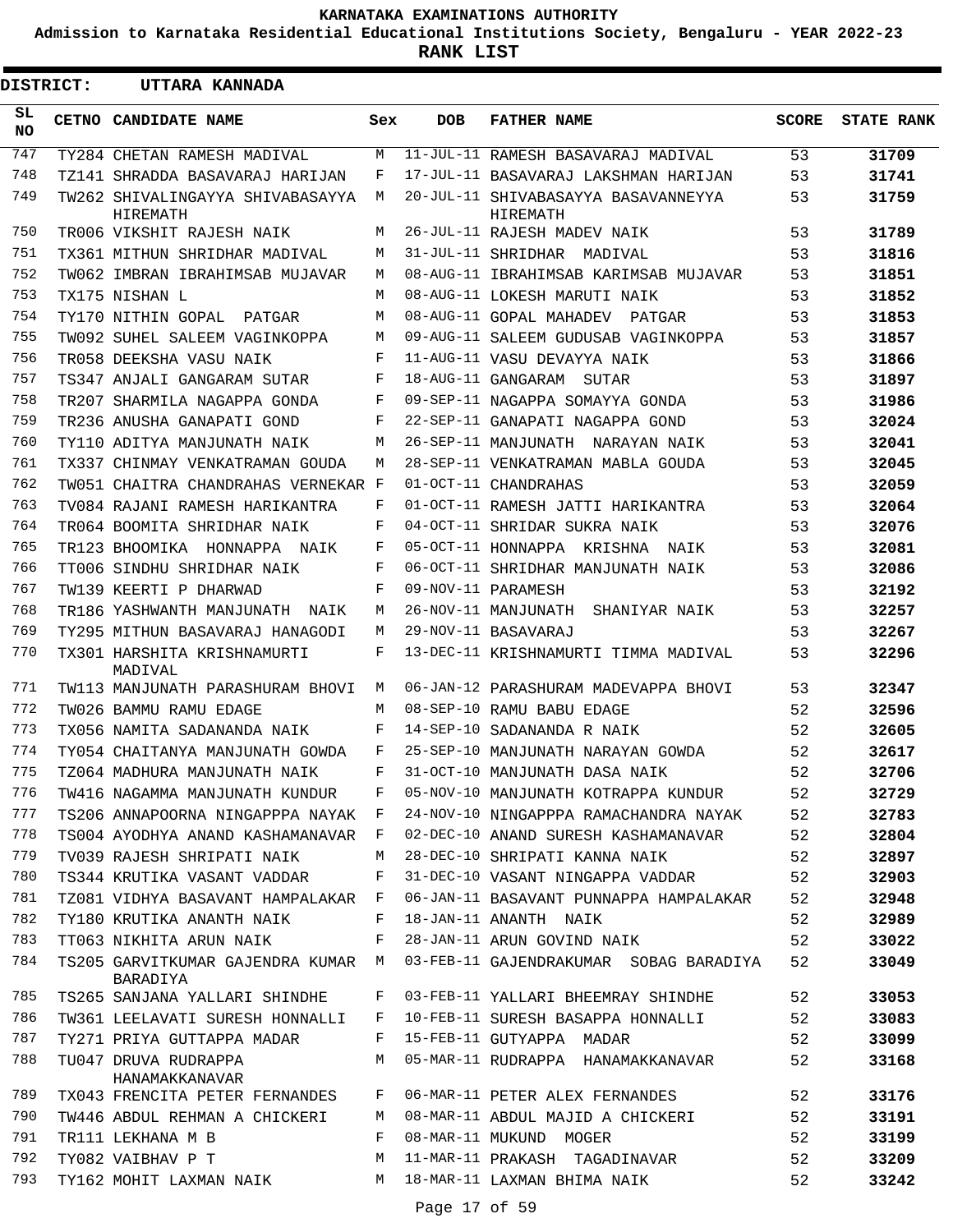**Admission to Karnataka Residential Educational Institutions Society, Bengaluru - YEAR 2022-23**

**RANK LIST**

|                 | <b>DISTRICT:</b> | UTTARA KANNADA                               |     |               |                                                |              |                   |
|-----------------|------------------|----------------------------------------------|-----|---------------|------------------------------------------------|--------------|-------------------|
| SL<br><b>NO</b> |                  | CETNO CANDIDATE NAME                         | Sex | <b>DOB</b>    | <b>FATHER NAME</b>                             | <b>SCORE</b> | <b>STATE RANK</b> |
| 794             |                  | TX282 TANMAYA VENKATARAMANA GOWDA M          |     |               | 23-MAR-11 VENKATARAMAN ANANT GOWDA             | 52           | 33270             |
| 795             |                  | TY268 TANUJA VASANTA NAIK                    | F   |               | 23-MAR-11 VASANTA RAMA NAIK                    | 52           | 33271             |
| 796             |                  | TZ016 SIDDU TUKARAM JORE                     | М   |               | 14-APR-11 TUKARAM VITTU JORE                   | 52           | 33388             |
| 797             |                  | TW316 ROHIT TARAKESHWAR NAIK                 | М   |               | 19-APR-11 TARAKESHWAR VAMAN NAIK               | 52           | 33416             |
| 798             |                  | TY143 NAGARAJA HARISH NAIK                   | М   |               | 22-APR-11 HARISH ANANDA NAIK                   | 52           | 33435             |
| 799             |                  | TR057 SWATI ANNAPPA NAIK                     | F   |               | 29-APR-11 ANNAPPA LACHMAYYA NAIK               | 52           | 33465             |
| 800             |                  | TT109 ANANYA SATISH NAIK                     | F   |               | 02-MAY-11 SATISH MADEV NAIK                    | 52           | 33474             |
| 801             |                  | TW536 KARTIK MANJUNATH<br>KHANDAPPANAVAR     | М   |               | 05-MAY-11 MANJUNATH KHANDAPPANAVAR             | 52           | 33501             |
| 802             |                  | TX279 KUSHI MOHAN NAIK                       | F   |               | 12-MAY-11 MOHAN JATYA NAIK                     | 52           | 33535             |
| 803             |                  | TT084 ASHIK LOKESH MARATI                    | М   |               | 16-MAY-11 LOKESH GOVIND MARATI                 | 52           | 33548             |
| 804             |                  | TX054 TANUSHREE RAMESH NAIK                  | F   |               | 17-MAY-11 RAMESH LAKSHMANA NAIK                | 52           | 33556             |
| 805             |                  | TY250 SUJANA CHANDRSHEKHAR NAIK              | F   |               | 26-MAY-11 CHANDRSHEKHAR SHIVAPPA NAIK          | 52           | 33609             |
| 806             |                  | TW551 G H VENUGOPAL                          | М   |               | 02-JUN-11 HANUMANTAPPA GOLLAR                  | 52           | 33655             |
| 807             |                  | TY023 TEJAS HARIHAR GOUDA                    | M   |               | 13-JUN-11 HARIHARA SUBBA GOUDA                 | 52           | 33728             |
| 808             |                  | TU170 VAIBHAV VIDYADHAR ACHARI               | М   |               | 13-JUN-11 VIDYADHAR SURESH ACHARI              | 52           | 33730             |
| 809             |                  | TY045 NISHA DINESH<br>NAIK                   | F   |               | 15-JUN-11 DINESH KERIYA NAIK                   | 52           | 33737             |
| 810             |                  | TS127 SHREYA SHANKRAYYA HIREMATH             | F   |               | 21-JUN-11 SHANKRAYYA SHIVALINGAYYA<br>HIREMATH | 52           | 33775             |
| 811             |                  | TX330 DEEPAK SATEESH CHANNAYYA               | М   |               | 23-JUN-11 SATEESH ISHWAR CHANNAYYA             | 52           | 33787             |
| 812             |                  | TS300 PRIYANKA SHIVANAND LAMANI              | F   |               | 28-JUN-11 SHIVANAND PEERAPPA LAMANI            | 52           | 33820             |
| 813             |                  | TR175 GANAVI CHANDRA MOGER                   | F   |               | 01-JUL-11 CHANDRA SOMAYYA MOGER                | 52           | 33838             |
| 814             |                  | TT101 PAVITRA GOPALKRISHNA<br>NAIK           | F   |               | 06-JUL-11 GOPALKRISHNA SHANKAR NAIK            | 52           | 33875             |
| 815             |                  | TZ125 PRATIKSHA SHANKAR PATGAR               | F   |               | 07-JUL-11 SHANKAR TIMMAPPA PATGAR              | 52           | 33881             |
| 816             |                  | TR060 JAHNAVI VENKATRAMAN NAIK               | F   |               | 16-JUL-11 VENKATRAMANA MANJAPPA NAIK           | 52           | 33926             |
| 817             |                  | TV114 ARPITA RAJU HARIKANT                   | F   |               | 18-JUL-11 RAJU GOVIND HARIKANT                 | 52           | 33935             |
| 818             |                  | TX241 SHREENIDHI SHREEDHAR<br>APPINBAIL      | F   |               | 27-JUL-11 SHREEDHAR CHOODAMANI<br>APPINBAIL    | 52           | 33988             |
| 819             |                  | TR015 MANISH RAVIDAS MOGER                   | М   |               | 01-AUG-11 RAVIDAS NAGESH MOGER                 | 52           | 34009             |
| 820             |                  | TX053 B J MONISHA                            | F   |               | 02-AUG-11 B N JAYAPRAKASH                      | 52           | 34017             |
| 821             |                  | TU094 MAHENDRA RATNAKAR NAIK                 | M   |               | 02-AUG-11 RATNAKAR KRISHNA NAIK                | 52           | 34020             |
| 822             |                  | TO039 MAHAMAYA GOPALKRISHNA<br>KAMATH        | F   |               | 04-AUG-11 GOPALKRISHNA KAMATH                  | 52           | 34029             |
| 823             |                  | TY135 SHRADDHA BEDAR                         | F   |               | 19-AUG-11 RAVI BEDAR                           | 52           | 34109             |
| 824             |                  | TX033 LIKHITA CHANDRASHEKHAR<br><b>GOUDA</b> | F   |               | 20-AUG-11 CHANDRASHEKHAR DYAVA GOUDA           | 52           | 34112             |
| 825             |                  | TW031 GAGANA GANGADHAR<br>BENDLAGATTI        | F   |               | 26-AUG-11 GANGADHAR                            | 52           | 34142             |
| 826             |                  | TY242 HARSHA SOMASHEKHAR NAIK                | М   |               | 26-AUG-11 SOMASHEKHAR TIMMA NAIK               | 52           | 34143             |
| 827             |                  | TR224 HARSHITA SURESH NAIK                   | F   |               | 26-AUG-11 SURESH HANUMANT NAIK                 | 52           | 34144             |
| 828             |                  | TS150 SHRIGOURI SRIKANT MIRASHI              | F   |               | 02-SEP-11 SRIKANT GOVIND MIRASHI               | 52           | 34190             |
| 829             |                  | TR166 NANDITA MASTI GOND                     | F   |               | 04-SEP-11 MASTI SUKRA GOND                     | 52           | 34198             |
| 830             |                  | TX156 SHINIVAS PANDURANG VADDAR              | M   |               | 12-OCT-11 PANDURANG HANAMATHAPPA VADDAR        | 52           | 34349             |
| 831             |                  | TZ086 PRADEEP SHESHU POOJARI                 | М   |               | 24-OCT-11 SHESHU POOJARI                       | 52           | 34385             |
| 832             |                  | TV128 NAGAJYOTHI KRISHNA MUKRI               | F   |               | 26-OCT-11 KRISHNA NAGU MUKRI                   | 52           | 34390             |
| 833             |                  | TW332 SHRIDHAR GURUSIDDAPPA KAJJI M          |     |               | 27-OCT-11 GURUSIDDAPPA MALLESHAPPA<br>KAJJI    | 52           | 34395             |
| 834             |                  | TW238 NIRANJAN NINGAJJA KARKI                | M   |               | 28-OCT-11 NINGAJJA NAGAPPA KARKI               | 52           | 34400             |
| 835             |                  | TY011 LIKHIT G                               | М   |               | 11-NOV-11 B N GOVINDARAJU                      | 52           | 34450             |
| 836             |                  | TR250 KRUTI SHIVANAND MOGER                  | F   |               | 26-NOV-11 SHIVANAND PARAMESHWAR MOGER          | 52           | 34498             |
| 837             |                  | TX094 PRASANNA ASHOK NAIK                    | M   |               | 18-DEC-11 ASHOK MOOKA NAIK                     | 52           | 34565             |
| 838             |                  | TR120 VISHWA LOKESH MOGER                    | M   |               | 22-MAR-10 LOKESH NAGAPPA MOGER                 | 51           | 34733             |
|                 |                  |                                              |     | Page 18 of 59 |                                                |              |                   |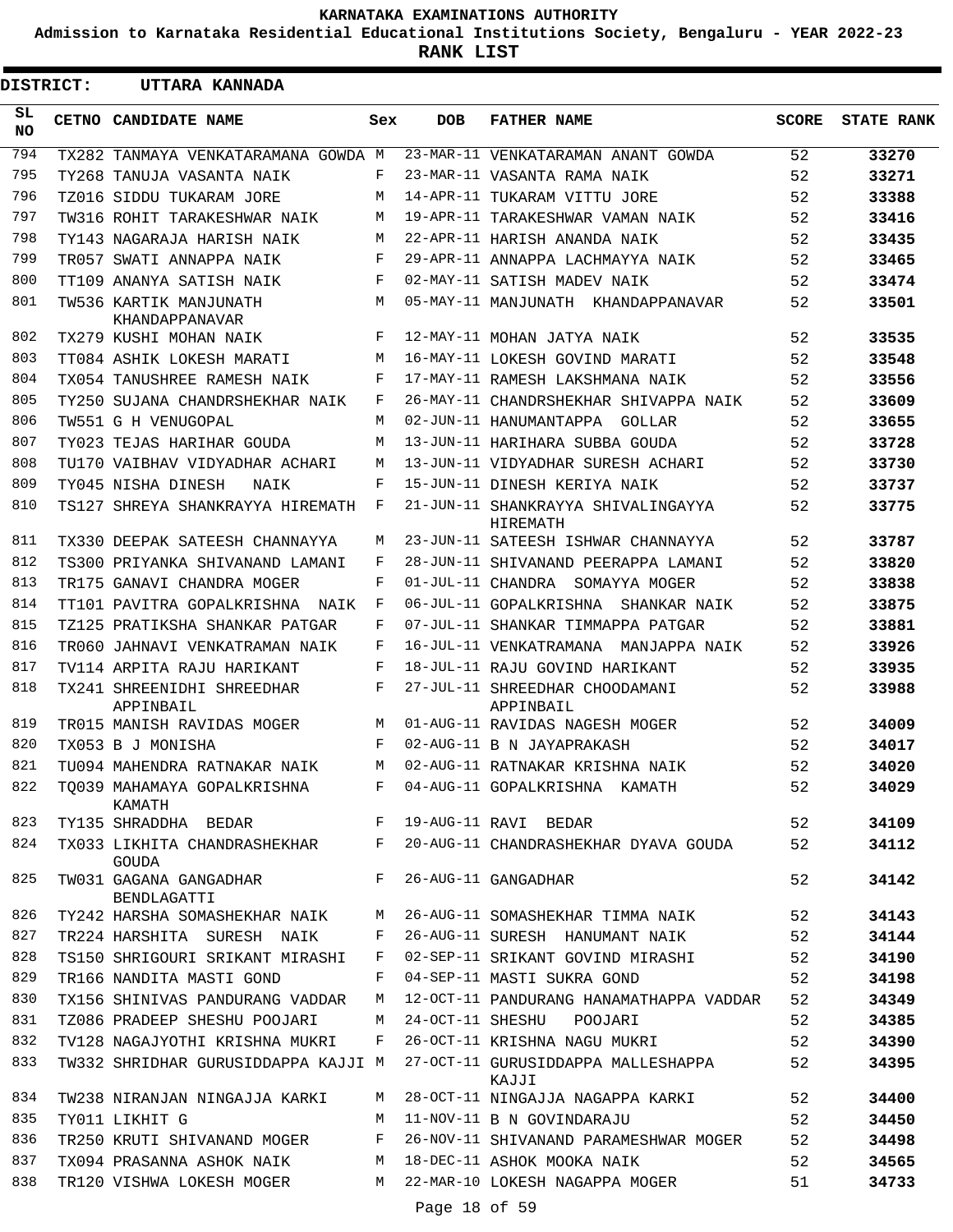**Admission to Karnataka Residential Educational Institutions Society, Bengaluru - YEAR 2022-23**

**RANK LIST**

| <b>DISTRICT:</b> | UTTARA KANNADA                                                                       |              |                |                                                         |       |                   |
|------------------|--------------------------------------------------------------------------------------|--------------|----------------|---------------------------------------------------------|-------|-------------------|
| SL.<br>NO.       | CETNO CANDIDATE NAME                                                                 | Sex          | DOB            | <b>FATHER NAME</b>                                      | SCORE | <b>STATE RANK</b> |
| 839              | TW270 G A JANAVI                                                                     | F            |                | 06-JUN-10 ARJUN B GOLLAR                                | 51    | 34772             |
| 840              | TS310 SIDDALING NAGAPPA MADIWALAR M                                                  |              |                | 29-AUG-10 NAGAPPA SIDDAPPA MADIWALAR                    | 51    | 34874             |
| 841              | TU058 SAMARTH SHANKAR BARKER                                                         | M            |                | 12-SEP-10 SHANKAR BASAPPA BARKER                        | 51    | 34898             |
| 842              | TW378 RAMYA PARASHURAM SAGAR                                                         | F            |                | 02-NOV-10 PARASHURAM NINGAPPA SAGAR                     | 51    | 35031             |
| 843              | TU072 SHRIDHAN SANTHOSH MASEKAR                                                      | M            |                | 12-NOV-10 SANTHOSH NINGAPPA MASEKAR                     | 51    | 35070             |
| 844              | TY173 NANDAN GURURAJ SHETTER                                                         | M            |                | 24-NOV-10 GURURAJ SHETTER                               | 51    | 35105             |
| 845              | TZ097 VINAYAK LAXMAN SUNAGAR                                                         | M            |                | 17-DEC-10 LAXMAN GANAPATI SUNAGAR                       | 51    | 35183             |
| 846              | TY234 SANJANA HANUMANTH MANJALKAR F                                                  |              |                | 09-JAN-11 HANUMANTH GIDDAPPA MANJALKAR                  | 51    | 35275             |
| 847              | TW070 VITTAL DHULU DUYPODE                                                           | M            |                | 17-JAN-11 DHULU BAGU DUYPODE                            | 51    | 35300             |
| 848              | TY192 SHREYA ASHOKA PUJAR                                                            | F            |                | 23-JAN-11 ASHOKA SHANKRAPPA PUJAR                       | 51    | 35313             |
| 849              | TR089 RAKSHA VENKATESH NAIK                                                          | F            |                | 25-JAN-11 VENKATESH SOMAYYA NAIK                        | 51    | 35321             |
| 850              | TS172 SANDESH VENKATESH RAGHOBA                                                      | М            |                | 25-JAN-11 VENKATESH NAGENDRA RAGHOBA                    | 51    | 35322             |
| 851              | TY116 YASHODA MOHAN NAIK                                                             | F            |                | 29-JAN-11 MOHAN NINGAPPA NAIK                           | 51    | 35338             |
| 852              | TV003 SANJANA MANJUNATH NAIK                                                         | F            |                | 02-FEB-11 MANJUNATH HANUMANT NAIK                       | 51    | 35351             |
| 853              | TY342 SUCHITRA NAGENDRA NAIK                                                         | F            |                | 05-FEB-11 NAGENDRA MADEV NAIK                           | 51    | 35375             |
| 854              | TS088 PRAMOD BHARATESH DODDAJAIN                                                     | М            |                | 09-FEB-11 BHARATESH TAVANAPPA DODDAJAIN                 | 51    | 35386             |
| 855              | TX349 KISHOR ISHWAR NAIK                                                             | M            |                | 14-FEB-11 ISHWAR GANAPAYYA NAIK                         | 51    | 35405             |
| 856              | TT050 VINAYAK LAXMAN NAIK                                                            | M            |                | 27-FEB-11 LAXMAN SANNA NAIK                             | 51    | 35458             |
| 857              | TY158 DHANYA ERAPPA CHANNAYYA                                                        | F            |                | 06-MAR-11 ERAPPA CHANNAYYA                              | 51    | 35502             |
| 858              | TY077 JEEVAN RAJU CHANNAYYA                                                          | М            |                | 06-MAR-11 RAJU TIMMA CHANNAYYA                          | 51    | 35503             |
| 859              | TR157 CHANDRAVATI MANJUNATH GOND                                                     | F            |                | 09-MAR-11 MANJUNATH NAGAYYA GOND                        | 51    | 35520             |
| 860              | TS270 PREMA RAVI LAMANI                                                              | F            | 14-MAR-11 RAVI |                                                         | 51    | 35540             |
| 861              | TY237 JAYALAXMI LINGAPPA KONDOJI                                                     | $\mathbf{F}$ |                | 31-MAR-11 LINGAPPA HANUMANTHAPPA<br>KONDOJI             | 51    | 35632             |
| 862              | TY092 SANJANA SATISH NAIK                                                            | F            |                | 03-APR-11 SATISH NAIK                                   | 51    | 35650             |
| 863              | TZ127 LAXMI BEERU SINDHE                                                             | F            |                | 06-APR-11 BEERU VITTU SINDHE                            | 51    | 35667             |
| 864              | TW464 POORNIMA MANJUNATH CHAVATI                                                     | $\mathbf{F}$ |                | 12-APR-11 MANJUNATH LAKSHMAN CHAVATI                    | 51    | 35708             |
| 865              | TY372 PRASANNA GOPAL GOUDA                                                           | M            |                | 25-APR-11 GOPAL KRISHNA GOUDA                           | 51    | 35767             |
| 866              | TT083 SHREYAS NAGESH NAIK                                                            | M            |                | 27-APR-11 NAGESH MABLA NAIK                             | 51    | 35778             |
| 867              | TV134 NAGASHREE MAHABALESHWAR<br>MOODANGI                                            | F            |                | 28-APR-11 MAHABALESHWAR NAGAPPA<br>MOODANGI             | 51    | 35780             |
| 868              |                                                                                      |              |                | TX354 SINCHANA JATYA NAIK F 28-APR-11 JATYA ISHWAR NAIK | 51    | 35783             |
| 869              | TR024 LOKESH SANTOSH NAIK M                                                          |              |                | 02-MAY-11 SANTOSH MADEV NAIK                            | 51    | 35805             |
| 870              | TR172 VIJETHA KRISHNA MARATHI F                                                      |              |                | 05-MAY-11 KRISHNA ANANT MARATHI                         | 51    | 35818             |
| 871              | TV075 PRATHWIK NAGARAJ NAIK                                                          | M            |                | 14-MAY-11 NAGARAJ NARAHARI NAIK                         | 51    | 35863             |
| 872              | TT010 ROHIT ANANT GOUDA                                                              | M            |                | 16-MAY-11 ANANT JANGA GOUDA                             | 51    | 35876             |
| 873              | TV118 BHAVYA DEVU GOUDA                                                              | F            |                | 21-MAY-11 DEVU SHIVU GOUDA                              | 51    | 35899             |
| 874              | TZ100 NIDHI MAHADEV PATAGAR                                                          | F            |                | 02-JUN-11 MAHADEV NAGAPPA PATAGAR                       | 51    | 35977             |
| 875              | TV029 RESHMA TIMMANNA GOUDA                                                          | F            |                | 11-JUN-11 TIMMANNA GOUDA                                | 51    | 36047             |
| 876              | TX120 BHARAT JAIRAM NAIK                                                             | M            |                | 16-JUN-11 JAIRAM MAHABALESHWAR NAIK 51                  |       | 36075             |
| 877              | TQ101 KISHAN MAHESH GOUDA M                                                          |              |                | 25-JUN-11 MAHESH KESHAV GOUDA                           | 51    | 36130             |
| 878              | TY056 CHINMAYI ASHOK KUDURI F                                                        |              |                | 26-JUN-11 ASHOK KUDURI                                  | 51    | 36134             |
| 879              | TU027 SUMITH DATTA SAVANT M                                                          |              |                | 28-JUN-11 DATTA SHANKAR SAVANT                          | 51    | 36148             |
| 880              | TU062 PRATHAMESH MAHESH<br>KODACHWADKAR                                              | M            |                | 02-JUL-11 MAHESH MARUTI KODACHWADKAR                    | 51    | 36182             |
| 881              | $\mathbf{F}$ and the set of $\mathbf{F}$ and $\mathbf{F}$<br>TO052 MANASA VAMAN NAIK |              |                | 05-JUL-11 VAMANA NAIK                                   | 51    | 36196             |
| 882              | TW091 SHAHID DASTAGIR MARAGADI                                                       | M            |                | 05-JUL-11 DASTAGIR HUSEINSAB MARAGADI                   | 51    | 36200             |
| 883              | TS169 ARCHANA NARAYAN GANDITKAR                                                      | F            |                | 14-JUL-11 NARAYAN GANDITKAR                             | 51    | 36251             |
| 884              | TY014 NAFIYA SHABBIR SHAIKH                                                          | F            |                | 16-JUL-11 SHABBIR SHAIKH                                | 51    | 36264             |
| 885              | TR095 MANJUNATH NARAYAN GOND                                                         | M            |                | 18-JUL-11 NARAYAN SUKRA GOND                            | 51    | 36281             |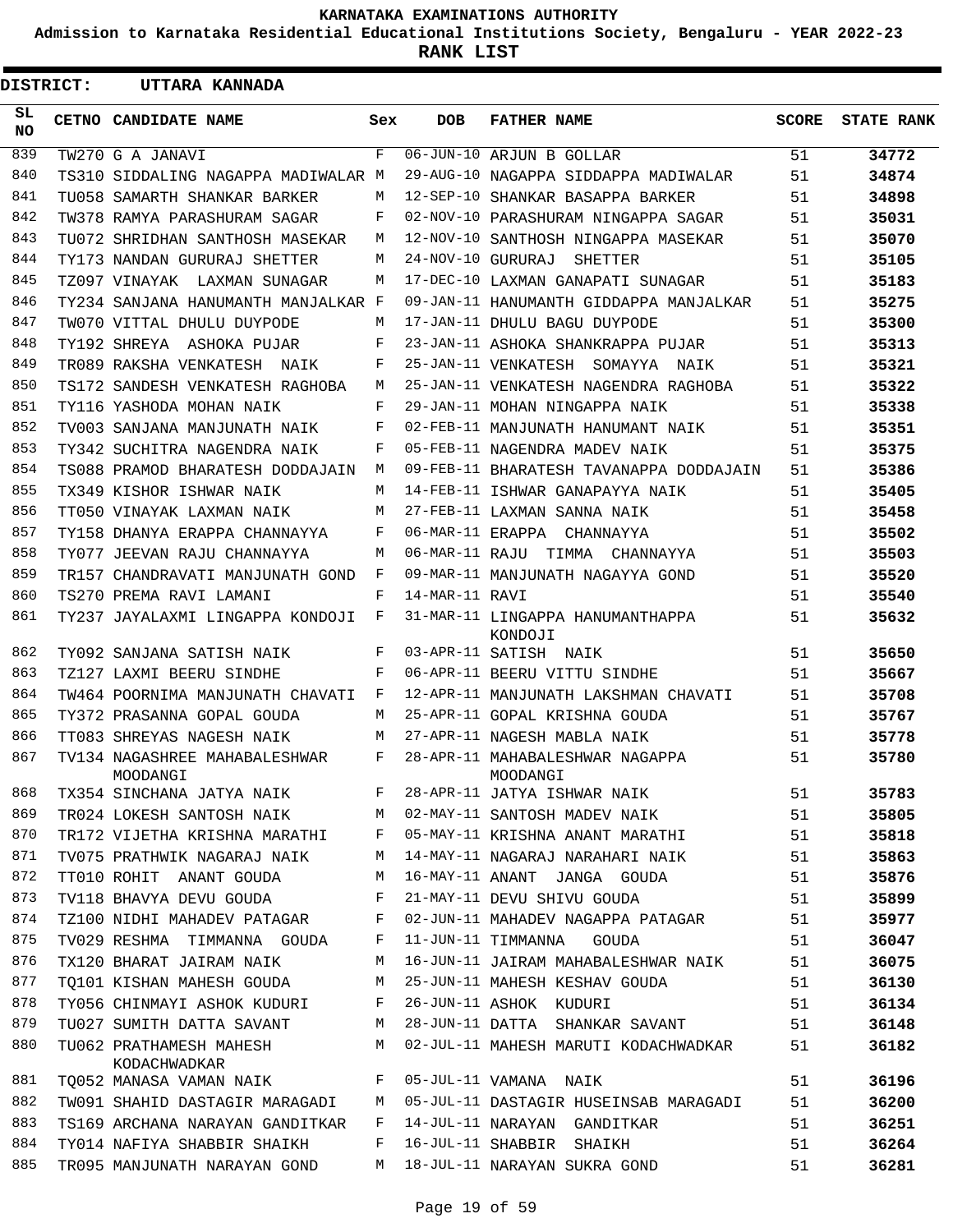**Admission to Karnataka Residential Educational Institutions Society, Bengaluru - YEAR 2022-23**

**RANK LIST**

| <b>DISTRICT:</b> |  | UTTARA KANNADA                                                      |     |                   |                                                    |              |                   |
|------------------|--|---------------------------------------------------------------------|-----|-------------------|----------------------------------------------------|--------------|-------------------|
| SL<br>NO.        |  | CETNO CANDIDATE NAME                                                | Sex | <b>DOB</b>        | <b>FATHER NAME</b>                                 | <b>SCORE</b> | <b>STATE RANK</b> |
| 886              |  | TY307 PRAJWAL RAVICHANDRA HEBBAL                                    | М   |                   | 02-AUG-11 RAVICHANDRA NAGAPPA HEBBAL               | 51           | 36383             |
| 887              |  | TY296 RANJITKUMAR NAGARAJ PUJAR                                     | М   | 13-AUG-11 NAGARAJ |                                                    | 51           | 36437             |
| 888              |  | TY152 PREETAM SINGH SUBHAS SINGH<br>RAJAPUT                         | M   |                   | 13-OCT-11 SUBHAS SINGH PARASHURAM SINGH<br>RAJAPUT | 51           | 36697             |
| 889              |  | TR238 SANJANA KRISHNA HARIKANTRA                                    | F   |                   | 13-OCT-11 KRISHNA JATTAPPA HARIKANTRA              | 51           | 36698             |
| 890              |  | TX023 INDU RAJAKUMAR NAIK                                           | F   |                   | 15-OCT-11 RAJAKUMAR ISHWAR NAIK                    | 51           | 36707             |
| 891              |  | TT077 SPANDANA SIDDAPPA VADDAR                                      | F   |                   | 18-OCT-11 SIDDAPPA TIMMANNA VADDAR                 | 51           | 36717             |
| 892              |  | TW317 DIVYA HANUMANTA                                               | F   |                   | 29-OCT-11 HANUMANTHA                               | 51           | 36745             |
| 893              |  | TW533 PRAJVAL RAKESH KAMAKAR                                        | М   |                   | 10-NOV-11 RAKESH KRISHNAKUMAR KAMAKAR              | 51           | 36783             |
| 894              |  | TT082 KEERTI SHESHA MARATHI                                         | F   |                   | 14-NOV-11 SHESHA GOMA MARATHI                      | 51           | 36800             |
| 895              |  | TR027 RISHIKA SHRIDHAR NAIK                                         | F   |                   | 23-NOV-11 SHRIDHAR NARAYAN NAIK                    | 51           | 36842             |
| 896              |  | TY059 JAYAVARDHAN M K                                               | М   |                   | 29-NOV-11 MARUTHI K B                              | 51           | 36868             |
| 897              |  | TV008 HARSHITH S PATGAR                                             | М   |                   | 13-DEC-11 SURESH PATGAR                            | 51           | 36907             |
| 898              |  | TO010 KRUTIKA GOURISH GOUDA                                         | F   | 17-JAN-12 GOURISH |                                                    | 51           | 36970             |
| 899              |  | TW045 SHRUSTHI                                                      | F   |                   | 25-JAN-12 KRISHNAPPA<br>IDAGOD                     | 51           | 36975             |
| 900              |  | TZ099 VARSHA MAHADEV KYATNALLI                                      | F   |                   | 09-AUG-10 MAHADEV BASAPPA KYATNALLI                | 50           | 37162             |
| 901              |  | TS036 OMKAR MANJUNAH GOUDA                                          | М   |                   | 06-OCT-10 MANJUNATH NAGENDRA GOUDA                 | 50           | 37270             |
| 902              |  | TY120 SANJANA NAGARAJ GOLPOOJI                                      | F   |                   | 09-OCT-10 NAGARAJ PARSHURAM GALPOOJI               | 50           | 37282             |
| 903              |  | TX153 GOUTAMI RAMACHANDRA NAIK                                      | F   |                   | 17-OCT-10 RAMACHANDRA PAKEER NAIK                  | 50           | 37307             |
| 904              |  | TX093 BHARGAVA ANNAPPA NAIK                                         | М   |                   | 10-NOV-10 ANNAPPA KALINGA NAIK                     | 50           | 37384             |
| 905              |  | TX110 SHRAVYA MADIVALA                                              | F   |                   | 10-NOV-10 GANESH MADIVALA                          | 50           | 37386             |
| 906              |  | TO005 ROSHANI JAGADISH NAYAK                                        | F   |                   | 15-NOV-10 JAGADISH SUBRAYA NAYAK                   | 50           | 37399             |
| 907              |  | TV046 RAGHAVENDRA SUDHISH NAIK                                      | М   |                   | 23-NOV-10 SUDHISH NARAYAN NAIK                     | 50           | 37430             |
| 908              |  | TR179 SHRAVYA NARAYAN<br>NAIK                                       | F   |                   | 07-DEC-10 NARAYAN NAGAPPA NAIK                     | 50           | 37468             |
| 909              |  | TX286 K D ROHIT                                                     | М   |                   | 30-DEC-10 DEVANAND V NAIK                          | 50           | 37538             |
| 910              |  | TR174 SANKET BABU MOGER                                             | М   |                   | 07-JAN-11 BABU TIMMAPPA MOGER                      | 50           | 37603             |
| 911              |  | TW303 ABHISHEK MARUTI MIRASHI                                       | М   |                   | 11-JAN-11 MARUTI GANGADHAR MIRASHI                 | 50           | 37616             |
| 912              |  | TX240 LAVANYA RAGHAVENDRA NAIK                                      | F   |                   | 14-JAN-11 RAGHAVENDRA MANJU NAIK                   | 50           | 37630             |
| 913              |  | TT051 HARSHITA MAHESH NAIK                                          | F   |                   | 20-JAN-11 MAHESH GANGADHAR NAIK                    | 50           | 37648             |
| 914              |  | TV047 MANYA MOHAN PATGAR                                            | F   |                   | 22-JAN-11 MOHAN HAMMU PATGAR                       | 50           | 37658             |
| 915              |  | TU059 AKSHAYKUMAR RAMAPPA KOLDUR M 24-JAN-11 RAMAPPA BASAPPA KOLDUR |     |                   |                                                    | 50           | 37664             |
| 916              |  | TW285 VINAYAK RAMCHANDRA<br>KERIHOLADAVAR                           | M   |                   | 06-FEB-11 RAMCHANDRA KERIHOLADAVAR                 | 50           | 37710             |
| 917              |  | TY091 VIRAJ NARASIMHA PATAGAR                                       | М   |                   | 13-FEB-11 NARASIMHA GANAPATI PATAGAR               | 50           | 37746             |
| 918              |  | TW357 PUSHPA NARAYANA<br>TIRAKANNANAVAR                             | F   |                   | 15-FEB-11 NARAYANA SHIVALINGAPPA<br>TIRAKANNANAVAR | 50           | 37755             |
| 919              |  | TW116 TEJASWINI CHIDANAND MADLI                                     | F   |                   | 24-FEB-11 CHIDANAND BASAVANTAPPA MADLI             | 50           | 37789             |
| 920              |  | TX360 SUJAY GANAPATI NAIK                                           | M   |                   | 12-MAR-11 GANAPATI NARAYANA NAIK                   | 50           | 37858             |
| 921              |  | TO033 SWAPNA GANESH MARATE                                          | F   |                   | 18-MAR-11 GANESH KRISHNA MARATE                    | 50           | 37899             |
| 922              |  | TY067 YASHASWINI ANNAPPA UPPAR                                      | F   |                   | 25-MAR-11 ANNAPPA M UPPAR                          | 50           | 37946             |
| 923              |  | TX187 MANASA ANANDA GOUDA                                           | F   |                   | 13-APR-11 ANAND BEERA GOUDA                        | 50           | 38047             |
| 924              |  | TR233 NAVYA GANAPATI MOGER                                          | F   |                   | 20-APR-11 GANAPATI VENKATRAMAN MOGER               | 50           | 38084             |
| 925              |  | TX131 MANYA NAIK                                                    | F   |                   | 22-APR-11 CHANDRASHEKHAR NAIK                      | 50           | 38096             |
| 926              |  | TR029 SINDHU SHANIYAR NAIK                                          | F   |                   | 28-APR-11 SHANIYAR DURGAPPA NAIK                   | 50           | 38133             |
| 927              |  | TX140 DHANUSH MANJAPPA NAIK                                         | М   |                   | 30-APR-11 MANJAPPA VEERABHADRA NAIK                | 50           | 38142             |
| 928              |  | TW203 PRAVEEN BASAVARAJ TALAWAR                                     | M   |                   | 08-MAY-11 BASAVARAJ PAKKIRAPPA TALAWAR             | 50           | 38188             |
| 929              |  | TY047 DEEKSHA RAGHUNATH NAIK                                        | F   |                   | 27-MAY-11 RAGHUNATH MADALINGA NAIK                 | 50           | 38280             |
| 930              |  | TW404 TARUN DEVENDRA NAGOJI                                         | М   |                   | 27-MAY-11 DEVENDRA NAGOJI                          | 50           | 38287             |
| 931              |  | TU035 GOURISH GANABA DESAI                                          | М   |                   | 28-MAY-11 GANABA NARAYAN DESAI                     | 50           | 38290             |
| 932              |  | TS165 ANNAPOORNA MANJUNATH<br>HANAGAL                               | F   |                   | 29-MAY-11 MANJUNATH KARAVEER HANAGAL               | 50           | 38296             |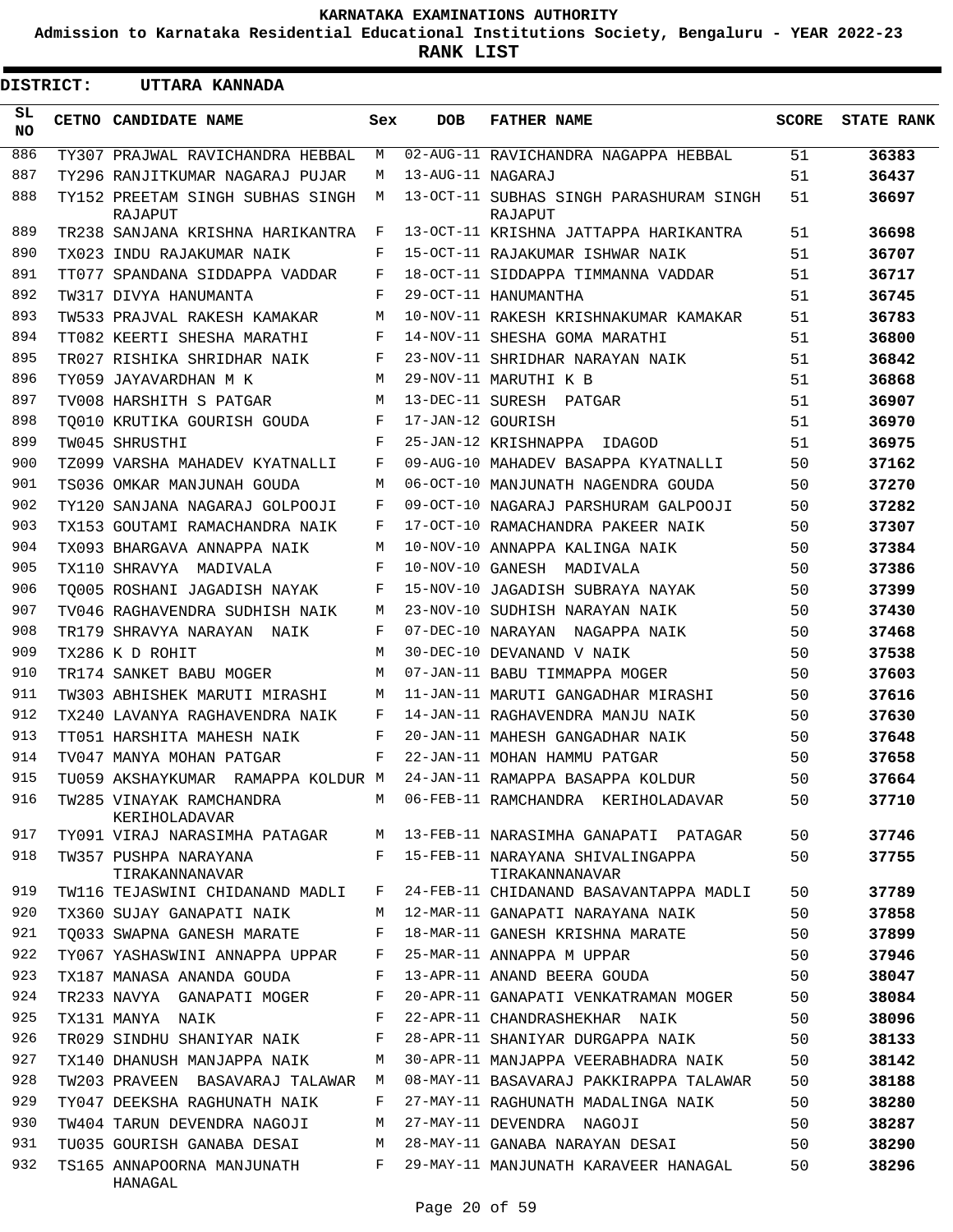**Admission to Karnataka Residential Educational Institutions Society, Bengaluru - YEAR 2022-23**

**RANK LIST**

ı

| <b>DISTRICT:</b> |  | UTTARA KANNADA                                |     |                   |                                                       |              |                   |
|------------------|--|-----------------------------------------------|-----|-------------------|-------------------------------------------------------|--------------|-------------------|
| SL.<br><b>NO</b> |  | CETNO CANDIDATE NAME                          | Sex | <b>DOB</b>        | <b>FATHER NAME</b>                                    | <b>SCORE</b> | <b>STATE RANK</b> |
| 933              |  | TR147 KEERTHI V MOGER                         | F   |                   | 03-JUN-11 VASANT MOGER                                | 50           | 38337             |
| 934              |  | TX267 NITHIN NAIK                             | M   |                   | 14-JUN-11 MUKUNDA NAIK                                | 50           | 38398             |
| 935              |  | TV073 ABHILASH SHIVU MUKRI                    | М   |                   | 18-JUN-11 SHIVU JATTI MUKRI                           | 50           | 38420             |
| 936              |  | TX170 NANDINI CHINNAPPA<br><b>BHOVIVADDAR</b> | F   |                   | 22-JUN-11 CHINNAPPA NARASAPPS<br><b>BHOVIVADDAR</b>   | 50           | 38444             |
| 937              |  | TX231 DHEERAJ KRISHNA NAIK                    | M   |                   | 24-JUN-11 KRISHNA TIMMA NAIK                          | 50           | 38458             |
| 938              |  | TX297 VAISHAKH UMESH NAIK                     | M   |                   | 30-JUN-11 UMESH IRA NAIK                              | 50           | 38502             |
| 939              |  | TY219 DHANYA SHRIDHAR NAIK                    | F   |                   | 04-JUL-11 SHRIDHAR VENKATRAMANA NAIK                  | 50           | 38526             |
| 940              |  | TY299 TEJU MALAKANAGOUDA<br>KARAKANAGOUDRA    | М   |                   | 10-JUL-11 MALAKANAGOUDA DYAVANAGOUDA<br>KARAKANAGODRA | 50           | 38568             |
| 941              |  | TS082 AKSHATA NAGENDRA PAGOJI                 | F   |                   | 17-JUL-11 NAGENDRA DEMANNA PAGOJI                     | 50           | 38604             |
| 942              |  | TY171 CHANDAN DURGAPPA NAIK                   | М   |                   | 22-JUL-11 DURGAPPA GANAPATI NAIK                      | 50           | 38639             |
| 943              |  | TU171 VEDANT SHIVAJI MADIVAL                  | М   |                   | 29-JUL-11 SHIVAJI SHABA MADIVAL                       | 50           | 38681             |
| 944              |  | TV105 NAGASHREYA SANTOSH TANDEL               | F   |                   | 08-AUG-11 SANTOSH MAHADEV TANDEL                      | 50           | 38720             |
| 945              |  | TR251 JEEVAN VENKTESH NAIK                    | М   |                   | 12-AUG-11 VENKTESH MANJU NAIK                         | 50           | 38744             |
| 946              |  | TR231 GOUTHAMI SUKRA GOND                     | F   |                   | 14-AUG-11 SUKRA MANGALA GOND                          | 50           | 38753             |
| 947              |  | TW227 YUVARAJ CHANNAPPA KUMBAR                | М   |                   | 28-SEP-11 CHANNAPPA B KUMBAR                          | 50           | 38957             |
| 948              |  | TR184 SINDUSHREE MANJUNATH MOGER              | F   |                   | 10-NOV-11 MANJUNATH SUBRAY MOGER                      | 50           | 39121             |
| 949              |  | TV060 SANJAY GANAPATI MUKRI                   | М   |                   | 08-DEC-11 GANAPATI MASTI MUKRI                        | 50           | 39219             |
| 950              |  | TY345 MANYA VINAYAKA NAIK                     | F   |                   | 16-DEC-11 VINAYAKA GANGADHAR NAIK                     | 50           | 39234             |
| 951              |  | TY321 CHETHAN A                               | M   |                   | 30-JAN-12 ASHOK T A                                   | 50           | 39301             |
| 952              |  | TU135 VISHAL RAMESH SOLEKAR                   | М   |                   | 08-OCT-10 RAMESH KRISHNA SOLEAKR                      | 49           | 39696             |
| 953              |  | TR226 KUSUMA RAMA GOND                        | F   |                   | 28-OCT-10 RAMA BADIYA GOND                            | 49           | 39763             |
| 954              |  | TW072 KRISHNA YALLOJI NYASARGI                | M   | 20-NOV-10 YALLOJI |                                                       | 49           | 39833             |
| 955              |  | TS318 BASAMMA NAGAPPA MAANE                   | F   |                   | 13-DEC-10 NAGAPPA BASAVANT MAANE                      | 49           | 39912             |
| 956              |  | TX274 HRUTVIK SUDHAKAR NAIK                   | М   |                   | 30-DEC-10 SUDHAKAR M NAIK                             | 49           | 39975             |
| 957              |  | TW211 PRATIBHA SHASHIDHAR PATEEL              | F   |                   | 04-JAN-11 SHASHIDHAR SHANTAPPA PATEEL                 | 49           | 40023             |
| 958              |  | TX348 SANDHYA ANILKUMAR GOWDA                 | F   |                   | 08-JAN-11 ANILKUMARA VEERAPPAYYA GOWDA                | 49           | 40045             |
| 959              |  | TS072 KISHOR KUBER CHIPATI                    | М   |                   | 25-JAN-11 KUBER SIDDAPPA CHIPATI                      | 49           | 40113             |
| 960              |  | TW020 NAVALU KONDU KASTURI                    | M   |                   | 27-JAN-11 KONDU VITTU KASTURI                         | 49           | 40118             |
| 961              |  | TY078 SOUBHAGYA SHRIDHAR<br>NAGAVALLI         |     |                   | F 13-FEB-11 SHRIDHAR JAGADISH NAGAVALLI               | 49           | 40189             |
| 962              |  | TV103 KAVANA RAJU NAIK                        | F   |                   | 15-FEB-11 RAJU BADIYA NAIK                            | 49           | 40197             |
| 963              |  | TT029 SUBRAHMANYA SURESH NAIK                 | М   |                   | 24-FEB-11 SURESH GANAPATI NAIK                        | 49           | 40238             |
| 964              |  | TX003 NISARGA DEVARAJ NAIK                    | F   |                   | 25-FEB-11 DEVARAJ G NAIK                              | 49           | 40244             |
| 965              |  | TW160 MONESH BHARAMAJJA KAMMAR                | М   |                   | 27-FEB-11 BHARAMAJJA SHANKRAPPA KAMMAR                | 49           | 40254             |
| 966              |  | TW152 JNANESHWAR JIMMU EDAGE                  | М   |                   | 28-FEB-11 JIMMU BABU EDAGE                            | 49           | 40259             |
| 967              |  | TS246 PRIYA CHAMBANNA KASAR                   | F   |                   | 07-MAR-11 CHAMBANNA GANGAPPA KASAR                    | 49           | 40291             |
| 968              |  | TT054 LEKHANA RAMAKRISHNA MARATHI F           |     |                   | 10-MAR-11 RAMAKRISHNA RUKMMA MARATHI                  | 49           | 40303             |
| 969              |  | TO034 AMIT ARUN NAIK                          | М   |                   | 16-MAR-11 ARUN HERAMBA NAIK                           | 49           | 40338             |
| 970              |  | TU123 VEENA SANJAY KANNEKAR                   | F   |                   | 29-MAR-11 SANJAY RAM KANNEKAR                         | 49           | 40413             |
| 971              |  | TW385 BHUVAN VIRUPAKSHA<br>BHARTNALLI         | М   |                   | 09-APR-11 VIRUPAKSHA BHARTNALLI                       | 49           | 40470             |
| 972              |  | TX010 VARSHA SHRIDHAR MADIVAL                 | F   |                   | 09-APR-11 SHRIDHAR SIDDA MADIVAL                      | 49           | 40473             |
| 973              |  | TW283 VASANT MANJUNATH CHANDAPUR              | М   |                   | 09-APR-11 MANJUNATH SHANKRAPPA<br>CHANDAPUR           | 49           | 40474             |
| 974              |  | TZ103 SAMRUDDHI RAJESH PATANKAR               | F   |                   | 10-APR-11 RAJESH NARAYAN PATANKAR                     | 49           | 40480             |
| 975              |  | TR040 SANGEETA JATTA NAIK                     | F   |                   | 27-APR-11 JATTA MANJUNATH NAIK                        | 49           | 40574             |
| 976              |  | TR077 GAGAN IRAPPA NAIK                       | М   |                   | 29-APR-11 IRAPPA MANJAYYA NAIK                        | 49           | 40581             |
| 977              |  | TX076 VINUTHA MANJUNATH NAIK                  | F   |                   | 06-MAY-11 MANJUNATH KANNA NAIK                        | 49           | 40627             |
| 978              |  | TX272 MITHUN ASHOK JOGI                       | М   |                   | 12-MAY-11 ASHOK N JOGI                                | 49           | 40661             |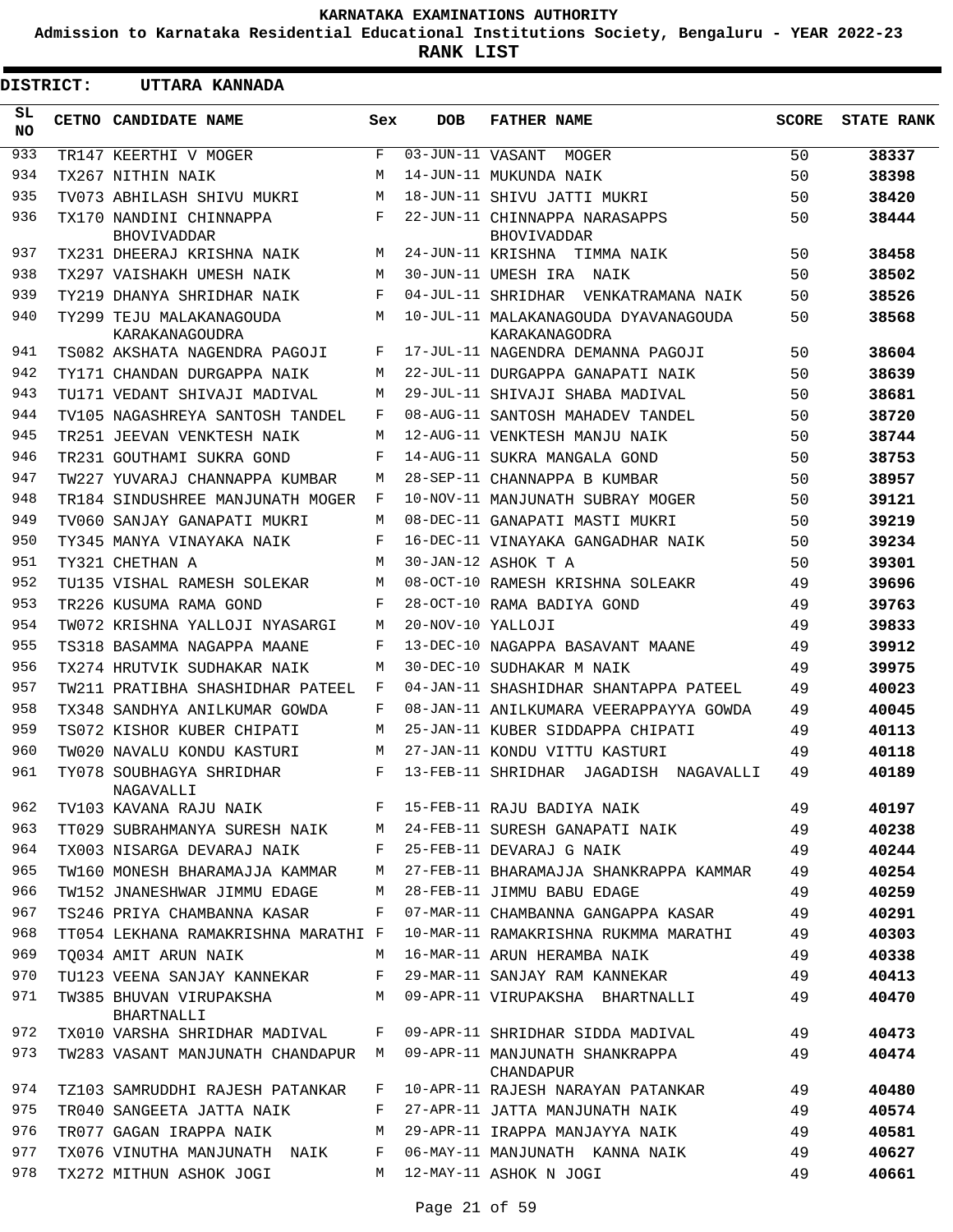**Admission to Karnataka Residential Educational Institutions Society, Bengaluru - YEAR 2022-23**

**RANK LIST**

| <b>DISTRICT:</b> | UTTARA KANNADA                                       |            |                   |                                                                             |              |                   |
|------------------|------------------------------------------------------|------------|-------------------|-----------------------------------------------------------------------------|--------------|-------------------|
| SL.<br><b>NO</b> | CETNO CANDIDATE NAME                                 | Sex        | <b>DOB</b>        | <b>FATHER NAME</b>                                                          | <b>SCORE</b> | <b>STATE RANK</b> |
| 979              | TR141 ADITYA TIMMAYYA NAIK                           | M          |                   | 17-MAY-11 TIMMAYYA<br>NAIK                                                  | 49           | 40694             |
| 980              | TT128 POORVI UDAY ACHARYA                            | F          |                   | 24-MAY-11 UDAY GANAPATI ACHARYA                                             | 49           | 40742             |
| 981              | TX300 SAHANA GAJANAN KODIYA                          | F          |                   | 24-MAY-11 GAJANAN NARAYAN KODIYA                                            | 49           | 40743             |
| 982              | TV161 SANKALP NARASIMHA HARIKANT                     | М          |                   | 25-MAY-11 NARASIMHA BEERAPPA HARIKANT                                       | 49           | 40750             |
| 983              | TO050 MOHIT MOHAN ACHARI                             | М          |                   | 29-MAY-11 MOHAN NAGAPPA ACHARI                                              | 49           | 40775             |
| 984              | TX359 D CHINMAY                                      | М          |                   | 30-MAY-11 DHANANJAY NARAYAN NAIK                                            | 49           | 40782             |
| 985              | TX243 LIKHIT ISHWARA GOUDA                           | M          |                   | 31-MAY-11 ISHWARA LAXMANA GOUDA                                             | 49           | 40790             |
| 986              | TO004 VINAY GANGADHAR NAYAK                          | М          |                   | 02-JUN-11 GANGADHAR BOMMAYYA NAYAK                                          | 49           | 40816             |
| 987              | TS162 VIJAYLAXMI VINOD BANDURGI                      | F          |                   | 11-JUN-11 VINOD RAMANNA BANDURGI                                            | 49           | 40881             |
| 988              | TT058 NANDINI RAMAKRISHNA NAIK                       | F          |                   | 14-JUN-11 RAMAKRISHNA B NAIK                                                | 49           | 40891             |
| 989              | TS121 SHRUDDHA SHREYAMSHAPRASAD<br>KARADI            | F          |                   | 15-JUN-11 SHREYAMSHAPRASAD PADMARAJ<br>KARADI                               | 49           | 40897             |
| 990              | TR037 BHARAT VENKATESH NAIK                          | М          |                   | 17-JUN-11 VENKATESH DODDAYYA NAIK                                           | 49           | 40909             |
| 991              | TW163 PRAVEENKUMAR FAKKIRAPPA<br>CHOTANNANAVAR       | M          |                   | 17-JUN-11 FAKKIRAPPA NAGAPPA<br>CHOTANNANAVAR                               | 49           | 40912             |
| 992              | TY151 SRUSHTI NAGARAJ ANAVATTI                       | F          |                   | 22-JUN-11 NAGARAJ GUDDAPPA ANAVATTI                                         | 49           | 40951             |
| 993              | TW384 KARTIK SURESH SOMANAKOPPA                      | М          |                   | 19-JUL-11 SURESH RAMANNA SOMANAKOPPA                                        | 49           | 41121             |
| 994<br>995       | TX203 SINCHANA RAVI NAIK                             | $_{\rm F}$ |                   | 19-JUL-11 RAVI MANJA NAIK                                                   | 49           | 41126             |
| 996              | TZ159 DIVYA BABU LAMBORE                             | $_{\rm F}$ |                   | 21-JUL-11 BABU BOMMU LAMBORE                                                | 49           | 41135             |
| 997              | TS334 ANKITA RAMACHANDRA KAMMAR                      | F<br>M     |                   | 24-JUL-11 RAMACHANDRA LAKSHMAN KAMMAR                                       | 49           | 41145             |
| 998              | TX324 OMKAR KAMALAKAR NAIK                           | М          |                   | 26-JUL-11 KAMALAKAR TIMMA NAIK                                              | 49<br>49     | 41163             |
| 999              | TY035 K M VISHAL<br>TS032 MOHIT DHARMENDRA KATTIMANI | M          |                   | 27-JUL-11 KUMAR HANUMANTAPPA MADAR<br>01-AUG-11 DHARMENDRA LAXMAN KATTIMANI | 49           | 41170<br>41206    |
| 1000             | TW209 TARUN<br>LAKSHMAN<br>LAMANI                    | М          |                   | 07-AUG-11 LAKSHMAN<br>TIPPANNA<br>LAMANI                                    | 49           | 41239             |
| 1001             | TR038 YASMITA SHRIDHAR NAIK                          | $_{\rm F}$ |                   | 09-AUG-11 SHRIDHAR SANNAKOOSA NAIK                                          | 49           | 41253             |
| 1002             | TR211 RAMYA NAGESH GOND                              | F          |                   | 18-AUG-11 NAGESH BADIYA GOND                                                | 49           | 41296             |
| 1003             | TU026 VINDYA VISHWANATH NAIR                         | $_{\rm F}$ |                   | 19-AUG-11 VISHWANATH SATHYASHEELAN                                          | 49           | 41304             |
| 1004             | TX169 HARSHITA MAHABALESHWAR                         | F          |                   | NAIR<br>27-AUG-11 MAHABALESHWAR PARAMESHWAR                                 | 49           | 41340             |
|                  | GOUDA                                                |            |                   | GOUDA                                                                       |              |                   |
| 1005             | TU113 SANKALP SANDEEP SANNAKKI                       | М          | 29-AUG-11 SANDEEP | SANNAKKI                                                                    | 49           | 41358             |
| 1006             | TY311 TEJAS SHANKAR DESAI                            | М          |                   | 02-SEP-11 SHANKARA                                                          | 49           | 41375             |
| 1007             | TR063 BHARGAVI SHIVANANDA NAIK                       | F          |                   | 06-SEP-11 SHIVANANDA NARAYNA NAIK                                           | 49           | 41389             |
| 1008             | TU130 SHRUSHTI SUBHAS NEVAGI                         | F          |                   | 08-SEP-11 SUBHAS VASASNT NEVAGI                                             | 49           | 41400             |
| 1009             | TS092 RAJU SANJU GOUDA                               | М          |                   | 14-SEP-11 SANJU SUBAS GOUDA                                                 | 49           | 41423             |
| 1010             | TU001 ASMITA ASHOK DESAI                             | F          |                   | 28-SEP-11 ASHOK MADHUKAR DESAI                                              | 49           | 41483             |
| 1011             | TR053 VINOD JANU MARATHI                             | М          |                   | 16-OCT-11 JANU SHIVU MARATHI                                                | 49           | 41547             |
| 1012             | TS200 SRASTI DEMANNA DABILKAR                        | F          |                   | 30-OCT-11 DEMANNA GANGARAM DABILKAR                                         | 49           | 41609             |
| 1013             | TX016 NIRMALA CHANDRASHEKHAR<br>KALLUR               | F          |                   | 08-NOV-11 CHANDRASHEKHAR KALLUR                                             | 49           | 41638             |
| 1014             | TR165 LOKESH CHANDRU NAIK                            | М          |                   | 10-NOV-11 CHANDRU RAMA NAIK                                                 | 49           | 41644             |
| 1015             | TY276 SHREYA NAGARAJ NAIK                            | F          |                   | 16-NOV-11 NAGARAJ NAIK                                                      | 49           | 41668             |
| 1016             | TX139 VISHAL M M                                     | М          |                   | 18-NOV-11 MAHADEVA JATYA MADIVALA                                           | 49           | 41678             |
| 1017             | TW486 PUNIT RAVI HOTANALLI                           | М          |                   | 15-JAN-12 RAVI LAXMAN HOTANALLI                                             | 49           | 41827             |
| 1018             | TW425 PREETHAM GANAPATI JYOTHI                       | М          |                   | 20-MAR-12 GANAPATI JYOTHI                                                   | 49           | 41863             |
| 1019             | TW275 SUDEEP JAYAVANT NIMBAYI                        | М          |                   | 28-JUL-10 JAYAVANT HANUMANTAPPA NIMBAYI                                     | 48           | 42068             |
| 1020             | TT066 DILEEPA VITTALA MARATI                         | М          |                   | 27-AUG-10 VITTALA PURSAYYA MARATI                                           | 48           | 42122             |
| 1021             | TX098 SANJAY NAGARAJA GOWDA                          | М          |                   | 02-SEP-10 NAGARAJA GOWDA                                                    | 48           | 42131             |
| 1022             | TS091 GANESH PARASHURAM MIRASHI                      | М          |                   | 09-SEP-10 PARASHUPAM MARUTI MIRASHI                                         | 48           | 42147             |
| 1023             | TW463 YASHODHA PUTTAPPA LAMANI                       | F          |                   | 12-OCT-10 PUTTAPPA THAVARAPPA LAMANI                                        | 48           | 42226             |
| 1024             | TW200 VIRENDRA VASUDEV VALMIKI                       | М          |                   | 19-OCT-10 VASUDEV HANMANTAPPA WALMIKI                                       | 48           | 42242             |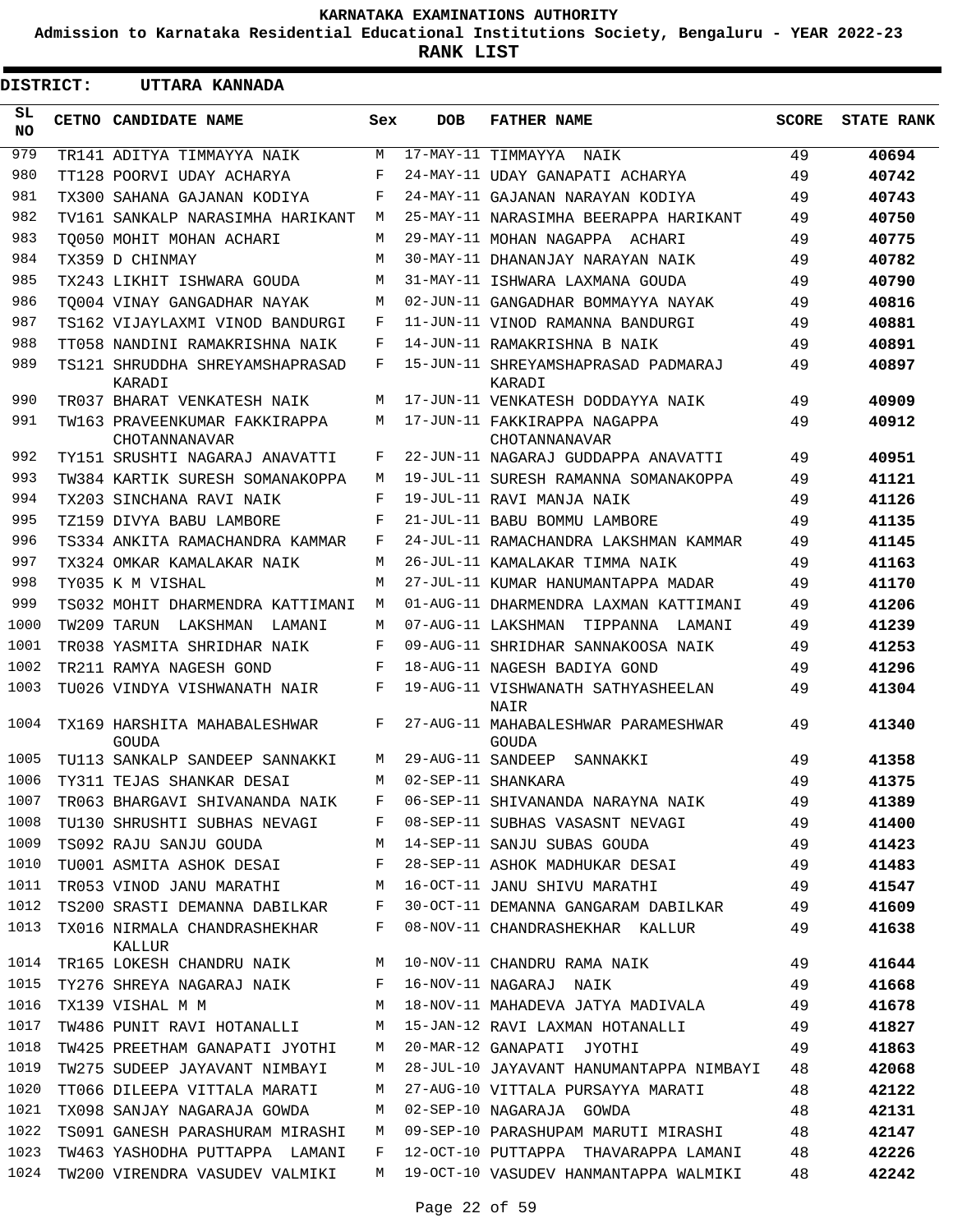**Admission to Karnataka Residential Educational Institutions Society, Bengaluru - YEAR 2022-23**

**RANK LIST**

| <b>DISTRICT:</b> | UTTARA KANNADA                          |              |            |                                                                                 |              |                   |
|------------------|-----------------------------------------|--------------|------------|---------------------------------------------------------------------------------|--------------|-------------------|
| SL<br>NO.        | CETNO CANDIDATE NAME                    | Sex          | <b>DOB</b> | <b>FATHER NAME</b>                                                              | <b>SCORE</b> | <b>STATE RANK</b> |
| 1025             | TS330 DAYANAND MANJUNATH<br>KHANDEKAR   | М            |            | 07-NOV-10 MANJUNATH MARUTI KHANDEKAR                                            | 48           | 42302             |
| 1026             | TW369 SNEHA PRASHANT KARIGAR            | F            |            | 11-NOV-10 PRASHANT                                                              | 48           | 42328             |
| 1027             | TS234 AMIT CHANDRAKANT MIRASHI          | M            |            | 14-NOV-10 CHANDRAKANT<br>MIRASHI                                                | 48           | 42334             |
| 1028             | TY081 SUPRIYA RAGHAVENDRA GOUDA         | F            |            | 16-NOV-10 RAGHAVENDRA NARAYAN GOUDA                                             | 48           | 42348             |
| 1029             | TW118 SAHITHYA HANUMANT IDAGODA         | F            |            | 07-DEC-10 HANUMANTH<br>IDAGOD                                                   | 48           | 42408             |
| 1030             | TZ145 LAXMI BEERU GUNDRE                | F            |            | 27-DEC-10 BEERU DONDU GUNDRE                                                    | 48           | 42469             |
| 1031             | TY193 NAVAMI MURALIDHAR BORKAR          | F            |            | 01-JAN-11 MURALIDHAR R BORKAR                                                   | 48           | 42500             |
| 1032             | TZ083 AKASH MAHABALESHWAR SHET          | M            |            | 15-JAN-11 MAHABALESHWAR<br>SHET                                                 | 48           | 42579             |
| 1033             | TX320 VARSHA LOKESH NAIK                | F            |            | 16-JAN-11 LOKESH NARAYAN NAIK                                                   | 48           | 42588             |
| 1034             | TT024 SINDHU<br>ISHWAR NAIK             | F            |            | 05-FEB-11 ISHWAR NARAYAN NAIK                                                   | 48           | 42658             |
| 1035             | TW210 ASHWINI MALLESHAPPA VADDAR        | F            |            | 09-FEB-11 MALLESHAPPA DURGAPPA VADDAR                                           | 48           | 42679             |
| 1036             | TV007 TRISHA GANAPATI NAIK              | F            |            | 12-FEB-11 GANAPATI RAMACHANDRA NAIK                                             | 48           | 42696             |
| 1037             | TY266 SUMANT MANJUNATH POOJARI          | M            |            | 19-FEB-11 MANJUNATH NARAYAN POOJARI                                             | 48           | 42727             |
| 1038             | TY115 DHANUSH MAHESH NAIK               | M            |            | 07-MAR-11 MAHESH ANAND NAIK                                                     | 48           | 42795             |
| 1039             | TW514 SHREYA FAKKIRAPPA<br>BENDLAGATTI  | F            |            | 29-MAR-11 FAKKIRAPPA<br>BENDLAGATTI                                             | 48           | 42942             |
| 1040             | TX309 GAYANA                            | F            |            | 30-MAR-11 RAVI TIMMA MARATHI                                                    | 48           | 42945             |
| 1041             | TW232 SACHIN HANUMANTH MEDAR            | M            |            | 30-MAR-11 HANUMANTH SANJEEVAPPA MEDAR                                           | 48           | 42950             |
| 1042             | TS290 SANTOSH SURESH<br>MADAPPAGOUDRA   | M            |            | 30-MAR-11 SURESH NAGU MADAPPAGOUDRA                                             | 48           | 42951             |
| 1043             | TV083 JYOTIKA SHIVARAM MARATHI          | F            |            | 02-APR-11 SHIVARAM TIMAGYA MARATHI                                              | 48           | 42971             |
| 1044             | TW221 ADITYA SUBRAY DEVADIGA            | M            |            | 07-APR-11 SUBRAY NARAYAN DEVADIGA                                               | 48           | 42997             |
| 1045             | TY144 VISMAY ISHWAR PATAGAR             | М            |            | 09-APR-11 ISHWAR SUKRU PATAGAR                                                  | 48           | 43018             |
| 1046             | TZ014 SANGEETA AMBAJI BODEKAR           | F            |            | 11-APR-11 AMBAJI DONDU BODEKAR                                                  | 48           | 43032             |
| 1047             | TY211 VARSHA MAHABALESHWARA NAIK        | F            |            | 20-APR-11 MAHABALESHWARA RAMA NAIK                                              | 48           | 43073             |
| 1048             | TY038 GOUTAM GURUMURTI NAIK             | M            |            | 21-APR-11 GURUMURTI ERA NAIK                                                    | 48           | 43076             |
| 1049             | TY150 NAYAN MALKESHA GOUDA              | F            |            | 21-APR-11 MALKESHA CHANDRU GOUDA                                                | 48           | 43079             |
| 1050             | TT040 ARPITA TIMMAPPA GOUDA             | F            |            | 29-APR-11 TIMMAPPA TAMMA GOUDA                                                  | 48           | 43126             |
| 1051             | TT043 SAHANA<br>CHANDRASHEKHAR<br>GOUDA | F            |            | 03-MAY-11 CHANDRASHEKHAR SOMAYYA GOUDA                                          | 48           | 43146             |
| 1052             | TY379 GANESH RAMESH PATAGAR             | M            |            | 14-MAY-11 RAMESH SUKRU PATAGAR                                                  | 48           | 43202             |
| 1053             |                                         |              |            | TW459 PRATHVI KALMESH KIVUDANAVAR F 16-MAY-11 KALMESH PAKKIRAPPA<br>KIVUDANAVAR | 48           | 43218             |
| 1054             |                                         |              |            | TY124 DEVIPRASAD RAGHAVENDRA NAIK M 26-MAY-11 RAGHVENDRA PUTTAPPA NAIK 48       |              | 43285             |
| 1055             | TU071 MEGHANA MARUTI GUDULKAR           | F            |            | 29-MAY-11 MARUTI PANDURANG GUDULKAR 48                                          |              | 43304             |
| 1056             | TY319 LAVANYA DINESH NAIK               | $\mathbf{F}$ |            | 30-MAY-11 DINESH RAMA NAIK                                                      | 48           | 43310             |
| 1057             | TX255 DEEPAK VINAYAK NAIK M             |              |            | 07-JUN-11 VINAYAK NARAYAN NAIK                                                  | 48           | 43362             |
| 1058             | TS359 AMRUTA NARAYAN CHOPADE F          |              |            | 19-JUN-11 NARAYAN JAIWANT CHOPADE 48                                            |              | 43453             |
| 1059             | TX196 GOUTAM SANTHOSH NAIK              | M            |            | 20-JUN-11 SANTHOSH NAGAPPA NAIK                                                 | 48           | 43458             |
| 1060             | TR244 VISHRUTA SHESHA NAIK              | F            |            | 29-JUN-11 SHESHA MUDIYA NAIK                                                    | 48           | 43523             |
| 1061             | TY031 RASHMI MANJUNATH HASLAR F         |              |            | 09-JUL-11 MANJUNATH RAMA HASLAR                                                 | 48           | 43586             |
| 1062             | TZ004 AMOKSHA K BHOVIODDAR F            |              |            | 14-JUL-11 KRISHNA D BHOVIODDAR                                                  | 48           | 43619             |
| 1063             | TO068 VEENA SOMANATH SHEDENOOR F        |              |            | 01-AUG-11 SOMANATH                                                              | 48           | 43734             |
| 1064             | TW218 KAVERI KOTESH BAVI F              |              |            | 14-AUG-11 KOTESH KERIYAPPA BAVI 48                                              |              | 43810             |
| 1065             | TX257 GAYATRI SATISH NAIK               | F            |            | 07-OCT-11 SATISH RAMA NAIK                                                      | 48           | 44066             |
| 1066             | TY125 SATVIK MAHENDRA KOVER             | M            |            | 15-OCT-11 MAHENDRA HANUMANTAPPA KOVER 48                                        |              | 44108             |
| 1067             | TR119 RAJASHREE JANARDHAN ACHARI F      |              |            | 29-OCT-11 JANARDHAN GOVIND ACHARI                                               | 48           | 44155             |
| 1068             | TS148 KIRTHI RAJU MARATHI               | F            |            | 04-NOV-11 RAJU JAIWANTH MARATHI                                                 | 48           | 44181             |
| 1069             | TV079 STYUTYA DATTATRAY GOUDA F         |              |            | 10-NOV-11 DATTATRAY SHIVU GOUDA                                                 | 48           | 44197             |
| 1070             |                                         |              |            | TO086 SANJANA PANDURANG PATAGAR   F   11-NOV-11 PANDURANG PHAKIR PATAGAR        | 48           | 44202             |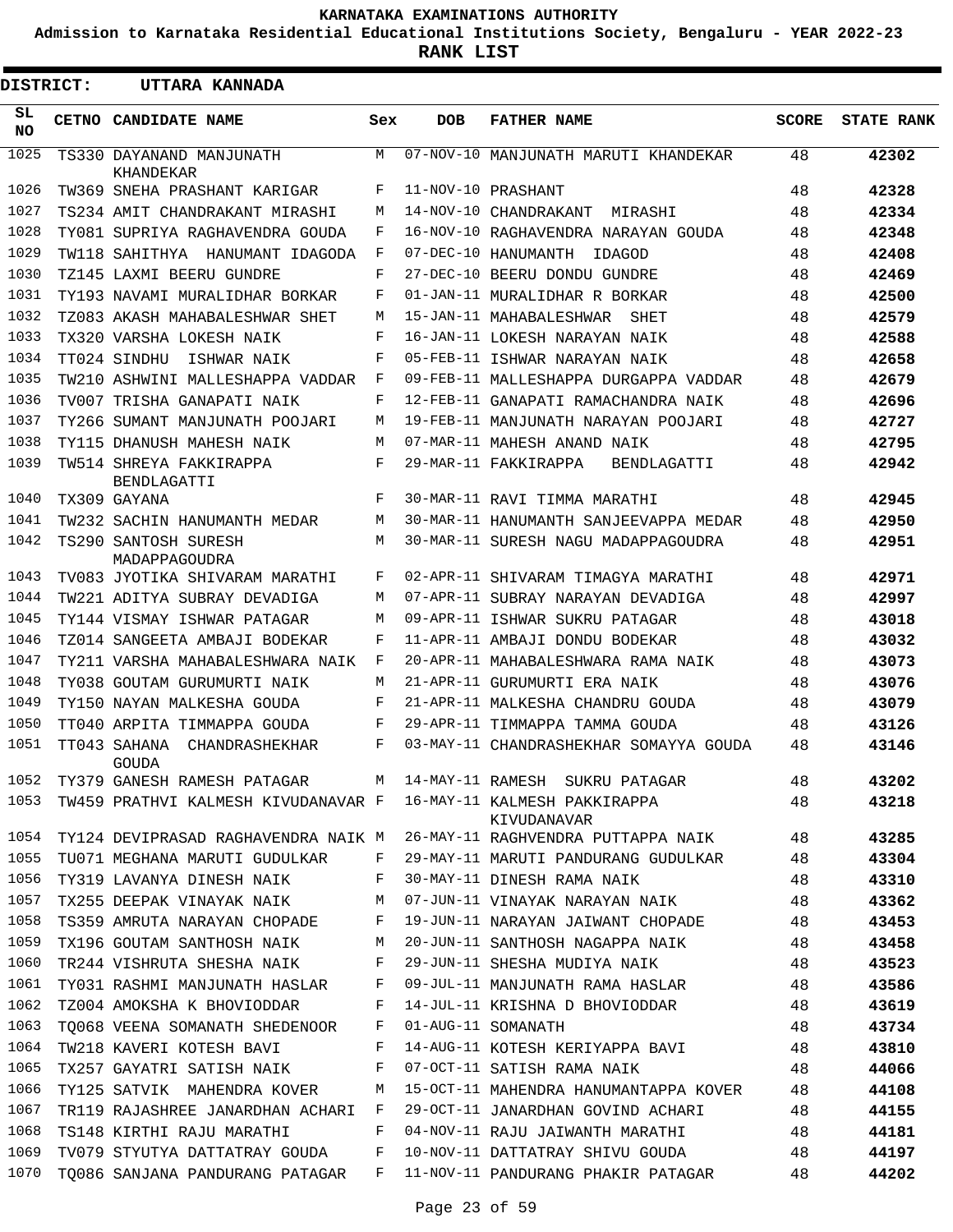**Admission to Karnataka Residential Educational Institutions Society, Bengaluru - YEAR 2022-23**

**RANK LIST**

 $\blacksquare$ 

| DISTRICT: | UTTARA KANNADA                          |     |                   |                                             |              |                   |
|-----------|-----------------------------------------|-----|-------------------|---------------------------------------------|--------------|-------------------|
| SL<br>NO. | CETNO CANDIDATE NAME                    | Sex | <b>DOB</b>        | <b>FATHER NAME</b>                          | <b>SCORE</b> | <b>STATE RANK</b> |
| 1071      | TU106 DEEPA SADANANDA GAVADE            | F   | $17 - DEC - 11$   | SADANANDA KALLAPPA GAVADE                   | 48           | 44316             |
| 1072      | TT048 VINAY RAMESH NAIK                 | М   |                   | 22-OCT-10 RAMESH NARAYAN NAIK               | 47           | 44779             |
| 1073      | TY044 RENISHA CHRISTOPHER ALMEIDA F     |     |                   | 28-OCT-10 CHRISTOPHER ALMEIDA               | 47           | 44795             |
| 1074      | TS144 ABHILASH PARAPPA URUBINATTI M     |     |                   | 20-NOV-10 PARAPPA URUBINATTI                | 47           | 44874             |
| 1075      | TV017 MAHESH MADIVALAPPA                | M   |                   | 23-NOV-10 MADIVALAPPA                       | 47           | 44882             |
| 1076      | TT013 RAJATH RAVI MARATHI               | M   |                   | 30-NOV-10 RAVI NANDA MARATHI                | 47           | 44905             |
| 1077      | TW413 NIVEDITA GURUNATH BELAVADI        | F   |                   | 04-DEC-10 GURUNATH RAMALINGAPPA<br>BELAVADI | 47           | 44914             |
| 1078      | TX069 ANUSHA GANAPATHI NAIK             | F   |                   | 16-DEC-10 GANAPATHI CHOWDA NAIK             | 47           | 44956             |
| 1079      | TZ171 ARPITA RAGHAVENDRA NAIK           | F   |                   | 16-DEC-10 RAGHAVENDRA NARAYAN NAIK          | 47           | 44957             |
| 1080      | TU140 SUDEEPTHI SUNILKUMAR NAIR         | F   |                   | 18-DEC-10 SUNILKUMAR GOPI NAIR              | 47           | 44972             |
| 1081      | TX192 RANJAN MANJUNATH GOUDA            | М   |                   | 29-DEC-10 MANJUNATH DYAVA GOUDA             | 47           | 45009             |
| 1082      | TY252 SWAPNA KUMAR KURUBAR              | F   |                   | 31-DEC-10 KUMAR L KURUBAR                   | 47           | 45015             |
| 1083      | TS374 GANESH FAKKIR DHARWADAKAR         | М   |                   | 03-JAN-11 PAKKEER RAMACHANDRA<br>DHARWADKAR | 47           | 45054             |
| 1084      | TW226 MADAN BASAVARAJ KALMANI           | M   |                   | 03-JAN-11 BASAVARAJ HUCHARAYAPPA<br>KALMANI | 47           | 45055             |
| 1085      | TW069 SAVITRI JANU KOKRE                | F   |                   | 18-JAN-11 JANU JAGGU KOKRE                  | 47           | 45112             |
| 1086      | TX111 INCHARA N KATTEMANE               | F   |                   | 19-JAN-11 NEELAKANTA V KATTEMANE            | 47           | 45117             |
| 1087      | TS280 VISHAL<br>MAHESH KAMREKAR         | М   |                   | 21-JAN-11 MAHESH KRISHAN KAMREKAR           | 47           | 45132             |
| 1088      | TS007 MANOJ MAHESH WALEKAR              | M   |                   | 22-JAN-11 MAHESH TUKARAM VALEKAR            | 47           | 45134             |
| 1089      | TZ079 NITIN BASAVARAJ GADIGER           | M   |                   | 28-JAN-11 BASAVARAJ HANUMANTAPPA<br>GADIGER | 47           | 45158             |
| 1090      | TW206 SRUSHTI SHANKRANNA<br>KURIYAVAR   | F   |                   | 11-FEB-11 SHANKRANNA KURIYAVAR              | 47           | 45214             |
| 1091      | TW277 SANDEEP MANJUNATH BHAJANTRI M     |     |                   | 16-FEB-11 MANJUNATH TIPPANNA BHAJANTRI      | 47           | 45238             |
| 1092      | TR206 CHETHANA S                        | F   | 09-MAR-11 SHANKAR | NARAYAN NAIK                                | 47           | 45343             |
| 1093      | TW142 ADITYA MANJUNATHA<br>ANDENNANAVAR | M   |                   | 11-MAR-11 MANJUNATHA ANDENNANAVAR           | 47           | 45354             |
| 1094      | TY117 ARPITA NARAYAN NAIK               | F   |                   | 14-MAR-11 NARAYAN BEERA NAIK                | 47           | 45373             |
| 1095      | TZ048 SAMPRITA RAMESH BHAGWATKAR        | F   |                   | 16-MAR-11 RAMESH DEMANNA BHAGWATKAR         | 47           | 45389             |
| 1096      | TU075 SHWETA RAJESH MIRASHI             | F   |                   | 18-MAR-11 RAJESH LAXMAN MIRASHI             | 47           | 45405             |
| 1097      | TS166 JYOTI MAHABALESHWAR MARATHI F     |     |                   | 30-MAR-11 MAHABALESHWAR MARATHI 47          |              | 45481             |
| 1098      | TZ062 SINCHANA MANJUNATH MARATHI F      |     |                   | 02-APR-11 MANJUNATH NAGAPPA MARATHI 47      |              | 45505             |
| 1099      | TW144 LIKHITA RAVI SHIGGAVI F           |     |                   | 06-APR-11 RAVI FAKIRAPPA SHIGGAVI 47        |              | 45522             |
| 1100      | TR209 HARSHITA SUKRA GOND               | F   |                   | 12-APR-11 SUKRA MANGALA GOND 47             |              | 45555             |
| 1101      | TX182 KARTIK VIVEKANAND NAIK M          |     |                   | 12-APR-11 VIVEKANAND R NAIK 47              |              | 45556             |
| 1102      | TW146 SUMANTH ASHOK PUJAR M             |     |                   | 13-APR-11 ASHOK PUTTAPPA POOJAR 47          |              | 45566             |
| 1103      | TX218 TRUPTI GANAPATI NAIK F            |     |                   | 19-APR-11 GANAPATI TIMMA NAIK 47            |              | 45602             |
| 1104      | TU012 MAITHILI GUNAJI KANDURKAR         | F   |                   | 29-APR-11 GUNAJI MABALU KANDURKAR 47        |              | 45658             |
| 1105      | TX335 DHEERAJ SUDHAKAR MADIVALA M       |     |                   | 01-MAY-11 SUDHAKARA KANNA MADIVALA 47       |              | 45674             |
| 1106      | TX201 PAVITHRA VEERABHADRA NAIK         | F   |                   | 15-MAY-11 VEERABHADRA NARAYAN NAIK 47       |              | 45769             |
| 1107      | TS273 BHASKARA MAHANTESHA MIRASHI M     |     |                   | 30-MAY-11 MAHANTESHA KRUSHNA MIRASHI 47     |              | 45861             |
| 1108      | TS155 DIVYA ARUN DALAL                  | F   |                   | 03-JUN-11 ARUN SAHADEV DALAL 47             |              | 45901             |
| 1109      | TR150 PREETHAM ANAND MOGER              | M   | 10-JUN-11 ANAND   |                                             | 47           | 45955             |
| 1110      | TS362 SANDHYA YALLARI DALAVI F          |     |                   | 19-JUN-11 YALLARI VASUDEV DALAVI 47         |              | 46013             |
| 1111      | TW364 PRATIKSHA VITTAL SALUNKE          | F   |                   | 20-JUN-11 VITTAL SHANKAR SALUNKE 47         |              | 46023             |
| 1112      | TS161 ANANYA NAGENDRA SAMBREKAR         | F   |                   | 22-JUN-11 NAGENDRA SUNDAR SAMBREKAR 47      |              | 46033             |
| 1113      | TY191 CHAITRA ANNAPPA NAIK F            |     |                   | 47<br>26-JUN-11 ANNAPPA KANNA NAIK          |              | 46070             |
| 1114      | TY358 ABHI RAVI CHANNAYYA<br>M          |     |                   | 04-JUL-11 RAVI CHANNAYYA                    | 47           | 46118             |
| 1115      | TT042 MANASA ISHWAR GOUDA               | F   |                   | 05-JUL-11 ISHWAR LINGA GOUDA                | 47           | 46126             |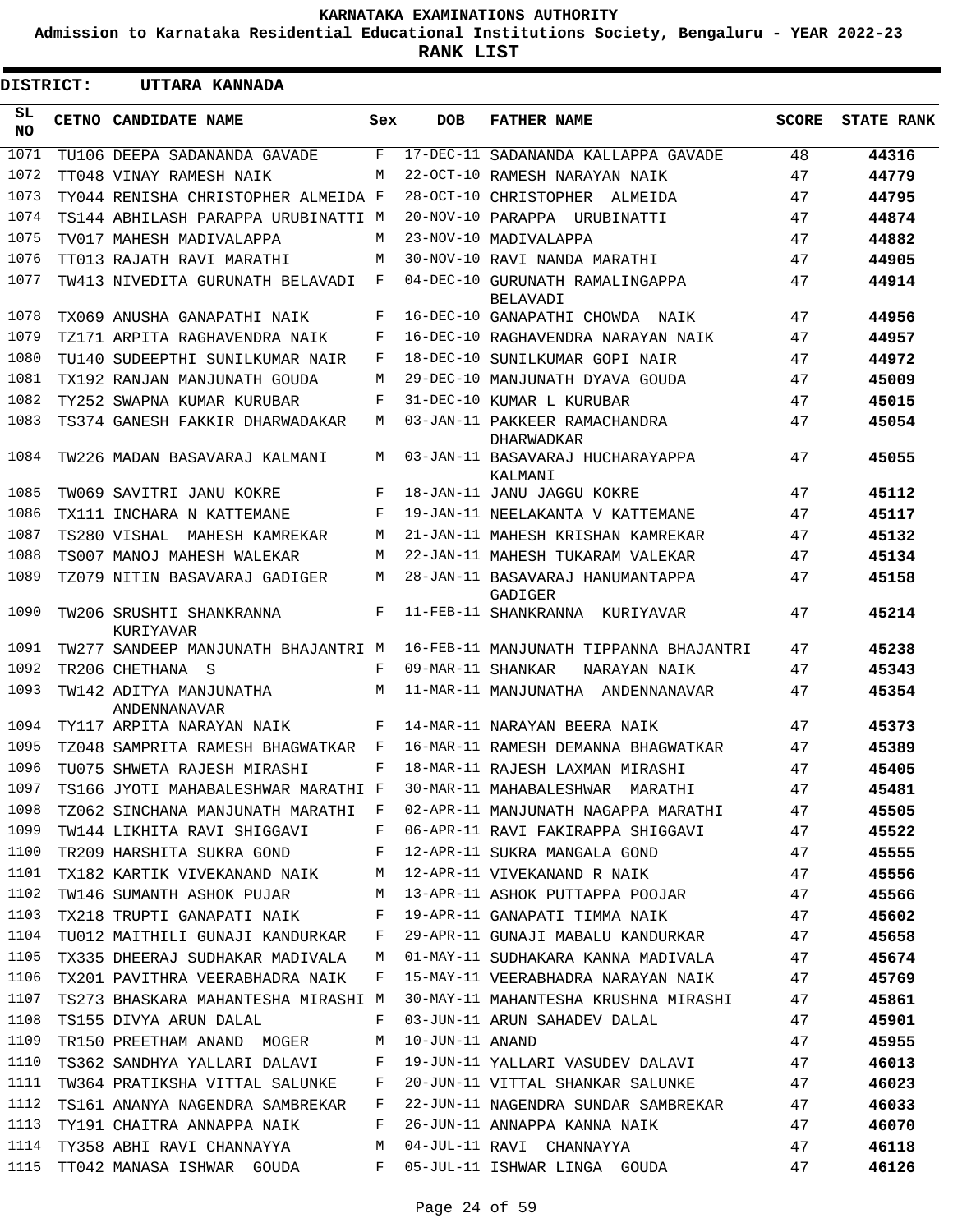**Admission to Karnataka Residential Educational Institutions Society, Bengaluru - YEAR 2022-23**

**RANK LIST**

| <b>DISTRICT:</b> |  | UTTARA KANNADA                                            |     |                   |                                                                             |      |                         |
|------------------|--|-----------------------------------------------------------|-----|-------------------|-----------------------------------------------------------------------------|------|-------------------------|
| SL.<br><b>NO</b> |  | CETNO CANDIDATE NAME                                      | Sex | DOB               | <b>FATHER NAME</b>                                                          |      | <b>SCORE</b> STATE RANK |
| 1116             |  | TR252 PRAVEEN RAMESH MARATHI                              | M   |                   | 08-JUL-11 RAMESH RAMA MARATHI                                               | 47   | 46153                   |
| 1117             |  | TU009 KAPIL ASHOK GAVADA                                  | M   |                   | 10-JUL-11 ASHOK KRISHNA GAVADA                                              | 47   | 46170                   |
| 1118             |  | TZ029 PAVITRA LAKKU KOKARE                                | F   |                   | 16-JUL-11 LAKKU SONU KOKARE                                                 | 47   | 46205                   |
| 1119             |  | TY326 SINCHANA GANAPATI NAIK F                            |     |                   | 28-JUL-11 GANAPATI NINGAPPA NAIK                                            | 47   | 46290                   |
| 1120             |  | TO095 PREETAM RAVIKANT GUNAGI M                           |     |                   | 12-AUG-11 RAVIKANT VISHRAM GUNAGI                                           | 47   | 46381                   |
| 1121             |  | TR112 DIVYA MAHESH NAIK                                   | F   |                   | 17-AUG-11 MAHESH JATTA NAIK                                                 | 47   | 46399                   |
| 1122             |  | TX327 GOUTAM VENKATESH GOUDA                              | M   |                   | 25-AUG-11 VENKATESH GANAPA GOUDA                                            | 47   | 46431                   |
| 1123             |  | TX075 YASHWANT UMESH NAIK                                 | M   |                   | 26-AUG-11 UMESH HUCHAPPA NAIK                                               | 47   | 46441                   |
| 1124             |  | TS125 MEGHANA VISHNU BADIGER                              | F   |                   | 29-AUG-11 VISHNU RAMANING BADIGER                                           | 47   | 46451                   |
| 1125             |  | TR220 NIKHIL CHANDRA GOND                                 | M   |                   | 04-SEP-11 CHANDRA MASTI GOND                                                | 47   | 46484                   |
| 1126             |  | TW324 PREETI HARISH IDAGOD                                | F   |                   | 08-SEP-11 HARISH IDAGOD                                                     | 47   | 46507                   |
| 1127             |  | TY127 DIKSHITA VAMAN NAIK                                 | F   |                   | 24-SEP-11 VAMAN BANGARAPPA NAIK                                             | 47   | 46583                   |
| 1128             |  | TT080 SHASHANK MARUTI NAIK                                | M   |                   | 06-OCT-11 MARUTI HANMANTH NAIK                                              | 47   | 46631                   |
| 1129             |  | TR148 MANMITA SHRIKANTH KHARVI                            | F   |                   | 09-OCT-11 SHRIKANTH KHARVI                                                  | 47   | 46640                   |
| 1130             |  | TS138 AADITYA HAALAPPA CHALAVADI M                        |     |                   | 11-OCT-11 HAALAPPA SHIVAPPA CHALAVADI                                       | 47   | 46647                   |
| 1131             |  | TZ121 BHAVYA BABU VARAK                                   | F   |                   | 15-OCT-11 BABU VITTU VARAK                                                  | 47   | 46665                   |
| 1132             |  | TV106 GOPAL GANAPATI AMBIG                                | M   |                   | 19-OCT-11 GANAPATI SHIVU AMBIG                                              | 47   | 46686                   |
| 1133             |  | TY050 MANYA TARANATHA GOWDA                               | F   |                   | 22-OCT-11 TARANATHA NARAYANA GOWDA                                          | 47   | 46700                   |
| 1134             |  | TS372 SHAM SURESH SHAPURKAR                               | M   |                   | 22-OCT-11 SURESH RAMA SHAPURKAR                                             | 47   | 46702                   |
| 1135             |  | TX275 DHRUTI HANUMANT NAIK F                              |     |                   | 07-NOV-11 HANUMANT D NAIK                                                   | 47   | 46767                   |
| 1136             |  | TR156 KANCHANA GANESH MARATHI                             | F   |                   | 14-NOV-11 GANESH RAMA MARATHI                                               | 47   | 46787                   |
| 1137             |  | TS156 VIDHYA SAMBAJI YADUNI                               | F   | 24-NOV-11 SAMBAJI |                                                                             | 47   | 46831                   |
| 1138             |  | TY032 NISCHIT DATTATREYA GOWDA                            | M   |                   | 26-NOV-11 DATTATREYA NARAYAN GOWDA                                          | 47   | 46839                   |
| 1139             |  | TU082 SIYA UDAYA GAWAS                                    | F   |                   | 20-AUG-10 UDAYA PANDURANG GAWAS                                             | 46   | 47284                   |
| 1140             |  | TX310 NAYANA ACHUTH GOUDA                                 | F   |                   | 14-SEP-10 ACHUTH KANNA GOUDA                                                | 46   | 47333                   |
| 1141             |  | TS255 ANURADHA NAMADEVA KOLEKAR                           | F   |                   | 12-OCT-10 NAMADEVA KALLAPPA KOLEKAR                                         | 46 — | 47400                   |
| 1142             |  | TX278 AJAY MANGALAPPA LAMANI                              | M   |                   | 25-OCT-10 MANGALAPPA ROOPLAPPA LAMANI                                       | 46   | 47441                   |
| 1143             |  | TU173 MAMATA VISHWANATH GAONKAR                           | F   |                   | 28-NOV-10 VISHWANATH GAONKAR                                                | 46   | 47561                   |
| 1144             |  | TO024 MANJUNATH PANDURANG GOUDA                           | M   |                   | 08-DEC-10 PANDURANG GOVIND GOUDA                                            | 46   | 47595                   |
| 1145             |  | TX305 DAYANAND GANAPATI GOUDA                             | M   |                   | 14-DEC-10 GANAPATI RAMA GOUDA                                               | 46   | 47621                   |
|                  |  | 1146 TW023 JAYA BAJJU TATE $F$ 17-DEC-10 BAJJU TATE       |     |                   | 46                                                                          |      | 47638                   |
|                  |  |                                                           |     |                   | 1147 TS124 TEJALA VINODA MIRASHI KWA 23-DEC-10 VINODA APPARAVA MIRASHI 46   |      | 47664                   |
|                  |  |                                                           |     |                   | 1148 TS136 SACHIN BASAWRAJ HUJI MO1-JAN-11 BASAWARAJ YALLAPPA HUJI 46       |      | 47706                   |
| 1149             |  |                                                           |     |                   | TV153 MITHUN MANJUNATH AMBIG M 04-JAN-11 MANJUNATH RANGA AMBIG 46           |      | 47734                   |
| 1150             |  |                                                           |     |                   | TR189 SHWETA ANANT NAIK F 06-JAN-11 ANANT JATTA NAIK 46                     |      | 47752                   |
| 1151             |  |                                                           |     |                   | TX285 BRUNDA HUCHCHRAYA BHANDARI F 14-JAN-11 HUCHCHRAYA BHANDARI 46         |      | 47787                   |
| 1152             |  |                                                           |     |                   | TV130 MANJUNATHA PURUSH MARATHI M 19-JAN-11 PURUSH MAYA MARATHI 46          |      | 47825                   |
| 1153             |  |                                                           |     |                   | TX058 YOGITA SHIVANAND NAIK F 29-JAN-11 SHIVANAND GANAPATI NAIK 46          |      | 47877                   |
|                  |  |                                                           |     |                   | 1154 TR160 GAMANA GANAPATI MOGER F 03-FEB-11 GANAPATI NARAYAN MOGER 46      |      | 47889                   |
|                  |  | 1155 TS294 SHOBHA MANJUNATH GADEKAR F 06-FEB-11 MANJUNATH |     |                   |                                                                             | 46   | 47903                   |
|                  |  |                                                           |     |                   | 1156 TR070 CHAITANYA NAGARAJ NAIK $F$ 09-FEB-11 NAGARAJ DEVAPPA NAIK $46$   |      | 47917                   |
| 1157             |  | TX270 PALLAVI TIMMAPPA NAIK F                             |     |                   | 22-FEB-11 TIMMAPPA DYAVA NAIK 46                                            |      | 47985                   |
| 1158             |  |                                                           |     |                   | TV095 RANJITA GANAPATI HARIKANTA F 22-FEB-11 GANAPATI KADABA HARIKANTA $46$ |      | 47988                   |
| 1159             |  |                                                           |     |                   | TZ025 RANJITA PUTTANNA MARATHI F 06-MAR-11 PUTTANNA CHUDA MARATHI 46        |      | 48057                   |
| 1160             |  |                                                           |     |                   | TX067 VARSHA RAMESH NAIK F 12-MAR-11 RAMESH BASAVANNI NAIK 46               |      | 48095                   |
| 1161             |  |                                                           |     |                   | TX205 VIVEK GOPAL GOUDA M 12-MAR-11 GOPAL MABLA GOUDA 46                    |      | 48096                   |
| 1162             |  |                                                           |     |                   | TV135 KAVANA VASUDEVA NAIK F 14-MAR-11 VASUDEVA KUPPAYYA NAIK 46            |      | 48104                   |
|                  |  |                                                           |     |                   | 1163 TU105 RAMYA RAVI DEVIDAS F 16-MAR-11 RAVI GAJANAN DEVIDAS              | 46   | 48122                   |
|                  |  |                                                           |     |                   | 1164 TY131 PRATHAM RITESH SHETTALLI M 21-MAR-11 RITESH N SHETTALLI 46       |      | 48153                   |
| 1165             |  |                                                           |     |                   | TT002 SHASHANK PARAMESHWAR NAIK M 29-MAR-11 PARAMESHWAR RAJESH NAIK 46      |      | 48210                   |
|                  |  |                                                           |     | Page 25 of 59     |                                                                             |      |                         |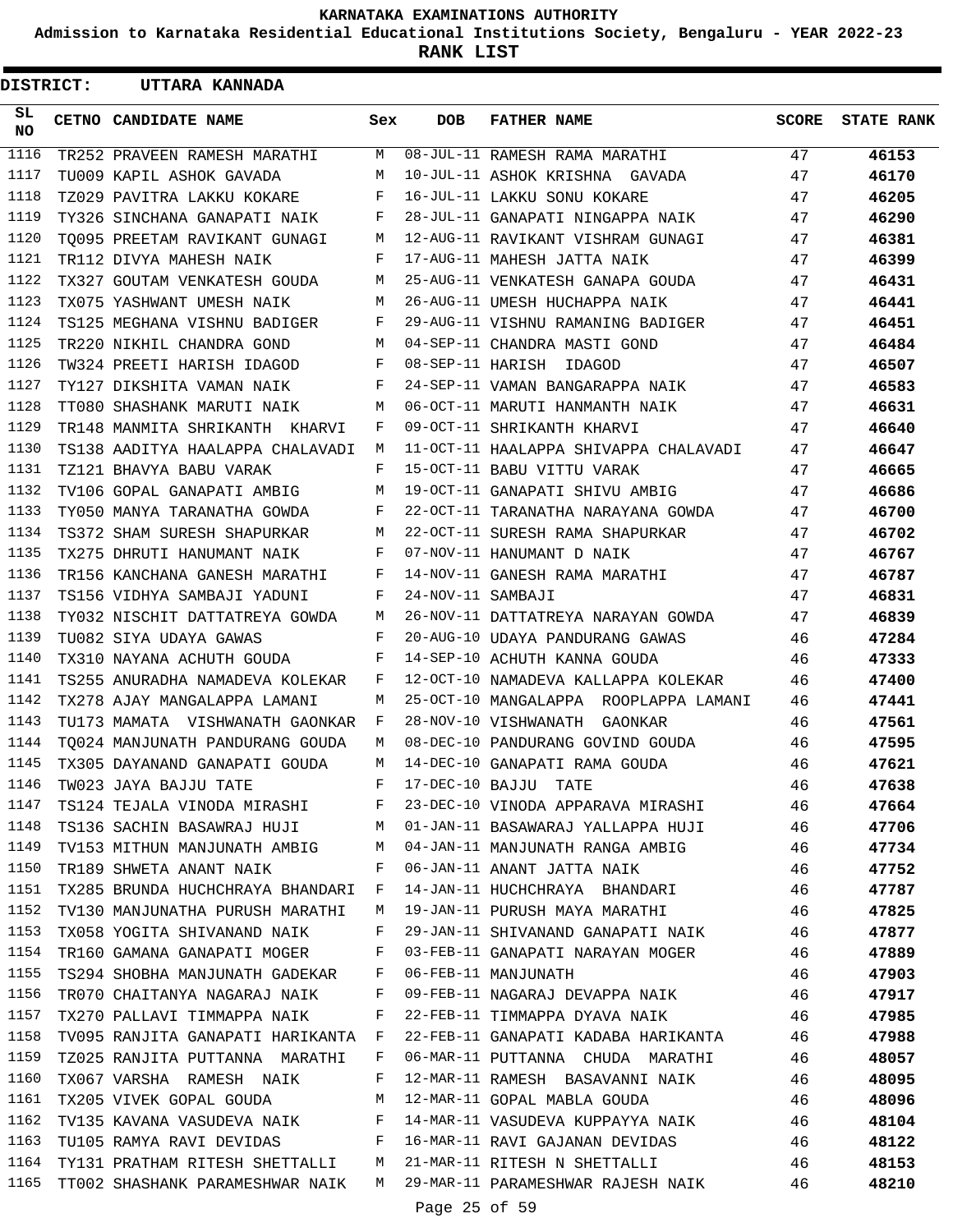**Admission to Karnataka Residential Educational Institutions Society, Bengaluru - YEAR 2022-23**

**RANK LIST**

| <b>DISTRICT:</b> | UTTARA KANNADA                                |     |               |                                                  |              |                   |
|------------------|-----------------------------------------------|-----|---------------|--------------------------------------------------|--------------|-------------------|
| SL<br>NO.        | CETNO CANDIDATE NAME                          | Sex | <b>DOB</b>    | <b>FATHER NAME</b>                               | <b>SCORE</b> | <b>STATE RANK</b> |
| 1166             | TX181 M S SOUJANYA                            | F   |               | 01-APR-11 SURESH LAKSHMAN MADIVAL                | 46           | 48225             |
| 1167             | TY255 VIDYASHREE SURESH<br>KELAGINAMANE       | F   |               | 05-APR-11 SURESH N KELAGINAMANE                  | 46           | 48250             |
| 1168             | TW354 GAGAN LAXMAN<br>NISHIMANNANAVAR         | M   |               | 27-APR-11 LAXMAN PUTTAPPA<br>NISHIMANNANAVAR     | 46           | 48380             |
| 1169             | TX122 RADHIKA GONDA                           | F   |               | 28-APR-11 SURESH GONDA                           | 46           | 48386             |
| 1170             | TW531 LIKIT GOUDA BAPU GOUDA<br>KENCHANGOUDAR | M   |               | 03-MAY-11 BAPU GOUDA KENCHANGOUDAR               | 46           | 48415             |
| 1171             | TZ002 DIVYA ANANT MARATHI                     | F   |               | 15-MAY-11 ANANT CHANDRU MARATHI                  | 46           | 48498             |
| 1172             | TX096 BHOOMIKA CHANDRASHEKHAR<br>NAIK         | F   |               | 20-MAY-11 CHANDRASHEKHAR TIMMA<br>NAIK           | 46           | 48534             |
| 1173             | TT089 BHARAT KRISHNA GOWDA                    | M   |               | 21-MAY-11 KRISHNA SUBRAY GOWDA                   | 46           | 48546             |
| 1174             | TW034 CHANDANA SANJAY PATIL                   | F   |               | 28-MAY-11 SANJAY NARAYAN PATIL                   | 46           | 48592             |
| 1175             | TS260 PRATHAM SANTOSH KITTOORAKAR M           |     |               | 02-JUN-11 SANTOSH NARAYAN KITTOORAKAR            | 46           | 48637             |
| 1176             | TT009 KAVERI KESHAV HALLER                    | F   |               | 04-JUN-11 KESHAV KANYA HALLER                    | 46           | 48659             |
| 1177             | TU045 DEEPA MANJUNATH BARIKER                 | F   |               | 07-JUN-11 MANJUNATH MADIVALAPPA BARIKER          | 46           | 48673             |
| 1178             | TY350 ANANYA KUMAR DEVARAR                    | F   |               | 13-JUN-11 KUMAR SHIVAPUTRAPPA DEVARAR            | 46           | 48717             |
| 1179             | TW496 NIKHIL CHANDRASHEKAR<br>TALAVAR         | M   |               | 13-JUN-11 CHANDRASHEKAR SHIVARAYAPPA<br>TALAVAR  | 46           | 48721             |
| 1180             | TU098 RAHUL RAJESH NAIK                       | M   |               | 16-JUN-11 RAJESH GANAPATI NAIK                   | 46           | 48744             |
| 1181             | TW233 SANJANA JAGADISH NEMIKAL                | F   |               | 19-JUN-11 JAGADISH NAGAPPA NEMIKAL               | 46           | 48759             |
| 1182             | TW465 SAVITRI GANESH RATHOD                   | F   |               | 21-JUN-11 GANESH PREMASING RATHOD                | 46           | 48775             |
| 1183             | TY142 SEVANTI SHIVANANDA RANGAPUR F           |     |               | 22-JUN-11 SHIVANANDA RUDRAPPA RANGAPUR           | 46           | 48786             |
| 1184             | TY231 SARIKA K K                              | F   |               | 23-JUN-11 KEERTEESHA K B                         | 46           | 48796             |
| 1185             | TR142 LAVANYA KESHAV<br>NAIK                  | F   |               | 26-JUN-11 KESHAV HONNAPPA NAIK                   | 46           | 48815             |
| 1186             | TW109 KAVYA GANAPATI GOULI                    | F   |               | 27-JUN-11 GANAPATI SURESH GOULI                  | 46           | 48824             |
| 1187             | TZ058 SIDDMALLAPPA BHIMASI<br>OBANNANAVAR     | M   |               | 27-JUN-11 BHIMASI SIDDAPPA OBANNANAVAR           | 46           | 48830             |
| 1188             | TX318 SHREENIDHI UMESH GOUDA                  | F   |               | 11-JUL-11 UMESH DYAVA GOUDA                      | 46           | 48933             |
| 1189             | TV050 SRUSTHI DATTATRAYA GOUDA                | F   |               | 12-JUL-11 DATTATRAYA GANAPU GOUDA                | 46           | 48937             |
| 1190             | TS189 PRAJWAL MANUSHREE GODIMANI              | M   |               | 14-JUL-11 MANUSHREE PISHANNA GODIMANI            | 46           | 48949             |
| 1191             | TY079 SANJANA BANGARESHWAR<br>KATENAVAR       | F   |               | 15-JUL-11 BANGARESHWAR HANUMANTAPPA<br>KATENAVAR | 46           | 48960             |
| 1192             | TV147 NAGASHRI HONNAPPA GOUDA                 | F   |               | 18-JUL-11 HONNAPPA GOVIND GOUDA                  | 46           | 48978             |
| 1193             | TR010 POORVIKA SHANIYAR NAIK                  | F   |               | 31-JUL-11 SHANIYAR BHIRA NAIK                    | 46           | 49061             |
| 1194             | TY108 MANOJ MEDAR                             | М   |               | 01-AUG-11 YELLAPPA MEDAR                         | 46           | 49066             |
| 1195             | TR068 ROHAN MALATESH NAIK                     | M   |               | 05-AUG-11 MALATESH MANJAPPA NAIK                 | 46           | 49088             |
| 1196             | TR191 AKSHITA MANJUNATH NAIK                  | F   |               | 06-AUG-11 MANJUNATH SOMAYYA NAIK                 | 46           | 49089             |
| 1197             | TW526 SPURTI RAMESH MATTIMANI                 | F   |               | 08-AUG-11 RAMESH KUBERAPPA MATTIMANI             | 46           | 49111             |
| 1198             | TR028 KAVYA DEVAYYA NAIK                      | F   |               | 25-AUG-11 DEVAYYA NARAYANA NAIK                  | 46           | 49200             |
| 1199             | TR136 HARSHA NAGAPPA NAIK                     | М   |               | 27-AUG-11 NAGAPPA JATTA NAIK                     | 46           | 49217             |
| 1200             | TO091 ABHISHEK GOPAL HARIKANTRA               | M   |               | 04-SEP-11 GOPAL RAMA HARIKANTRA                  | 46           | 49261             |
| 1201             | TS052 VAISHNAVI DHARMARAJ KAMMAR              | F   |               | 25-SEP-11 DHARMARAJ IRAPPA KAMMAR                | 46           | 49374             |
| 1202             | TV036 SHRIDHAR GANAPATI GOUDA                 | M   |               | 09-OCT-11 GANAPATI RAMA GOUDA                    | 46           | 49427             |
| 1203             | TX103 POORVIKA GOVIND NAIK                    | F   |               | 26-OCT-11 GOVIND HANUMA NAIK                     | 46           | 49501             |
| 1204             | TR118 DHANUSH LOKESH MOGER                    | M   |               | 07-NOV-11 LOKESH NAGAPPA MOGER                   | 46           | 49549             |
| 1205             | TY270 NAYANA KRISHNA MADAR                    | F   |               | 16-NOV-11 KRISHNA AJJAAPPA MADAR                 | 46           | 49579             |
| 1206             | TS112 SANJANA MAHESH MANJANNAVAR F            |     |               | 26-NOV-11 MAHESH VITTAL MANJANNAVAR              | 46           | 49614             |
| 1207             | TR049 YASHAS VENKATESH MOGER                  | М   |               | 26-NOV-11 VENKATESH NARAYANA MOGER               | 46           | 49616             |
| 1208             | TX099 CHANDANA RAJSHEKHAR GOWDAR              | F   |               | 06-DEC-11 RAJSHEKHAR JAYASHIL GOWDAR             | 46           | 49640             |
| 1209             | TW356 SANJANA MARUTI BANDIVADDAR              | F   |               | 31-DEC-11 MARUTI SHANKRAPPA BANDIWADDAR          | 46           | 49728             |
| 1210             | TW177 DHAKAPPA SHRINATH CHAWAN                | M   | Page 26 of 59 | 23-APR-10 SHRINATHA OMAKARI CHAWAN               | 45           | 49941             |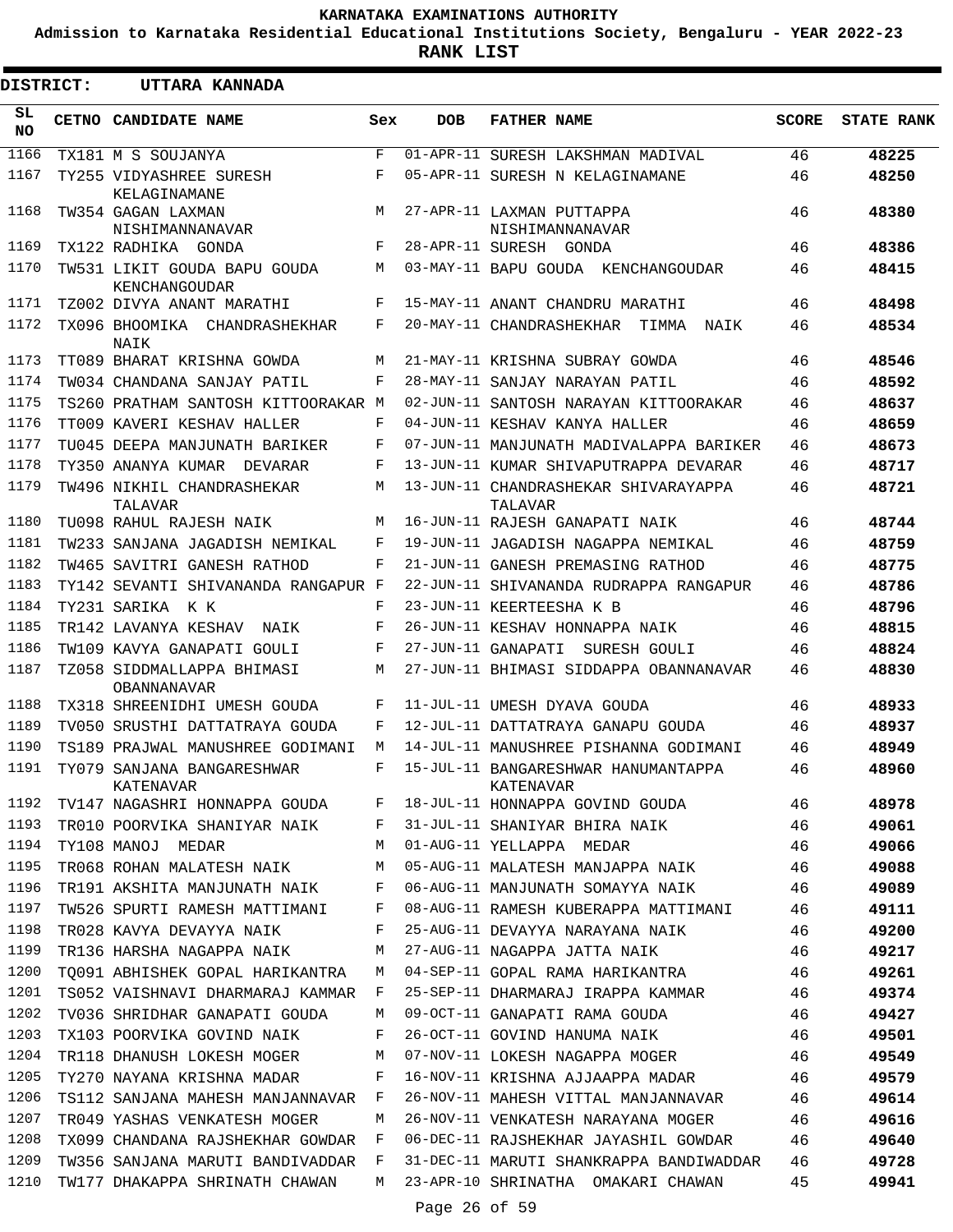**Admission to Karnataka Residential Educational Institutions Society, Bengaluru - YEAR 2022-23**

**RANK LIST**

| <b>DISTRICT:</b> |       | UTTARA KANNADA                                               |       |                |                                                                                  |              |                   |
|------------------|-------|--------------------------------------------------------------|-------|----------------|----------------------------------------------------------------------------------|--------------|-------------------|
| SL<br>NO.        | CETNO | CANDIDATE NAME                                               | Sex   | <b>DOB</b>     | <b>FATHER NAME</b>                                                               | <b>SCORE</b> | <b>STATE RANK</b> |
| 1211             |       | TS062 MEGHANA SHRIKANT JAIN                                  | F     |                | 06-OCT-10 SHRIKANT<br>JAIN                                                       | 45           | 50190             |
| 1212             |       | TY314 ADITYA DANAPPA BANAVASI                                | М     |                | 25-OCT-10 DANAPPA BANGARAPPA BANAVASI                                            | 45           | 50271             |
| 1213             |       | TS009 SAVITRI TUKARAM CHAWAN                                 | F     |                | 03-NOV-10 TUKARAM DEMANNA CHAWAN                                                 | 45           | 50310             |
| 1214             |       | TY221 BHAVANA SHAMBHU YALAVATTI                              | F     |                | 11-NOV-10 SHAMBHU NINGAPPA YALAVATTI                                             | 45           | 50335             |
| 1215             |       | TX365 NAGASHRI BHASKAR NAIK                                  | F     |                | 16-DEC-10 BHASKAR SUBBA NAIK                                                     | 45           | 50475             |
| 1216             |       | TW493 VIVEK MALLESHI<br>DODDANNANAVAR                        | М     |                | 16-DEC-10 MALLESH CHANNABASAPPA<br>DODDANNANAVAR                                 | 45           | 50477             |
| 1217             |       | TW406 MAMATA NAGARAJ GOUDA                                   | F     |                | 19-DEC-10 NAGARAJ BANGARI GOUDA                                                  | 45           | 50485             |
| 1218             |       | TW503 SINCHANA SANGANABASAYYA<br>KALYANAMATH                 | F     |                | 27-DEC-10 SANGANABASAYYA FAKKIRAYYA<br>KALYANAMATH                               | 45           | 50518             |
| 1219             |       | TT065 VINAY NAGARAJ MOGER                                    | M     |                | 31-DEC-10 NAGARAJ TIMMAPPA MOGER                                                 | 45           | 50537             |
| 1220             |       | TW149 CHINMAYA SHANKAR PATIL                                 | M     |                | 08-JAN-11 SHANKAR DEVENDRAPPA PATIL                                              | 45           | 50601             |
| 1221             |       | TW141 APEKSHA ANNAPPA<br><b>BISAGANNANAVAR</b>               | F     |                | 23-JAN-11 ANNAPPA SANNADYAMANNA<br><b>BISAGANNANAVAR</b>                         | 45           | 50671             |
| 1222             |       | TW489 CHAITRA NAGENDR HIRHALLI                               | F     |                | 29-JAN-11 NAGENDR SHIVAPPA HIRHALLI                                              | 45           | 50694             |
| 1223             |       | TZ026 NIKHIL ARJUN KAMBALE                                   | М     |                | 30-JAN-11 ARJUN BASAVANT KAMBALE                                                 | 45           | 50704             |
| 1224             |       | TW196 CHANDANA MRITYUNJAYA GOULI                             | F     |                | 06-FEB-11 MRITYUNJAYA SURESH GOULI                                               | 45           | 50734             |
| 1225             |       | TZ070 GHATU BABU KOKRE                                       | М     | 10-FEB-11 BABU |                                                                                  | 45           | 50749             |
| 1226             |       | TX177 NITHIN MOHANA MADIVALA                                 | М     |                | 25-FEB-11 MOHANA KANNA MADIVALA                                                  | 45           | 50841             |
| 1227             |       | TU040 SWATI JAGANNAT GAVADE                                  | F     |                | 28-FEB-11 JAGANNAT BIKO GAVADE                                                   | 45           | 50857             |
| 1228             |       | TX074 GAGANA RAGHAVENDRA NAIK                                | F     |                | 03-MAR-11 RAGHAVENDRA GANAPATI NAIK                                              | 45           | 50878             |
| 1229             |       | TX234 LAVANYA TUKARAM MADIVAL                                | F     |                | 10-MAR-11 TUKARAM LAKSHMAN MADIVAL                                               | 45           | 50920             |
| 1230             |       | TR047 YASHASVINI VASANT NAIK                                 | F     |                | 25-MAR-11 VASANT JATTA NAIK                                                      | 45           | 51011             |
| 1231             |       | TW208 SACHIN ANNAPPA LAMANI                                  | М     |                | 26-MAR-11 ANNAPPA HEMLAPPA LAMANI                                                | 45           | 51018             |
| 1232             |       | TW151 BAGAMMA BIRU KASTURI                                   | F     |                | 01-APR-11 BIRU VITTU KASTURI                                                     | 45           | 51055             |
| 1233             |       | TY274 SOUPARNI PRASHANT KUMATA                               | F     |                | 01-APR-11 PRASHANT KRISHNA KUMATA                                                | 45           | 51060             |
| 1234             |       | TY154 PAVITRA BASAVARAJ GONDHI                               | F     |                | 16-APR-11 BASAVARAJ NAGAPPA GONDHI                                               | 45           | 51157             |
| 1235             |       | TY149 RAJU MADEV<br><b>BHOVIVADDAR</b>                       | М     |                | 18-APR-11 MADEV MANJAPPA BHOVIVADDAR                                             | 45           | 51168             |
| 1236             |       | TX230 DIVYA KERIYAPPA NAIK                                   | F     |                | 30-APR-11 KERIYAPPA CHOUDA NAIK                                                  | 45           | 51250             |
| 1237             |       | TY063 ROHITH MANJUNATH LAMANI                                | М     |                | 04-MAY-11 MANJUNATH RAMACHANDRA LAMANI                                           | 45           | 51293             |
| 1238             |       | TV011 NAGENDRA MOHAN AMBIG                                   | M     |                | 09-MAY-11 MOHAN DEVAPPA AMBIG                                                    | 45           | 51321             |
| 1239             |       | TV142 SHANTIKA RAGHURAM GOUDA                                | F     |                | 12-MAY-11 RAGHURAM DEVU GOUDA                                                    | 45           | 51340             |
| 1240             |       |                                                              |       |                | TS322 SHANMUKH SANJU TORASKAR M 14-MAY-11 SANJU MAVALU TORASKAR                  | 45           | 51357             |
|                  |       | 1241 TR127 RAGHAVA RAMESH NAIK M 16-MAY-11 RAMESH RANGA NAIK |       |                |                                                                                  | 45           | 51368             |
| 1242             |       | TW176 SACHIN KRISHNAJI<br>HUNASIKATTI                        | M     |                | 23-MAY-11 KRISHNAJI NAGAPPA HUNASIKATTI                                          | 45           | 51412             |
|                  |       | 1243 TR158 LAVANYA MANJUNATH NAIK F                          |       |                | 26-MAY-11 MANJUNATH IRAYYA NAIK                                                  | 45           | 51435             |
| 1244             |       |                                                              |       |                | TW168 KRITIKA MANJUNATH KIRAVATTI F 30-MAY-11 MANJUNATH CHANDRAKANT<br>KIRAVATTI | 45           | 51457             |
| 1245             |       | TS332 SAMARTH DANURI BANDURGI                                |       |                | M 30-MAY-11 DANURI BANDURGI                                                      | 45           | 51461             |
| 1246             |       | TU022 TANVESH UDAY VELIP                                     |       |                | M 20-JUN-11 UDAY VITTHAL VELIP                                                   | 45           | 51643             |
| 1247             |       | TX328 KOUSHIK KESHAVA NAIK                                   | M     |                | 30-JUN-11 KESHAVA V NAIK                                                         | 45           | 51714             |
| 1248             |       | TS295 AMIT DNYANESH BANNENAVAR M                             |       |                | 06-JUL-11 DNYANESH BANNENAVAR                                                    | 45           | 51758             |
| 1249             |       | TU031 DARSHANA GAVADA                                        | F     |                | 10-JUL-11 DEVIDAS GAVADA                                                         | 45           | 51782             |
| 1250             |       | TY241 SPANDANA SHIVANAND<br>HULLENNANAVAR                    | $F$ – |                | 11-JUL-11 SHIVANAND RUDRAPPA<br>HULLENNANAVR                                     | 45           | 51794             |
|                  |       | 1251 TS316 VARSHA UMESH BENDIGERIMATH F                      |       |                | 20-JUL-11 UMESH SIDDAYYA BENDIGERIMATH                                           | 45           | 51866             |
| 1252             |       | TZ051 SHRAVAN GOPAL DESAYI                                   | M     |                | 29-JUL-11 GOPAL NANAJI DESAYI                                                    | 45           | 51930             |
| 1253             |       | TQ098 SAMPAT SHEKHAR HARIKANTRA                              | M     |                | 01-AUG-11 SHEKHAR RAMACHANDRA<br>HARIKANTRA                                      | 45           | 51945             |
|                  |       | 1254 TQ106 GAGAN RATNAKAR HARIKANTRA                         | M     |                | 04-AUG-11 RATNAKAR SEETARAM HARIKANTRA                                           | 45           | 51962             |
|                  |       | 1255 TR022 NAGASHREE KRISHNA GOND                            | F     |                | 07-AUG-11 KRISHNA MANJU GOND                                                     | 45           | 51978             |
|                  |       |                                                              |       | Page 27 of 59  |                                                                                  |              |                   |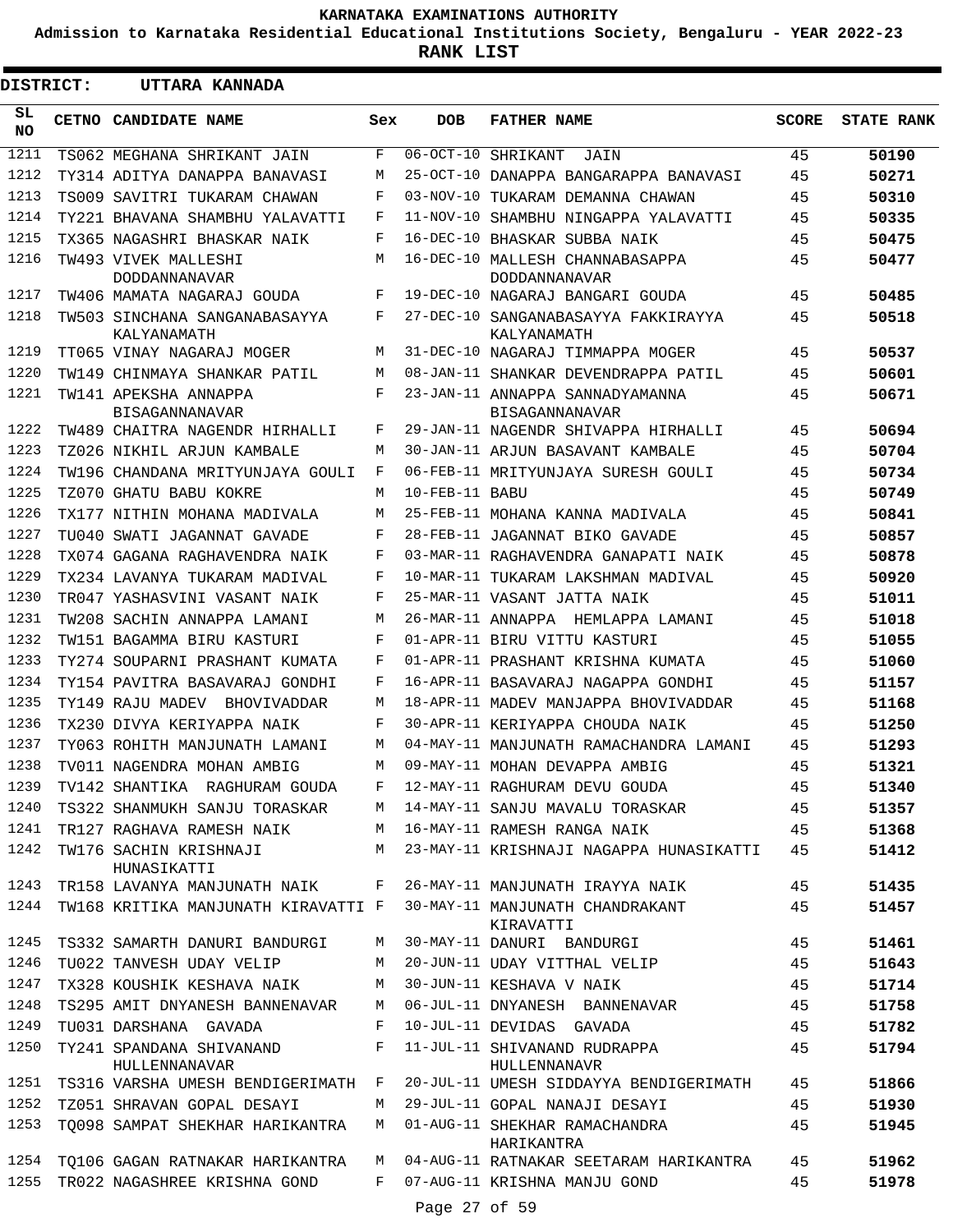**Admission to Karnataka Residential Educational Institutions Society, Bengaluru - YEAR 2022-23**

**RANK LIST**

Е

| DISTRICT:        |  | UTTARA KANNADA                        |     |                  |                                                                                  |              |                   |
|------------------|--|---------------------------------------|-----|------------------|----------------------------------------------------------------------------------|--------------|-------------------|
| SL.<br><b>NO</b> |  | CETNO CANDIDATE NAME                  | Sex | <b>DOB</b>       | <b>FATHER NAME</b>                                                               | <b>SCORE</b> | <b>STATE RANK</b> |
| 1256             |  | TT012 BHUVAN RAJU NAIK                | М   |                  | 11-AUG-11 RAJU MALAPPA NAIK                                                      | 45           | 52005             |
| 1257             |  | TT104 AMRUTA SURESHA GOUDA            | F   |                  | 12-AUG-11 SURESH JATTI GOUDA                                                     | 45           | 52010             |
| 1258             |  | TX109 SADANANDA   NARAYANA GOUDA      | M   |                  | 16-AUG-11 NARAYANA DYAVA GOUDA                                                   | 45           | 52041             |
| 1259             |  | TT111 PRATHIKSHA VENKATESH NAIK       | F   |                  | 17-AUG-11 VENKATESH NARAYAN NAIK                                                 | 45           | 52051             |
| 1260             |  | TS314 PRATAP MALLESHI WADDAR          | M   |                  | 19-AUG-11 MALLESHI HANAMANTH WADDAR                                              | 45           | 52063             |
| 1261             |  | TW432 TARUN MUNESHVAR MUDASALI        | M   |                  | 03-SEP-11 MUNESHVAR HANUMANTAPPA<br>MUDASALI                                     | 45           | 52138             |
| 1262             |  | TS328 SANJANA NAKUL ITAGEKAR          | F   | 08-SEP-11 NAKUL  |                                                                                  | 45           | 52162             |
| 1263             |  | TT115 SANDEEP NARAYAN BHAT            | M   |                  | 13-SEP-11 NARAYAN GANAPATI BHAT                                                  | 45           | 52190             |
| 1264             |  | TR182 HARSHENDRA KRISHNA NAIK         | M   |                  | 22-SEP-11 KRISHNA MASTAPPA NAIK                                                  | 45           | 52221             |
| 1265             |  | TR043 KHUSHI SHIVANANDA MOGER         | F   |                  | 22-SEP-11 SHIVANANDA NARAYAN MOGER                                               | 45           | 52222             |
| 1266             |  | TW052 DARSHAN DEVRAJ PATIL            | M   | 02-OCT-11 DEVRAJ |                                                                                  | 45           | 52267             |
| 1267             |  | TV005 SINCHU JAGANNATH HARIKANTRA F   |     |                  | 07-OCT-11 JAGANNATH DEVU HARIKANTRA                                              | 45           | 52300             |
| 1268             |  | TR201 MANYA GANAPATI NAIK             | F   |                  | 23-OCT-11 GANAPATI RAMACHANDRA NAIK                                              | 45           | 52375             |
| 1269             |  | TY291 ANUSHRI RAGHAVENDRA<br>DEVADIGA | F   |                  | 14-NOV-11 RAGHAVENDRA SANJEEVA DEVADIGA                                          | 45           | 52490             |
| 1270             |  | TR094 MANISHA NAGAPPA GONDA           | F   |                  | 19-NOV-11 NAGAPPA KUPPA GONDA                                                    | 45           | 52518             |
| 1271             |  | TY051 SANKETH ANANTH NAIK             | M   |                  | 22-NOV-11 ANANTH MASTYA NAIK                                                     | 45           | 52535             |
| 1272             |  | TX006 MANOJ MANJUNATH HARAVI          | M   |                  | 26-NOV-11 MANJUNATH BASAPPA HARAVI                                               | 45           | 52553             |
| 1273             |  | TR214 SRAJAN SOMAYYA MOGER            | M   |                  | 05-DEC-11 SOMAYYA TIMMAYYA MOGER                                                 | 45           | 52589             |
| 1274             |  | TO059 SANJANA SHANKAR GOUDA           | F   |                  | 10-JAN-12 SHANKAR HONNA GOUDA                                                    | 45           | 52704             |
| 1275             |  | TY282 SAMARTH<br>PUJAR                | M   |                  | 16-FEB-10 HALAPPA S PUJAR                                                        | 44           | 52865             |
| 1276             |  | TW309 AKASH VISWANATH KHAMKAR         | M   |                  | 27-JUN-10 VISWANATH T KHAMKAR                                                    | 44           | 52959             |
| 1277             |  | TV144 SMITA NAGARAJ AMBIG             | F   |                  | 18-NOV-10 NAGARAJ CHANDRU AMBIG                                                  | 44           | 53301             |
| 1278             |  | TX134 KRATIKA NAIK                    | F   |                  | 01-DEC-10 CHANDRASHEKHAR NAIK                                                    | 44           | 53342             |
| 1279             |  | TS320 PRAJWAL MAHESH<br>MANGANAGOUDRA | M   |                  | 08-DEC-10 MAHESH BABU MANGANAGOUDRA                                              | 44           | 53377             |
| 1280             |  | TU004 ASMITA OMANNA GAVADE            | F   |                  | 11-DEC-10 OMANNA PANDURANG GAVADE                                                | 44           | 53386             |
| 1281             |  | TX073 GOUTAM PARAMESHWAR GOUDA        | M   |                  | 12-DEC-10 PARAMESHWAR LAXMAN GOUDA                                               | 44           | 53394             |
| 1282             |  | TT019 LATHA HANUMANTA GOUDA           | F   |                  | 17-DEC-10 HANUMANTA AMMU GOUDA                                                   | 44           | 53410             |
| 1283             |  | TU136 PRIYANKA GAJANAN BHAMAIKAR      | F   |                  | 19-DEC-10 GAJANAN JANU BHAMAIKAR                                                 | 44           | 53426             |
|                  |  |                                       |     |                  | 1284 TX106 MANASA SURESH GOWDA F 26-DEC-10 SURESH GANAPA GOWDA                   | 44           | 53454             |
| 1285             |  |                                       |     |                  | TY094 SPOORTI RAMACHANDRA NAIK F 28-DEC-10 RAMACHANDRA NAGYA NAIK 44             |              | 53466             |
| 1286             |  | TS240 BAMMIBAI SATTU BICHUKULE        | F   |                  | 04-JAN-11 SATTU JANU BICHUKULE 44                                                |              | 53528             |
| 1287             |  | TT126 SHIVARAJ PILLU MARATHI M        |     |                  | 06-JAN-11 PILLU KRISHNA MARATHI 44                                               |              | 53534             |
| 1288             |  | TW090 SINDHU GUTHEPPA CHOUDER F       |     |                  | 24-JAN-11 GUTTEPPA BABANNA CHOUDER 44                                            |              | 53617             |
| 1289             |  |                                       |     |                  | TW302 SHALINI DURGAPPA GEJJALLI F 27-JAN-11 DURGAPPA BASAVANNEPPA 44<br>GEJJALLI |              | 53633             |
| 1290             |  |                                       |     |                  | TV018 VISHWAS JANU GOUDA M 16-FEB-11 JANU TIMMANNA GOUDA 44                      |              | 53719             |
| 1291             |  |                                       |     |                  | TS110 SUSHMITA VASANT HALLUKAR F 22-FEB-11 VASANT MAHADEVA HALLUKAR 44           |              | 53752             |
| 1292             |  | TU166 SUPRIYA VINOD BHOSALE F         |     |                  | 05-MAR-11 VINOD MARUTI BHOSALE 44                                                |              | 53818             |
| 1293             |  | TS094 PRASHANT KHIRAPPA JAVALEKAR M   |     |                  | 06-MAR-11 KHIRAPPA JAVALEKAR 44                                                  |              | 53821             |
| 1294             |  |                                       |     |                  | TW183 ABHILASH PRAKASH LAMANI M 10-MAR-11 PRAKASH GANGAPPA LAMANI 44             |              | 53840             |
| 1295             |  |                                       |     |                  | TU124 PARTH SUNIL DESAI M 11-MAR-11 SUNIL GAJANAN DESAI 44                       |              | 53852             |
| 1296             |  | TU150 AKSHARA ROHIDAS NAIK F          |     |                  | 13-MAR-11 ROHIDAS DAJI NAIK 44                                                   |              | 53859             |
| 1297             |  | TX128 NISHCHITA KANNA NAIK F          |     |                  | 31-MAR-11 KANNA SANNA NAIK 44                                                    |              | 54004             |
| 1298             |  |                                       |     |                  | TS261 NAGARAJ SANTOSH MALVI M 04-APR-11 SANTOSH YASHAVANT MALVI 44               |              | 54027             |
| 1299             |  |                                       |     |                  | TY052 ANUSHA MANJUNATH KOTTURU F 07-APR-11 MANJUNATH YALAPPA KOTTURU 44          |              | 54049             |
| 1300             |  | TY243 CHANDAN SURESH<br>DODDABADIGER  |     |                  | M 12-APR-11 SURESH SHANKRAPPA<br>DODDABADIGER                                    | 44           | 54092             |
| 1301             |  |                                       |     |                  | TR131 MOUNESH ANNAPPA GOND M 15-APR-11 ANNAPPA SUBBAYYA GOND 44                  |              | 54116             |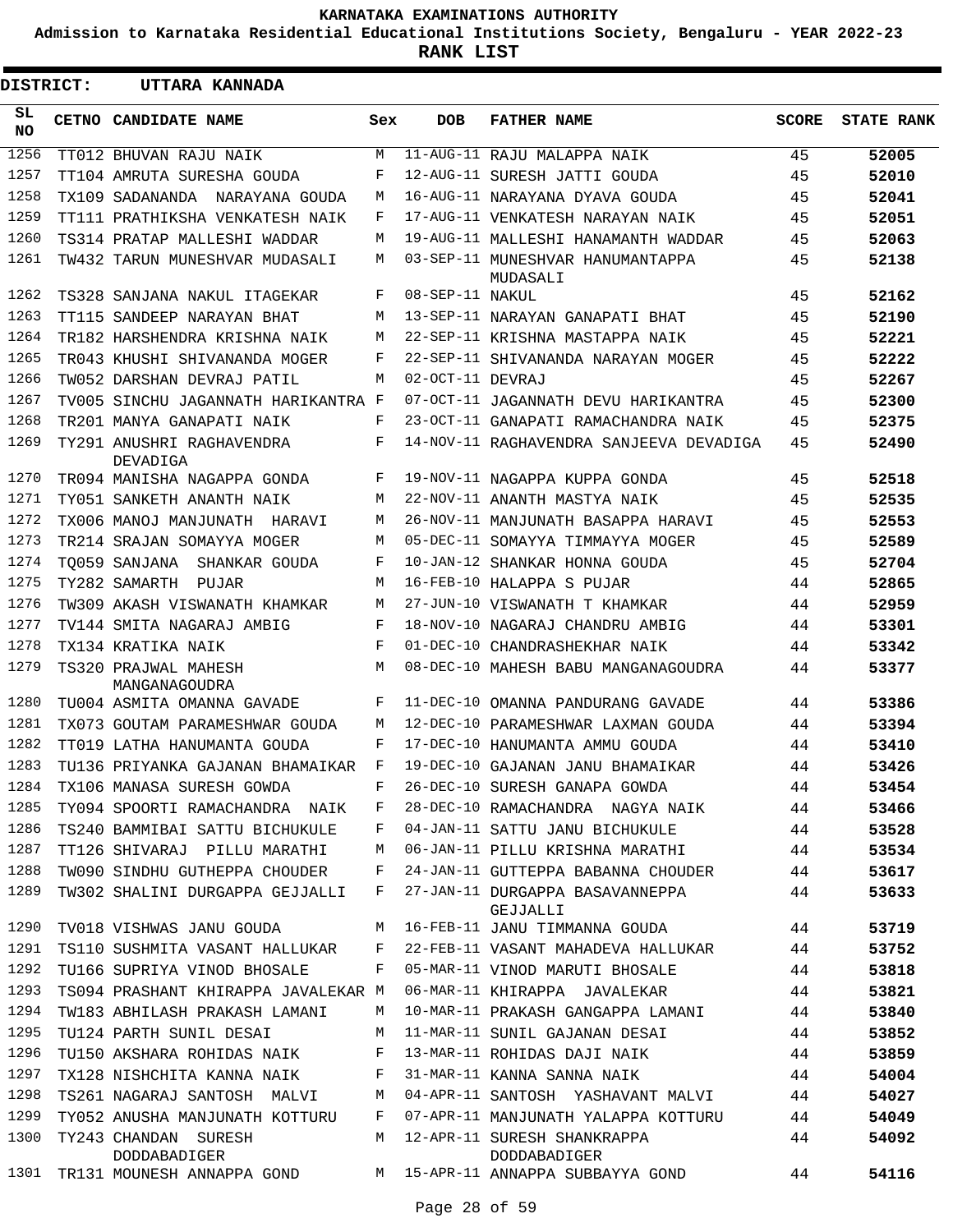**Admission to Karnataka Residential Educational Institutions Society, Bengaluru - YEAR 2022-23**

**RANK LIST**

| <b>DISTRICT:</b> | UTTARA KANNADA                                |              |            |                                                                      |              |                   |
|------------------|-----------------------------------------------|--------------|------------|----------------------------------------------------------------------|--------------|-------------------|
| SL<br><b>NO</b>  | <b>CETNO CANDIDATE NAME</b>                   | Sex          | <b>DOB</b> | <b>FATHER NAME</b>                                                   | <b>SCORE</b> | <b>STATE RANK</b> |
| 1302             | TY148 NAYANA SANTOSH SHRANGERI                | F            |            | 22-APR-11 SANTOSH HANUMANTAPPA<br>SHRANGERI                          | 44           | 54150             |
| 1303             | TV014 SATWIK SHIVARAM MARATHI                 | М            |            | 27-APR-11 SHIVARAM MAHABLESWAR MARATHI                               | 44           | 54190             |
| 1304             | TR134 JEEVAN GANAPATI HARIKANTH               | М            |            | 29-APR-11 GANAPATI NAGAYYA HARIKANTH                                 | 44           | 54204             |
| 1305             | TW199 ARPITA SUBHAS THALAGADDI                | F            |            | 04-MAY-11 SUBHASH GUDDAPPA TALAGADDI                                 | 44           | 54245             |
| 1306             | TY212 ANNAPURNA LAMANI                        | F            |            | 10-MAY-11 PANDAPPA LAMANI                                            | 44           | 54294             |
| 1307             | TS305 VINAYAK TUKARAM LAMANI                  | М            |            | 20-MAY-11 TUKARAM ISHVARAPPA LAMANI                                  | 44           | 54372             |
| 1308             | TS192 PRATIKSHA MARUTI PAGOJI                 | F            |            | 22-MAY-11 MARUTI YALLAPPA PAGOJI                                     | 44           | 54383             |
| 1309             | TS026 OMKARA KARIYAPPA BAMBARAGI              | М            |            | 01-JUN-11 KARIYAPPA SOMAPPA BAMBARAGI                                | 44           | 54473             |
| 1310             | TR218 NAGASHREE NAGAYYA GOND                  | F            |            | 02-JUN-11 NAGAYYA MANGALA GOND                                       | 44           | 54489             |
| 1311             | TS257 GUNJAN RENUKRAJ SADEKAR                 | F            |            | 04-JUN-11 RENUKRAJ SADEKAR                                           | 44           | 54507             |
| 1312             | TS058 ROHITH RAMESH GOUDAPPANAVAR M           |              |            | 07-JUN-11 RAMESH JAYAVANTH<br>GOUDAPPANAVAR                          | 44           | 54532             |
| 1313             | TZ108 ISHAN ABDULKARIM SHAIKH                 | М            |            | 11-JUN-11 ABDULKARIM USMAN SHAIKH                                    | 44           | 54565             |
| 1314             | TS152 SHANKAR MANJUNATH ADIBATTI              | М            |            | 13-JUN-11 MANJUNATH CHANNAVVA ADIBATTI                               | 44           | 54582             |
| 1315             | TW254 KALU LAXMAN KOLEKAR                     | М            |            | 19-JUN-11 LAXMAN KOLEKAR                                             | 44           | 54624             |
| 1316             | TW250 SINCHANA SURESH KOTAN                   | F            |            | 28-JUN-11 SURESH KOTAN                                               | 44           | 54699             |
| 1317             | TR190 VIVEK MANJU GOUDA                       | М            |            | 29-JUN-11 MANJU SHABHU GOUDA                                         | 44           | 54705             |
| 1318             | TV085 ROSHAN VASANT NAIK                      | М            |            | 09-JUL-11 VASANT MAHABALESHWAR NAIK                                  | 44           | 54786             |
| 1319             | TW371 GANESH BASVRAJ GOLLAR                   | М            |            | 24-JUL-11 BASVRAJ YALLAPPA GOLLAR                                    | 44           | 54900             |
| 1320             | TT053 ANITA MANJUNATH MARATI                  | F            |            | 25-JUL-11 MANJUNATH SHESHU MARATI                                    | 44           | 54908             |
| 1321             | TY013 UDAY KUMAR PS                           | М            |            | 25-JUL-11 PRASHANT BS                                                | 44           | 54914             |
| 1322             | TR177 VAIBHAV MAHESH AMBIGA                   | М            |            | 28-JUL-11 MAHESH ANANT AMBIGA                                        | 44           | 54934             |
| 1323             | TW261 AYAAN GAUSMOHADDIN HANAGAL              | М            |            | 09-AUG-11 GOUSMOHEDDIN<br>HANAGAL                                    | 44           | 55008             |
| 1324             | TY258 NAVEEN<br>MANJUNATH PATIL               | М            |            | 09-AUG-11 MANJUNATH SHIVANAGOUDA PATIL                               | 44           | 55010             |
| 1325             | TX222 DIKSHITA RAMA NAIK                      | F            |            | 16-AUG-11 RAMA GANAPA NAIK                                           | 44           | 55065             |
| 1326             | TS104 GOURI SUSHANT BENACHEKAR                | F            |            | 05-SEP-11 SUSHANT VINAYAK BENACHEKAR                                 | 44           | 55191             |
| 1327             | TT122 SANCHITA MAHESH NAIK                    | F            |            | 07-SEP-11 MAHESH SUBRAY NAIK                                         | 44           | 55199             |
| 1328             | TW257 GANGOTRI BHAGU TORAVATH                 | F            |            | 15-SEP-11 BHAGU JIMMU TORAVATH                                       | 44           | 55234             |
| 1329             | TU013 GAURIKSHA GANASHYAM JORE                | F            |            | 16-SEP-11 GANASHYAM<br>JORE                                          | 44           | 55240             |
| 1330             | TQ078 KRATIKA KESHAV GOUDA                    | F            |            | 20-SEP-11 KESHAV TAMMU GOUDA                                         | 44           | 55259             |
| 1331             | TW173 ADHI RAMU ACHARI                        | M            |            | 28-SEP-11 RAMU VISHWANATH ACHARI                                     | 44           | 55296             |
| 1332             | TV034 NANDITA RAJU MUKRI F                    |              |            | 01-OCT-11 RAJU KANIYA MUKRI                                          | 44           | 55318             |
| 1333             | TY028 BHAVYA MANJUNATH NAIK F                 |              |            | 30-OCT-11 MANJUNATH BANGARYA NAIK                                    | 44           | 55479             |
| 1334             | TW449 ROHIT NINGAPPA KURUBAR                  | M            |            | 05-NOV-11 NINGAPPA ANDANEPPA KURUBAR                                 | 44           | 55498             |
| 1335             | TV030 MADAN ANANT GOUDA                       | M            |            | 19-NOV-11 ANANT MOHAN GOUDA                                          | 44           | 55568             |
| 1336             | TV099 ROHAN MAHESH MOODANGI                   | M            |            | 23-NOV-11 MAHESH NARAYAN MOODANGI                                    | 44           | 55583             |
| 1337             | TZ169 AMULYA VIJAYKUMAR KALYANKAR F           |              |            | 09-DEC-11 VIJAYKUMAR BHARAMANNA<br>KALYANKAR                         | 44           | 55646             |
| 1338             | TR079 POOJA RAGHAVENDRA NAIK                  | F            |            | 19-DEC-11 RAGHAVENDRA VENKATARAMANA<br>NAIK                          | 44           | 55682             |
| 1339             | TT039 PRERANA RAVI GOUDA                      | $\mathbf{F}$ |            | 22-DEC-11 RAVI KESHAVA GOUDA                                         | 44           | 55701             |
| 1340             | LAMANI                                        |              |            | TW498 MANJUNATH MALLESHAPPA M 25-MAY-10 MALLESHAPPA KISHNAPPA LAMANI | 43           | 55968             |
| 1341             | TW336 VANISHREE BABU<br>HOOVAPPANAVAR         | F            |            | 05-AUG-10 BABU PANDAPPA HOOVAPPANAVAR                                | 43           | 56060             |
| 1342             | TS141 SNEHA MANJUNATH BIDAKAR F               |              |            | 02-OCT-10 MANJUNATH APPARAO BIDAKAR                                  | 43           | 56197             |
| 1343             | TX271 INCHARA UMESH MADIVAL                   | F            |            | 21-OCT-10 UMESH MADIVAL                                              | 43           | 56249             |
| 1344             | TY362 CHANDANA LAXMAN NAIK                    | F            |            | 23-OCT-10 LAXMAN HANUMANTA NAIK                                      | 43           | 56253             |
| 1345             | TV136 SINCHANA BHASKAR AMBIG F                |              |            | 24-OCT-10 BHASKAR NARAYAN AMBIG                                      | 43           | 56259             |
| 1346             | TX188 GANGAVVA KALLANGOUDRU<br>GIREYPPAGOUDRU | F            |            | 02-NOV-10 KALLANGOUDRU GIREYPPAGOUDRU                                | 43           | 56296             |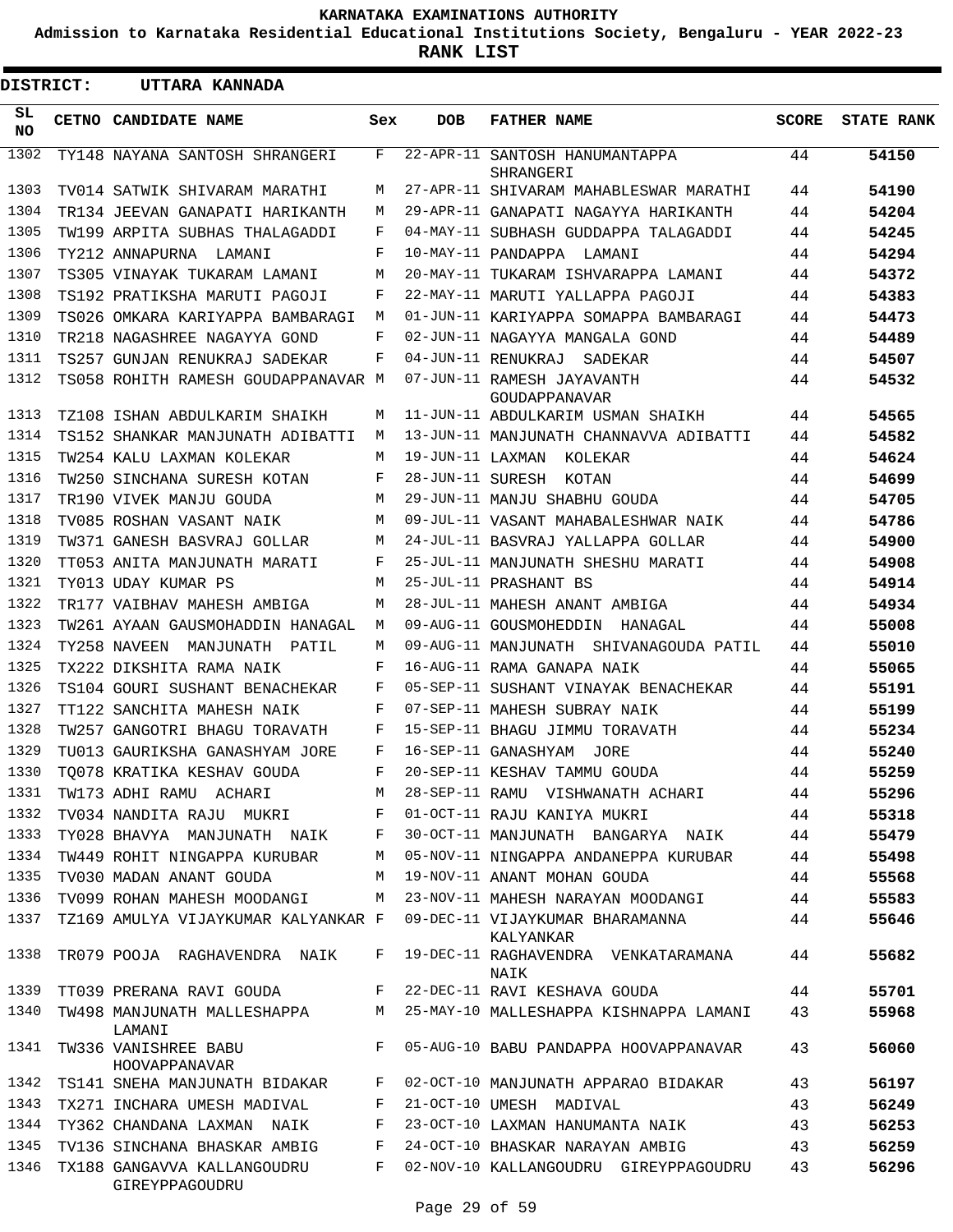**Admission to Karnataka Residential Educational Institutions Society, Bengaluru - YEAR 2022-23**

**RANK LIST**

| <b>DISTRICT:</b> |  | UTTARA KANNADA                                    |     |                  |                                                 |              |                   |
|------------------|--|---------------------------------------------------|-----|------------------|-------------------------------------------------|--------------|-------------------|
| SL<br><b>NO</b>  |  | CETNO CANDIDATE NAME                              | Sex | <b>DOB</b>       | <b>FATHER NAME</b>                              | <b>SCORE</b> | <b>STATE RANK</b> |
| 1347             |  | TS354 SHRUTI SANTOSH HADAPAD                      | F   | 03-NOV-10        | SANTOSH SHIVAPPA HADAPAD                        | 43           | 56301             |
| 1348             |  | TS016 JAIDEEP RAVI GARAG                          | М   |                  | 13-NOV-10 RAVI MAVALU GARAG                     | 43           | 56337             |
| 1349             |  | TY184 AKASH GANAPATI SHAKUNAVALLI M               |     |                  | 20-NOV-10 GANAPATI YALLAPPA<br>SHAKUNAVALLI     | 43           | 56355             |
| 1350             |  | TY338 PRASHANT POMAPPA LAMANI                     | М   |                  | 07-DEC-10 POMAPPA SAKRAPPA LAMANI               | 43           | 56427             |
| 1351             |  | TS194 TRUPTI TUKARAM TEGOORKAR                    | F   |                  | 27-DEC-10 TUKARAM TOPANNA TEGOORKAR             | 43           | 56509             |
| 1352             |  | TW471 NITIN LALBAHADOORSHASTRI<br>KALASAGERI      | М   |                  | 02-JAN-11 LALBAHADOORSHASTRI<br>KALASAGERI      | 43           | 56556             |
| 1353             |  | TW081 SUSHMA POOJAR                               | F   |                  | 05-JAN-11 BASAVANTAPPA RUDRAPPA PUJAR           | 43           | 56572             |
| 1354             |  | TX223 UDAYA RAMAKRISHNA OKKALIGA                  | M   |                  | 15-JAN-11 RAMAKRISHNA NARAYANA OKKALIGA         | 43           | 56615             |
| 1355             |  | TW266 PUSHPA RAYAPPA TADASAD                      | F   |                  | 25-JAN-11 RAYAPPA NIGAPPA TADASAD               | 43           | 56651             |
| 1356             |  | TX256 GANESH MARUTI KAMBALE                       | M   |                  | 08-FEB-11 MARUTI MALLAPPA KAMBALE               | 43           | 56715             |
| 1357             |  | TZ043 PRIYA PRAKAS JOGER                          | F   |                  | 11-FEB-11 PRAKAS HIRAJAPPA JOGER                | 43           | 56736             |
| 1358             |  | TW066 PREMA GANACHARI KAMMAR                      | F   |                  | 17-FEB-11 GANACHARI CHANDRACHARI KAMMAR         | 43           | 56771             |
| 1359             |  | TR185 YOJITA MANJUNATH GOND                       | F   |                  | 25-FEB-11 MANJUNATH MANGALA GOND                | 43           | 56819             |
| 1360             |  | TY264 CHETAN HANUMANT HIRUR                       | M   |                  | 08-MAR-11 HANUMANT MANJAPPA HIRUR               | 43           | 56886             |
| 1361             |  | TO089 ADITYA JAYANT NAIK                          | M   |                  | 10-MAR-11 JAYANT TIMMAPPA NAIK                  | 43           | 56897             |
| 1362             |  | TS187 KHUSHI VISHNUVARDHAN<br>CHALAVADI           | F   |                  | 12-MAR-11 VISHNUVARDHAN NEELAPPA<br>CHALAVADI   | 43           | 56915             |
| 1363             |  | TY281 VIHANG GANAPATI LAMANI                      | М   |                  | 12-MAR-11 GANAPATI C LAMANI                     | 43           | 56919             |
| 1364             |  | TS357 VINAY SOMANING BIRJE                        | М   |                  | 12-MAR-11 SOMANING                              | 43           | 56920             |
| 1365             |  | TX066 KUSUMANJALI GANESH NAIK                     | F   |                  | 14-MAR-11 GANESH MOHAN NAIK                     | 43           | 56933             |
| 1366             |  | TW127 SANJANA GANAPATI CHAWHAN                    | F   |                  | 17-MAR-11 GANAPATI GURUNATH CHAWHAN             | 43           | 56954             |
| 1367             |  | TW063 HARSHAD AJMATH SURALESHWAR                  | М   | 19-MAR-11 AJMATH | SURALESHWAR                                     | 43           | 56963             |
| 1368             |  | TW430 SWETHA GANAPATI HEERUR                      | F   |                  | 19-MAR-11 GANAPATI<br>HEERUR                    | 43           | 56970             |
| 1369             |  | TW321 PREETAM RAGHAVENDR MADLI                    | М   |                  | 10-APR-11 RAGHAVENDR HANUMANT MADLI             | 43           | 57145             |
| 1370             |  | TX280 SHREERAKSHA RAGHAVENDRA<br>KELASI           | F   |                  | 16-APR-11 RAGHAVENDRA GANAPATI KELASI           | 43           | 57187             |
| 1371             |  | TY017 ANUSHRI ANNAPPA ARER                        | F   |                  | 20-APR-11 ANNAPPA YALLOJI ARER                  | 43           | 57209             |
| 1372             |  | TW076 SHREYA<br>PAVAR                             | F   |                  | 25-APR-11 LAXMAN SOMASING PAWAR                 | 43           | 57258             |
| 1373             |  | TT049 MEGHANA JAGADISH NAIK                       | F   |                  | 11-MAY-11 JAGADISH MABLA NAIK                   | 43           | 57358             |
| 1374             |  | TO003 MANVIKA ASHOK AGER                          | F   |                  | 13-MAY-11 ASHOK GHATTA AGER                     | 43           | 57366             |
| 1375             |  | TV132 NIDHI MANJUNATH NAIK F                      |     |                  | 13-MAY-11 MANJUNATH NARAYAN NAIK                | 43           | 57367             |
| 1376             |  | TO087 SAGAR RAVI GOUDA                            | M   |                  | 29-MAY-11 RAVI NAGU GOUDA                       | 43           | 57480             |
| 1377             |  | TS153 RAKESH MAHESH APTEKAR                       | M   |                  | 04-JUN-11 MAHESH SHANKAR APTEKAR                | 43           | 57543             |
| 1378             |  | TU090 ASMITA VITTU SONALKAR                       | F   |                  | 06-JUN-11 VITTU PANDURANG SONALKAR              | 43           | 57560             |
| 1379             |  | TZ146 YOGESH RAMU KATROT                          | М   |                  | 08-JUN-11 RAMU BABU KATROT                      | 43           | 57584             |
| 1380             |  | TO028 MEGHANA GOVIND GOUDA                        | F   |                  | 10-JUN-11 GOVIND AMASYA GOUDA                   | 43           | 57599             |
| 1381             |  | TS338 VAISHNAVI HOLEPPA<br><b>GUNDUPAKAR</b>      | F   |                  | 11-JUN-11 HOLEPPA GUNDUPAKAR                    | 43           | 57610             |
| 1382             |  | TY185 TEJASWINI MANJUNATH F<br><b>BHOVIVADDAR</b> |     |                  | 13-JUN-11 MANJUNATH HANUMANTAPPA<br>BHOVIVADDAR | 43           | 57625             |
| 1383             |  | TU112 DARSHAN S VELIP M                           |     |                  | 15-JUN-11 SHYABLO GANABA VELIPA                 | 43           | 57634             |
| 1384             |  | TT045 SHREYA GANAPATI NAIK                        | F   |                  | 17-JUN-11 GANAPATI RAGHUNATH NAIK               | 43           | 57660             |
| 1385             |  | TR039 NAVYA   NARAYAN  NAIK                       | F   |                  | 23-JUN-11 NARAYAN MASTI NAIK                    | 43           | 57708             |
| 1386             |  | TY206 SHRUSHTI RAJASHEKHAR<br>DONAGONDI           | F   |                  | 23-JUN-11 RAJASHEKHAR<br>DONAGONDI              | 43           | 57712             |
| 1387             |  | TX295 SUJAN PAKIRAPPA MORKAR                      | M   |                  | 27-JUN-11 PAKIRAPPA A M                         | 43           | 57740             |
| 1388             |  | TW132 BINDU RAJU JOGI                             | F   |                  | 05-JUL-11 RAJU NAGAPPA JOGI                     | 43           | 57794             |
| 1389             |  | TR122 DILEEP DEVENDRA NAIK                        | M   |                  | 09-JUL-11 DEVENDRA NARAYANA NAIK                | 43           | 57824             |
| 1390             |  | TV076 KIRAN GANESH MUKRI                          | M   |                  | 28-JUL-11 GANESH JATTI MUKRI                    | 43           | 57988             |
| 1391             |  | TW247 ROHINI ANAND JAMAKANNAVAR                   | F   |                  | 05-AUG-11 ANAND JAMAKANNAVAR                    | 43           | 58052             |
|                  |  |                                                   |     | Page 30 of 59    |                                                 |              |                   |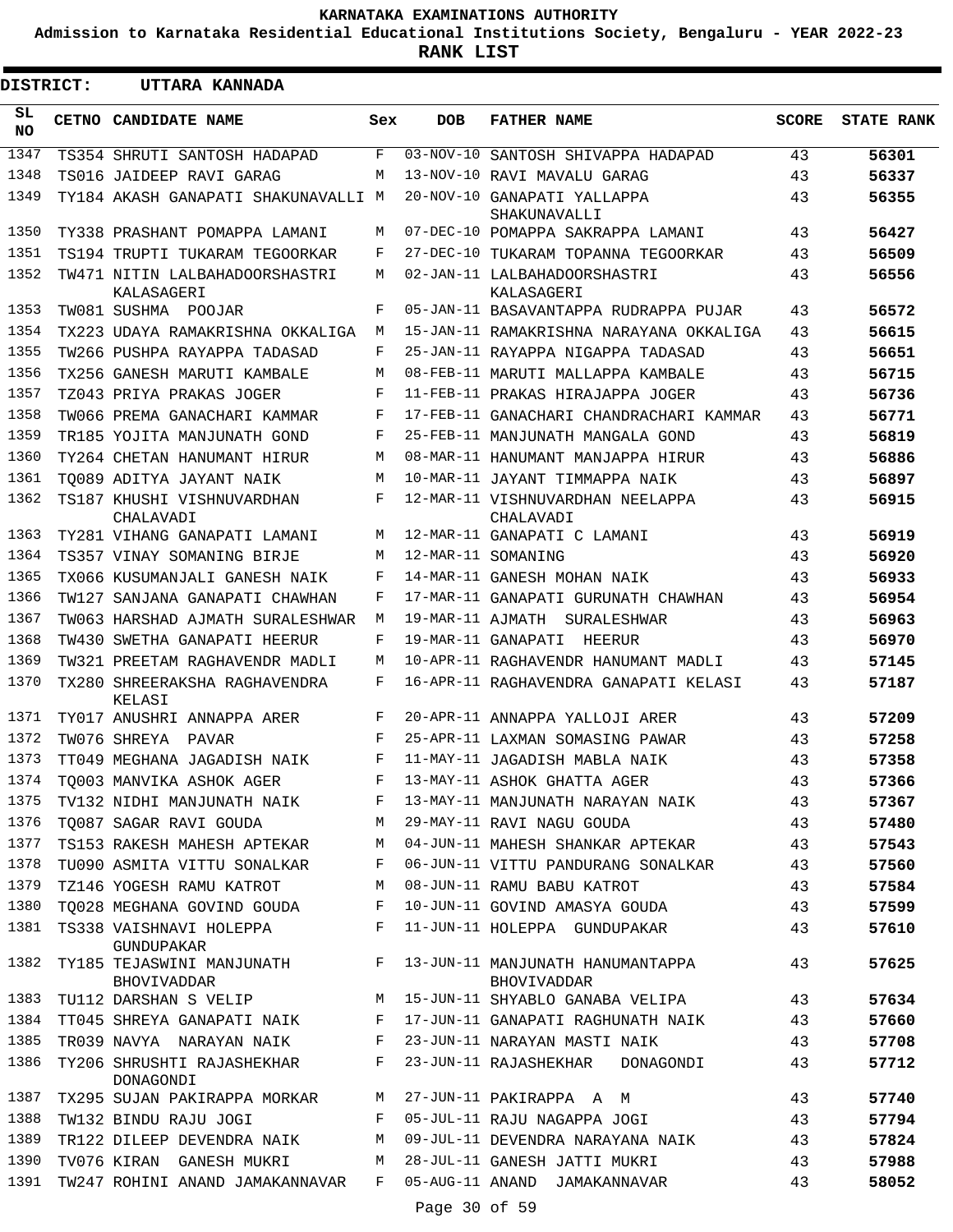**Admission to Karnataka Residential Educational Institutions Society, Bengaluru - YEAR 2022-23**

**RANK LIST**

| DISTRICT: |  | UTTARA KANNADA                                     |     |            |                                                |              |                   |
|-----------|--|----------------------------------------------------|-----|------------|------------------------------------------------|--------------|-------------------|
| SL<br>NO. |  | CETNO CANDIDATE NAME                               | Sex | <b>DOB</b> | <b>FATHER NAME</b>                             | <b>SCORE</b> | <b>STATE RANK</b> |
| 1392      |  | TY287 BHUVANESH PRAKASH BADIGER                    | М   |            | 11-AUG-11 PRAKASH MOUNESHAPPA BADIGER          | 43           | 58087             |
| 1393      |  | TX092 CHAITRA MANJUNATH GOUDA                      | F   |            | 19-AUG-11 MANJUNATH BADIYA GOUDA               | 43           | 58133             |
| 1394      |  | TW058 KONDAMMA BHAGU TORAVAT                       | F   |            | 29-AUG-11 BHAGU PANDU TORAVAT                  | 43           | 58210             |
| 1395      |  | TT003 NAVYA GANAPATI NAIK                          | F   |            | 05-SEP-11 GANAPATI MANJU<br>NAIK               | 43           | 58258             |
| 1396      |  | TR106 BHUVAN ISHWAR GOUDA                          | М   |            | 06-SEP-11 ISHWAR SUBRAY GOUDA                  | 43           | 58265             |
| 1397      |  | TU104 RAKSHITA RAJENDRA HANABAR                    | F   |            | 08-SEP-11 RAJENDRA MARUTI HANABAR              | 43           | 58278             |
| 1398      |  | TY166 PRATEEKSHA RAMA MADIVALA                     | F   |            | 22-SEP-11 RAMA IRAPPA MADIVALA                 | 43           | 58348             |
| 1399      |  | TY199 KARTIK DEEPAK PRABHU                         | М   |            | 08-OCT-11 DEEPAK RAMACHANDRA PRABHU            | 43           | 58417             |
| 1400      |  | TR204 INCHARA BALINDRA NAIK                        | F   |            | 15-OCT-11 BALINDRA NAGAPPA NAIK                | 43           | 58456             |
| 1401      |  | TW522 SOUMYA GADIGEPPA BIJAPUR                     | F   |            | 04-NOV-11 GADIGEPPA BASAPPA BIJAPUR            | 43           | 58551             |
| 1402      |  | TR219 SRAJAN JANARDHAN ACHARI                      | М   |            | 04-NOV-11 JANARDHAN SHIVRAM ACHARI             | 43           | 58552             |
| 1403      |  | TZ105 RITESH RAMU SALASKAR                         | М   |            | 03-DEC-11 RAMU GOVIND SALASKAR                 | 43           | 58679             |
| 1404      |  | TZ060 LAVANYA<br>PAWAR                             | F   |            | 07-DEC-11 SADANANDA DAKLU PAWAR                | 43           | 58693             |
| 1405      |  | TZ172 PALLAVI KAREPPA<br>KAMBALENNAVAR             | F   |            | 07-DEC-11 KAREPPA FAKKEERAPPA<br>KAMBALENNAVAR | 43           | 58696             |
| 1406      |  | TU129 SAKSHI SADANAND MIRASHI                      | F   |            | 29-DEC-11 SADANAND TAMDO MIRASHI               | 43           | 58771             |
| 1407      |  | TY309 SOUNDARYA SANTOSH LAMANI                     | F   |            | 24-APR-10 SANTOSH HANAMANTAPPA LAMANI          | 42           | 58990             |
| 1408      |  | TS268 SNEHA SURESH BOBATI                          | F   |            | 25-AUG-10 SURESH RUDRAPPA BOBATI               | 42           | 59176             |
| 1409      |  | TY265 RAGHAVENDRA KRISHNA GOUDA                    | М   |            | 11-OCT-10 KRISHNA BASIYA GOUDA                 | 42           | 59308             |
| 1410      |  | TW134 YASHAVANTA CHANDRAGOUDA<br><b>BIDRAKOPPA</b> | М   |            | 11-OCT-10 CHANDRAGOUDA BIDRAKOPPA              | 42           | 59310             |
| 1411      |  | TW333 SHASHANK MAHADEV NIMBAI                      | М   |            | 15-NOV-10 MAHADEV KUBERAPP NIMBAI              | 42           | 59459             |
| 1412      |  | TW055 MANOJ RAMESH BENDLAGATTI                     | М   |            | 26-DEC-10 RAMESH MADEVAPPA BENDLAGATTI         | 42           | 59623             |
| 1413      |  | TV081 TANVI HARISH BHANDARI                        | F   |            | 31-DEC-10 HARISH KRISHNA BHANDARI              | 42           | 59644             |
| 1414      |  | TS282 PUSHPA MOHAN JADHAV                          | F   |            | 05-JAN-11 MOHAN BHABU JADHAV                   | 42           | 59707             |
| 1415      |  | TX087 SHASHANK UMESH NAIK                          | М   |            | 07-JAN-11 UMESH BILIYA NAIK                    | 42           | 59720             |
| 1416      |  | TZ012 JANARDHAN KONDU GAVADE                       | М   |            | 20-JAN-11 KONDU JANNU GAVADE                   | 42           | 59780             |
| 1417      |  | TZ031 SHREELAXMI RAYA KASTURI                      | F   |            | 21-JAN-11 RAYA VITTU<br>KASTURI                | 42           | 59787             |
| 1418      |  | TR087 DHANUSH BABU NAIK                            | М   |            | 01-FEB-11 BABU KUPPAYYA NAIK                   | 42           | 59839             |
| 1419      |  | TY006 PRANAMI PRAVEEN NAVATOOR                     | F   |            | 13-MAR-11 PRAVEEN BHARAMAPPA NAVATOOR          | 42           | 60073             |
| 1420      |  | TY093 KISHORE RAJU NAIK                            |     |            | M 15-MAR-11 RAJU NARAYAN NAIK                  | 42           | 60088             |
|           |  | 1421 TS071 ANKITA SOMANING JUVEKAR F               |     |            | 16-MAR-11 SOMANING                             | 42           | 60092             |
| 1422      |  | TY348 MANTHAN RAJAKUMAR NAIK M                     |     |            | 18-MAR-11 K B RAJAKUMAR                        | 42           | 60107             |
| 1423      |  | TR155 RAMYA TIMMAPPA GOND                          | F   |            | 22-MAR-11 TIMMAPPA MANJU GOND                  | 42           | 60135             |
| 1424      |  | TV042 NAVEEN KRISHNA MARATHI                       | М   |            | 23-MAR-11 KRISHNA DIKLU MARATHI                | 42           | 60140             |
| 1425      |  | TY312 AMISHA BHARATH PAWASKAR                      | F   |            | 07-APR-11 BHARATH RAMAKANTH PAWASKAR           | 42           | 60247             |
| 1426      |  | TW453 SRUJAN H                                     | М   |            | 13-APR-11 HANUMANTH P T                        | 42           | 60296             |
| 1427      |  | TY195 GURURAJ MANAPPA BADIGER                      | M   |            | 15-APR-11 MANAPPA GURUNATH BADIGER             | 42           | 60304             |
| 1428      |  | TX042 SPORTHI SHANKAR GANGAMATH                    | F   |            | 20-APR-11 SHANKAR CHOUDAPPA GANGAMATH          | 42           | 60349             |
| 1429      |  | TW431 PRADEEP MAHESH<br>CHIGAPPANAVAR              | M   |            | 23-APR-11 MAHESH SURESH CHIGAPPANAVAR          | 42           | 60364             |
| 1430      |  | TW305 RENUKA SHIVANAND VADAGERI                    | F   |            | 01-MAY-11 SHIVANAND SOMANNA VADAGERI           | 42           | 60415             |
| 1431      |  | TY104 CHANDANA MANJUNATHA JOGI                     | F   |            | 02-MAY-11 MANJUNATHA NAGENDRA JOGI             | 42           | 60418             |
| 1432      |  | TR097 CHANDRA NARAYANA GOND                        | М   |            | 02-MAY-11 NARAYANA MANGAL GOND                 | 42           | 60419             |
| 1433      |  | TU101 KADAMBARI RAGHOBA GAVADE                     | F   |            | 03-MAY-11 RAGHOBA TATOBA GAVADE                | 42           | 60429             |
| 1434      |  | TR126 LOHITH MASTI GOND                            | М   |            | 03-MAY-11 MASTI GOND                           | 42           | 60431             |
| 1435      |  | TQ074 PRATHVI CHANDRAKANT<br>HARIKANT              | F   |            | 15-MAY-11 CHANDRAKANT VENKATRAMAN<br>HARIKANT  | 42           | 60528             |
| 1436      |  | TR234 MANOJ SHRIDHAR NAIK M 18-MAY-11 SHRIDHAR     |     |            |                                                | 42           | 60550             |
| 1437      |  | TV004 RASHMI MASTI GOUDA                           | F   |            | 21-MAY-11 MASTI MADEV GOUDA                    | 42           | 60574             |
| 1438      |  | TT033 VISHNU KAMA GOUDA                            | М   |            | 01-JUN-11 KAMA MASTI GOUDA                     | 42           | 60659             |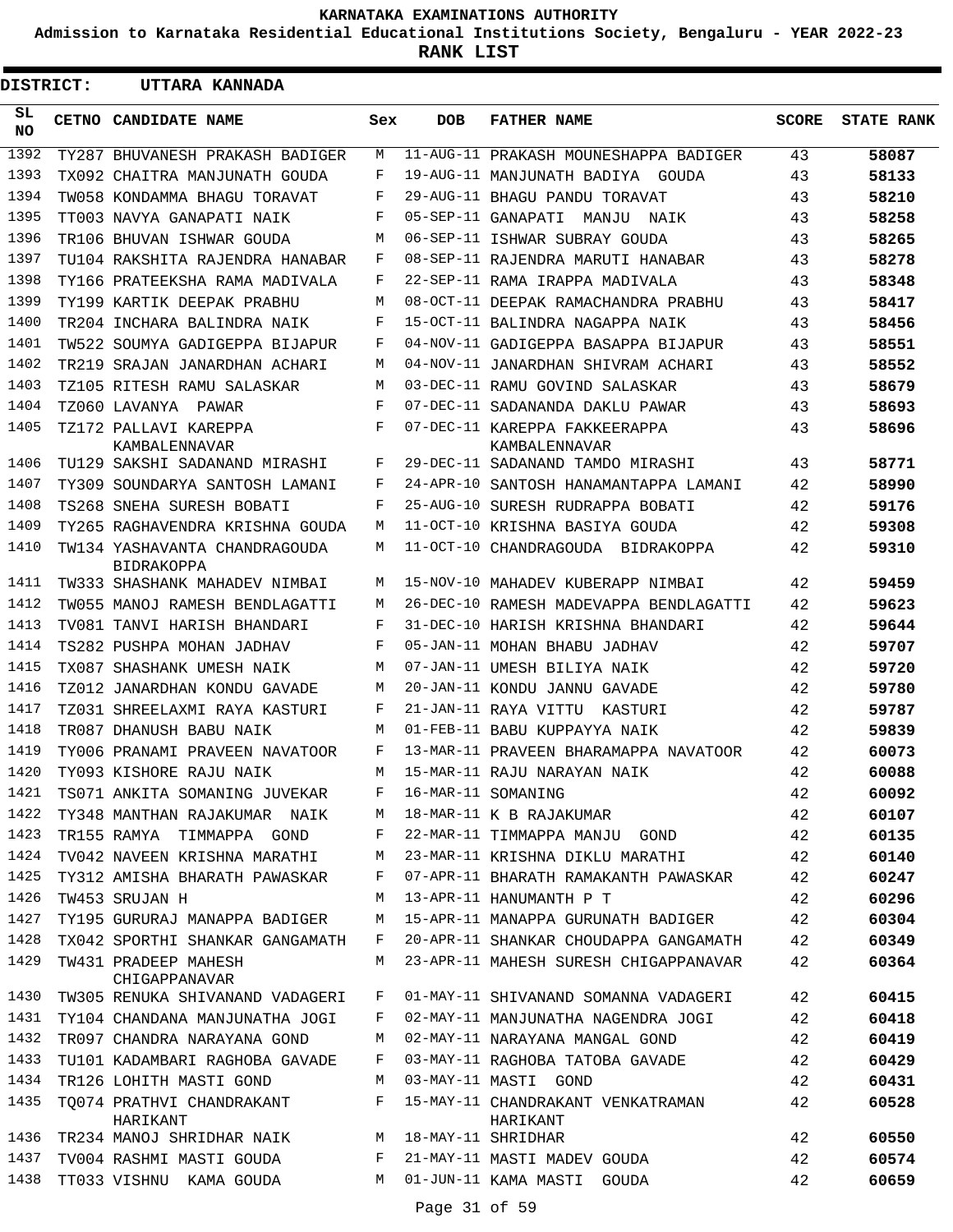**Admission to Karnataka Residential Educational Institutions Society, Bengaluru - YEAR 2022-23**

**RANK LIST**

ı

| DISTRICT:       |  | UTTARA KANNADA                                |            |                   |                                                                           |              |                   |
|-----------------|--|-----------------------------------------------|------------|-------------------|---------------------------------------------------------------------------|--------------|-------------------|
| SL<br><b>NO</b> |  | CETNO CANDIDATE NAME                          | Sex        | <b>DOB</b>        | <b>FATHER NAME</b>                                                        | <b>SCORE</b> | <b>STATE RANK</b> |
| 1439            |  | TW301 DEEPA BASAVARAJ BULAGUDI                | F          |                   | 06-JUN-11 BASAVARAJ DHARMANNA BULAGUDI                                    | 42           | 60708             |
| 1440            |  | TW279 GANESHA HANUMANTH BHOVI                 | М          |                   | 06-JUN-11 HANUMANT KOLLAPPA BHOVI                                         | 42           | 60711             |
| 1441            |  | TW120 LAXMI BAGU DUYIPODE                     | F          |                   | 17-JUN-11 BAGU BENDU DUYIPODE                                             | 42           | 60812             |
| 1442            |  | TW307 SAPNA TUKARAM CHAVADALA                 | F          |                   | 04-JUL-11 TUKARAM CHAVADALA                                               | 42           | 60948             |
| 1443            |  | TO046 MURALIDHAR RAGHAVENDRA<br>GOUDA         | M          |                   | 06-JUL-11 RAGHAVENDRA MANI GOUDA                                          | 42           | 60965             |
| 1444            |  | TY203 RENUKA PUJAR                            | F          |                   | 09-JUL-11 MAHANTESH                                                       | 42           | 60992             |
| 1445            |  | TU043 TULASI RAMANATH GAVADA                  | F          |                   | 11-JUL-11 RAMANATH KESHAV GAVADA                                          | 42           | 61016             |
| 1446            |  | TS015 SOUMYA DEMANNA NESREKAR                 | F          |                   | 12-JUL-11 DEMANNA JAKKAPPA NESREKAR                                       | 42           | 61023             |
| 1447            |  | TX039 KISHOR RAVINDRA NAIK                    | М          |                   | 27-JUL-11 RAVINDRA TIMMA NAIK                                             | 42           | 61121             |
| 1448            |  | TS070 SHRUDDHA GOUTAM HANAMASHET              | F          |                   | 27-JUL-11 GOUTAM RAMACHANDRA HANAMASHET                                   | 42           | 61126             |
| 1449            |  | TS336 PRADEEP MANJUNATH DADDI                 | M          |                   | 03-AUG-11 MANJUNATH TUKARAM DADDI                                         | 42           | 61173             |
| 1450            |  | TR085 NAGASHREE GAJANANA DEVADIGA F           |            |                   | 04-AUG-11 GAJANANA GOYDA NAIK                                             | 42           | 61177             |
| 1451            |  | TX208 PRITI M N                               | F          |                   | 10-AUG-11 MANJU TIMMA NAIK                                                | 42           | 61222             |
| 1452            |  | TV127 DEEKSHA RAMA AMBIG                      | F          |                   | 27-AUG-11 RAMA GOVINDA AMBIG                                              | 42           | 61331             |
| 1453            |  | TS231 SAMINA MEHABOOB MULLA                   | F          |                   | 27-AUG-11 MEHABOOB ISMAIL MULLA                                           | 42           | 61335             |
| 1454            |  | TX322 MANASA KRISHNA NAIK                     | F          | 29-AUG-11 KRISHNA |                                                                           | 42           | 61346             |
| 1455            |  | TU050 SNEHAL KRISHNA NAIK                     | F          |                   | 07-SEP-11 KRISHNA PANDIRANG NAIK                                          | 42           | 61408             |
| 1456            |  | TZ132 VEDA MOTA MARATHI                       | F          |                   | 13-OCT-11 MOTA BUDDA MARATHI                                              | 42           | 61581             |
| 1457            |  | TR173 MANOHAR NARAYAN GOND                    | M          |                   | 22-OCT-11 NARAYAN MASTI GOND                                              | 42           | 61615             |
| 1458            |  | TR041 TANVIKA RAJU MOGER                      | F          |                   | 27-OCT-11 RAJU KRISHNA MOGER                                              | 42           | 61644             |
| 1459            |  | TS321 PRAJWAL PARASHURAM<br>KANAKATRI         | M          |                   | 12-NOV-11 PARASHURAM NEMANNA KANAKATRI                                    | 42           | 61723             |
| 1460            |  | TY245 PRASANNAKUMAR RAGHAVENDRA<br>MURDESHWAR | М          |                   | 18-NOV-11 RAGHAVENDRA VASANT MURDESHWAR                                   | 42           | 61751             |
| 1461            |  | TY329 PRATHVI MABLESHWAR<br>CHANNAYYA         | M          |                   | 19-NOV-11 MABLESHWAR GUTYA CHANNAYYA                                      | 42           | 61762             |
| 1462            |  | TV108 PAVAN CHANDRAKANT PATGAR                | М          |                   | 22-NOV-11 CHANDRAKANT HOSBU PATGAR                                        | 42           | 61778             |
| 1463            |  | TR014 MADHUMITA JAYARAM MOGER                 | F          |                   | 16-DEC-11 JAYARAM NARAYAN MOGER                                           | 42           | 61894             |
| 1464            |  | TW394 SUMITRA BHAGU GAVADE                    | F          | 23-DEC-11 BHAGU   | GAVADE                                                                    | 42           | 61913             |
| 1465            |  | TZ136 PRATIKSHA NAGARAJ DESAI                 | $_{\rm F}$ |                   | 28-DEC-11 NAGARAJ VISHNU DESAI                                            | 42           | 61938             |
| 1466            |  | TW376 KAVERI MANJUNATH SUNAGAR                | F          |                   | 16-OCT-10 MANJUNATH SUNAGAR                                               | 41           | 62509             |
| 1467            |  | TS142 PRUTHVI MANJUNATH MIRASHI               | M          |                   | 19-OCT-10 MANJUNATH BHEEMRAO MIRASHI                                      | 41           | 62517             |
| 1468            |  | TY359 LAVANYA ANJANEYA CHANNAYYA F            |            |                   | 24-OCT-10 ANJANEYA KRISHNAPPA CHANNAYYA                                   | 41           | 62539             |
| 1469            |  | TY197 CHANDRASHEKHAR GANAPATI<br>GOWDA        | M          |                   | 21-NOV-10 GANAPATI SANNAKANNA GOWDA                                       | 41           | 62651             |
| 1470            |  | TZ155 SANTOSH BHAGU SHINDE                    | M          |                   | 06-DEC-10 BHAGU SHINDE                                                    | 41           | 62710             |
| 1471            |  | TY122 NAVEETH RAMESH MASHALDI                 | M          |                   | 18-DEC-10 RAMESH CHANDRA MASHALDI                                         | 41           | 62761             |
| 1472            |  | TY177 MANU MARUTEPPA KANAVALLI                | М          |                   | 23-DEC-10 MARUTEPPA                                                       | 41           | 62782             |
| 1473            |  | TW193 TANU KRASHNA MULAKERI                   | F          |                   | 25-DEC-10 KRASHNA HANMANTAPPA MULAKERI                                    | 41           | 62792             |
| 1474            |  | TS064 SAMARTH SURESH GODIMANI                 | М          |                   | 31-DEC-10 SURESH RAMA GODIMANI                                            | 41           | 62814             |
| 1475            |  | TW044 DINESH DAKAPPA LAMANI                   | М          |                   | 08-FEB-11 DAKAPPA SHEELAPPA LAMANI                                        | 41           | 63060             |
| 1476            |  | TX291 DEEKSHA NARAYAN BHANDARI                | F          |                   | 28-FEB-11 NARAYAN MAILA BHANDARI                                          | 41           | 63176             |
| 1477            |  | TW537 JEEVAN BASAVARAJ ILAGER                 | М          |                   | 01-MAR-11 BASAVARAJ ILAGER                                                | 41           | 63183             |
| 1478            |  | TV160 PRATHVI RAMA NAIK                       | F          |                   | 07-MAR-11 RAMA NARAYAN NAIK                                               | 41           | 63236             |
| 1479            |  | TR098 BHARATH GANAPAYYA GOND                  | М          |                   | 27-MAR-11 GANAPAYYA KARIYAPPA GOND                                        | 41           | 63377             |
| 1480            |  | TR030 SUBRAHMANYA HANUMAYYA GOND M            |            |                   | 04-APR-11 HANUMAYYA THIMMAPPA GOND                                        | 41           | 63454             |
| 1481            |  | TW128 AKASH KRISHNA JADHAV                    | М          |                   | 08-APR-11 KRISHNA JADHAV                                                  | 41           | 63476             |
| 1482            |  | TX097 KARTHIK GANAPATI GOUDA                  | M          |                   | 09-APR-11 GANAPATI TIMMA GOUDA                                            | 41           | 63491             |
| 1483            |  | TW251 MANU MANJUNATH LAMANI                   | F          |                   | 10-APR-11 MANJUNATH                                                       | 41           | 63502             |
| 1484            |  |                                               |            |                   | TZ148 SHAMI MAHMED KALANDAR PALLA M  11-APR-11 KALANDAR NAJIR AHMED PALLA | 41           | 63513             |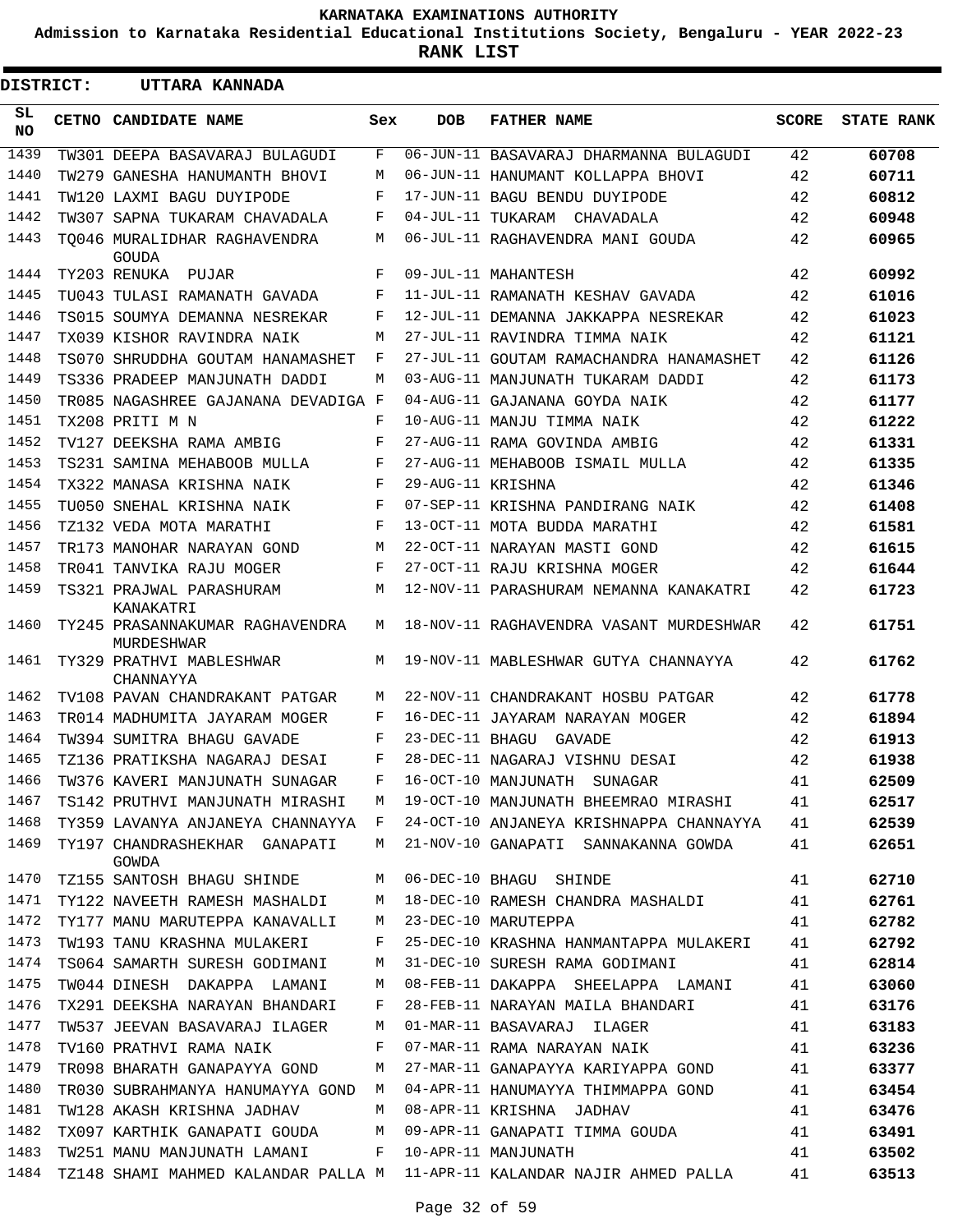**Admission to Karnataka Residential Educational Institutions Society, Bengaluru - YEAR 2022-23**

**RANK LIST**

| <b>DISTRICT:</b> | UTTARA KANNADA                                  |     |                   |                                                |              |                   |
|------------------|-------------------------------------------------|-----|-------------------|------------------------------------------------|--------------|-------------------|
| SL<br><b>NO</b>  | CETNO CANDIDATE NAME                            | Sex | <b>DOB</b>        | <b>FATHER NAME</b>                             | <b>SCORE</b> | <b>STATE RANK</b> |
| 1485             | TO026 GOUTAMI MAHADEV HARIKANTRA                | F   |                   | 17-APR-11 MAHADEV LOKU HARIKANTRA              | 41           | 63542             |
| 1486             | TS356 SUSHANT UMESH DODDAGOUDA                  | М   |                   | 21-APR-11 UMESH DEVENDRA DODDAGOUDA            | 41           | 63579             |
| 1487             | TV104 DARSHAN NAGAPPA PATGAR                    | М   |                   | 30-APR-11 NAGAPPA VITHAL PATGAR                | 41           | 63637             |
| 1488             | TR052 HARSHITA ANNAPPA NAIK                     | F   |                   | 03-MAY-11 ANNAPPA DURGAPPA NAIK                | 41           | 63662             |
| 1489             | TW360 PARASHURAM SHREEKANTA<br>CHALAVADI        | М   |                   | 14-MAY-11 SHREEKANTA CHALAVADI                 | 41           | 63739             |
| 1490             | TW021 NAGARAJ - MALU VARAK                      | М   |                   | 17-MAY-11 MALU VITTU VARAK                     | 41           | 63763             |
| 1491             | TU020 NAINA SANTHOSH CHOUHAN                    | F   |                   | 18-MAY-11 SANTHOSH MADHUKAR CHOUHAN            | 41           | 63775             |
| 1492             | TX248 SUJAY M H                                 | М   |                   | 25-MAY-11 H N MANJUNATH                        | 41           | 63832             |
| 1493             | TO070 MADHAV RAJU GOUDA                         | М   |                   | 02-JUN-11 RAJU DOLLA GOUDA                     | 41           | 63883             |
| 1494             | TZ053 KHUSHI MANJUNATH KAMBALE                  | F   |                   | 11-JUN-11 MANJUNATH KAMBALE                    | 41           | 63980             |
| 1495             | TV027 TIRUMALA MANJUNATH MARATHI M              |     |                   | 13-JUN-11 MANJUNATH SUBRAY MARATHI             | 41           | 64003             |
| 1496             | TX316 BHARAT ANAND GONDA                        | М   |                   | 16-JUN-11 ANAND AJJA GONDA                     | 41           | 64018             |
| 1497             | TT087 BHAVANI SURESH HALLER                     | F   |                   | 22-JUN-11 SURESH IRA HALLER                    | 41           | 64078             |
| 1498             | TX250 INCHARA ANAND BHANDARI                    | F   |                   | 27-JUN-11 ANAND RAMACHANDRA BHANDARI           | 41           | 64123             |
| 1499             | TZ139 HANUMANTAPPA BASAVARAJ<br>DHULIKOPPA      | М   |                   | 28-JUN-11 BASAVARAJ<br>DHULIKOPPA              | 41           | 64128             |
| 1500             | TT027 MAHALAXMI BHASKAR MARATHI                 | F   |                   | 05-JUL-11 BHASKAR TIMMA MARATHI                | 41           | 64193             |
| 1501             | TY109 NANDINI CHANDRASHEKHAR<br>CHANNAYYA       | F   |                   | 07-JUL-11 CHANDRASHEKHAR DYAVAPPA<br>CHANNAYYA | 41           | 64217             |
| 1502             | TO056 SAIPRAKASH  MANI GOUDA                    | М   |                   | 13-JUL-11 MANI SOMU GOUDA                      | 41           | 64272             |
| 1503             | TU152 ARYA SUNIL DESAI                          | F   | 15-JUL-11 SUNIL   | SHAMRAO DESAI                                  | 41           | 64291             |
| 1504             | TS276 CHIRANJEEVI CHANNAPPA<br>DHARWADKAR       | M   |                   | 31-JUL-11 CHANNAPPA BHEEMARAV<br>DHARWADKAR    | 41           | 64423             |
| 1505             | TX063 PRARTHANA KALLESH GOUDA                   | F   |                   | 04-AUG-11 KALLESH SUBBA GOUDA                  | 41           | 64453             |
| 1506             | TW073 SUDEEP BASAVARAJ GONENAVAR                | М   |                   | 05-AUG-11 BASAVARAJ KOTEPPA GONENAVAR          | 41           | 64462             |
| 1507             | TS331 GAJANAND NARAYAN TAMBITKAR                | М   |                   | 09-AUG-11 NARAYAN VITTAL TAMBITKAR             | 41           | 64491             |
| 1508             | TS017 SAMRUDDHI SHIVAJI<br><b>GHOTGOLKAR</b>    | F   |                   | 09-AUG-11 SHIVAJI BHARAMANI GHOTGOLKAR         | 41           | 64493             |
| 1509             | TZ126 VITTAL BABU KATROT                        | М   |                   | 15-AUG-11 BABU NAVALU KATROT                   | 41           | 64543             |
| 1510             | TW532 GANESH MANJUNATH<br><b>KARIYAPPANAVAR</b> | М   |                   | 20-AUG-11 MANJUNATH KARIYAPPANAVAR             | 41           | 64579             |
| 1511             | TS118 SNEHIL VADDAR                             | M   | 31-AUG-11 MAHADEV |                                                | 41           | 64654             |
| 1512             | TW380 ANKITA RAMACHANDR TIGADI F                |     |                   | 07-SEP-11 RAMACHANDR HANAMANTAPPA<br>TIGADI    | 41           | 64694             |
| 1513             | TW046 KEERTANA SHIVAYOGI HAVANOOR F             |     |                   | 26-SEP-11 SHIVAYOGI KALVIRAPPA HAVANOOR        | 41           | 64802             |
| 1514             | TV066 KRISHNANAD MAHADEV MUKRI                  | M   |                   | 21-OCT-11 MAHADEV NAGU MUKRI                   | 41           | 64935             |
| 1515             | TW298 KUNAL PARSHURAMA<br>GHATAKAMBLE           | M   |                   | 02-NOV-11 PARSHURAMA MARUTI GHATAKAMBLE        | 41           | 64993             |
| 1516             | TY066 REVATI PARAMESHWAR KURUBAR F              |     |                   | 24-NOV-11 PARAMESHWAR RUDRAPPA KURUBAR         | 41           | 65126             |
| 1517             | TV082 SONALI NARASHIMA HARIKANTRA F             |     |                   | 11-DEC-11 NARASIMHA JATTI HARIKANTRA           | 41           | 65204             |
| 1518             | TX017 MANAVI GANAPATHI NAIK                     | F   |                   | 16-DEC-11 GANAPATHI KERIYAPPA NAIK             | 41           | 65226             |
| 1519             | TZ073 SANTOSH RAMU TORAVAT                      | M   |                   | 21-DEC-11 RAMU NAGU TORAVAT                    | 41           | 65250             |
| 1520             | TV055 LOHITASHWA RAJU KODIBAGIL                 | M   |                   | 03-NOV-09 RAJU SHIVU KODIBAGIL                 | 40           | 65433             |
| 1521             | TS350 PRAJWAL VITTAL CHIPATI                    | M   |                   | 27-SEP-10 VITTAL SIDDAPPA CHIPATI              | 40           | 65777             |
| 1522             | TW043 YASHODHA TUKARAM HANAMAPUR F              |     |                   | 13-OCT-10 TUKARAM NARAYAN HANAMAPUR            | 40           | 65849             |
| 1523             | TX185 PUNITH ISHWAR MADIVAL                     | M   |                   | 04-NOV-10 ISHWAR RAMA MADIVAL                  | 40           | 65936             |
| 1524             | TR197 TUSHAR KUMAR NAIK                         | M   |                   | 06-NOV-10 KUMAR MANJUNATH NAIK                 | 40           | 65947             |
| 1525             | TS238 SHIVANI VITTAL RANE                       | F   | 08-NOV-10 VITTAL  |                                                | 40           | 65958             |
| 1526             | TW350 SAMARTH DHARMENDRA BONGALE M              |     |                   | 09-DEC-10 DHARMENDRA RAMAKRISHNA<br>BONGALE    | 40           | 66088             |
| 1527             | TW474 PRAJWAL MANTHESH                          |     |                   | M 18-DEC-10 MANTHESH RAMANNA SINDHENAVAR       | 40           | 66129             |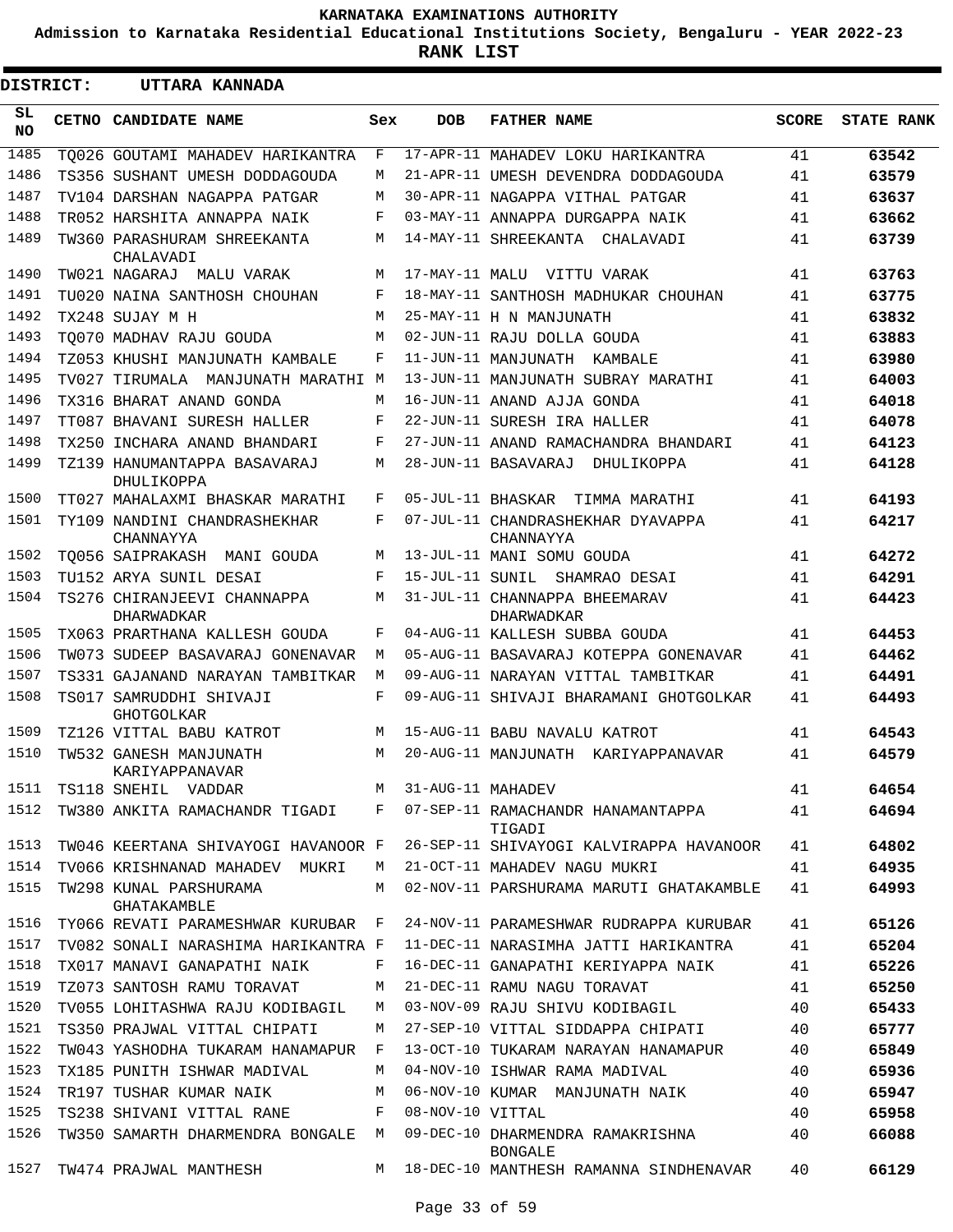**Admission to Karnataka Residential Educational Institutions Society, Bengaluru - YEAR 2022-23**

**RANK LIST**

| <b>DISTRICT:</b> |                                               | UTTARA KANNADA                      |     |                   |                                                     |              |                   |
|------------------|-----------------------------------------------|-------------------------------------|-----|-------------------|-----------------------------------------------------|--------------|-------------------|
| SL.<br>NO.       | CETNO CANDIDATE NAME                          |                                     | Sex | <b>DOB</b>        | <b>FATHER NAME</b>                                  | <b>SCORE</b> | <b>STATE RANK</b> |
|                  | SINDHENAVAR                                   |                                     |     |                   |                                                     |              |                   |
| 1528             |                                               | TW234 KEERTHANA MAHANTESH GONDI     | F   |                   | 06-JAN-11 MAHANTESH YELLAPPA GONDI                  | 40           | 66257             |
| 1529             |                                               | TU120 SONIYA SATYAVAN SUDHIR        | F   |                   | 11-JAN-11 SATYAVAN KRISHNA SUDHIR                   | 40           | 66281             |
| 1530             |                                               | TS057 PISHELING PARASHURAM METRI    | М   |                   | 23-JAN-11 PARASHURAM YALLAPPA METRI                 | 40           | 66344             |
| 1531             |                                               | TS286 SHIVANADA RAMESH REVANNAVAR M |     |                   | 24-JAN-11 RAMESH BABU REVANNAVAR                    | 40           | 66352             |
| 1532             | TY239 ANU MANJUNATH MADAR                     |                                     | F   |                   | 29-JAN-11 MANJUNATH GUTYAPPA MADARA                 | 40           | 66378             |
| 1533             |                                               | TS198 RAJASHREE RAMESH TAMBITAKAR F |     |                   | 05-FEB-11 RAMESH PARASURAM TAMBITAKAR               | 40           | 66427             |
| 1534             | TS235 GOURISH RAMA SAVANT                     |                                     | М   |                   | 22-FEB-11 RAMA GUNDU SAVANT                         | 40           | 66510             |
| 1535             |                                               | TU087 SAMPRITA PANDURANG VELIP      | F   |                   | 23-FEB-11 PANDURANG P VELIP                         | 40           | 66527             |
| 1536             |                                               | TW207 SHRAVANTI IRAPPA INGALAGI     | F   |                   | 24-FEB-11 IRAPPA BASAPPA INGALAKI                   | 40           | 66535             |
| 1537             |                                               | TW507 GUTTEVVA NAGAPPA HARIJAN      | F   | 02-MAR-11 NAGAPPA |                                                     | 40           | 66571             |
| 1538             |                                               | TS185 KAJAL RAGHAVENDRA KAMMAR      | F   |                   | 02-APR-11 RAGHAVENDRA YALLAPPA KAMMAR               | 40           | 66807             |
| 1539             |                                               | TY073 ANUSHA HANUMANTHA NAIK        | F   |                   | 06-APR-11 HANUMANTHA NAIK                           | 40           | 66842             |
| 1540             | TW358 NANDINI PARASHURAM<br><b>BOKIYAVAR</b>  |                                     | F   |                   | 06-APR-11 PARASHURAM BOKIYAVAR                      | 40           | 66848             |
| 1541             |                                               | TO057 SHREERAM PARAMESHWAR GOUDA    | М   |                   | 12-APR-11 PARAMESHWAR NAGU GOUDA                    | 40           | 66902             |
| 1542             | TS182 SAVITA ULABASAPPA<br><b>GUTTENNAVAR</b> |                                     | F   |                   | 14-APR-11 ULABASAPPA NINGAPPA<br><b>GUTTENNAVAR</b> | 40           | 66922             |
| 1543             | TY306 PRAJWAL MANJUNATH<br><b>BHOVIVADDAR</b> |                                     | M   |                   | 17-APR-11 MANJUNATH KALLAPPA<br><b>BHOVIVADDAR</b>  | 40           | 66936             |
| 1544             |                                               | TS081 PRUTHVIRAJ GANAPATI UPPAR     | М   |                   | 28-APR-11 GANAPATI BABU UPPAR                       | 40           | 67013             |
| 1545             | TX108 ANANYA R                                |                                     | F   | 20-MAY-11 RAVI    |                                                     | 40           | 67201             |
| 1546             | TO061 AKSHATA RAKU GOUDA                      |                                     | F   |                   | 25-MAY-11 RAKU SOMU GOUDA                           | 40           | 67229             |
| 1547             | TY155 VINAY ISHWAR                            | NAIK                                | M   |                   | 02-JUN-11 ISHWAR BANGARYA NAIK                      | 40           | 67307             |
| 1548             |                                               | TR196 KAVITA RAJESH BAKAD           | F   |                   | 03-JUN-11 RAJESH NARAYAN<br>BAKAD                   | 40           | 67313             |
| 1549             |                                               | TY095 VANDANA RAMAPPA NAIK          | F   |                   | 03-JUN-11 RAMAPPA KERIYAPPA NAIK                    | 40           | 67318             |
| 1550             |                                               | TW392 KIRTHI RAVI BOKIYAVAR         | F   |                   | 05-JUN-11 RAVI BOKIYAVAR                            | 40           | 67334             |
| 1551             | TX219 MANYA ISHWARA NAIK                      |                                     | F   |                   | 09-JUN-11 ISHWARA GIDDA NAIK                        | 40           | 67382             |
| 1552             |                                               | TO051 PRATIKSHA BANTU GOUDA         | F   |                   | 15-JUN-11 BANTU MAHABALESHWAR GOUDA                 | 40           | 67438             |
| 1553             |                                               | TR084 YASHASWINI SRIDHAR NAIK       | F   |                   | 15-JUN-11 SRIDHAR GOYADPPA NAIK                     | 40           | 67445             |
| 1554             |                                               | TO042 JEEVITA PRAKASH HARIKANTA     | F   |                   | 18-JUN-11 PRAKASH JNANESHWAR HARIKANTA              | 40           | 67473             |
| 1555             | KODIHALLI                                     | TY037 SUMA BASAVESHWAR              | F   |                   | 21-JUN-11 BASAVESWHAR SHIVALINGAPPA<br>KODIHALLI    | 40           | 67509             |
| 1556             |                                               | TV069 AMIT MANJU MUKRI              | M   |                   | 23-JUN-11 MANJU MASTI MUKRI                         | 40           | 67518             |
| 1557             |                                               | TX014 AMRUTA SHIVANDA GONDA         | F   |                   | 25-JUN-11 SHIVANAND RAM GONDA                       | 40           | 67542             |
| 1558             |                                               | TS259 SHRASTHI SANJU GODALKAR       | F   |                   | 27-JUN-11 SANJU MAHADEV GODALKAR                    | 40           | 67566             |
| 1559             |                                               | TS130 MILAN MASANU TORLEKAR         | F   |                   | 28-JUN-11 SHANMUKH DEMANNA TORLEKAR                 | 40           | 67576             |
| 1560             |                                               | TY096 VINAYA PUNDALIK CHAVAN        | М   |                   | 29-JUN-11 PUNDALIK<br>CHAVAN                        | 40           | 67588             |
| 1561             |                                               | TW016 DIVYA GANGARAM SINDHE         | F   |                   | 03-JUL-11 GANGARAM APPU SINDHE                      | 40           | 67623             |
| 1562             | TU109 PARI PADMAKAR DESAI                     |                                     | F   |                   | 04-JUL-11 PADMAKAR PANDURANG DESAI                  | 40           | 67638             |
| 1563             |                                               | TS379 OMKARA BALADEVA TEGOORAKAR    | M   |                   | 06-JUL-11 BALADEVA RAMACHANDRA<br>TEGOORAKAR        | 40           | 67657             |
| 1564             |                                               | TS355 NAGENDRA PARASHURAM NAIKOJI M |     |                   | 11-JUL-11 PARASHURAM MARUTI NAIKOJI                 | 40           | 67712             |
| 1565             |                                               | TO006 NIKHIL ANANDU HARIKANTRA      | М   |                   | 22-JUL-11 ANANDU NARAYAN HARIKANTRA                 | 40           | 67803             |
| 1566             |                                               | TO013 SANTOSH LAXMAN GOUDA          | M   |                   | 24-JUL-11 LAXMAN RAKU GOUDA                         | 40           | 67824             |
| 1567             | TY354 DEEKSHIT B                              |                                     | F   |                   | 03-AUG-11 BASAVARAJ                                 | 40           | 67894             |
| 1568             |                                               | TY012 ANISH GIRISH GOWDA            | М   |                   | 07-AUG-11 GIRISH MADLINGA GOWDA                     | 40           | 67920             |
| 1569             |                                               | TS278 SNEHA GURUPAD KUMBAR          | F   |                   | 27-AUG-11 GURUPAD CHANNAPPA KUMBAR                  | 40           | 68067             |
| 1570             |                                               | TW125 VIDYA BHEEMAPPA HIRUR         | F   |                   | 01-SEP-11 BHEEMAPPA KENCHAPPA HIRUR                 | 40           | 68106             |
| 1571             | TV102 NAYANA UDAY MUKRI                       |                                     | F   |                   | 04-SEP-11 UDAY NARAYAN MUKRI                        | 40           | 68125             |
| 1572             |                                               | TX089 SWAPNA CHANDRASHEKHAR SHET F  |     |                   | 15-SEP-11 CHANDRASHEKHAR NAGENDRA SHET              | 40           | 68197             |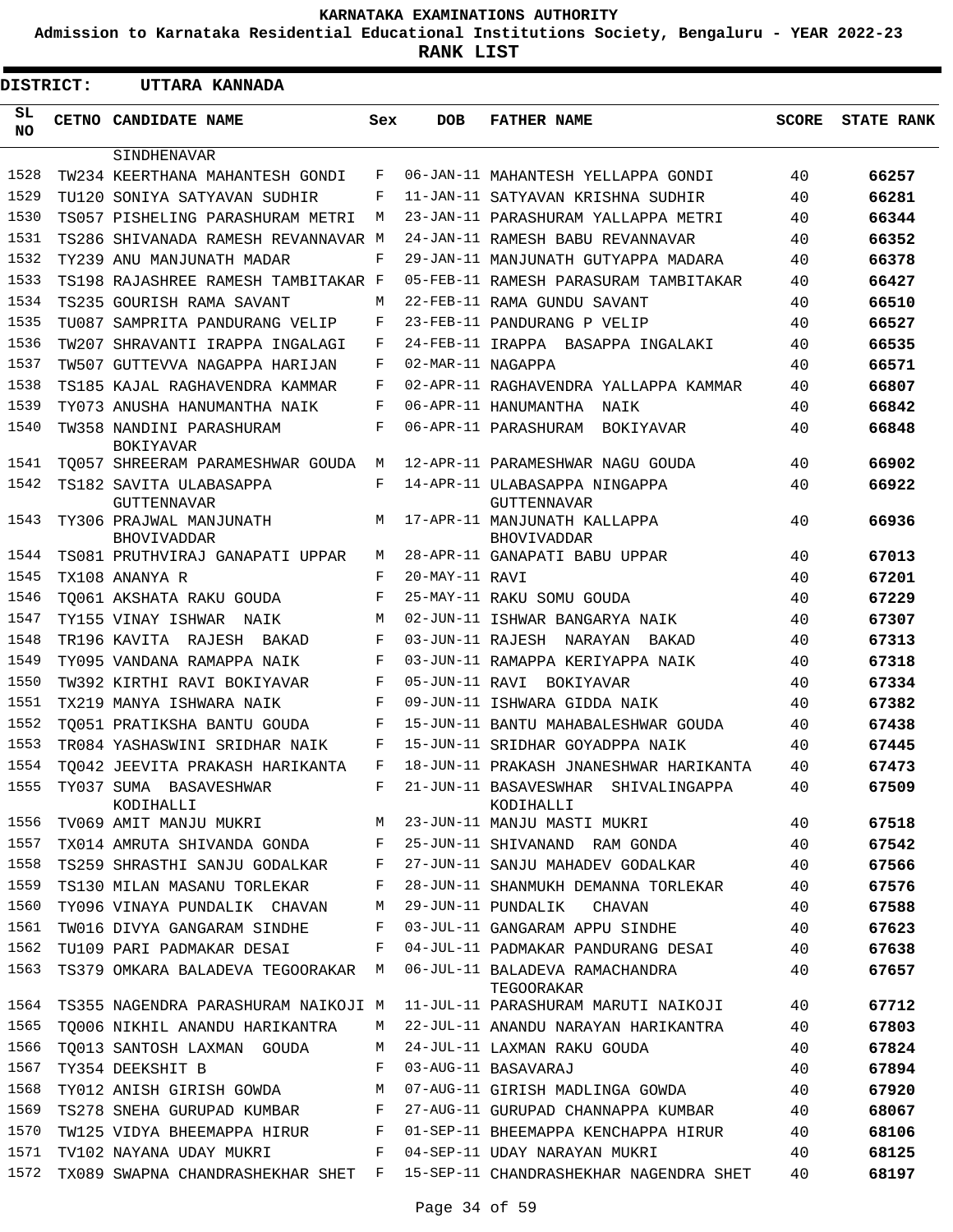**Admission to Karnataka Residential Educational Institutions Society, Bengaluru - YEAR 2022-23**

**RANK LIST**

| DISTRICT:       |       | UTTARA KANNADA                                |     |            |                                                     |              |                   |
|-----------------|-------|-----------------------------------------------|-----|------------|-----------------------------------------------------|--------------|-------------------|
| SL<br><b>NO</b> | CETNO | CANDIDATE NAME                                | Sex | <b>DOB</b> | <b>FATHER NAME</b>                                  | <b>SCORE</b> | <b>STATE RANK</b> |
| 1573            |       | TY209 PRATHAM NATARAJ GOWDA                   | M   |            | 19-SEP-11 NATARAJ NAGARAJ GOWDA                     | 40           | 68228             |
| 1574            |       | TS098 ANJALI MANJUNATH GANDHITKAR F           |     |            | 28-SEP-11 MANJUNATH                                 | 40           | 68298             |
| 1575            |       | TX045 ASHA GOPALA NAIK                        | F   |            | 02-OCT-11 GOPALA NARAYANA NAIK                      | 40           | 68324             |
| 1576            |       | TT041 SUBRAHMANYA SANTOSH NAIK                | M   |            | 09-OCT-11 SANTOSH NARAYAN NAIK                      | 40           | 68375             |
| 1577            |       | TR081 DHANYASHRI KRISHNA NAIK                 | F   |            | 28-NOV-11 KRISHNA NARAYAN NAIK                      | 40           | 68674             |
| 1578            |       | TV096 NAGASHRI GANGADHAR AMBIG                | F   |            | 06-DEC-11 GANGADHAR NARAYAN AMBIG                   | 40           | 68713             |
| 1579            |       | TX138 MANASA HONNAPPA BHOVI<br><b>VADDAR</b>  | F   |            | 18-DEC-11 HONNAPPA MARUTI BHOVI VADDAR              | 40           | 68771             |
| 1580            |       | TS349 NETAJI PANDURANG CHORLEKAR M            |     |            | 28-MAY-10 PANDURANG<br>CHORLEKAR                    | 39           | 69129             |
| 1581            |       | TZ077 OMKAR RAKESH KHANAPUR                   | M   |            | 10-AUG-10 RAKESH KHANAPUR                           | 39           | 69210             |
| 1582            |       | TS266 PAVITRA KARABASAPPAA<br>MADIVALAR       | F   |            | 03-OCT-10 KARABASAPPAA FAKEERAPPA<br>MADIVALAR      | 39           | 69370             |
| 1583            |       | TY334 RAJEEVA BHASKAR                         | M   |            | 08-OCT-10 BHASKAR BANGARYA GOUDA                    | 39           | 69392             |
| 1584            |       | TZ071 JANANI SAHU PANDRAMISE                  | F   |            | 25-OCT-10 SAHU JANU PANDRAMISE                      | 39           | 69455             |
| 1585            |       | TU044 SONAL KESHAV GAVADE                     | F   |            | 25-OCT-10 KESHAV SUKTO<br>GAVADE                    | 39           | 69457             |
| 1586            |       | TW466 VIJAY GANAPATI NIMBAYI                  | M   |            | 09-NOV-10 GANAPATI LAXMAN NIMBAYI                   | 39           | 69518             |
| 1587            |       | TW506 BASAVARAJ HANUMANT<br><b>JADEGONDRA</b> | M   |            | 16-DEC-10 HANUMANTA IRABASAPPA<br><b>JADEGONDER</b> | 39           | 69672             |
| 1588            |       | TT073 PRATIKSHA KESHAV ACHARI                 | F   |            | 03-JAN-11 KESHAV SUBRAY ACHARI                      | 39           | 69821             |
| 1589            |       | TW524 ROOPA ISHWAR HONNALLI                   | F   |            | 11-JAN-11 ISHWAR DEVENDRAPPA HONNALLI               | 39           | 69861             |
| 1590            |       | TS256 ROHAN NARAYAN PAWAR                     | М   |            | 15-JAN-11 NARAYAN YALLAPPA PAWAR                    | 39           | 69887             |
| 1591            |       | TS212 NAINA DADAJIGOWDA GOWDRA                | F   |            | 20-JAN-11 DADAJIGOWDA SHIVANGOWDA<br>GOWDRA         | 39           | 69922             |
| 1592            |       | TU155 SURAJ SUBAHSH GAVADA                    | М   |            | 05-FEB-11 SUBHASH ARJUN GAVADA                      | 39           | 70013             |
| 1593            |       | TY178 DARSHAN MAHESH ALALLI                   | М   |            | 08-FEB-11 MAHESH MANJAPPA ALALLI                    | 39           | 70029             |
| 1594            |       | TW295 AJAY PANDURANG PAWAR                    | М   |            | 17-FEB-11 PANDURANG                                 | 39           | 70072             |
| 1595            |       | TS061 PRATIBHA SHIVPUTRA YANGI                | F   |            | 25-FEB-11 SHIVPUTRA YALLAPPA YANGI                  | 39           | 70125             |
| 1596            |       | TX086 DHANUSH PARASHURAMA NAIK                | М   |            | 06-MAR-11 PARASHURAMA GANESH NAIK                   | 39           | 70173             |
| 1597            |       | TY123 NIKHIL MAHABALESHWAR<br><b>DODMANE</b>  | М   |            | 07-MAR-11 MAHABALESHWAR VASANT DODMANE              | 39           | 70185             |
| 1598            |       | TS027 MANISHA MANJUANTH PATIL                 | F   |            | 16-MAR-11 MANJUNATH                                 | 39           | 70248             |
|                 |       | 1599 TR205 VISHWAS MANJUNATH NAIK             |     |            | M 09-APR-11 MANJUNATH IRAPPA NAIK                   | 39           | 70420             |
| 1600            |       | TW103 NAGARATNA KANU SHELAKE                  | F   |            | 15-APR-11 KANU APPU SHELAKE                         | 39           | 70467             |
| 1601            |       | TS087 ANITA NAMADEV CAVHAN                    | F   |            | 27-APR-11 NAMADEV PUNDLIKA CAVHAN                   | 39           | 70555             |
| 1602            |       | TS216 VILAS SHANTARAM KANKALI                 | М   |            | 28-APR-11 SHANTARAM FAKIR KANKALI                   | 39           | 70569             |
| 1603            |       | TS105 SANTOSH JANU KOKARE                     | М   |            | 01-MAY-11 JANU VITTU KOKARE                         | 39           | 70589             |
| 1604            |       | TU030 DONDU JIMMU SHELKE                      | М   |            | 05-MAY-11 JIMMU DHULU SHELKE                        | 39           | 70614             |
| 1605            |       | TW236 KALPANA MARUTI BHOVI                    | F   |            | 07-MAY-11 MARUTI HANMANTAPPA BHOVI                  | 39           | 70636             |
| 1606            |       | TS342 DIKSHEET DINESH LAMANI                  | М   |            | 08-MAY-11 DINESH PEERAPPA LAMANI                    | 39           | 70646             |
| 1607            |       | TW077 SACHIN RAVI MELINAMANI                  | М   |            | 09-MAY-11 RAVI MELINAMANI                           | 39           | 70655             |
| 1608            |       | TS103 NAJMA CHANDSAB HALAB                    | F   |            | 27-MAY-11 CHANDSAB HUSENSAB HALAB                   | 39           | 70805             |
| 1609            |       | TR011 SHRUTI SUKRA GOND                       | F   |            | 28-MAY-11 SUKRA KARIYA GOND                         | 39           | 70818             |
| 1610            |       | TU153 SANVI SHRIKANT SUDHIR                   | F   |            | 02-JUN-11 SHRIKANT LADU SUDHIR                      | 39           | 70884             |
| 1611            |       | TR114 BHAVANA MANJUNATH NAIK                  | F   |            | 16-JUN-11 MANJUNATH DEVA NAIK                       | 39           | 71028             |
| 1612            |       | TT102 GAGANDEEP M V                           | М   |            | 20-JUN-11 VISHNU SHANKAR NAIK                       | 39           | 71072             |
| 1613            |       | TW335 GAYATRI C                               | F   |            | 20-JUN-11 CHANDRU<br>BANDIGERI                      | 39           | 71075             |
| 1614            |       | TW079 SUMA TIPPANNA LAMANI                    | F   |            | 23-JUN-11 TIPPANNA HOBANNA LAMANI                   | 39           | 71112             |
| 1615            |       | TX117 LOKESH RAMACHANDRA NAIK                 | М   |            | 27-JUN-11 RAMACHANDRA RAMA NAIK                     | 39           | 71149             |
| 1616            |       | TW393 SANJANA MANJUNATH PATIL                 | F   |            | 26-JUL-11 MANJUNATH TIPPANNA PATIL                  | 39           | 71409             |
| 1617            |       | TW330 CHANDAN BASAVARAJ<br>RANGAMMANAVAR      | М   |            | 01-AUG-11 BASAVARAJ SHIVAPPA<br>RANGAMMANAVAR       | 39           | 71445             |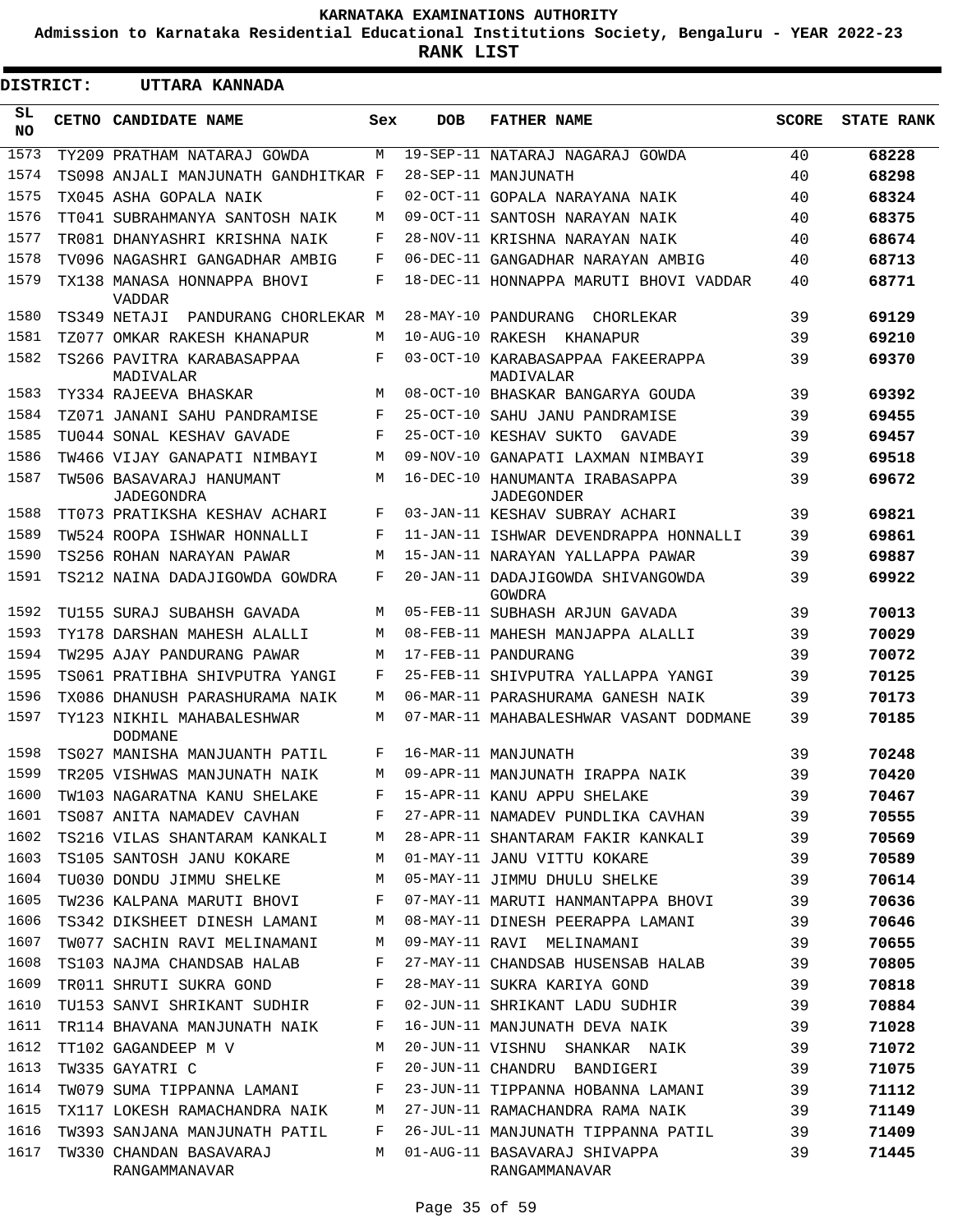**Admission to Karnataka Residential Educational Institutions Society, Bengaluru - YEAR 2022-23**

**RANK LIST**

ı

|           | <b>DISTRICT:</b><br>UTTARA KANNADA |                                               |     |                   |                                                                                                                                                                                                                                 |              |                   |
|-----------|------------------------------------|-----------------------------------------------|-----|-------------------|---------------------------------------------------------------------------------------------------------------------------------------------------------------------------------------------------------------------------------|--------------|-------------------|
| SL<br>NO. |                                    | CETNO CANDIDATE NAME                          | Sex | <b>DOB</b>        | <b>FATHER NAME</b>                                                                                                                                                                                                              | <b>SCORE</b> | <b>STATE RANK</b> |
| 1618      |                                    | TW105 NAGAMMA KUMMU EDAGE                     | F   |                   | 01-AUG-11 KUMMU BEERU EDAGE                                                                                                                                                                                                     | 39           | 71451             |
| 1619      |                                    | TS084 PAYAL SHANKAR VASTEGOUDAR               | F   | 30-AUG-11 SHANKAR |                                                                                                                                                                                                                                 | 39           | 71649             |
| 1620      |                                    | TY021 NITIN WAGESH MUNIYANI                   | М   | 03-SEP-11 NAGESH  |                                                                                                                                                                                                                                 | 39           | 71684             |
| 1621      |                                    | TU142 SINCHAN SUDEEP SANNAKKI                 | F   |                   | 07-SEP-11 SUDEEP CHANDRAKANT SANNAKKI                                                                                                                                                                                           | 39           | 71711             |
| 1622      |                                    | TW228 PRIYA DEEPAK LAMANI                     | F   |                   | 13-SEP-11 DEEPAK HOBANNA LAMANI                                                                                                                                                                                                 | 39           | 71751             |
| 1623      |                                    | TW515 ISHWARYA HANUMANTAPPA<br>CHOUDAKKANAVAR | F   |                   | 28-SEP-11 HANUMANTAPPA CHOUDAKKANAVAR                                                                                                                                                                                           | 39           | 71847             |
| 1624      |                                    | TR115 NISHA DURGAPPA NAIK                     | F   |                   | 02-OCT-11 DURGAPPA NARAYAN NAIK                                                                                                                                                                                                 | 39           | 71878             |
| 1625      |                                    | TR050 BHAYASHRI SANNU GOND                    | F   |                   | 21-OCT-11 SANNU GOND                                                                                                                                                                                                            | 39           | 71995             |
| 1626      |                                    | TW201 PRIYANKA RAVI KAMMAR                    | F   |                   | 25-NOV-11 RAVI FAKKIRAPPA KAMMAR                                                                                                                                                                                                | 39           | 72151             |
| 1627      |                                    | TX005 JANVI RAGHU HINDUDRAVIDAN               | F   |                   | 29-NOV-11 RAGHU SHEKHARAPPA<br>HINDUDRAVIDAN                                                                                                                                                                                    | 39           | 72169             |
| 1628      |                                    | TX281 SHREYAS UMESH NAIK                      | М   |                   | 06-DEC-11 UMESH PRASHAYA NAIK                                                                                                                                                                                                   | 39           | 72210             |
| 1629      |                                    | TV009 SATWIK CHANDRAKANT HARIKANT M           |     |                   | 13-DEC-11 CHANDRAKANT SHANKAR HARIKANT                                                                                                                                                                                          | 39           | 72252             |
| 1630      |                                    | TW110 VAISHNAVI RAMANNA POOJAR                | F   |                   | 22-MAY-12 RAMANNA POOJAR                                                                                                                                                                                                        | 39           | 72441             |
| 1631      |                                    | TS382 SAMARTH IRANNA HUNASHIKATTI M           |     |                   | 28-JAN-10 IRANNA SIDDARAMAPPA<br>HUNASHIKATTI                                                                                                                                                                                   | 38           | 72553             |
| 1632      |                                    | TS018 SAVITA<br>GUNDRE                        | F   |                   | 28-AUG-10 RAMU JANU GUNDRE                                                                                                                                                                                                      | 38           | 72789             |
| 1633      |                                    | TS335 PAVITRA RAMESH TORASKAR                 | F   |                   | 09-OCT-10 RAMESH TORASKAR                                                                                                                                                                                                       | 38           | 72923             |
| 1634      |                                    | TS010 KOMALA MANJUNATH GARADIMANI F           |     |                   | 17-NOV-10 MANJUNATH SATAPPA GARADIMANI                                                                                                                                                                                          | 38           | 73086             |
| 1635      |                                    | TV091 SINCHANA NARAYAN MARATHI                | F   |                   | 11-DEC-10 NARAYAN MARATHI                                                                                                                                                                                                       | 38           | 73187             |
| 1636      |                                    | TS034 ANJALI PARASHURAM METRI                 | F   |                   | 15-DEC-10 PARASHURAM                                                                                                                                                                                                            | 38           | 73205             |
| 1637      |                                    | TR176 PRITAM CHANDRASHEKHAR NAIK              | M   |                   | 18-DEC-10 CHANDRASHEKHAR SUBRAY NAIK                                                                                                                                                                                            | 38           | 73223             |
| 1638      |                                    | TY355 HEMANTH KRISHNA GOUDA                   | М   |                   | 23-DEC-10 KRISHNA CHANDRA GOUDA                                                                                                                                                                                                 | 38           | 73246             |
| 1639      |                                    | TX030 VASANT GANAPATI GOUDA                   | M   |                   | 29-DEC-10 GANAPATI BEERA GOUDA                                                                                                                                                                                                  | 38           | 73281             |
| 1640      |                                    | TW313 KALPANA  GANAPATI AKKIVALLI F           |     |                   | 05-JAN-11 GANAPATI MAHADEVAPPA<br>AKKIVALLI                                                                                                                                                                                     | 38           | 73363             |
| 1641      |                                    | TS358 AKSHATA MARUTI<br>MADAPPAGOUDRA         | F   |                   | 09-JAN-11 MARUTI SAMBAJI MADAPPAGOUDRA                                                                                                                                                                                          | 38           | 73385             |
| 1642      |                                    | TW204 PAVAN KUMAR LAMANI                      | M   | 21-JAN-11 KUMAR   | CHANDAPPA LAMANI                                                                                                                                                                                                                | 38           | 73448             |
| 1643      |                                    | TW491 SANJAY M JADHAV                         | М   |                   | 05-FEB-11 MANJUNATH S JADHAV                                                                                                                                                                                                    | 38           | 73530             |
| 1644      |                                    | TX317 BHARATI RAMACHANDRA GONDA               | F   |                   | 27-FEB-11 RAMACHANDRA BOMMA GONDA                                                                                                                                                                                               | 38           | 73660             |
|           |                                    |                                               |     |                   | 1645 TZ068 GANESH DEEPAK NAIK           M   03-MAR-11 DEEPAK RAJU NAIK                                     38<br>1646 TX293 DHANUSH JAGADISH NAIK         M   06-MAR-11 JAGADISH RAMA NAIK                                   38 |              | 73696             |
|           |                                    |                                               |     |                   |                                                                                                                                                                                                                                 |              | 73722             |
|           |                                    |                                               |     |                   | 1647 TX249 PRATHVI GANAPATI NAIK F 19-MAR-11 GANAPATI RAMA NAIK 38                                                                                                                                                              |              | 73824             |
|           |                                    |                                               |     |                   | 1648 TT075 SANIKA GAJANAN NAIK F 21-MAR-11 GAJANAN MAHABALESHWAR NAIK 38                                                                                                                                                        |              | 73840             |
|           |                                    |                                               |     |                   | 1649 TS158 PRAMOD KARLAKOPPA M 24-MAR-11 PITAMBAR MARUTI KARLAKOPPA 38                                                                                                                                                          |              | 73866             |
|           |                                    |                                               |     |                   | 1650 TX152 PREM PRAKASH LAMANI M 27-MAR-11 PRAKASH FAKKEERAPPA LAMANI 38                                                                                                                                                        |              | 73893             |
|           |                                    |                                               |     |                   | 1651 TY246 RAVISH RAJU GOWDA M 28-MAR-11 RAJU KERIYA GOWDA 38                                                                                                                                                                   |              | 73898             |
|           |                                    |                                               |     |                   | 1652 TZ027 SANKETH VITTU VARAK M 31-MAR-11 VITTU DONDU VARAK 38                                                                                                                                                                 |              | 73918             |
|           |                                    |                                               |     |                   | 1653 TU167 SAIRAJ VILAS DESAI           M   11-APR-11 VILAS KESHAV DESAI                         38<br>1654 TX198 PUSHPA LAKSHMANA GONDA       F   16-APR-11 LAKSHMANA MAARYA GONDA               38                            |              | 74007             |
|           |                                    |                                               |     |                   |                                                                                                                                                                                                                                 |              | 74056             |
|           |                                    |                                               |     |                   | 1655 TW189 SURAJ RAJU RATHOD M 24-APR-11 RAJU RATHOD 38                                                                                                                                                                         |              | 74122             |
|           |                                    |                                               |     |                   | 1656 TY087 KARTIK SHANKAR HEBBAL M 06-MAY-11 SHANKAR NAGAPPA HEBBAL 38                                                                                                                                                          |              | 74208             |
|           |                                    |                                               |     |                   |                                                                                                                                                                                                                                 |              | 74341             |
|           |                                    |                                               |     |                   |                                                                                                                                                                                                                                 |              | 74394             |
|           |                                    |                                               |     |                   | 1659 TU162 CHAITANYA TUKARAM REVANAKAR F 30-MAY-11 TUKARAM LAXMAN REVANAKAR 38                                                                                                                                                  |              | 74415             |
|           |                                    |                                               |     |                   | 1660 TW483 PRIYA MAHAVEER ADAPPANAVAR F 04-JUN-11 MAHAVEER RAMANNA ADAPPANAVAR 38 74479                                                                                                                                         |              |                   |
|           |                                    |                                               |     |                   | 1661 TW495 SHREYA NAGARAJ IDAGOD F 04-JUN-11 NAGARAJ IDAGOD 38                                                                                                                                                                  |              | 74482             |
|           |                                    |                                               |     |                   | 1662 TS067 VIRESH RAJASHEKHAR GANAGI M 07-JUN-11 RAJASHEKHAR GANAGI 38                                                                                                                                                          |              | 74516             |
|           |                                    |                                               |     |                   | 1663 TS233 POOJA SANTOSH REVANNAVAR F 08-JUN-11 SANTOSH BABU REVANNAVAR 38                                                                                                                                                      |              | 74522             |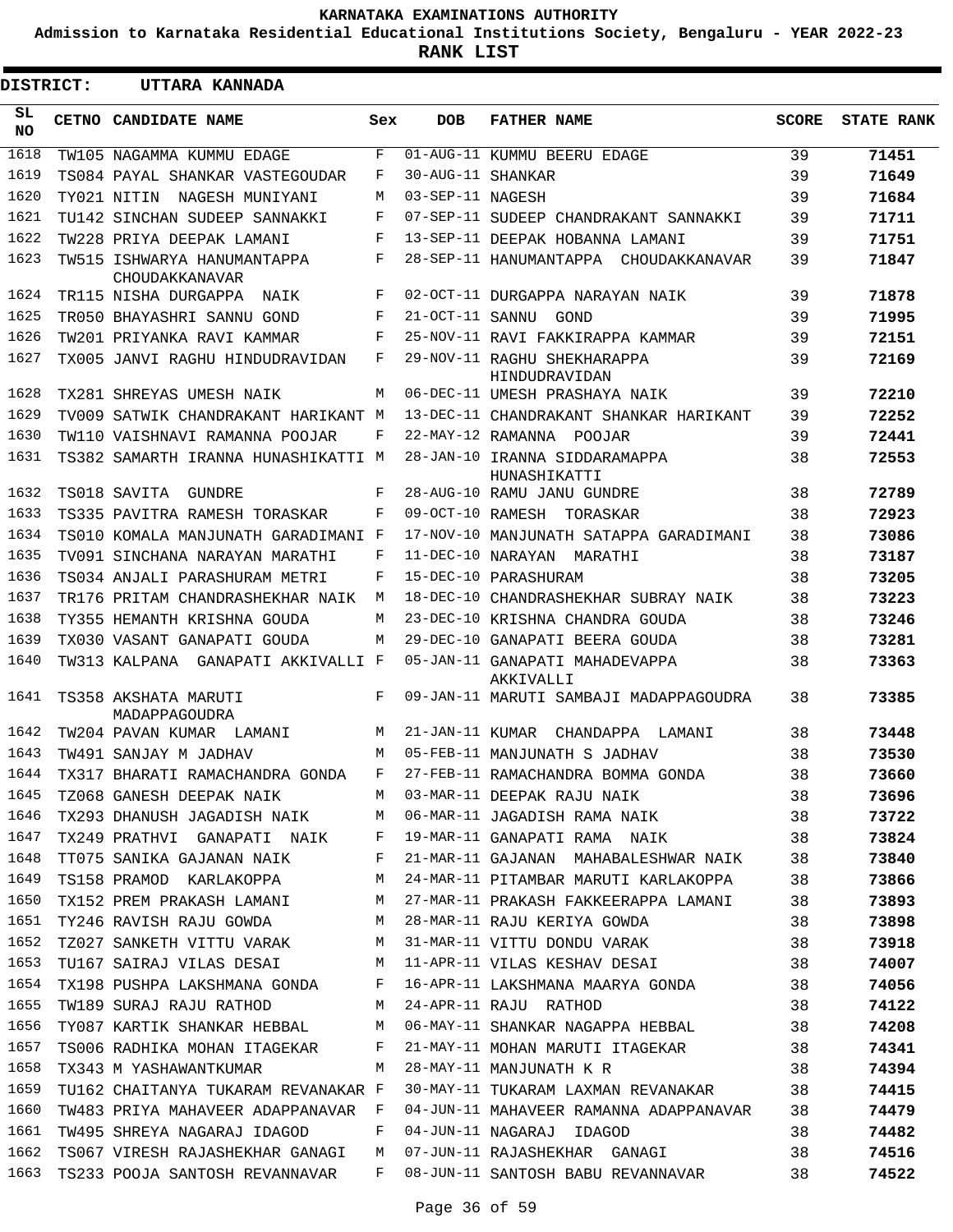**Admission to Karnataka Residential Educational Institutions Society, Bengaluru - YEAR 2022-23**

**RANK LIST**

Е

| DISTRICT:  | UTTARA KANNADA                                     |     |                   |                                                   |              |                   |
|------------|----------------------------------------------------|-----|-------------------|---------------------------------------------------|--------------|-------------------|
| SL.<br>NO. | CETNO CANDIDATE NAME                               | Sex | <b>DOB</b>        | <b>FATHER NAME</b>                                | <b>SCORE</b> | <b>STATE RANK</b> |
| 1664       | TW035 UMMESIFANAZ J MUTTALLI                       | F   |                   | 10-JUN-11 JAHANGIRBHASHA<br>MUTTALLI              | 38           | 74552             |
| 1665       | TY303 SANDESH VINAYAK MUKRI                        | M   |                   | 18-JUN-11 VINAYAK NARAYAN MUKRI                   | 38           | 74640             |
| 1666       | TS171 VAISHNAVI VASANT SHINDE                      | F   |                   | 29-JUN-11 VASANT SUBHASH SHINDE                   | 38           | 74757             |
| 1667       | TZ074 DEEPA VITTAL VARAK                           | F   |                   | 01-JUL-11 VITTAL GANGU VARAK                      | 38           | 74773             |
| 1668       | TW480 PRAJWAL SANJEEV LAMANI                       | M   | 12-JUL-11 SANJEEV |                                                   | 38           | 74883             |
| 1669       | TY235 SUVARNA KUMAR DUGLER                         | F   |                   | 14-JUL-11 KUMAR BOMMA DUGLER                      | 38           | 74907             |
| 1670       | TX118 GEETA REVANNA NAIK                           | F   |                   | 18-JUL-11 REVANNA IRA NAIK                        | 38           | 74940             |
| 1671       | TR021 NAGASHREE ISHWAR NAIK                        | F   |                   | 21-JUL-11 ISHWAR NARAYANA NAIK                    | 38           | 74966             |
| 1672       | TY269 CHETHAN<br>$_{\rm H}$                        | M   |                   | 01-AUG-11 HANUMANTHA HOSUR                        | 38           | 75078             |
| 1673       | TT088 TANMAY DINESH NAIK                           | М   |                   | 06-AUG-11 DINESH SURENDRA NAIK                    | 38           | 75115             |
| 1674       | TW138 AMRUTHA VEERABHADRAYYA<br><b>SURAGEEMATH</b> | F   |                   | 09-AUG-11 VEERABHADRAYYA MURUGAYYA<br>SURAGEEMATH | 38           | 75131             |
| 1675       | TV059 ANITA SUBRAY GOUDA                           | F   |                   | 10-AUG-11 SUBRAY HONNA GOUDA                      | 38           | 75139             |
| 1676       | TR132 GOUTAMI B NAIK                               | F   |                   | 14-AUG-11 BHASKAR DURGAYYA NAIK                   | 38           | 75166             |
| 1677       | TW372 SRUSHTI BEERAPPA KURUBAR                     | F   |                   | 15-AUG-11 BEERAPPA MAILARAPPA KURUBAR             | 38           | 75175             |
| 1678       | TX259 VISHWAS GAJANANA NAIKA                       | M   |                   | 23-AUG-11 GAJANANA NARAYANA NAIKA                 | 38           | 75236             |
| 1679       | TW541 DILEEP VISHNU SHANKRIKOPPA                   | М   |                   | 27-AUG-11 VISHNU SHANKRIKOPPA                     | 38           | 75263             |
| 1680       | TV124 SUHASINI RAJU GOUDA                          | F   |                   | 27-AUG-11 RAJU SHIVU GOUDA                        | 38           | 75269             |
| 1681       | TO082 PARISHI MANJUNATH NAYAK                      | F   |                   | 19-SEP-11 MANJUNATH HAMMANNA NAYAK                | 38           | 75426             |
| 1682       | TW010 JAYAVVA SHEKHAPPA UTTANGI                    | F   |                   | 30-SEP-11 SHEKHAPPA UTTANGI                       | 38           | 75489             |
| 1683       | TZ174 MAILARI ULLAS HARIJAN                        | M   |                   | 30-SEP-11 ULLAS SHANKARAPPA HARIJAN               | 38           | 75491             |
| 1684       | TU103 DHANASHREE RAMESH DESAI                      | F   |                   | 07-OCT-11 RAMESH JAYABA DESAI                     | 38           | 75535             |
| 1685       | TY327 TARUN SURESH NAIK                            | M   |                   | 27-OCT-11 SURESH IARAPPA NAIK                     | 38           | 75670             |
| 1686       | TR036 HARSHA SHRIDHAR NAIK                         | M   |                   | 28-OCT-11 SHRIDHAR NAGAPPA NAIK                   | 38           | 75672             |
| 1687       | TT030 JAYASHREE GANAPATI PATAGAR                   | F   |                   | 07-NOV-11 GANAPATI NARAYAN PATAGAR                | 38           | 75741             |
| 1688       | TY043 PRATEEKSHA SURESH<br>PANCHAMASALI            | F   |                   | 21-NOV-11 SURESH MADEVAPPA PANCHAMASALI           | 38           | 75829             |
| 1689       | TW434 H P PRATIK                                   | M   |                   | 22-NOV-11 PARAMESHWAR GANAPATI HASLAR             | 38           | 75834             |
| 1690       | TT064 SANDESH BOMMA GOUDA                          | М   |                   | 03-DEC-11 BOMMA RAMA GOUDA                        | 38           | 75897             |
| 1691       | TS149 PALLAVI MANJUNATH PATIL                      | F   |                   | 06-DEC-11 MANJUNATH                               | 38           | 75910             |
| 1692       | TY214 NIKITA P BEDAR                               | F   |                   | 25-DEC-11 PARASHURAM BEDAR                        | 38           | 75998             |
| 1693       | TW443 NAMITHA SHAREEP HANUMAPURA F                 |     |                   | 02-NOV-10 SHAREEP NARAYAN HANUMAPURA              | 37           | 76794             |
| 1694       | TY318 PRAJWAL B MOOROORU                           | M   |                   | 02-NOV-10 BEERA NARAYAN MUKRI                     | 37           | 76796             |
| 1695       | TW136 MADAN ASHOK LAMANI                           | M   |                   | 29-NOV-10 ASHOK LAMANI                            | 37           | 76900             |
| 1696       | TZ109 RAVI MALU DOYIPODE                           | M   |                   | 09-DEC-10 MALU BAMMU DOYIPODE                     | 37           | 76952             |
| 1697       | TZ088 JYOTI BAMMU PATIL                            | F   |                   | 15-DEC-10 BAMMU JANU PATIL                        | 37           | 76978             |
| 1698       | TW075 ASHWINI HANMANTAPPA VADDAR F                 |     |                   | 18-DEC-10 HANMANTAPPA VADDAR                      | 37           | 76991             |
| 1699       | TY223 PREETAM                                      | M   |                   | 23-DEC-10 MANJUNATHA KORAVAR                      | 37           | 77024             |
| 1700       | TZ128 KOUSHALYA LAXMAN JANGLE                      | F   |                   | 27-DEC-10 LAXMAN JANU JANGLE                      | 37           | 77044             |
| 1701       | TY215 ARUN MANJUNATH GOWDA                         | М   |                   | 28-DEC-10 MANJUNATH HULIYA GOWDA                  | 37           | 77047             |
| 1702       | TW159 GAYATRI BASAVARAJ<br>NELLIHARAVI             | F   |                   | 31-DEC-10 BASAVARAJ RAMANNA NELLIHARAVI           | 37           | 77062             |
| 1703       | TS277 PRATHIKA EKHANATA CHALAVADI F                |     |                   | 09-JAN-11 EKHANATA FAKHIRAPPA CHALAVADI           | 37           | 77167             |
| 1704       | TW501 SANTOSH SAJU JORE                            | M   |                   | 20-JAN-11 SAJU BAMMU JORE                         | 37           | 77231             |
| 1705       | TW451 HAZARATH ALI ABDUL RAFIQ<br>HARAKUNI         | M   |                   | 02-FEB-11 ABDUL RAFIQ HAZARESAB<br>HARAKUNI       | 37           | 77290             |
| 1706       | TS163 PRAJWAL LAKSHMAN KAMMAR                      | М   |                   | 20-FEB-11 LAKSHMAN IRAPPA KAMMAR                  | 37           | 77397             |
| 1707       | TS329 RANJITA GURUPADAYYA<br>HIREMATH              | F   |                   | 23-FEB-11 GURUPADAYYA GADAGAYYA<br>HIREMATH       | 37           | 77423             |
| 1708       | TV133 SOUMYA BEERAPPA AMBIGA                       | F   |                   | 01-MAR-11 BEERAPPA SUKRAPPA AMBIGA                | 37           | 77464             |
| 1709       | TW315 PRAJWAL RAMESH KORAVAR                       | M   |                   | 30-MAR-11 RAMESH IRAPPA KORAVAR                   | 37           | 77693             |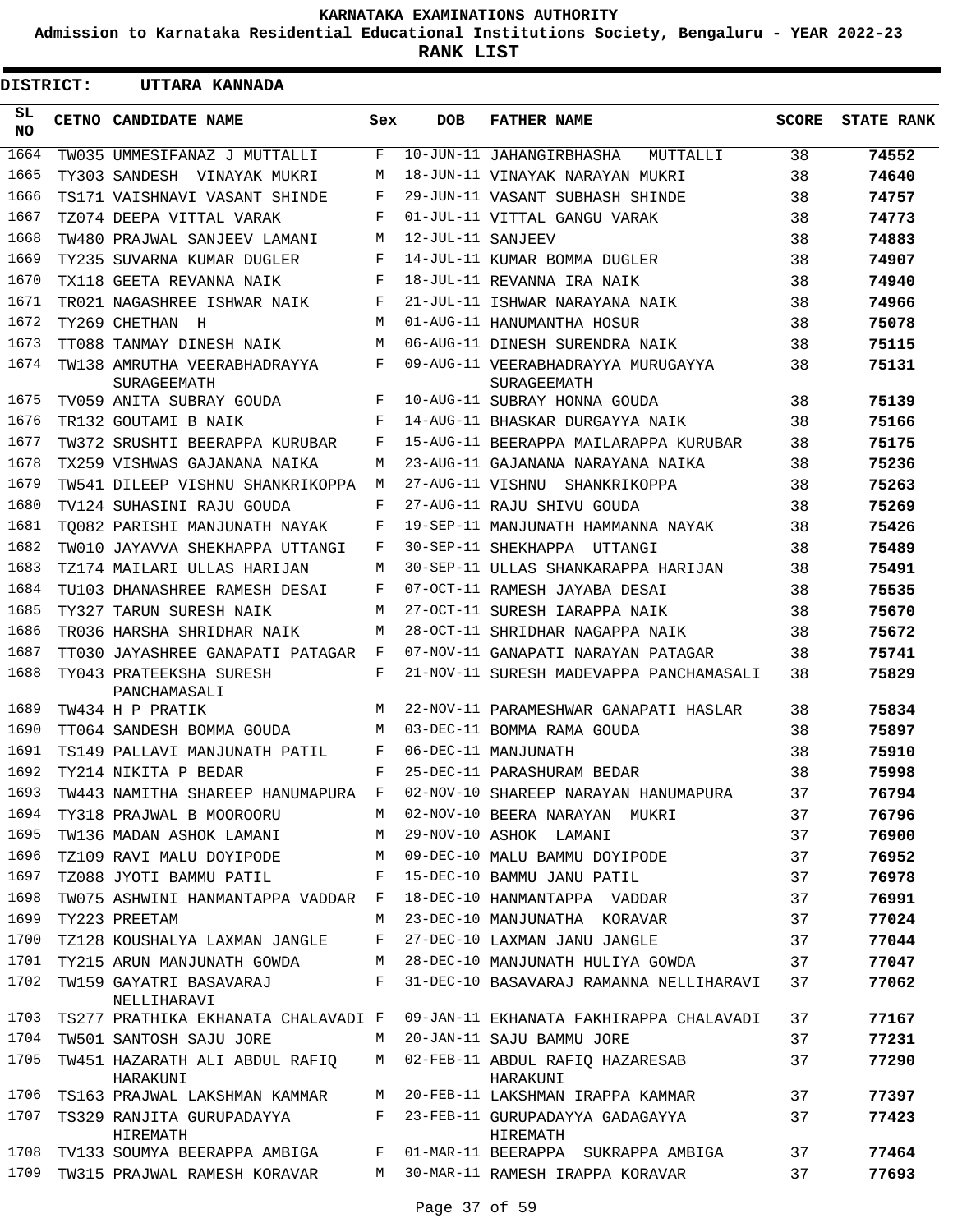**Admission to Karnataka Residential Educational Institutions Society, Bengaluru - YEAR 2022-23**

**RANK LIST**

| <b>DISTRICT:</b> | UTTARA KANNADA                                     |     |            |                                                  |              |                   |
|------------------|----------------------------------------------------|-----|------------|--------------------------------------------------|--------------|-------------------|
| SL.<br>NO.       | CETNO CANDIDATE NAME                               | Sex | <b>DOB</b> | <b>FATHER NAME</b>                               | <b>SCORE</b> | <b>STATE RANK</b> |
| 1710             | TY153 SHASHANK RAJEEV DODDAMANI                    | М   |            | 01-APR-11 RAJEEV RAMAPPA DODDAMANI               | 37           | 77715             |
| 1711             | TW351 ANUSHKA DYAMANNA                             | F   |            | 09-APR-11 DYAMANNA MUGALIKTTI                    | 37           | 77796             |
| 1712             | MUGALIKATTI<br>TW473 KALPANA MANJUNATH             | F   |            | 11-APR-11 MANJUNATH RAMACHANDRA                  | 37           | 77816             |
| 1713             | NANDIGATTI<br>TW181 MANASA                         | F   |            | NANDIGATTI<br>14-APR-11 SHEKARAGOWDA             | 37           | 77837             |
| 1714             | TS056 SHASHIKANT MARUTI SAVANT                     | M   |            | 21-APR-11 MARUTI VITHAL SAVANT                   | 37           | 77888             |
| 1715             | TZ003 SHIVARAJ RAMESH SAMREKAR                     | М   |            | 21-APR-11 RAMESH MABALESHWAR SAMREKAR            | 37           | 77889             |
| 1716             | TR101 JAGADEESH GANAPATI MARATHI                   | М   |            | 25-APR-11 GANAPATHI BOMBADYA MARATHI             | 37           | 77923             |
| 1717             | TU119 GAYATRI SHRIKANT DESAI                       | F   |            | 08-MAY-11 SHRIKANT GANAPATI DESAI                | 37           | 78038             |
| 1718             | TZ091 SNEHA SURESH PAWAR                           | F   |            | 12-MAY-11 SURESH LAKSHMAN PAWAR                  | 37           | 78079             |
| 1719             | TR194 THEJAS MADHUKARA ACHARI                      | M   |            | 17-MAY-11 MADHUKARA GANAPATHI ACHARI             | 37           | 78119             |
| 1720             | TW276 SUSHMA MALATESH KALLER                       | F   |            | 25-MAY-11 MALATESH NAGAPPA KALLER                | 37           | 78175             |
| 1721             | TR221 BHAGAT MANJUNATH MOGER                       | M   |            | 17-JUN-11 MANJUNATH NARAYAN MOGER                | 37           | 78404             |
| 1722             | TR046 BINDUSHRI LAXMAN MOGER                       | F   |            | 17-JUN-11 LAXMAN MANJUNATH MOGER                 | 37           | 78408             |
| 1723             | TO009 NAVYA                                        | F   |            | 20-JUN-11 MAHADEV SANNU GOUDA                    |              |                   |
| 1724             | MAHADEV<br>GOUDA                                   |     |            |                                                  | 37           | 78435             |
| 1725             | TR065 SHARAN GAJANAN NAIK                          | M   |            | 07-JUL-11 GAJANAN GOVIND NAIK                    | 37           | 78607             |
|                  | TS085 VASTIN SIMANV SIDDI                          | M   |            | 07-JUL-11 SIMANV INAS SIDDI                      | 37           | 78608             |
| 1726             | TX095 CHINMAY RAVI NAIK                            | M   |            | 13-JUL-11 RAVI KANNA NAIK                        | 37           | 78668             |
| 1727             | TW538 AMITH RAMESH SANMANI                         | M   |            | 18-JUL-11 RAMESH SHNKRAPPA SANMANI               | 37           | 78711             |
| 1728             | TY145 SAMARTH NAGARAJ POOJARI                      | M   |            | 19-JUL-11 NAGARAJ SUBBA POOJARI                  | 37           | 78728             |
| 1729             | TS066 NIKITA PARASHURAM MANGLI                     | F   |            | 22-JUL-11 PARASHURAM RAMANING MANGLI             | 37           | 78757             |
| 1730             | TY207 NIRANJAN MALATESH LAMANI                     | М   |            | 04-AUG-11 MALATESH TOPANNA LAMANI                | 37           | 78887             |
| 1731             | TX164 HANSIKA ANNAPPA MADIVAL                      | F   |            | 27-AUG-11 ANNAPPA . MADIVAL                      | 37           | 79073             |
| 1732             | TS258 BHUVANESHVARI ROHIDAS<br><b>BENACHEKAR</b>   | F   |            | 06-SEP-11 ROHIDAS BALU BENACHEKAR                | 37           | 79150             |
| 1733             | TW539 V JEEVAN KUMAR                               | M   |            | 08-SEP-11 PAKKIRASWAMY                           | 37           | 79171             |
| 1734             | TO073 DHANANJAY SADANAND GOUDA                     | M   |            | 14-SEP-11 SADANAND PUTTU GOUDA                   | 37           | 79220             |
| 1735             | TS315 SHREE MANJUNATH PATIL                        | M   |            | 18-SEP-11 MANJUNATH FAKEER PATIL                 | 37           | 79255             |
| 1736             | TW112 RADHIKA GANESH ALADAKATTI                    | F   |            | 27-SEP-11 GANESH VEERABHADRAPPA<br>ALADAKATTI    | 37           | 79321             |
| 1737             | TT079 VINAYAK MARUTI GOUDA                         | М   |            | 06-OCT-11 MARUTI NARAYAN GOUDA                   | 37           | 79390             |
| 1738             | TV038 Geeta Hanumanta Gouda                        | F   |            | 07-OCT-11 HANUMANTA HULIYA GOUDA                 | 37           | 79394             |
| 1739             | TZ154 SANJANA SHIVANAND AMBIG                      | F   |            | 12-OCT-11 SHIVANAND SUBRAY AMBIG                 | 37           | 79428             |
| 1740             | TW441 VISHNU M BHIRAPPA MANTAGI                    | M   |            | 18-OCT-11 BHIRAPPA PRALHAD MANTAGI               | 37           | 79474             |
| 1741             | TS217 ROOPA SURESH HONDAPPAGOUDRA F                |     |            | 29-OCT-11 SURESH YALLAPPA<br>HONDAPPAGOUDRA      | 37           | 79553             |
| 1742             | TY227 DARSHAN SHRIKANT NAIK                        | M   |            | 17-NOV-11 SHRIKANTH GANAPATI NAIK                | 37           | 79670             |
| 1743             | TO037 SNEHA VISHTNU GOUDA                          | F   |            | 23-DEC-11 VISHTNU RAKU GOUDA                     | 37           | 79860             |
| 1744             | TS116 SHANKAR FAKIRAPPA YAMMI                      | M   |            | 14-JAN-12 FAKIRAPPA GANGAPPA YAMMI               | 37           | 79927             |
| 1745             | TV033 ROHINI GANAPATI MARATHI                      | F   |            | 19-JUL-10 GANAPATI PANDU MARATHI                 | 36           | 80349             |
| 1746             | TO099 NIVEDITHA P                                  | F   |            | 29-AUG-10 PRAKASH P                              | 36           | 80439             |
| 1747             | TW022 POOJA CHICHHU EDAGE                          | F   |            | 06-SEP-10 CHICHHU BEERU EDAGE                    | 36           | 80464             |
| 1748             | TW502 AISHWARYA MANTAYYA HIREMATH F                |     |            | 04-OCT-10 MANTAYYA SIDRAMAYYA HIREMATH           | 36           | 80543             |
| 1749             | TX338 YASHASWINI RAJU NAIK                         | F   |            | 09-NOV-10 RAJU MANJUNATH NAIK                    | 36           | 80709             |
| 1750             | TW300 PRAJVAL ADIVEPPA GEJJALLI                    | M   |            | 11-NOV-10 ADIVEPPA BASAVANNEPPA<br>GEJJALLI      | 36           | 80723             |
| 1751             | TS097 AMRUTA RAVIKUMAR DHARWADKAR F                |     |            | 12-DEC-10 RAVIKUMAR PARASHURAM<br>DHARWADKAR     | 36           | 80875             |
| 1752             | TW297 VISHVESHWARAYYA<br>SHANMUKHAYYA NADAVINAMATH | M   |            | 31-DEC-10 SHANMUKHAYYA MURAGAYYA<br>NADAVINAMATH | 36           | 80965             |
| 1753             | TW395 APEKSHA KRISHNA CHAVHAN                      |     |            | F 29-JAN-11 KRISHNA CHAVHAN                      | 36           | 81182             |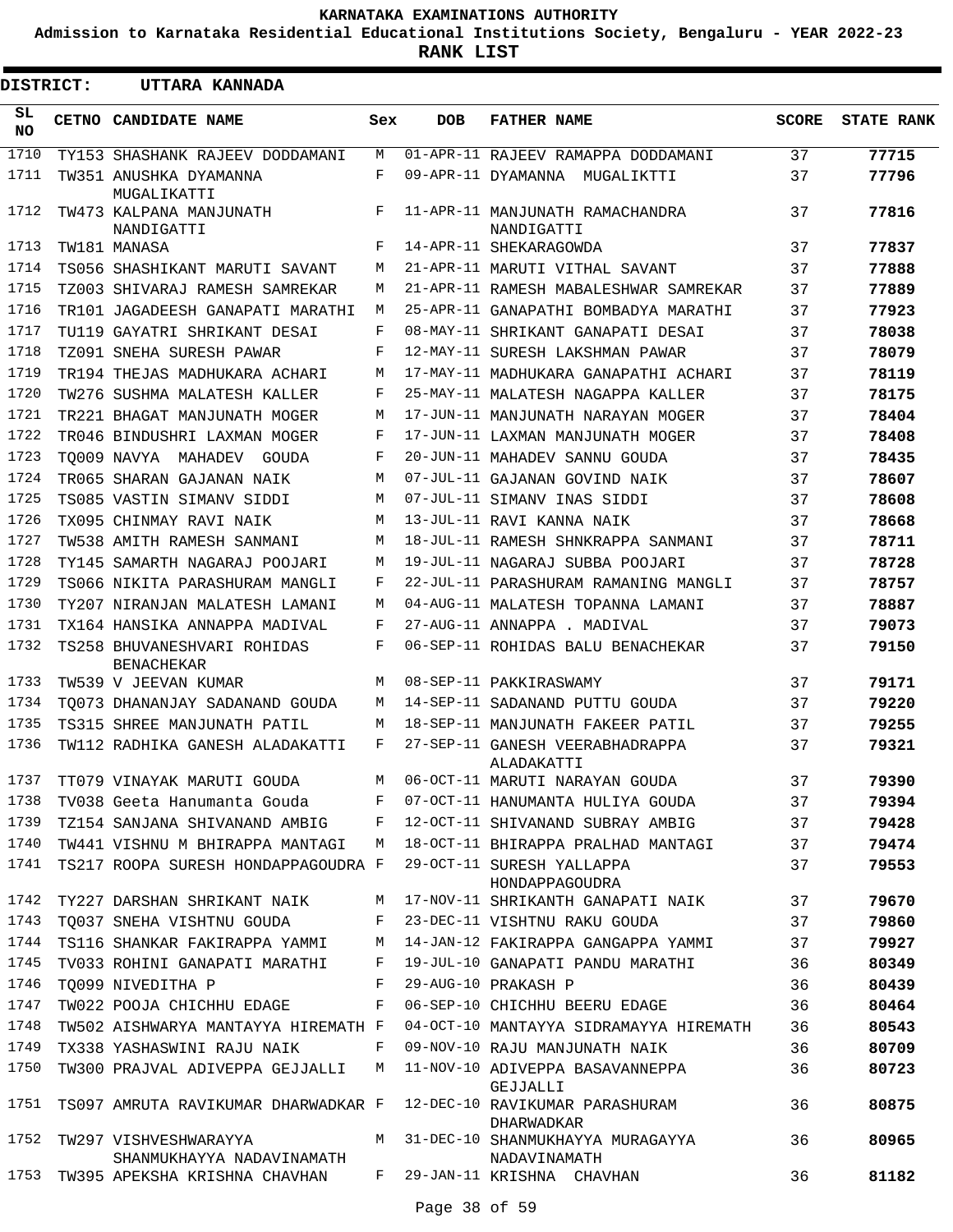**Admission to Karnataka Residential Educational Institutions Society, Bengaluru - YEAR 2022-23**

**RANK LIST**

| <b>DISTRICT:</b> | UTTARA KANNADA                        |     |                   |                                             |              |                   |
|------------------|---------------------------------------|-----|-------------------|---------------------------------------------|--------------|-------------------|
| SL.<br>NO.       | CETNO CANDIDATE NAME                  | Sex | DOB               | <b>FATHER NAME</b>                          | <b>SCORE</b> | <b>STATE RANK</b> |
| 1754             | TW011 RAGHU YELLAPPA SHIRSHI          | М   |                   | 04-FEB-11 YELLAPPA PEERAPPA SHIRSHI         | 36           | 81227             |
| 1755             | TU111 PRASAD<br>MOHAN SOLEKAR         | М   |                   | 14-FEB-11 MOHAN ARJUN SOLEKAR               | 36           | 81303             |
| 1756             | TY007 KARTIK UMESH OKKLIGA            | М   | 16-FEB-11 UMESH B |                                             | 36           | 81314             |
| 1757             | TW178 NIRANJAN GANAPATI JOGI          | М   |                   | 24-FEB-11 GANAPATI JAGANNATH JOGI           | 36           | 81361             |
| 1758             | TS383 BHAGYASHREE SOMANING<br>KANKALI | F   |                   | 01-MAR-11 SOMANING PAKIR KANKALI            | 36           | 81378             |
| 1759             | TW375 PRAJWAL MANJUNATH BHOVI         | М   |                   | 02-MAR-11 MANJUNATH BHOVI                   | 36           | 81390             |
| 1760             | TT121 GOURISH GOVIND GOUDA            | М   |                   | 03-MAR-11 GOVIND ISHWAR GOUDA               | 36           | 81397             |
| 1761             | TS068 SINDHU ARJUN HARIJAN            | F   |                   | 03-MAR-11 ARJUN RAJAPPA HARIJAN             | 36           | 81403             |
| 1762             | TW166 MANOJ HULAGAPPA BHOVI           | М   |                   | 22-MAR-11 HULAGAPPA HANMANTAPPA BHOVI       | 36           | 81561             |
| 1763             | TX032 DINESH KERESWAMI GONDA          | М   |                   | 23-MAR-11 KERESWAMI IRA GONDA               | 36           | 81568             |
| 1764             | TY015 ABHISHEK PRAKASH VADDAR         | М   |                   | 07-APR-11 PRAKASH DANAPPA VADDAR            | 36           | 81693             |
| 1765             | TZ059 MANISH MANOHAR SHAPURKAR        | М   |                   | 11-APR-11 MANOHAR RAMACHANDRA SHAPURKAR     | 36           | 81736             |
| 1766             | TS348 RICHARD MOTES BIRJI             | М   |                   | 14-APR-11 MOTES PEDRU BIRJI                 | 36           | 81766             |
| 1767             | TU065 MANALI MARUTI DESAI             | F   |                   | 02-MAY-11 MARUTI SHAMBA DESAI               | 36           | 81919             |
| 1768             | TW084 SOUJANYA JAGADEESH VEERAPUR F   |     |                   | 05-MAY-11 JAGADEESH SHIVAJI VEERAPUR        | 36           | 81947             |
| 1769             | TY176 VIKAS SANJEEV BISHTANDI         | М   |                   | 06-MAY-11 SANJEEV BISHTANDI                 | 36           | 81961             |
| 1770             | TT074 RAIZEL ROBERT DSOUZA            | F   |                   | 07-MAY-11 ROBERT RUZAR DSOUZA               | 36           | 81970             |
| 1771             | TZ054 SARITA PANDU PATAKARE           | F   |                   | 07-MAY-11 PANDU PATAKARE                    | 36           | 81971             |
| 1772             | TR033 PREETAM NAGARAJ NAIK            | М   |                   | 13-MAY-11 NAGARAJ DURGAPPA NAIK             | 36           | 82024             |
| 1773             | TU099 SNEHA RAMESH VALIP              | F   |                   | 14-MAY-11 RAMESH BHIVA VALIP                | 36           | 82036             |
| 1774             | TW414 DIVYA KALAPPA BHOVI             | F   |                   | 15-MAY-11 KALAPPA VENKAPPA BHOVI            | 36           | 82040             |
| 1775             | TX336 RAKESH UMESH NAIK               | M   |                   | 16-MAY-11 UMESH I NAIK                      | 36           | 82059             |
| 1776             | TY352 NAVYA SURENDRA DODMANE          | F   |                   | 18-MAY-11 SURENDRA CHANDRAPPA DODMANE       | 36           | 82081             |
| 1777             | TR088 NAMRATA NAGESH NAIK             | F   |                   | 19-MAY-11 NAGESH MALLA NAIK                 | 36           | 82086             |
| 1778             | TW067 JAYALAXMI MANJUNATH<br>GEJJALLI | F   |                   | 22-MAY-11 MANJUNATH MARENNA GEJJALLI        | 36           | 82107             |
| 1779             | TY368 NAYANA FAKIRAPPA BARKI          | F   |                   | 24-MAY-11 PAKIRAPPA<br>BARKI                | 36           | 82126             |
| 1780             | TO083 SUREKHA SHANMUKAPPA<br>KANASAVI | F   |                   | 29-MAY-11 SHANMUKAPPA GATTEPPA KANASAVI     | 36           | 82169             |
| 1781             | TY218 ARUN BASAVARAJ YALAVATTI        | M   |                   | 07-JUN-11 BASAVARAJ FAKKERAPPA<br>YALAVATTI | 36           | 82282             |
| 1782             | TU108 RUTUJA ROHIDAS MIRASHI          | F   |                   | 08-JUN-11 ROHIDAS RAMA MIRASHI              | 36           | 82308             |
| 1783             | TV086 ANANYA BHASKAR AMBIG            | F   |                   | 11-JUN-11 BHASKAR YANKU AMBIG               | 36           | 82339             |
| 1784             | TX001 PRAVEEN KUBERA LAMANI           | М   |                   | 22-JUN-11 KUBERA LOKAPPA LAMANI             | 36           | 82464             |
| 1785             | TX163 VARSHA SHIVAMURTI NAIK          | F   |                   | 29-JUN-11 SHIVAMURTI ERA NAIK               | 36           | 82553             |
| 1786             | TS177 PAVANAKUMAR SANTOSH SONAR       | M   |                   | 08-JUL-11 SANTOSH GANAPATI SONAR            | 36           | 82648             |
| 1787             | TW253 SANTOSH BAMMU KOKARE            | М   |                   | 09-JUL-11 BAMMU KOKARE                      | 36           | 82670             |
| 1788             | TX262 DARSHAN RAMACHANDRA NAIK        | М   |                   | 15-JUL-11 RAMACHANDRA PUTTA NAIK            | 36           | 82712             |
| 1789             | TS369 SOUMYA SHIVAJI JADHAV           | F   |                   | 27-JUL-11 SHIVAJI NARAYAN JADHAV            | 36           | 82860             |
| 1790             | TX123 KRITIKA GOUDA                   | М   |                   | 29-JUL-11 MANJUNATH GOUDA                   | 36           | 82878             |
| 1791             | TZ066 NAVEEN SURESH SIDDI             | М   |                   | 10-AUG-11 SURESH RADHAKRASHNA SIDDI         | 36           | 82995             |
| 1792             | TY224 NIKHIL NAGESH ARER              | М   |                   | 23-AUG-11 NAGESH REVAYYA ARER               | 36           | 83090             |
| 1793             | TW198 GANESH NARAYAN HOSALLI          | М   |                   | 03-SEP-11 NARAYAN SIDDAPPA HOSALLI          | 36           | 83187             |
| 1794             | TZ113 VITTAL DAKHU EDAGE              | М   |                   | 04-SEP-11 DAKHU GANGARAM EDAGE              | 36           | 83195             |
| 1795             | TR105 BHUMIKA ISHWAR GOUDA            | F   |                   | 06-SEP-11 ISHWAR SUBRAY GOUDA               | 36           | 83204             |
| 1796             | TY146 BHAVANI BASAVARAJ MADARA        | F   |                   | 07-SEP-11 BASAVARAJ NAGAPPA MADARA          | 36           | 83210             |
| 1797             | TV100 MITHUN MOHAN HARIKANT           | М   |                   | 13-SEP-11 MOHAN KAMU HARIKANT               | 36           | 83266             |
| 1798             | TX358 VIJETA VINAYAKA NAIK            | М   |                   | 23-SEP-11 VINAYAKA KANNA NAIK               | 36           | 83335             |
| 1799             | TV072 PRATIBHA GOVIND GOUDA           | F   |                   | 28-SEP-11 GOVIND SANNAKOOS GOUDA            | 36           | 83368             |
| 1800             | TW179 MANIKANTH RAJU HULLUR           | М   |                   | 13-OCT-11 RAJU LAKSHMAN HULLUR              | 36           | 83469             |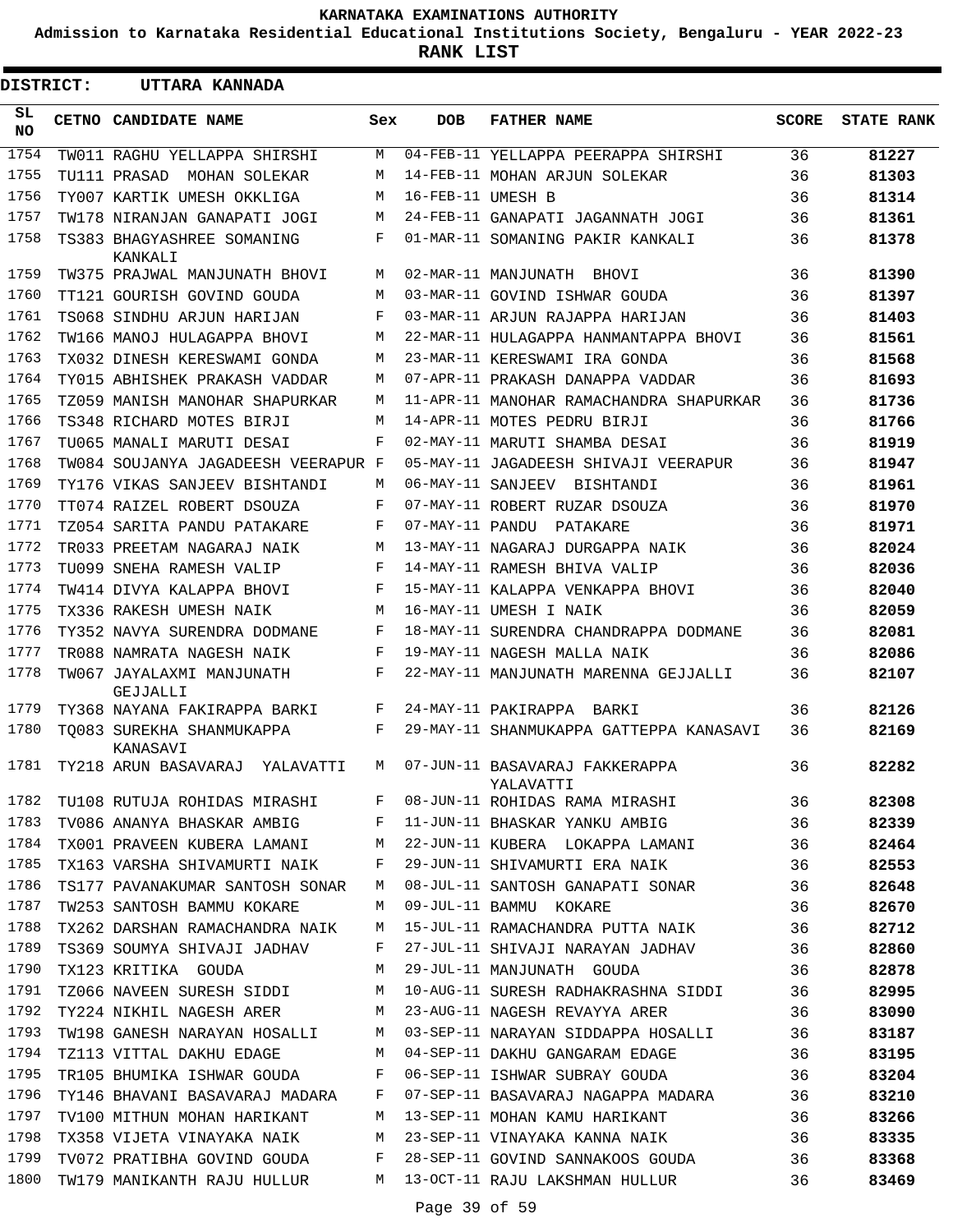**Admission to Karnataka Residential Educational Institutions Society, Bengaluru - YEAR 2022-23**

**RANK LIST**

| <b>DISTRICT:</b> | UTTARA KANNADA                                 |            |                  |                                                  |              |                   |
|------------------|------------------------------------------------|------------|------------------|--------------------------------------------------|--------------|-------------------|
| SL<br><b>NO</b>  | CETNO CANDIDATE NAME                           | Sex        | <b>DOB</b>       | <b>FATHER NAME</b>                               | <b>SCORE</b> | <b>STATE RANK</b> |
| 1801             | TW509 NAVYASHREE<br>JAGADEESH<br>VADDAR        | F          |                  | 15-OCT-11 JAGADEESH YALLAPPA<br>VADDAR           | 36           | 83485             |
| 1802             | TZ006 NITISH TAMMANNA NAIK                     | M          |                  | 18-OCT-11 TAMMANNA KAMU NAIK                     | 36           | 83496             |
| 1803             | TY366 PURVITA ANIL BARKI                       | $_{\rm F}$ |                  | 24-OCT-11 ANIL NAGAPPA BARKI                     | 36           | 83536             |
| 1804             | TO008 DEEPAK MANJUNATH MUKRI                   | М          |                  | 06-NOV-11 MANJUNATH SHIVU MUKRI                  | 36           | 83629             |
| 1805             | TS047 SHRAVANI RUDRAPPA                        | $_{\rm F}$ |                  | 11-NOV-11 RUDRAPPA HULAKOPPAR                    | 36           | 83676             |
|                  | HULAKOPPKAR                                    |            |                  |                                                  |              |                   |
| 1806             | TS050 SHAMBHAVI LAXMAN DHANNU                  | $_{\rm F}$ | 03-DEC-11 LAXMAN |                                                  | 36           | 83806             |
| 1807             | TW008 VRSHA GANAPATI<br>HARAGANAHALLI          | F          |                  | 30-DEC-11 GANAPATI GUTTEPPA<br>HARAGANAHALLI     | 36           | 83945             |
| 1808             | TZ118 ANIL JANU KHARATH                        | М          | 13-JUL-10 JANU   |                                                  | 35           | 84323             |
| 1809             | TW197 RIYA NAGENDRA VALIKAR                    | F          |                  | 13-JUL-10 NAGENDRA VALIKAR                       | 35           | 84325             |
| 1810             | TW107 PAVITRA RAMU EDIGE                       | $_{\rm F}$ | 18-AUG-10 RAMU   | EDIGE                                            | 35           | 84395             |
| 1811             | TW004 BINDU PARASHURAM VALMIKI                 | F          |                  | 11-NOV-10 PARASHURAM HANMANTAPPA<br>VALMIKI      | 35           | 84728             |
| 1812             | TO065 PRATIKSHA PANDURANG NAIK                 | F          |                  | 21-NOV-10 PANDURANG VISWANATH NAIK               | 35           | 84780             |
| 1813             | TW370 PREM BASAVARAJ KARAVALLI                 | М          |                  | 02-DEC-10 BASAVARAJ NAGAPPA KARAVALLI            | 35           | 84819             |
| 1814             | TS129 RENUKHA KALYANI ITAGI                    | $_{\rm F}$ |                  | 06-DEC-10 KALYANI SHIVAPPA ITAGI                 | 35           | 84843             |
| 1815             | TT092 NIRANJAN RATNAKAR NAIK                   | М          |                  | 08-DEC-10 RATNAKAR DEVAYYA NAIK                  | 35           | 84852             |
| 1816             | TW157 ANITA GOVIND BHOVI                       | F          |                  | 07-JAN-11 GOVIND BHOVI                           | 35           | 85068             |
| 1817             | TY293 ADITYA TANGARAJA JUNVA                   | М          |                  | 19-JAN-11 TANGARAJA SHRAVAN JUNVA                | 35           | 85143             |
| 1818             | TW291 ROHITH RAVI GOLLAR                       | М          |                  | 26-JAN-11 RAVI GOLLAR                            | 35           | 85190             |
| 1819             | TS146 AKASH SUBHASH JADAV                      | M          |                  | 02-FEB-11 SUBHASH PAKKIRAPPA JADAV               | 35           | 85230             |
| 1820             | TW478 ANITA PARASHURAM<br>KUMBARAGANI          | $_{\rm F}$ |                  | 12-FEB-11 PARASHURAM PAKKIRAPPA<br>KUMBARAGANI   | 35           | 85296             |
| 1821             | TZ114 ABUZIYA ABDULGANI SHAIKH                 | М          |                  | 15-FEB-11 ABDULGANI ALLABAKSH SHAIKH             | 35           | 85319             |
| 1822             | TS250 POORVA EKANATH PATIL                     | F          |                  | 11-MAR-11 EKANATH GANGARAM PATIL                 | 35           | 85505             |
| 1823             | TW516 APOORVA BASAPPA HALAKATTI                | F          |                  | 16-MAR-11 BASAPPA S HALAKATTI                    | 35           | 85551             |
| 1824             | TS209 PRAVEEN BASAVARAJ KELOJI                 | М          |                  | 21-MAR-11 BASAVARAJ SHANKAR KELOJI               | 35           | 85605             |
| 1825             | TW492 GANESH PARASHURAM BHADRAPUR M            |            |                  | 22-MAR-11 PARASHURAM LAKSHMAN BHADRAPUR          | 35           | 85607             |
| 1826             | TY139 RAKESH LOKESH NAIK                       | М          |                  | 22-MAR-11 LOKESH MANJAPPA NAIK                   | 35           | 85612             |
| 1827             | TX024 SOMASHEKARA PARASHURAMA<br>GONDA         | M          |                  | 01-APR-11 PARASHURAMA NAGA GONDA                 | 35           | 85706             |
| 1828             | TY337 SAMEEKSHA RAJU DODAMANE                  | F          |                  | 04-APR-11 RAJU DODAMANE                          | 35           | 85736             |
| 1829             | TY294 SURAJKUMAR SATISH NAIK                   | М          |                  | 05-APR-11 SATISHA E NAIK                         | 35           | 85744             |
| 1830             | TW156 MANOJ HULAGAPPA MEDAR                    | М          |                  | 10-APR-11 HULAGAPPA MEDAR                        | 35           | 85783             |
| 1831             | TW003 DHANUSH UMESH DODDAMANI                  | М          |                  | 28-APR-11 UMESH DODDAMANI                        | 35           | 85948             |
| 1832             | TU114 SANCHITA SURESH DESAI                    | F          |                  | 03-MAY-11 SURESH GOVIND DESAI                    | 35           | 85990             |
| 1833             | TS175 SRIJAY TUKARAM KALKERI                   | М          |                  | 07-MAY-11 TUKARAM JAIVANT KALKERI                | 35           | 86033             |
| 1834             | TW442 GANESHA MANJUNATHA<br>BHOVIVADDARA       | M          |                  | 24-MAY-11 MANJUNATHA DEVENDRAPPA<br>BHOVIVADDARA | 35           | 86182             |
| 1835             | TS289 SUJALKUMAR SHIVAJI<br><b>BELAVATAKAR</b> | М          |                  | 26-MAY-11 SHIVAJI MARUTI BELAVATAKAR             | 35           | 86215             |
| 1836             | TS031 VAISHNAVI SHANKAR CHOPADE                | F          |                  | 08-JUN-11 SHANKAR JAIVANT CHOPADE                | 35           | 86385             |
| 1837             | TU085 ROHINI RAVINDRA BHATAKANDE               | М          |                  | 09-JUN-11 RAVINDRA IRAPPA BHATAKANDE             | 35           | 86395             |
| 1838             | TZ037 GAYATRI DHONDU DOYIPODE                  | F          |                  | 13-JUN-11 DHONDU VITTU DOYIPODE                  | 35           | 86427             |
| 1839             | TR149 NISHANTH KHARVI                          | М          |                  | 14-JUN-11 SURESH KHARVI                          | 35           | 86441             |
| 1840             | TS096 PRATHVI MAHADEV MAGAVADKAR               | F          |                  | 22-JUN-11 MAHADEV MAGAWADKAR                     | 35           | 86515             |
| 1841             | TU028 SANTOSHI DINESH MISHALE                  | F          |                  | 01-JUL-11 DINESH MARUTI MISHALE                  | 35           | 86619             |
| 1842             | TS012 TARUN A JADHAV                           | М          |                  | 06-JUL-11 ANIL N JADHAN                          | 35           | 86692             |
| 1843             | TV040 PUNIT PARAMESHWAR MARATHI                | М          |                  | 07-JUL-11 PARAMESHWAR GANESH MARATHI             | 35           | 86704             |
| 1844             | TS196 BHUMIKA LOKESH RACHOTKAR                 | F          |                  | 14-JUL-11 LOKESH PARASHURAM RACHOTKAR            | 35           | 86777             |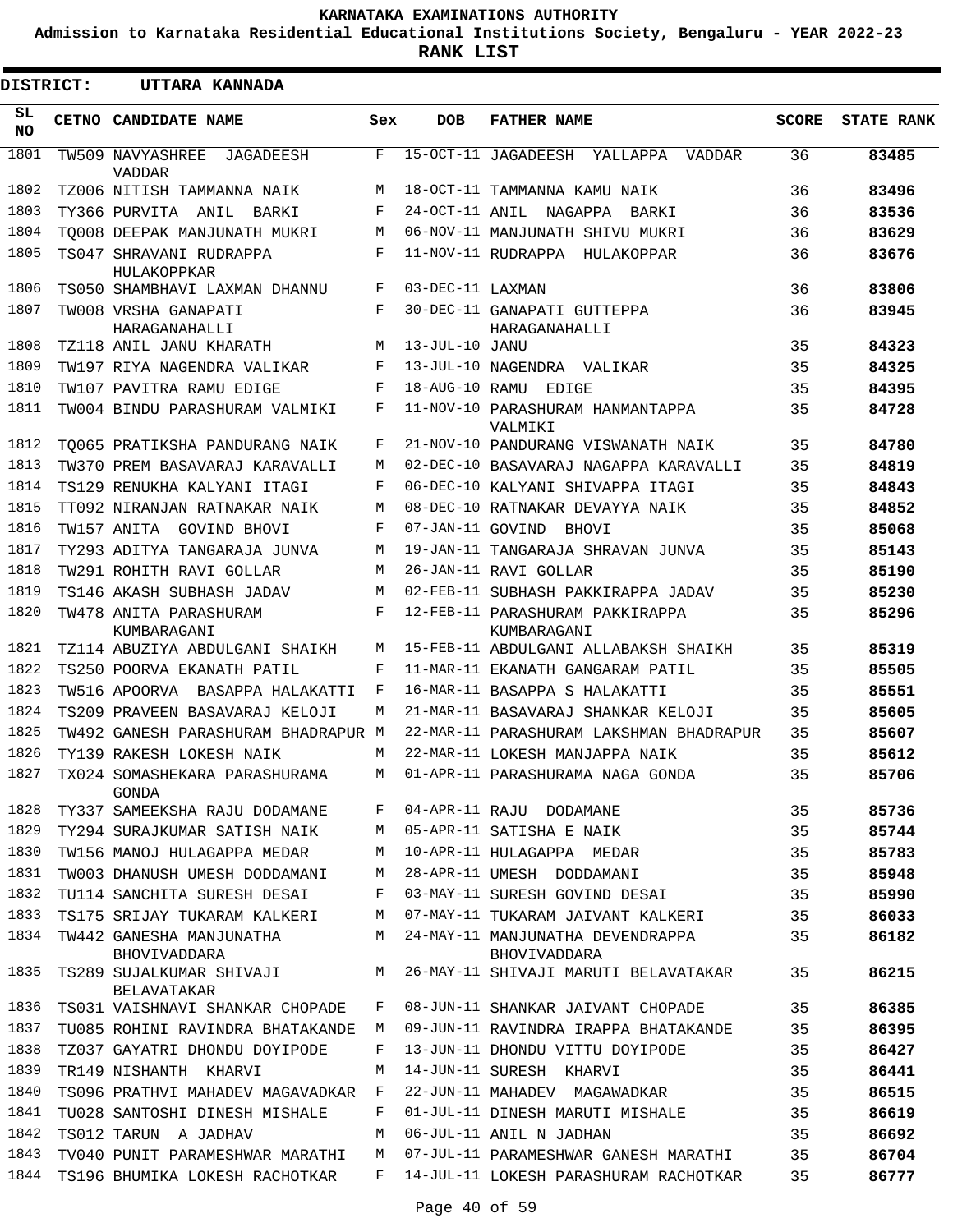**Admission to Karnataka Residential Educational Institutions Society, Bengaluru - YEAR 2022-23**

**RANK LIST**

| DISTRICT: | UTTARA KANNADA                                            |     |                 |                                                     |              |                   |
|-----------|-----------------------------------------------------------|-----|-----------------|-----------------------------------------------------|--------------|-------------------|
| SL<br>NO. | CETNO CANDIDATE NAME                                      | Sex | <b>DOB</b>      | <b>FATHER NAME</b>                                  | <b>SCORE</b> | <b>STATE RANK</b> |
| 1845      | TV137 KARTIKA CHANDRAKANT AMBIG                           | М   |                 | 14-JUL-11 CHANDRAKANT GANAPU AMBIG                  | 35           | 86781             |
| 1846      | TR093 JEEVARAJ MANJUNATH NAIK                             | М   |                 | 15-JUL-11 MANJUNATH MASTI NAIK                      | 35           | 86794             |
| 1847      | TX070 PRAJWAL M G                                         | М   |                 | 18-JUL-11 MANJUNATHA RAMA GONDA                     | 35           | 86828             |
| 1848      | TY340 TEJAS M PATIL                                       | М   |                 | 18-JUL-11 MANJUNATH V PATIL                         | 35           | 86833             |
| 1849      | TY025 SINDHU MADHUKESHWAR NAIK                            | F   |                 | 20-JUL-11 MADHUKESHWAR GANAPATI NAIK                | 35           | 86865             |
| 1850      | TY364 PRITHAM BASAVARAJ NAIK                              | М   |                 | 24-JUL-11 BASAVARAJ NAIK                            | 35           | 86900             |
| 1851      | TW037 DAYANAND SHIVANAND MADALLI                          | M   |                 | 03-AUG-11 SHIVANAND<br>MADALLI                      | 35           | 86983             |
| 1852      | TR082 KOUSALYA MOHAN NAIK                                 | F   |                 | 26-AUG-11 MOHAN VENKATESH NAIK                      | 35           | 87207             |
| 1853      | TS210 SAKSHI CHANDRAKANT KAMMAR                           | F   |                 | 02-SEP-11 CHANDRAKANTH PUNDALIKA KAMMAR             | 35           | 87251             |
| 1854      | TW519 LATHA G                                             | F   |                 | 17-SEP-11 GANAPATI<br>MADAR                         | 35           | 87372             |
| 1855      | TR023 MANIKANTH MASTI GOND                                | М   |                 | 18-OCT-11 MASTI THIMMAPPA GOND                      | 35           | 87578             |
| 1856      | TW367 PAVANI RAJAPPA SAVANUR                              | F   |                 | 24-OCT-11 RAJAPPA YALLAPPA SAVANUR                  | 35           | 87622             |
| 1857      | TZ117 ROHAN<br>SANTOSH BELAGAONKAR                        | M   |                 | 05-NOV-11 SANTOSH BASTYAV BELGAVKAR                 | 35           | 87698             |
| 1858      | TT056 MAHENDRA GAJANAN NAIK                               | М   |                 | 07-NOV-11 GAJANAN HONNA NAIK                        | 35           | 87710             |
| 1859      | TO027 SUMANT MANJUNATH AGER                               | М   |                 | 28-NOV-11 MANJUNATH SOMU AGER                       | 35           | 87851             |
| 1860      | TW362 DISHA TIPPANNA LAMANI                               | F   |                 | 02-DEC-11 TIPPANNA<br>YANKAPPA LAMANI               | 35           | 87879             |
| 1861      | TY353 MOHAN RAMESH CHANNAYYA                              | М   |                 | 17-DEC-11 RAMESH SHANKARAPPA CHANNAYYA              | 35           | 87958             |
| 1862      | TS038 ASHA MANVEL HARNODKAR                               | F   |                 | 22-DEC-11 MANVEL JUVANV HARNODKAR                   | 35           | 87988             |
| 1863      | TY322 DEEKSHA LAKSHMINARAYAN NAIK F                       |     |                 | 02-JAN-12 LAKSHMINARAYAN HANMANT NAIK               | 35           | 88046             |
| 1864      | TS164 SURESH MAHADEV HARIJAN                              | М   |                 | 19-NOV-09 MAHADEV YALLAPPA HARIJAN                  | 34           | 88230             |
| 1865      | TY228 SANGEETHA SURESH BHOVI                              | F   |                 | 28-AUG-10 SURESH BHOVI                              | 34           | 88583             |
| 1866      | TX064 NAGAVENI KRISHNA GONDA                              | F   |                 | 11-OCT-10 KRISHNA MAILA GONDA                       | 34           | 88741             |
| 1867      | TS114 PRAMOD RAMANNA BANADURKAR                           | М   |                 | 29-OCT-10 BANADURKAR BASAVANTH<br><b>BANADURKAR</b> | 34           | 88825             |
| 1868      | TY157 SUHANABANU ABDULSALAM SAB                           | F   |                 | 14-NOV-10 ABDULSALAM ABDULSAMMAD SAB                | 34           | 88920             |
| 1869      | TW457 MANJUNATH SHIVAPPA<br>NARAGANAVAR                   | М   |                 | 25-NOV-10 SHIVAPPA SANKAPPA NARAGANAVAR             | 34           | 88976             |
| 1870      | TU068 AKSHARA SURESH REVANKAR                             | F   |                 | 26-NOV-10 SURESH VITTHU REVANKAR                    | 34           | 88980             |
| 1871      | TU038 RAKSHITA GANAPATI DESAI                             | F   |                 | 18-DEC-10 GANANPATI BHONDU DESAI                    | 34           | 89118             |
| 1872      | TR193 NIDHISH S MOGER                                     | М   |                 | 02-JAN-11 SHRINIVAS<br>MOGER                        | 34           | 89263             |
| 1873      | TU143 GOURESH DHONDU PATIL                                | M   |                 | 08-JAN-11 DHONDU DHULU PATIL                        | 34           | 89300             |
|           | 1874 TW401 ADARSH SUBHAS LAMANI M 15-JAN-11 SUBHAS LAMANI |     |                 |                                                     | 34           | 89345             |
| 1875      | TT020 SHILPA NAGAPPA HASLAR F                             |     |                 | 05-FEB-11 NAGAPPA JATTI HASLAR                      | 34           | 89474             |
| 1876      | TV149 VIGHNESH NAGESH MOODANGI                            | M   |                 | 06-FEB-11 NAGESH AJJAPPA MOODANGI                   | 34           | 89484             |
| 1877      | TW162 RANJITA DEVAPPA LAMANI                              | F   |                 | 07-FEB-11 DEVAPPA PUTTAPPA LAMANI                   | 34           | 89489             |
| 1878      | TW030 AKASH BASAVARAJ RADDER                              | М   |                 | 12-FEB-11 BASAVARAJ SHEKAPPA RADDER                 | 34           | 89527             |
| 1879      | TR217 MANYATA PANDU MOGER                                 | F   |                 | 18-FEB-11 PANDU N MOGER                             | 34           | 89582             |
| 1880      | TW281 DARSHAN BASAPPA HALLER                              | М   |                 | 07-MAR-11 BASAPPA HANUMAPPA HALLER                  | 34           | 89720             |
| 1881      | TU092 AMRUTA RAJENDR DESAI                                | F   |                 | 08-MAR-11 RAJENDR RAMA DESAI                        | 34           | 89729             |
| 1882      | TW148 KISHORE GANAPATI LAMANI                             | M   |                 | 21-MAR-11 GANAPATI LAMANI                           | 34           | 89832             |
| 1883      | TW504 SOUJANYA SHESHAPPANAVARA                            | F   |                 | 22-MAR-11 SUBHASA SHESHAPPANAVARA                   | 34           | 89851             |
| 1884      | TX166 YOGESH SUBRAHMANYA BHANDARI M                       |     |                 | 25-MAR-11 SUBRAHMANYA MAHADEV BHANDARI              | 34           | 89884             |
| 1885      | TW426 BHAGEERATHI IRAPPA<br>JIDDANNAVARA                  | F   |                 | 26-MAR-11 IRAPPA SHANKARAPPA<br>JIDDANNAVARA        | 34           | 89886             |
| 1886      | TS065 APOORVA SANJU KARANJEKAR                            | F   | 27-MAR-11 SANJU |                                                     | 34           | 89896             |
| 1887      | TZ152 ADITYA SAVER SIDDI                                  | М   |                 | 12-APR-11 SAVER JUJEYA SIDDI                        | 34           | 90050             |
| 1888      | TX065 MANJUSHREE SURESH GONDA                             | F   |                 | 15-APR-11 SURESH BANGARYA GONDA                     | 34           | 90075             |
| 1889      | TV071 TANUSHREE KAJA GOUDA                                | F   |                 | 15-APR-11 KAJA SANKOOSA GOUDA                       | 34           | 90082             |
| 1890      | TY344 YUVANA RAJARAM NAIK                                 | F   |                 | 21-APR-11 RAJARAM NINGAPPA NAIK                     | 34           | 90136             |
| 1891      | TX008 BHARAT ANNAPPA GOWDA                                | M   |                 | 25-APR-11 ANNAPPA TIMMA GOWDA                       | 34           | 90168             |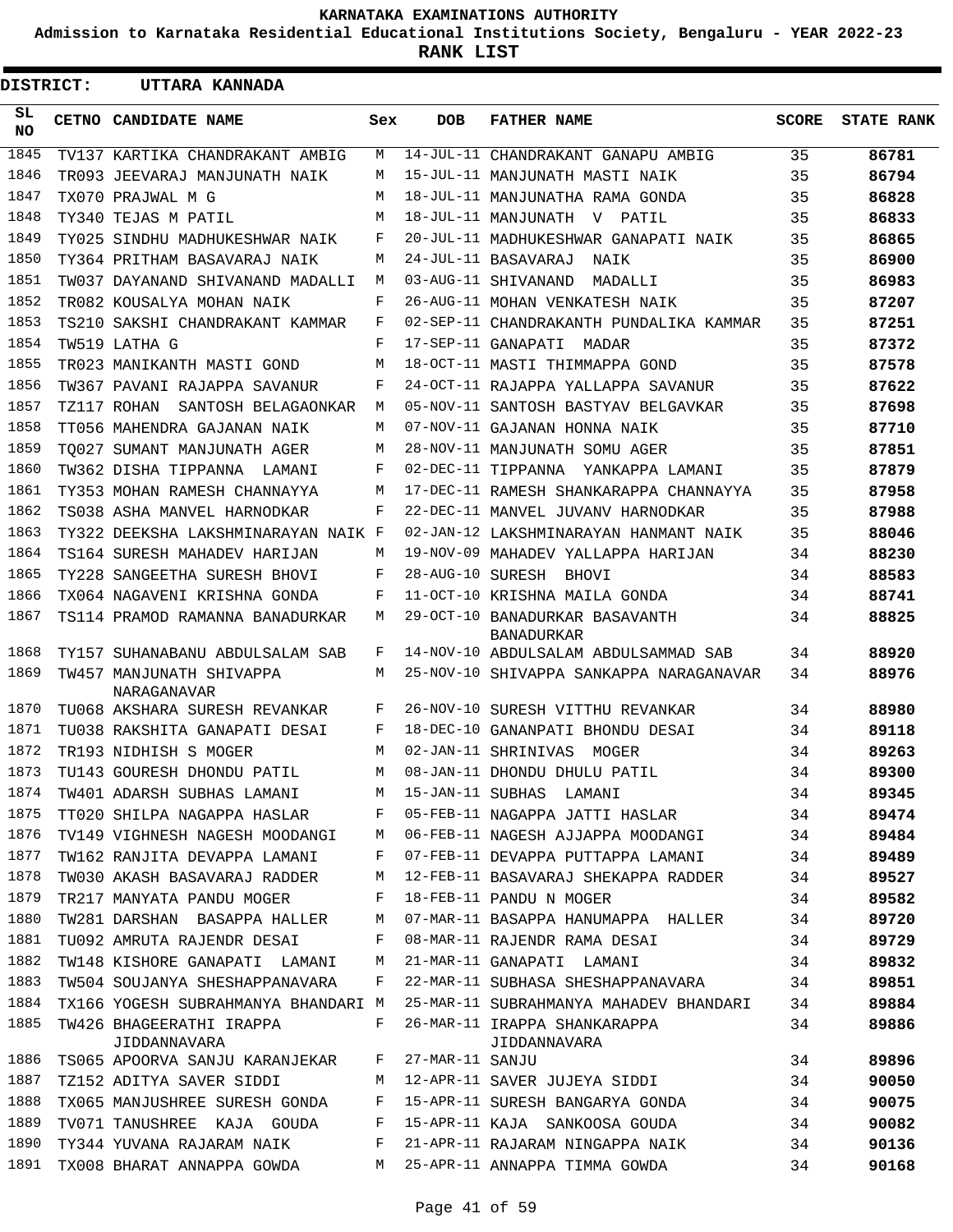**Admission to Karnataka Residential Educational Institutions Society, Bengaluru - YEAR 2022-23**

**RANK LIST**

 $\blacksquare$ 

| <b>DISTRICT:</b> | UTTARA KANNADA                                                 |            |                  |                                                                                 |       |                   |
|------------------|----------------------------------------------------------------|------------|------------------|---------------------------------------------------------------------------------|-------|-------------------|
| SL.<br>NO.       | CETNO CANDIDATE NAME                                           | Sex        | DOB              | <b>FATHER NAME</b>                                                              | SCORE | <b>STATE RANK</b> |
| 1892             | TU055 RUDRESH BALAKRISHNA HANABAR M                            |            |                  | 26-APR-11 BALAKRISHNA DEVAPPA HANABAR                                           | 34    | 90186             |
| 1893             | TS075 ADITYA SURESH WADDAR                                     | М          |                  | 03-MAY-11 SURESH SHIVAPPA WADDAR                                                | 34    | 90250             |
| 1894             | TW102 RANJITA EDGAE                                            | F          |                  | 21-MAY-11 BABU KONDU EDAGE                                                      | 34    | 90436             |
| 1895             | TS090 JANESHWARE<br>MANJUNATH<br>JAINAPPANAVAR                 | M          |                  | 22-MAY-11 MANJUNATH JAINAPPANAVAR                                               | 34    | 90440             |
| 1896             | TR215 SHAMIKA VASU NAIK                                        | F          |                  | 23-MAY-11 VASU NARAYAN NAIK                                                     | 34    | 90455             |
| 1897             | TS307 LAXMI SANJU MANE                                         | F          |                  | 24-MAY-11 SANJU LAXMAN MANE                                                     | 34    | 90464             |
| 1898             | TU081 SURAJ HANAMANT SUTAR                                     | M          |                  | 30-MAY-11 HANAMANT MALLAPPA SUTAR                                               | 34    | 90529             |
| 1899             | TS013 PREETI SAHADEV GOUDA                                     | F          |                  | 01-JUN-11 SAHADEV MAVALU GOUDA                                                  | 34    | 90552             |
| 1900             | TZ112 GEETA VAGU KOKARE                                        | F          |                  | 09-JUN-11 VAGU BAYYA KOKARE                                                     | 34    | 90652             |
| 1901             | TR249 KARTIKEYA MOGER                                          | M          |                  | 16-JUN-11 PARAMESHWAR DURGAPPA MOGER                                            | 34    | 90725             |
| 1902             | TS245 TANU BABU GOUDA                                          | $_{\rm F}$ |                  | 30-JUN-11 BABU APPARAO GOUDA                                                    | 34    | 90874             |
| 1903             | TU164 HARSHA UMESH GORE                                        | F          |                  | 02-JUL-11 UMESH BHARAMANI GORE                                                  | 34    | 90895             |
| 1904             | TW041 RATHAN NAGARAJ ANTHOJI                                   | M          |                  | 07-JUL-11 NAGARAJ RAMCHANDRA ANTHOJI                                            | 34    | 90963             |
| 1905             | TX041 JEEVAN SEETARAM NAIK                                     | M          |                  | 15-JUL-11 SEETARAM RAMA NAIK                                                    | 34    | 91060             |
| 1906             | TZ098 SUJATA FAKIRESH DODDAMANE                                | F          |                  | 15-JUL-11 FAKIRESH SHIVAPPA DODDAMANE                                           | 34    | 91071             |
| 1907             | TW342 SWATI MAHANTESH THOTAD                                   | F          |                  | 16-JUL-11 MAHANTESH DYAMANNA THOTAD                                             | 34    | 91087             |
| 1908             | TS377 DIVYA RAMDAS PATIL                                       | F          |                  | 20-JUL-11 RAMADAS HANAMANTA PATIL                                               | 34    | 91127             |
| 1909             | TW482 SHREYAS CHANNABASAYYA<br>HIREMATH                        | M          |                  | 21-JUL-11 CHANNABASAYYA SIDDAYYA<br>HIREMATH                                    | 34    | 91148             |
| 1910             | TS039 DIVYA SURESH KOKITKAR                                    | F          |                  | 23-JUL-11 SURESH ISHWAR KOKITKAR                                                | 34    | 91166             |
| 1911             | TV115 NANDITA RAMAKANTA AMBIG                                  | F          |                  | 25-JUL-11 RAMAKANTA GANAPATI AMBIG                                              | 34    | 91189             |
| 1912             | TU151 SNEHAL SADANAND THANEKAR                                 | F          |                  | 25-JUL-11 SADANAND LAXMAN THANEKAR                                              | 34    | 91194             |
| 1913             | TW190 VISHALA ANAND LAMBANI                                    | М          | 27-JUL-11 ANANDA | LAMANI                                                                          | 34    | 91215             |
| 1914             | TY324 CHITRA GANESH PATAGAR                                    | F          |                  | 28-JUL-11 GANESH NARAYAN PATAGAR                                                | 34    | 91217             |
| 1915             | TW345 SHIVAKUMAR PUTTAYYA<br>HULIKANTIMATA                     | М          |                  | 31-JUL-11 PUTTAYYA IRAYYA HULIKANTIMATA                                         | 34    | 91257             |
| 1916             | TX190 PREETAM MARUTI PUJAR                                     | М          |                  | 12-AUG-11 MARUTI HANUMANTAPPA PUJAR                                             | 34    | 91369             |
| 1917             | TV112 SPOORTI GAJANAN NAIK                                     | F          |                  | 15-AUG-11 GAJANAN HANUMANT NAIK                                                 | 34    | 91401             |
| 1918             | TU017 RAJENDRA LAXMAN MIRASHI                                  | M          |                  | 29-AUG-11 LAXMAN VALNO MIRASHI                                                  | 34    | 91513             |
| 1919             | TS133 NEHAL RAJESH MADAR                                       | М          |                  | 20-SEP-11 RAJESH RATNAPPA MADAR                                                 | 34    | 91705             |
|                  |                                                                |            |                  | 1920 TS139 POORVI KALLAPPA CHALAVADI F 21-SEP-11 KALLAPPA YALLAPPA CHALAVADI 34 |       | 91713             |
|                  | 1921 TZ010 KAVYA BAJJU PINGALE F 25-SEP-11 BAJJU JANNU PINGALE |            |                  |                                                                                 | 34    | 91738             |
|                  |                                                                |            |                  | 1922 TS327 SWATI SHIVAJI HIREKAR F 25-SEP-11 SHIVAJI HANAMANT HIREKAR 34        |       | 91744             |
| 1923             | TW456 SINCHANA SHANKRAPPA F<br>HOTAGONNANAVAR                  |            |                  | 26-SEP-11 SHANKRAPPA IRAPPA<br>HOTAGONNANAVAR                                   | 34    | 91752             |
| 1924             |                                                                |            |                  | TX288 NANDAN HALA NAIK M 01-OCT-11 HALA JATYA NAIK 34                           |       | 91794             |
| 1925             | TS387 SOUMYA VISHNU LONDI F                                    |            |                  | 08-OCT-11 VISHNU LONDI 34                                                       |       | 91862             |
| 1926             | TS262 ADITYA SUNIL WALEKAR M                                   |            |                  | 08-NOV-11 SUNIL VITHAL WALEKAR                                                  | 34    | 92105             |
| 1927             | TS089 RANJIT MANJUNATH GANGADAR                                | M          |                  | 23-NOV-11 MANJUNATH N GANGADAR                                                  | 34    | 92218             |
| 1928             | TY130 REETESH MANJUANTH JOGI                                   | M          |                  | 23-NOV-11 MANJUANTH JOGI                                                        | 34    | 92219             |
| 1929             | TY323 NIRIKSHA SOMASHEKHAR NAIK                                | F          |                  | 25-NOV-11 SOMASHEKHAR KERIYAPPA NAIK 34                                         |       | 92240             |
| 1930             | TS375 VISHAL AMRUTH JUVEKAR                                    | M          |                  | 04-DEC-11 AMRUTH VITTAL JUVEKAR 34                                              |       | 92297             |
| 1931             | TY328 SUDARSHAN DEVARAJ NAIK                                   | M          |                  | 20-DEC-11 DEVARAJ AJJAPPA NAIK 34                                               |       | 92405             |
| 1932             | TX081 HEMAVATI RAMESH NAIK                                     | F          |                  | 03-OCT-10 RAMESH VEERABHADRA NAIK 33                                            |       | 93204             |
| 1933             | TS134 RUTIKA CHANDRAKANT BADAGI                                | F          |                  | 22-OCT-10 CHANDRAKANT SUBHAS BADAGI                                             | 33    | 93299             |
| 1934             | TU145 SHILPA GURUDAS GAONKAR                                   | F          |                  | 02-DEC-10 GURUDAS GAONKAR                                                       | 33    | 93517             |
| 1935             | TW093 SAMPATKUMAR CHANNAPPA<br>HALAGI                          |            |                  | M 04-DEC-10 CHANNAPPA NAGAPPA HALAGI                                            | 33    | 93526             |
|                  |                                                                |            |                  | 1936 TX172 TANVIK DEVARAJ NAIK MART MART ALA-DEC-10 DEVARAJ KERIYA NAIK         | 33    | 93583             |
|                  |                                                                |            |                  | 1937 TZ134 AKSHATA DHAKLU THORAT F 31-DEC-10 DHAKLU BHAGU THORAT                | 33    | 93689             |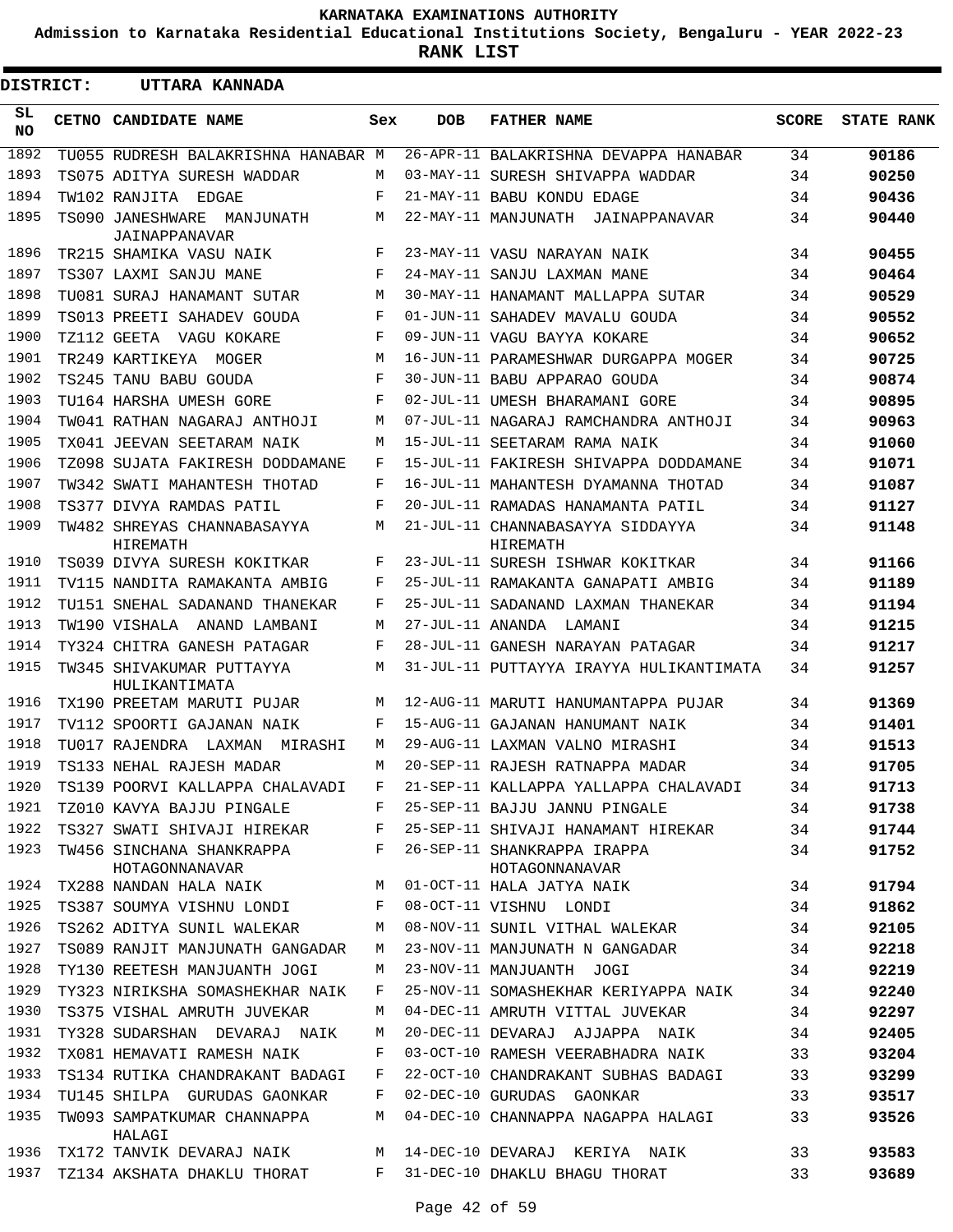**Admission to Karnataka Residential Educational Institutions Society, Bengaluru - YEAR 2022-23**

**RANK LIST**

| <b>DISTRICT:</b> | UTTARA KANNADA                               |                    |                  |                                                |              |                   |
|------------------|----------------------------------------------|--------------------|------------------|------------------------------------------------|--------------|-------------------|
| SL.<br><b>NO</b> | <b>CETNO CANDIDATE NAME</b>                  | Sex                | <b>DOB</b>       | <b>FATHER NAME</b>                             | <b>SCORE</b> | <b>STATE RANK</b> |
| 1938             | TW082 JYOTHI GADIGAYYA HIREMATH              | F                  |                  | 30-JAN-11 GADIGAYYA CHANNAYYA HIREMATH         | 33           | 93972             |
| 1939             | TU077 SUHANABANU SYED MURTUZA                | F                  |                  | 30-JAN-11 SYED SYED GAFFAR MURTUZA             | 33           | 93980             |
| 1940             | TX102 SANTOSH MAHABALESHWAR GOUDA M          |                    |                  | 01-FEB-11 MAHABALESHWAR KANNA GOUDA            | 33           | 93992             |
| 1941             | TY099 MANGALA KRISHNA KALLAGUDDI             | F                  |                  | 08-FEB-11 KRISHNA PAKEERAPPA KALLAGUDDI        | 33           | 94049             |
| 1942             | TS083 AISHWARYA PRAKASH<br>NANDIGADDI        | F                  |                  | 15-FEB-11 PRAKASH NARAYAN NANDIGADDI           | 33           | 94101             |
| 1943             | TX115 RAGHAVENDRA HANMANTAPPA<br>PUTTANNAVAR | M                  |                  | 22-FEB-11 HANMANTHAPPA TIPPANNA<br>PUTTANNAVAR | 33           | 94162             |
| 1944             | TW423 PRIYANKA PATIL                         | F                  |                  | 28-FEB-11 VISHNU PATIL                         | 33           | 94204             |
| 1945             | TW382 APOORVA SHIVANAND JADHAV               | F                  |                  | 07-MAR-11 SHIVANAND<br>JADHAV                  | 33           | 94253             |
| 1946             | TW217 CHINMAYI KALLAPPA<br>MELINAMANI        | M                  |                  | 14-MAR-11 KALLAPPA<br>MELINAMANI               | 33           | 94316             |
| 1947             | TT061 ROHAN RAMACHANDRA GOUDA                | М                  |                  | 19-MAR-11 RAMACHANDRA SHIVAYYA GOUDA           | 33           | 94371             |
| 1948             | TU070 KOMAL MAHESH GAVADE                    | F                  |                  | 26-MAR-11 MAHESH TUKARAM GAVADE                | 33           | 94437             |
| 1949             | TS367 PRATIKSHA GANAPATI<br>MANGANAGOUDRA    | F                  |                  | 29-MAR-11 GANAPATI SURESH MANGANAGOUDRA        | 33           | 94474             |
| 1950             | TO092 DHONIKUMAR SANTOSH TALEKAR             | М                  |                  | 30-MAR-11 SANTOSH TALEKAR                      | 33           | 94483             |
| 1951             | TS044 SUMIT BALAKRISHNA KAMMAR               | М                  |                  | 07-APR-11 BALAKRISHNA                          | 33           | 94602             |
| 1952             | TS035 AMBIKA MAHANTESH KHODKI                | F                  |                  | 22-APR-11 MAHANTESH BALAPPA KHODKI             | 33           | 94732             |
| 1953             | TV019 SANJAY SHANIYAR GOUDA                  | М                  |                  | 23-APR-11 SHANIYAR NAGU GOUDA                  | 33           | 94756             |
| 1954             | TZ018 MAHESH DONDU SINDHE                    | М                  |                  | 01-MAY-11 DONDU KOYA SINDHE                    | 33           | 94836             |
| 1955             | TW377 SRUSHTI NAGARAJ YALLAPUR               | F                  |                  | 01-MAY-11 NAGRAJ VASANTAPPA YALLAPUR           | 33           | 94842             |
| 1956             | TR117 CHANDRAKALA MASLU MARATHI              | F                  |                  | 02-MAY-11 MASLU DEVU MARATHI                   | 33           | 94846             |
| 1957             | TW272 NIRAJ VASANT ANTOJI                    | М                  | 16-MAY-11 VASANT | ANTOJI                                         | 33           | 94997             |
| 1958             | TZ153 PREETAM MANJUNATH MIRASHI              | М                  |                  | 16-MAY-11 MANJUNATH NARAYAN MIRASHI            | 33           | 94998             |
| 1959             | TT060 SANIKA SURESH NAIK                     | F                  |                  | 27-MAY-11 SURESH ISHWAR NAIK                   | 33           | 95119             |
| 1960             | TW469 AJAY JAGADEESH KELAGINAMANI M          |                    |                  | 28-MAY-11 JAGADEESH YALLAPPA<br>KELAGINAMANI   | 33           | 95124             |
| 1961             | TX183 SAHANA RAMESH DODDAMANI                | F                  |                  | 28-MAY-11 RAMESH KOTEPPA DODDAMANI             | 33           | 95139             |
| 1962             | TY163 BHUVAN CHANDRASHEKHAR NAIK             | M                  |                  | 06-JUN-11 CHANDRASHEKHAR GANAPATI NAIK         | 33           | 95256             |
| 1963             | TZ052 DEEPA LAXMAN KOKRE                     | $\mathbf{F}% _{0}$ |                  | 06-JUN-11 LAXMAN VAGHU KOKRE                   | 33           | 95257             |
| 1964             | TS353 DHEERAJ DNYANESHWAR LAD                | М                  |                  | 06-JUN-11 DNYANESHWAR MARUTI LAD               | 33           | 95258             |
| 1965             | TW390 TASAMIYA MOULALI<br>KAMALABAVI         | F                  |                  | 09-JUN-11 MOULALI RAHEEMSAB KAMALABAVI         | 33           | 95308             |
| 1966             | TO085 SUKRU GANAPATI GOUDA                   | М                  |                  | 15-JUN-11 GANAPATI SUKRU GOUDA                 | 33           | 95381             |
| 1967             | TS381 SUJAL VIJAY BAHADDUR                   | М                  |                  | 17-JUN-11 VIJAY DIL BAHADDUR                   | 33           | 95405             |
| 1968             | TY179 SACHIN SANJEEV SAVAKKANAVAR M          |                    |                  | 21-JUN-11 SANJEEV YALLAPPA SAVAKKANAVAR        | 33           | 95453             |
| 1969             | TV119 NIKHITA ISHWAR GOUDA                   | F                  |                  | 23-JUN-11 ISHWAR HULIYAPPA GOUDA               | 33           | 95485             |
| 1970             | TS074 TRIVENI SHAMBHAJI KADAM                | F                  |                  | 23-JUN-11 SHAMBHAJI                            | 33           | 95489             |
| 1971             | TW001 JAFARA SADIK ALLABHAKSHA<br>JANAGERI   | М                  |                  | 27-JUN-11 ALLABHAKSHA SAIYYADSAB<br>JANAGERI   | 33           | 95523             |
| 1972             | TW409 DEEPA PUTTAPPA MALAPUR                 | F                  |                  | 03-JUL-11 PUTTAPPA VASAPPA MALAPUR             | 33           | 95599             |
| 1973             | TS033 ADITYA MANJUNATH PATIL                 | М                  |                  | 05-JUL-11 MANJUNATH MARUTI PATIL               | 33           | 95619             |
| 1974             | TW310 AVINASH BASAVARAJ TEGGALLI             | М                  |                  | 12-JUL-11 BASAVARAJ                            | 33           | 95713             |
| 1975             | TV077 PRANITA RAJU HARIKANT                  | F                  |                  | 20-JUL-11 RAJU MARI HARIKANT                   | 33           | 95803             |
| 1976             | TT017 ABHISHEKA SHESHA MARATI                | М                  |                  | 23-JUL-11 SHESHA GANGU GOUDA                   | 33           | 95826             |
| 1977             | TU097 ROSHANI RATNAKAR SAVANTA               | F                  |                  | 06-AUG-11 RATNAKAR SAVALO SAVANTA              | 33           | 95996             |
| 1978             | TS132 YALLAMMA FAKKIRAPPA DODWAD             | F                  |                  | 06-AUG-11 FAKKIRAPPA YALLAPPA DODWAD           | 33           | 96002             |
| 1979             | TX007 AKASH BASAVANNI BOVI                   | М                  |                  | 15-AUG-11 BASAVANNI HAALA BOVI                 | 33           | 96068             |
| 1980             | TR178 ADITYA MOHAN MARATI                    | М                  |                  | 21-AUG-11 MOHAN GOVIND MARATI                  | 33           | 96120             |
| 1981             | TO025 KUMAREESHA UMESHA GOWDA                | М                  |                  | 28-AUG-11 UMESH KEEMU GOWDA                    | 33           | 96187             |
| 1982             | TR076 RASHMI SHRIDHAR MOGER                  | F                  |                  | 02-SEP-11 SHRIDHAR MOGER                       | 33           | 96242             |
|                  |                                              |                    | Page 43 of 59    |                                                |              |                   |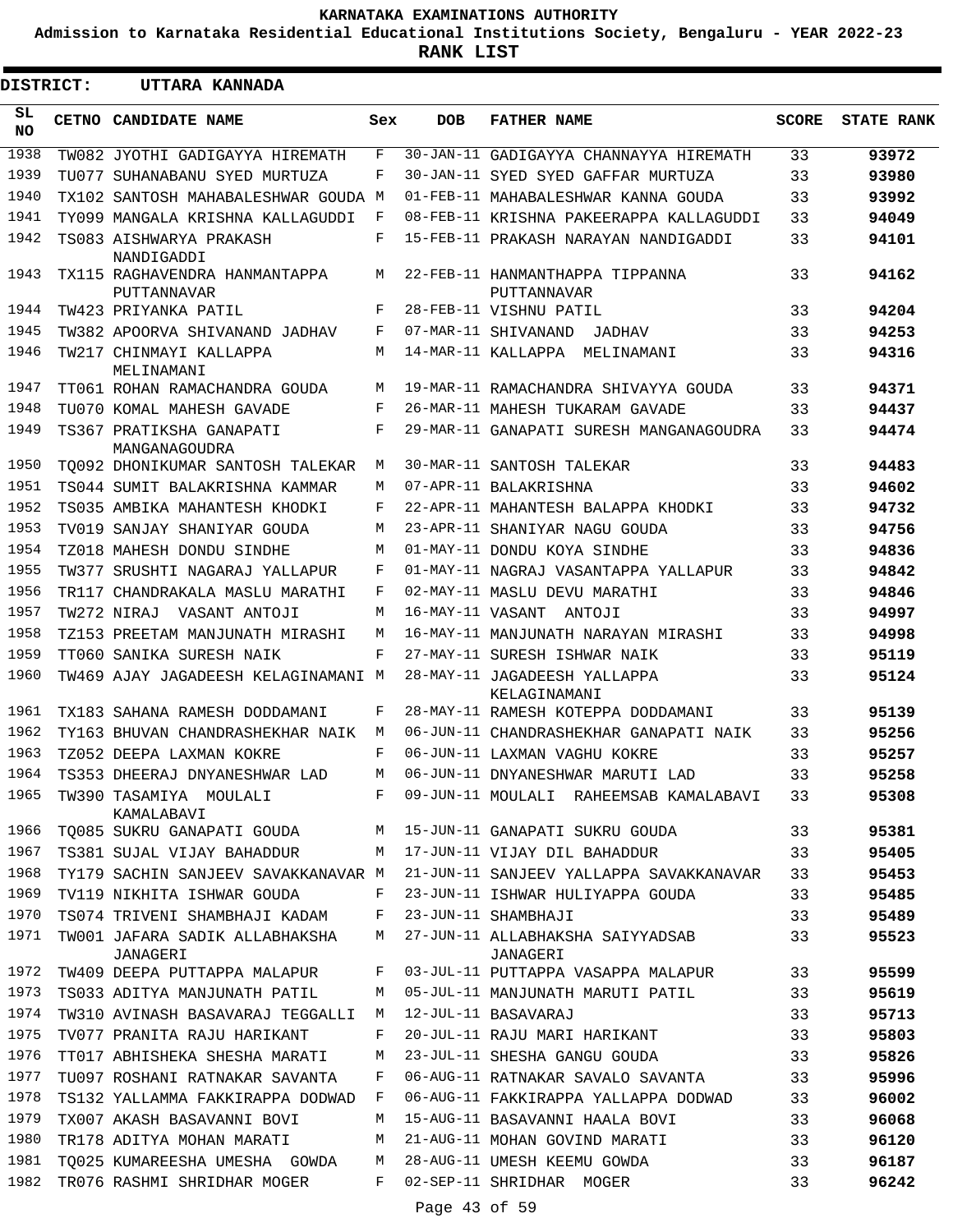**Admission to Karnataka Residential Educational Institutions Society, Bengaluru - YEAR 2022-23**

**RANK LIST**

| DISTRICT: | UTTARA KANNADA                               |     |                   |                                                       |              |                   |
|-----------|----------------------------------------------|-----|-------------------|-------------------------------------------------------|--------------|-------------------|
| SL<br>NO. | CETNO CANDIDATE NAME                         | Sex | <b>DOB</b>        | <b>FATHER NAME</b>                                    | <b>SCORE</b> | <b>STATE RANK</b> |
| 1983      | TR225 VIDYASHREE SHANKAR GOND                | F   |                   | 20-SEP-11 SHANKAR SOMAYYA GOND                        | 33           | 96404             |
| 1984      | TR245 BHARGAV GANAPATI<br>DEVADIGA M         |     |                   | 03-OCT-11 GANAPATI PUTTAYYA DEVADIGA                  | 33           | 96492             |
| 1985      | TY121 SUJEETH PRABHAKAR NAIK                 | М   |                   | 09-OCT-11 PRABHAKAR HANUMAMNTAPPA NAIK                | 33           | 96545             |
| 1986      | TY249 SPANDANA PRAKASH<br>MALLADADAVAR       | F   |                   | 12-OCT-11 PRAKASH NAGENDRAPPA<br>MALLADADAVAR         | 33           | 96589             |
| 1987      | TU002 AKSHAY ASHOK NAIK                      | M   |                   | 15-OCT-11 ASHOK VITHAL NAIK                           | 33           | 96604             |
| 1988      | TX210 SRINIVAS PARASHURAAM GONDA             | М   |                   | 02-NOV-11 PARASHURAAM GUTYA GONDA                     | 33           | 96762             |
| 1989      | TW339 GOURAMMA HANAMANTAPPA ADUR             | F   |                   | 03-NOV-11 HANAMANTAPPA PUTTAPPA ADUR                  | 33           | 96765             |
| 1990      | TW344 YALLAPPA PRAKASH YALLAPUR              | М   |                   | 03-NOV-11 PRAKASH VASANT YALLAPUR                     | 33           | 96772             |
| 1991      | TV031 MOHAN ANANT GOUDA                      | М   |                   | 19-NOV-11 ANANT MOHAN GOUDA                           | 33           | 96911             |
| 1992      | TU016 GOUTAM BALACHANDRA<br>KUMBAGALKAR      | М   |                   | 01-DEC-11 BALACHANDRA JANU KUMBAGALKAR                | 33           | 96994             |
| 1993      | TZ076 REVATI TUKARAM KAMBALE                 | F   | 29-JAN-12 TUKARAM |                                                       | 33           | 97265             |
| 1994      | TX029 SHRUTHI FAKEERAPPA LAMANI              | F   |                   | 26-AUG-10 FAKEERAPPA HANUMANTHAPPA<br>LAMANI          | 32           | 97792             |
| 1995      | TW286 NANDA SHIVAJI NAVALLI                  | F   |                   | 11-NOV-10 SHIVAJI SAHADEVAPPA NAVALLI                 | 32           | 98135             |
| 1996      | TS230 KOMAL GAJANAN KADAM                    | F   | 13-NOV-10 GAJANAN |                                                       | 32           | 98141             |
| 1997      | TZ047 PRARTHANA HANUMANT MIRASHI             | F   |                   | 18-NOV-10 HANUMANT RAMA MIRASHI                       | 32           | 98165             |
| 1998      | TR161 DHEERAJ PADMAYYA NAIK                  | М   |                   | 10-JAN-11 PADMAYYA TIMMAPPA NAIK                      | 32           | 98597             |
| 1999      | TW523 DEEPA ISHWAR HONNALLI                  | F   |                   | 11-JAN-11 ISHWAR DEVENDRAPPA HONNALLI                 | 32           | 98606             |
| 2000      | TZ104 UMA YALLAPPA BHOVIVADDAR               | F   |                   | 15-JAN-11 YALLAPPA HANUMANTAPPA<br><b>BHOVIVADDAR</b> | 32           | 98642             |
| 2001      | TS095 MOHAN EKANATH MALAPPANAVAR             | M   |                   | 16-JAN-11 EKANATH MARUTI MALAPPANAVAR                 | 32           | 98648             |
| 2002      | TS285 PREETI<br>RAMESH PATIL                 | F   |                   | 25-JAN-11 RAMESH NARAYAN PATIL                        | 32           | 98712             |
| 2003      | TY304 SUJAN DEVARAJA TALAGERI                | М   |                   | 28-JAN-11 DEVARAJA BASANTAPPA TALAGERI                | 32           | 98739             |
| 2004      | TU116 SONAM MANJUNATH NARVEKAR               | F   |                   | 19-FEB-11 MANJUNATH KALLAPPA NARVEKAR                 | 32           | 98905             |
| 2005      | TW065 LAXMI BABU KOLEKAR                     | F   |                   | 13-MAR-11 BABU KOLEKAR                                | 32           | 99096             |
| 2006      | TW040 LOKESH BASAVRAJ<br>HAVLAPPANAVAR       | M   |                   | 19-MAR-11 BASAVRAJ MALINGAPPA<br>HAVALAPPANAVAR       | 32           | 99171             |
| 2007      | TZ087 DHANUSH ANANTH MARATHI                 | М   |                   | 27-MAR-11 ANANT TUKYA MARATHI                         | 32           | 99252             |
| 2008      | TZ034 SUJATA JANU JORE                       | F   |                   | 09-APR-11 JANU DONDU JORE                             | 32           | 99409             |
|           | 2009 TV013 DEVANNA MAHESH NAIK               |     |                   | M 18-APR-11 MAHESH DEVANNA NAIK                       | 32           | 99498             |
| 2010      | TW476 RAJESHWARI RAJASHEKAR<br>SAPPANNANAVAR | F   |                   | 18-APR-11 RAJASHEKAR SAPPANNANAVAR                    | 32           | 99503             |
| 2011      | TT007 VARSHAT UMESH TANDEL                   | М   |                   | 21-APR-11 UMESH NARAYAN TANDEL                        | 32           | 99521             |
| 2012      | TR195 BINDUSHRI SHANKAR NAIK                 | F   |                   | 23-APR-11 SHANKAR SHIVARAYAPPA NAIK                   | 32           | 99533             |
| 2013      | TW089 MALATESH KRISHNAPPA<br>RANGAMMANAVAR   | М   |                   | 27-APR-11 KRISHNAPPA BASAVARAJAPPA<br>RANGAMMANAVAR   | 32           | 99581             |
| 2014      | TS147 NIMEESHA SANJAY MIRASHI                | F   |                   | 06-MAY-11 SANJAY BHEEMRAO MIRASHI                     | 32           | 99673             |
| 2015      | TZ030 SANTOSH GEORGE FERNANDIS               | М   |                   | 08-MAY-11 GEORGE SAIMAN FERNADIS                      | 32           | 99694             |
| 2016      | TS045 MOHAMMED MUSTAKIM GUDUSAB<br>SHIGALLI  | М   |                   | 09-MAY-11 GUDUSAB MAULASAB SHIGALLI                   | 32           | 99709             |
| 2017      | TW131 VINAYAK SUNIL RATHOD                   | М   |                   | 09-MAY-11 SUNIL SANGAPPA RATHOD                       | 32           | 99715             |
| 2018      | TW511 SHWETHA JAGADEESH HAVERI               | F   |                   | 13-MAY-11 JAGADEESH HANUMANTAPPA HAVERI               | 32           | 99759             |
| 2019      | TW184 DHANUSH RUDRESH HARIJAN                | М   |                   | 17-MAY-11 RUDRESH HARIJAN                             | 32           | 99794             |
| 2020      | TU007 PRASHANT APPAYYA GAVADA                | М   |                   | 06-JUN-11 APPAYYA GANESH GAVADA                       | 32           | 100066            |
| 2021      | TR034 SHREYAS GANAPATI GOND                  | М   |                   | 07-JUN-11 GANAPATI SUKRA GOND                         | 32           | 100093            |
| 2022      | TZ129 PRIYA NINGAPPA CHAPPARAD               | F   |                   | 24-JUN-11 NINGAPPA YELLAPPA CHAPPARAD                 | 32           | 100329            |
| 2023      | TO023 ANNAPOORNESHWARI LAKSHMAN<br>HAVANOOR  | F   |                   | 29-JUN-11 LAKSHMAN LAKKAPPA HAVANOOR                  | 32           | 100395            |
| 2024      | TW104 BHARATI SHYAMU SINDHE                  | F   |                   | 01-JUL-11 SHYAMU DONDU SINDHE                         | 32           | 100416            |
| 2025      | TY027 KOUSHIK CHANDRASHEKHAR NAIK M          |     |                   | 01-JUL-11 CHANDRASHEKHAR NAGENDRA NAIK                | 32           | 100419            |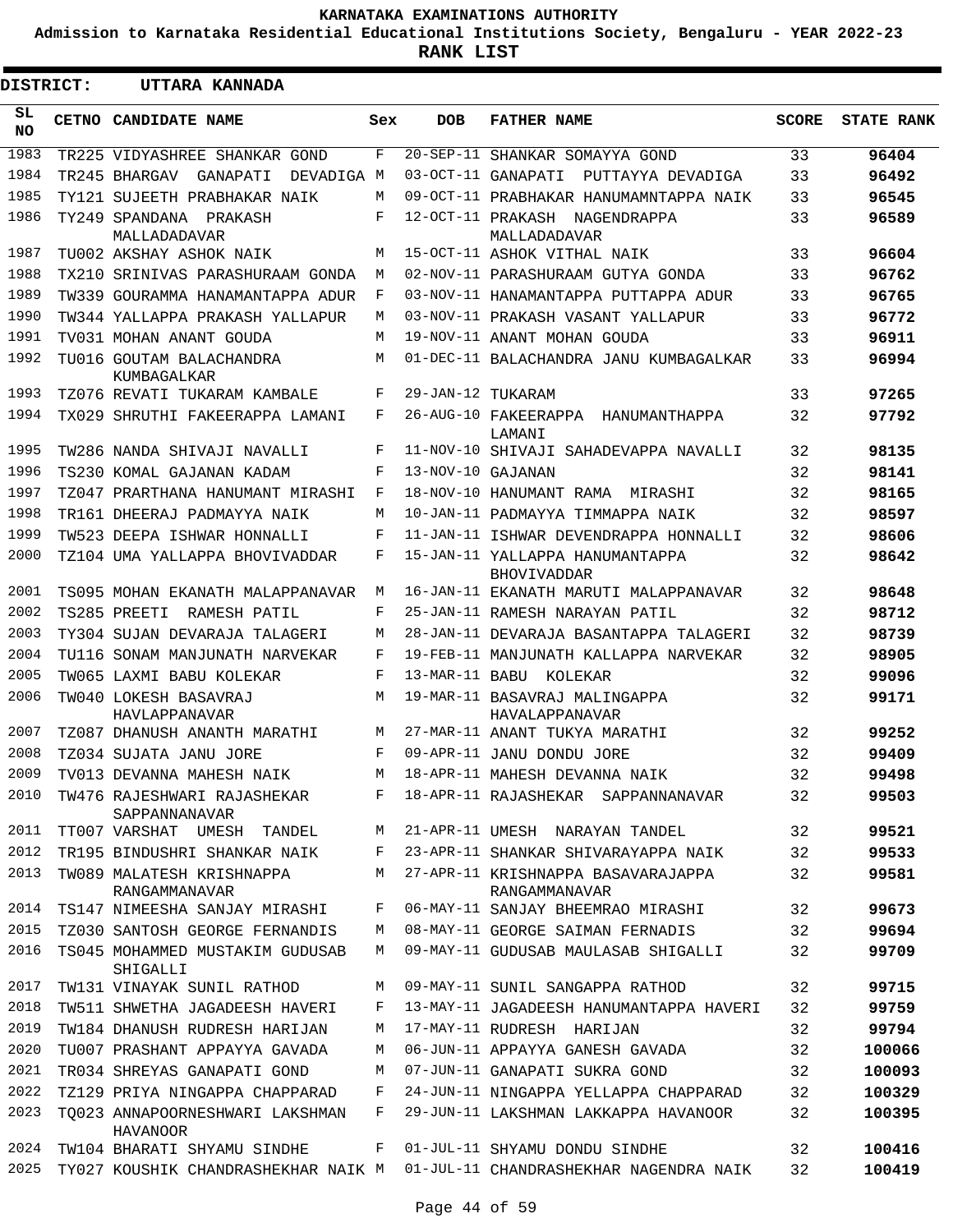**Admission to Karnataka Residential Educational Institutions Society, Bengaluru - YEAR 2022-23**

**RANK LIST**

| <b>DISTRICT:</b> | UTTARA KANNADA                            |     |                   |                                              |              |                   |
|------------------|-------------------------------------------|-----|-------------------|----------------------------------------------|--------------|-------------------|
| SL<br>NO.        | CETNO CANDIDATE NAME                      | Sex | <b>DOB</b>        | <b>FATHER NAME</b>                           | <b>SCORE</b> | <b>STATE RANK</b> |
| 2026             | TO048 SHREYA DEVENDRA HARIKANTRA          | F   |                   | 09-JUL-11 DEVENDRA SOMU HARIKANTRA           | 32           | 100531            |
| 2027             | TZ110 ARCHANA RAMU EDAGE                  | F   |                   | 13-JUL-11 RAMU BEERU EDAGE                   | 32           | 100580            |
| 2028             | TY172 SANGEETA CHANDRAPPA UPPAR           | F   |                   | 18-JUL-11 CHANDRAPPA M UPPAR                 | 32           | 100662            |
| 2029             | TU056 BHAVANA SANTOSH CHALAVADI           | F   |                   | 27-JUL-11 SANTOSH MARUTI CHALAVADI           | 32           | 100757            |
| 2030             | TV056 MEGHANA DINESH GOUDA                | F   |                   | 01-AUG-11 DINESH VENKTRAMAN GOUDA            | 32           | 100823            |
| 2031             | TY106 M MILANA                            | F   |                   | 11-AUG-11 MALATESH MALLAPPA MADARA           | 32           | 100950            |
| 2032             | TW439 GANAPATI NARAYAN LAMANI             | M   | 30-AUG-11 NARAYAN |                                              | 32           | 101136            |
| 2033             | TX340 AMRUTA VENKATARAMANA NAIK           | F   |                   | 23-SEP-11 VENKATARAMANA GANAPATI NAIK        | 32           | 101347            |
| 2034             | TS378 NETRAVATI SHIVAJI HONAGEKAR F       |     |                   | 29-OCT-11 SHIVAJI RAMA HONAGEKAR             | 32           | 101637            |
| 2035             | TR113 SINCHANA GONDA                      | F   |                   | 07-NOV-11 MANGALA TIMMAPPA GONDA             | 32           | 101726            |
| 2036             | TY090 UDAY MAHESH NAIK                    | M   |                   | 11-NOV-11 MAHESH DODYA NAIK                  | 32           | 101751            |
| 2037             | TV054 CHAITANYA NARASIMHA PATGAR          | F   |                   | 15-NOV-11 NARASIMHA VISHNU PATGAR            | 32           | 101775            |
| 2038             | TY371 PRARTHANA RAJU NAIK                 | F   |                   | 21-NOV-11 RAJU SHANKAR NAIK                  | 32           | 101831            |
| 2039             | TW435 ROHIT PARASHURAM TEGALLI            | М   |                   | 14-JAN-12 PARASHURAM SHANMUKAPPA<br>TEGALLI  | 32           | 102168            |
| 2040             | TW454 JEEVAN SHRINIVAS BHOVI              | М   |                   | 17-MAR-12 SHRINIVAS BHOVI                    | 32           | 102239            |
| 2041             | TS225 RAFEAL RAMESH BIRJI BIRJI           | М   |                   | 17-AUG-10 RAMESH PEDRU BIRJI PEDRU<br>BIRJI  | 31           | 102701            |
| 2042             | TW036 SANGEETA DOONDU KOKRE               | F   |                   | 24-SEP-10 DOONDU GANGU KOKRE                 | 31           | 102831            |
| 2043             | TZ075 MEENAKSHI TUKARAM KAMBALE           | F   | 29-NOV-10 TUKARAM |                                              | 31           | 103152            |
| 2044             | TS274 ABHISHEK BASAVARAJ VADDAR           | М   |                   | 10-DEC-10 BASAVARAJ<br>VADDAR                | 31           | 103212            |
| 2045             | TW108 KRISHNA VITTU EDIGE                 | М   |                   | 18-DEC-10 VITTU EDIGE                        | 31           | 103265            |
| 2046             | TT036 PRAJWAL PRANSIS RODRIGUES           | М   |                   | 20-DEC-10 PRANSIS CINTANBI RODRIGUES         | 31           | 103281            |
| 2047             | TY076 PREETHAM S                          | М   | 27-DEC-10 SUBHASH |                                              | 31           | 103325            |
| 2048             | TW445 MALLIKARJUN GADIGAPPA<br>INGALAKI   | М   |                   | 12-JAN-11 GADIGAPPA<br>INGALAKI              | 31           | 103510            |
| 2049             | TX132 CHAVAN MANJAPPA OKKALIGA            | М   |                   | 13-JAN-11 MANJAPPA MARYA OKKALIGA            | 31           | 103512            |
| 2050             | TW071 BASAVARAJ RAVI CHOUDAL              | М   |                   | 16-JAN-11 RAVI CHAUDAL                       | 31           | 103525            |
| 2051             | TX157 PREMA<br>MAHABALESHWAR NAIK         | F   |                   | 21-FEB-11 MAHABALESWARA<br>MANJA NAIK        | 31           | 103805            |
| 2052             | TZ107 ROHAN KALLAPPA HOLI                 | М   |                   | 23-FEB-11 KALLAPPA                           | 31           | 103832            |
| 2053             | TW374 KIRAN KALAPPA KURIYAVAR             | М   |                   | 13-MAR-11 KALAPPA BASAVANNEPPA<br>KURIYAVAR  | 31           | 104001            |
| 2054             | TW458 LAXMI BAMMU PINGALE                 | F   |                   | 16-MAR-11 BAMMU PINGALE                      | 31           | 104035            |
| 2055             | TV151 PRATEEKSHA GANESH AMBIG             | F   |                   | 01-APR-11 GANESH JATTAPPA AMBIG              | 31           | 104192            |
| 2056             | TR099 CHETAN DEVENDRA GOND                | М   |                   | 04-APR-11 DEVENDRA SANKAYYA GOND             | 31           | 104219            |
| 2057             | TX168 DIVAKAR KRISHNA OKKALIGA            | М   |                   | 11-APR-11 KRISHNA HAALA OKKALIGA             | 31           | 104312            |
| 2058             | TW542 PRATIGYA LAKSHMAN LAMANI            | F   |                   | 18-APR-11 LAKSHMAN GANGAPPA LAMANI           | 31           | 104394            |
| 2059             | TR044 GOUTHAMI CHANDRASHEKAR<br>DEVADIGA  | F   |                   | 26-APR-11 CHANDRASHEKAR DURGAYYA<br>DEVADIGA | 31           | 104483            |
| 2060             | TU132 SHANTANU SANJAY DALAVI              | М   |                   | 16-MAY-11 SANJAY PANDURANG DALAVI            | 31           | 104716            |
| 2061             | TS077 SURAJ GANAPATI TORASKAR             | М   |                   | 26-MAY-11 GANAPATI MARUTI TORASKAR           | 31           | 104835            |
| 2062             | TX165 RAJESH KRISHNAMURTI NAIK            | М   |                   | 27-MAY-11 KRISHNAMURTI GANAPATI NAIK         | 31           | 104843            |
| 2063             | TS283 DIVYA NAGENDRA MANJANNAVAR          | F   |                   | 30-MAY-11 NAGENDRA VASU MANJANNAVAR          | 31           | 104870            |
| 2064             | TW064 MAHAMMED IRFAN DIVANSAB<br>GADIVALE | М   |                   | 05-JUN-11 DIWANSAB GADIVALE                  | 31           | 104987            |
| 2065             | TS120 ANURADHA RAGHUNATHA MIRASHI F       |     |                   | 14-JUN-11 RAGHUNATHA HANUMANTHA MIRASHI      | 31           | 105125            |
| 2066             | TZ084 MANIKANTH                           | М   | 17-JUN-11 RAMESH  |                                              | 31           | 105167            |
| 2067             | TS211 PREETAM CHANDRU REDEKAR             | М   |                   | 19-JUN-11 CHANDRU MAHADEV REDEKAR            | 31           | 105184            |
| 2068             | TS313 SHREYAS MAHADEV CHALAVADI           | М   |                   | 21-JUN-11 MAHADEV OMANNA CHALAVADI           | 31           | 105211            |
| 2069             | TS227 SHUBHAM KADAM                       | М   |                   | 28-JUN-11 RAVINDRA SOMANING KADAM            | 31           | 105304            |
| 2070             | TS183 VINUTA ANIL MANE                    | F   |                   | 29-JUN-11 ANIL DHAKAPPA MANE                 | 31           | 105320            |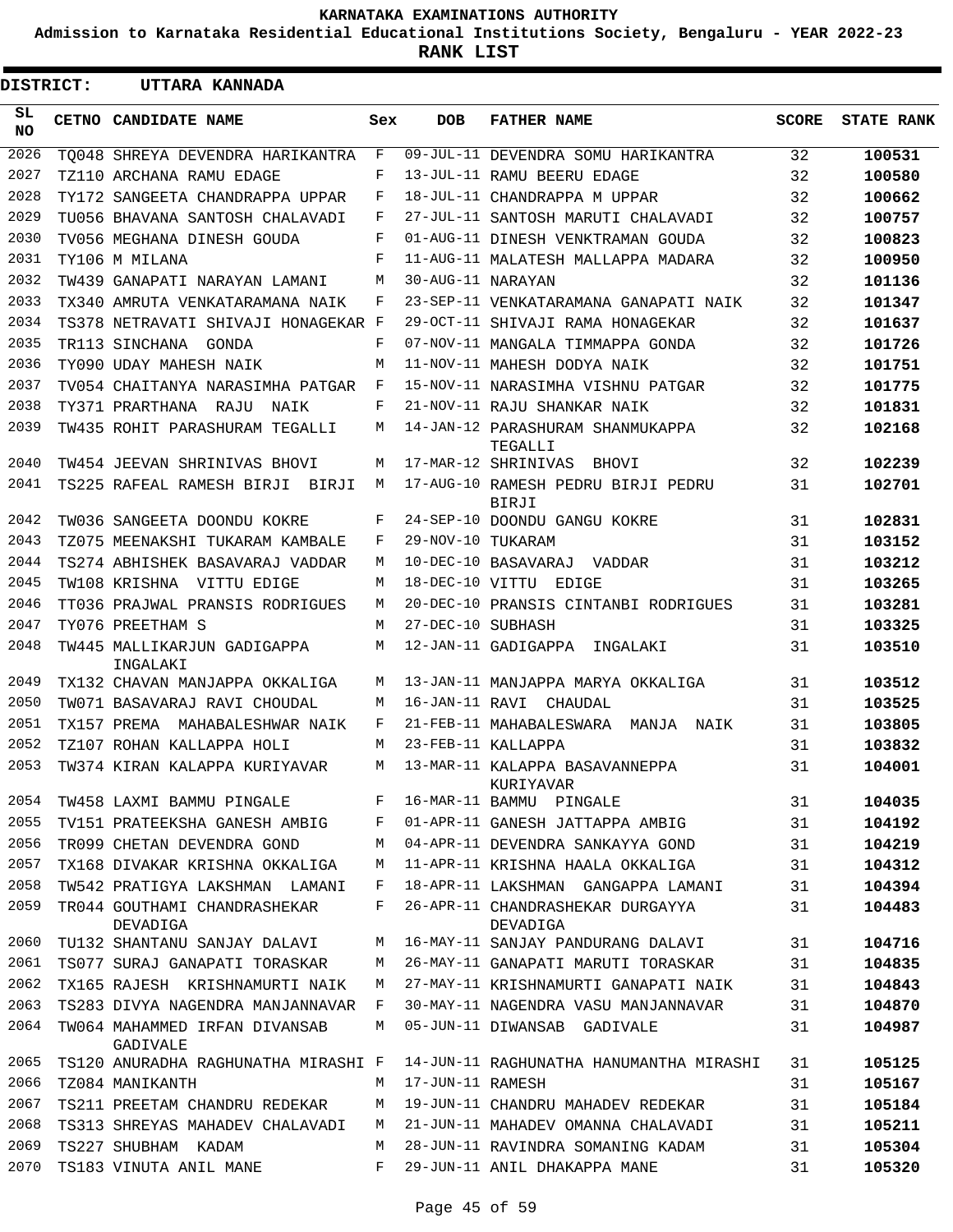**Admission to Karnataka Residential Educational Institutions Society, Bengaluru - YEAR 2022-23**

**RANK LIST**

Е

.

| DISTRICT:        | UTTARA KANNADA                              |     |                   |                                                 |              |                   |
|------------------|---------------------------------------------|-----|-------------------|-------------------------------------------------|--------------|-------------------|
| SL.<br><b>NO</b> | <b>CETNO CANDIDATE NAME</b>                 | Sex | <b>DOB</b>        | <b>FATHER NAME</b>                              | <b>SCORE</b> | <b>STATE RANK</b> |
| 2071             | TZ022 TEJASWINI HANAMANT<br>KOTAGUNASI      | F   |                   | 10-JUL-11 HANAMANT SHIVAPPA KOTAGUNASI          | 31           | 105472            |
| 2072             | TW472 TEJASWINI MANJUNATH MESTA             | F   |                   | 11-JUL-11 MANJUNATH HANMANTHAPPA MESTA          | 31           | 105488            |
| 2073             | TW248 MAHAMMAD SADIK SHARIFSAB<br>SHIGGAON  | M   |                   | 16-JUL-11 SHARIFSAB MAMMDSAB SHIGGAON           | 31           | 105554            |
| 2074             | TX200 SEEMA RAMESH GOUDA                    | F   |                   | 19-JUL-11 RAMESH HULIYA GOUDA                   | 31           | 105593            |
| 2075             | TW085 NAGAMMA CHANDRU KILLEKYATAR F         |     |                   | 04-AUG-11 CHANDRU FAKKIRAPPA<br>KILLEKYATAR     | 31           | 105782            |
| 2076             | TS341 SUDARSHAN BABU LAMANI                 | M   |                   | 08-AUG-11 BABU PAMPU LAMANI                     | 31           | 105842            |
| 2077             | TS279 SHRAVAN HANUMANT KHANDEKAR            | M   |                   | 13-AUG-11 HANUMANT APPAYYA KHANDEKAR            | 31           | 105902            |
| 2078             | TS154 YASHAVANT RAMADAS MADIVAL             | M   | 06-SEP-11 RAMADAS | MADIVAL                                         | 31           | 106140            |
| 2079             | TS337 RATIKA DEVENDRA HULMANI               | F   |                   | 11-SEP-11 DEVENDRA ARJUN HULMANI                | 31           | 106183            |
| 2080             | TW326 NAVEEN KANAKAPPA HARIJAN              | M   |                   | 12-SEP-11 KANAKAPPA FAKKIRAPPA HARIJAN          | 31           | 106197            |
| 2081             | TX035 VIJAY BHASKAR NAIK                    | M   |                   | 14-SEP-11 BHASKAR SHRIDHAR NAIK                 | 31           | 106221            |
| 2082             | TS241 CHETANA SANJU RACHOTKAR               | M   |                   | 16-SEP-11 SANJU DODDAPPA RACHOTKAR              | 31           | 106230            |
| 2083             | TV065 RABIA BASRIN HAMEED SAB               | F   |                   | 25-SEP-11 HAMEED KUNJI AHAMAD SAB               | 31           | 106318            |
| 2084             | TS167 ROSHAN MAHESH KADAM                   | M   |                   | 29-SEP-11 MAHESH SHANKAR KADAM                  | 31           | 106348            |
| 2085             | TZ085 SANJEEVINI RATNAPPA<br>SANKRAPPANAVAR | F   |                   | 30-SEP-11 RATNAPPA FAKKIRAPPA<br>SANKRAPPANAVAR | 31           | 106360            |
| 2086             | TZ090 SAMPREET BASAVARAJ<br>ASTAKATTI       | M   |                   | 30-OCT-11 BASAVARAJ HANUMANTAPPA<br>ASTAKATTI   | 31           | 106592            |
| 2087             | TS119 OMKAR KADAM                           | M   |                   | 31-OCT-11 NARENDRA SOMLING KADAM URF<br>KHULI   | 31           | 106601            |
| 2088             | TS186 ANUSHRI ASHOK GHADI                   | F   |                   | 01-NOV-11 ASHOK MARUTI GHADI                    | 31           | 106604            |
| 2089             | TW009 SAKKUBAI RAJU KORATI                  | F   |                   | 02-NOV-11 RAJU PARSAPPA KORATI                  | 31           | 106624            |
| 2090             | TY134 SWATI CHANDRASHEKHAR<br>CHANNAYYA     | F   |                   | 05-NOV-11 CHANDRASHEKHAR<br>CHANNAYYA           | 31           | 106650            |
| 2091             | TS248 HANUMANTA DEMANNA HARIJAN             | M   |                   | 18-NOV-11 DEMANNA HANUMANTH HARIJAN             | 31           | 106741            |
| 2092             | TY119 VEERESH CHANDRAPPA KOPPAD             | M   |                   | 27-NOV-11 CHANDRAPPA                            | 31           | 106826            |
| 2093             | TW428 GOUTAM AJJAPPA BHOVI                  | M   |                   | 29-NOV-11 AJJAPPA SIDDAPPA BHOVI                | 31           | 106830            |
| 2094             | TV048 DHANUSH PARAMESHWAR GOUDA             | M   |                   | 13-DEC-11 PARAMESHWAR BHAIRU GOUDA              | 31           | 106933            |
| 2095             | TW013 TIPPANNA SHAMBULING KALI              | М   |                   | 04-JAN-12 SHAMBULING TIPPANNA KALI              | 31           | 107094            |
| 2096             | TS326 KAVYA RAMESH YADUNI                   | F   |                   | 09-JAN-12 RAMESH VITTAL YADUNI                  | 31           | 107107            |
| 2097             | TU054 MAYURI RAMDAS MIRASHI                 | F   |                   | 16-JAN-12 RAMDAS LAXMAN MIRASHI                 | 31           | 107119            |
| 2098             | TS271 KARTHIK ISHWAR KUMBAR                 | М   |                   | 11-OCT-10 ISHWAR MARUTEPPA KUMBAR               | 30           | 107897            |
| 2099             | TS023 MAHAMMADSAMEER<br>MAHAMMADRAFIK MULLA | М   |                   | 29-OCT-10 MAHAMMADRAFIK BAKSHUSAB MULLA         | 30           | 108011            |
| 2100             | TW346 MANIKANTH RAJU SUBHANJI               | М   |                   | 19-NOV-10 RAJU SUBHANJI                         | 30           | 108144            |
| 2101             | TS249 KUMAR DHARMARAJ PATIL                 | M   |                   | 25-NOV-10 DHARMARAJ SUBRAY PATIL                | 30           | 108173            |
| 2102             | TW290 PRIYA ERAPPA BOMMANAHALLI             | F   |                   | 30-NOV-10 ERAPPA SAHADEVAPPA<br>BOMMANAHALLI    | 30           | 108199            |
| 2103             | TW241 NANDISH TIMMANNA<br>BHOVIVADDAR       | M   |                   | 05-DEC-10 TIMMANNA YALLAPPA BHOVIVADDAR         | 30           | 108234            |
| 2104             | TS028 PRITI LAMANI                          | F   |                   | 06-DEC-10 KRISHNA SHANKAR LAMANI                | 30           | 108239            |
| 2105             | TW379 PRAJWAL PUTTAPPA MANAVALLI            | M   |                   | 22-DEC-10 PUTTAPPA BASAPPA MANAVALLI            | 30           | 108343            |
| 2106             | TW192 RUPESHKUMAR DURGAPPA VADDAR M         |     |                   | 30-DEC-10 DURGAPPA ARJUN VADDAR                 | 30           | 108394            |
| 2107             | TS078 LAXMI JINNAPPA JAIN                   | F   |                   | 12-JAN-11 JINNAPPA MARUTHI JAIN                 | 30           | 108572            |
| 2108             | TW294 RANJITA RAJU KATAGIYAVRA              | F   |                   | 18-JAN-11 RAJU YALLAPPA KATAGIYAVARA            | 30           | 108620            |
| 2109             | TW161 ABHISHEK DASHARAT DUNDASI             | М   |                   | 28-JAN-11 DASHARAT MAHADEVAPPA DUNDASI          | 30           | 108680            |
| 2110             | TW418 KISHAN NARAYANA KASALAKAR             | М   |                   | 03-FEB-11 NARAYANA MADEVAPPA KASALAKAR          | 30           | 108730            |
| 2111             | TW101 POOJA BABU KOKARE                     | F   |                   | 03-FEB-11 BABU KOKARE                           | 30           | 108732            |
| 2112             | TW396 TARUN BASAVARAJ LAKMAPUR              | М   |                   | 22-FEB-11 BASAVARAJ MUNESHWARA LAKMAPUR         | 30           | 108889            |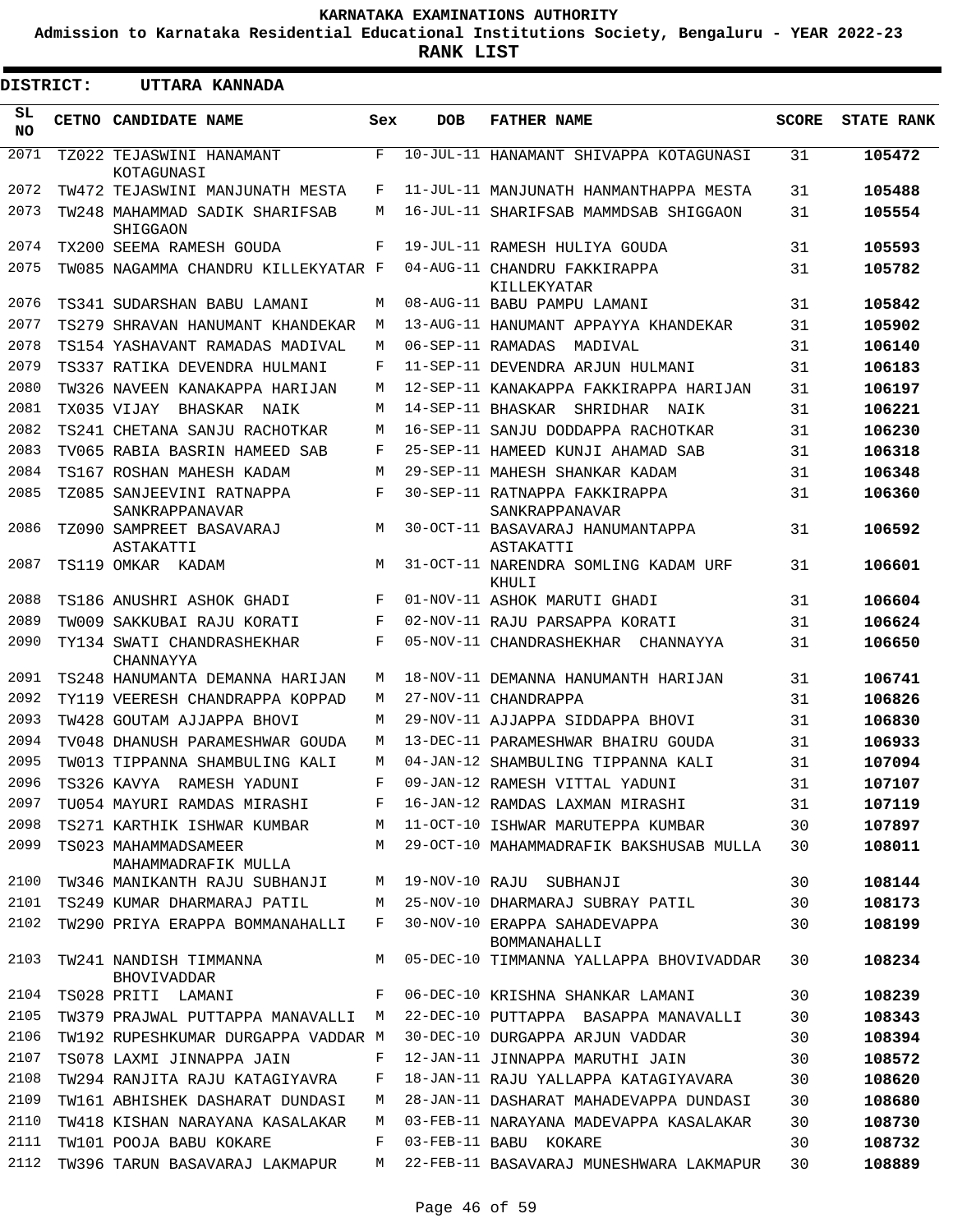**Admission to Karnataka Residential Educational Institutions Society, Bengaluru - YEAR 2022-23**

**RANK LIST**

 $\blacksquare$ 

| <b>DISTRICT:</b> |  | UTTARA KANNADA                                           |     |                   |                                                                              |              |                   |
|------------------|--|----------------------------------------------------------|-----|-------------------|------------------------------------------------------------------------------|--------------|-------------------|
| SL.<br><b>NO</b> |  | <b>CETNO CANDIDATE NAME</b>                              | Sex | DOB               | <b>FATHER NAME</b>                                                           | <b>SCORE</b> | <b>STATE RANK</b> |
| 2113             |  | TW229 SRUSHTI DYAMANNA PATIL                             | F   |                   | 02-MAR-11 DYAMANNA FAKKIRGOUDA PATIL                                         | 30           | 108959            |
| 2114             |  | TX144 UDAY GOVIND NAIK                                   | M   |                   | 11-MAR-11 GOVIND KERIYA NAIK                                                 | 30           | 109055            |
| 2115             |  | TY380 NADEEM NASIR SAB                                   | M   |                   | 13-MAR-11 NASIR IBRAHIM SAB                                                  | 30           | 109070            |
| 2116             |  | TS203 SHWETHA NAGARAJ KOLAMBI                            | F   |                   | 13-MAR-11 NAGARAJ RAMANNA KOLAMBI                                            | 30           | 109076            |
| 2117             |  | TW155 BABU BAGU PATAGARE                                 | M   |                   | 19-MAR-11 BAGU JANU PATAGARE                                                 | 30           | 109125            |
| 2118             |  | TO035 SURESH DEVU PATIL                                  | M   |                   | 28-MAR-11 DEVU BABU PATIL                                                    | 30           | 109226            |
| 2119             |  | TS366 KIRAN ASHOK KORVEKAR                               | M   |                   | 10-APR-11 ASHOK KORVEKAR                                                     | 30           | 109344            |
| 2120             |  | TS100 MANUPRIYA PARASHURAMA JAIN                         | F   |                   | 20-APR-11 PARASHURAMA NAGENDRA JAIN                                          | 30           | 109430            |
| 2121             |  | TS053 RUTVIK GOVIND GAWAS                                | M   |                   | 20-APR-11 GOVIND RAJARAM GAWAS                                               | 30           | 109436            |
| 2122             |  | TW180 NIKHIL RAVI RATHOD                                 | M   |                   | 21-APR-11 RAVI LAXMAN RATHOD                                                 | 30           | 109445            |
| 2123             |  | TW412 SUNITA GUDADAYYA BAVI                              | F   |                   | 08-MAY-11 GUDADAYYA KARIYAPPA BAVI                                           | 30           | 109655            |
| 2124             |  | TS373 ABHISHEK DAYANAND ANGAROLLI M                      |     |                   | 26-MAY-11 DAYANAND RAVI ANGAROLLI                                            | 30           | 109850            |
| 2125             |  | TW140 DIVYA RATHOD                                       | F   |                   | 28-MAY-11 DAMU RATHOD                                                        | 30           | 109881            |
| 2126             |  | TS046 PRAKASH DHOOLU GAVADE                              | М   |                   | 28-MAY-11 DHOOLU VITTAL GAVADE                                               | 30           | 109884            |
| 2127             |  | TW223 PRAJWAL LINGAPPA LAMANI                            | M   |                   | 30-MAY-11 LINGAPPA                                                           | 30           | 109907            |
| 2128             |  | TW014 ROHIT ANIL CHAWAN                                  | M   |                   | 30-MAY-11 ANIL SHANKARA CHAWAN                                               | 30           | 109910            |
| 2129             |  | TX266 SHRUJAN G BACHHIMANE                               | M   |                   | 01-JUN-11 GANAPATI K BACHHIMANE                                              | 30           | 109967            |
| 2130             |  | TW292 ANUSHA CHANDRU CHAVHAN                             | F   | 18-JUN-11 CHANDRU |                                                                              | 30           | 110200            |
| 2131             |  | TS115 GOKUL FAKIR MALVI                                  | M   |                   | 21-JUN-11 FAKIR KARVEER MALVI                                                | 30           | 110248            |
| 2132             |  | TW320 SUDEEP NARAYAN KAMMAR                              | M   |                   | 22-JUN-11 NARAYAN PUNDLEEK KAMMAR                                            | 30           | 110273            |
| 2133             |  | TS102 UMASHREE NARAYAN KOTIMANI                          | F   |                   | 27-JUN-11 NARAYAN SHIVAJI KOTIMANI                                           | 30           | 110341            |
| 2134             |  | TS123 NIRIKSHA VASUDEV                                   | F   |                   | 28-JUN-11 VASUDEV PARASHURAM                                                 | 30           | 110352            |
| 2135             |  | SURYAVANSHI<br>TW347 KEERTAN TAMMANNA<br>BENDLAGATTI     | M   |                   | SURYAVANSHI<br>30-JUN-11 TAMMANNA MARUTYAPPA<br>BENDLAGATTI                  | 30           | 110384            |
| 2136             |  | TW475 ISHWARI PARASHURAM<br><b>BHOVIVADDAR</b>           | F   |                   | 16-JUL-11 PARASHURAM MARUTI<br>BHOVIVADDAR                                   | 30           | 110614            |
| 2137             |  | TS267 ADITYA SANJU BHANDARI                              | M   |                   | 22-JUL-11 SANJU PARASHURAM BHANDARI                                          | 30           | 110697            |
| 2138             |  | TW150 PAVAN KUMAR                                        | M   |                   | 23-JUL-11 VIJAYAKUM BANGARAPPA JAIN                                          | 30           | 110717            |
| 2139             |  | TU131 SUPRIYA SATYAVAN MIRASHI                           | F   |                   | 09-AUG-11 SATYAVAN SHABLI MIRASHI                                            | 30           | 110910            |
| 2140             |  | TW289 BHARATH VISHNU GAVANIKAR                           | M   |                   | 11-AUG-11 VISHNU SATVEERAPPA GAVANIKAR                                       | 30           | 110924            |
|                  |  |                                                          |     |                   | 2141 TS308 PYALESTKIN NAIK F 20-AUG-11 PRAKASH MONU NAIK                     | 30           | 111040            |
|                  |  |                                                          |     |                   | 2142 TU093 POOJA RAJARAM GAVADA F 24-AUG-11 RAJARAM GANESH GAVADA 30         |              | 111075            |
| 2143             |  |                                                          |     |                   | TS243 SHAHIN SALIMSAB HALAB F 28-AUG-11 SALIMSAB MANSOORSAB HALAB 30         |              | 111115            |
| 2144             |  |                                                          |     |                   | TS309 RIKI ROKI NAIK M 31-AUG-11 ROKI KISTON NAIK 30                         |              | 111147            |
| 2145             |  |                                                          |     |                   | TX116 RAJATH PRAKASH GOUDA M 29-SEP-11 PRAKASH VEERABHADRA GOUDA 30          |              | 111404            |
| 2146             |  |                                                          |     |                   | TW265 SNEHA HANUMANTH BHOVI F 09-OCT-11 HANUMANTH DEVAPPA BHOVI 30           |              | 111483            |
| 2147             |  | TW119 SUPRIT PRASHANT GOULI M 21-OCT-11 PRASHANT P GOULI |     |                   | 30                                                                           |              | 111608            |
| 2148             |  |                                                          |     |                   | TY019 KISHOR BALACHANDRA NAIK M 14-NOV-11 BALACHANDRA BANGARESHWAR NAIK 30   |              | 111830            |
|                  |  | KESREKAR                                                 |     |                   | 2149 TS284 VAISHNAVI PARASHURAM F 14-NOV-11 PARASHURAM BABU KESREKAR 30      |              | 111834            |
|                  |  |                                                          |     |                   | 2150 TWO74 AKASH BASAVARAJ VALMIKI M 27-NOV-11 BASAVARAJ NINGAPPA VALMIKI 30 |              | 111946            |
|                  |  |                                                          |     |                   | 2151 TQ093 VEDANA VITTAL HARIKANT F 29-NOV-11 VITTAL VAIKUNTA HARIKANT 30    |              | 111968            |
|                  |  |                                                          |     |                   | 2152 TU069 MAHIMA MAHESH NAIK F 28-MAY-12 MAHESH VILAS NAIK 30               |              | 112337            |
| 2153             |  |                                                          |     |                   | TW027 KISHOR MYALARAPPA BAVI M 17-JUL-10 MYLARAPPA B BAVI 29                 |              | 112754            |
| 2154             |  | TU046 SHREYAS PRAKASH RATHOD M                           |     |                   | 05-AUG-10 PRAKASH RATHOD 29                                                  |              | 112790            |
| 2155             |  | TW424 PUTTARAJU BASAVARAJ POOJAR M                       |     |                   | 17-SEP-10 BASAVARAJ POOJAR 29                                                |              | 112947            |
| 2156             |  | TW410 NIKHITA RAVI PAWAR F                               |     |                   | 02-OCT-10 RAVI NARAYAN PAWAR 29                                              |              | 112994            |
| 2157             |  |                                                          |     |                   | TX303 HARSHA MANJUNATH NAIK M 04-OCT-10 MANUJUNATH KERIYA NAIK 29            |              | 113002            |
|                  |  | 2158 TX363 ASHWINI DIVAKAR NAIK F                        |     |                   | 25-OCT-10 DIVAKAR THIMMA NAIK 29                                             |              | 113105            |
| 2159             |  | TS135 GEETA PARASHURAM CHOUGALE F 11-NOV-10 PARASHURAM   |     |                   |                                                                              | 29           | 113207            |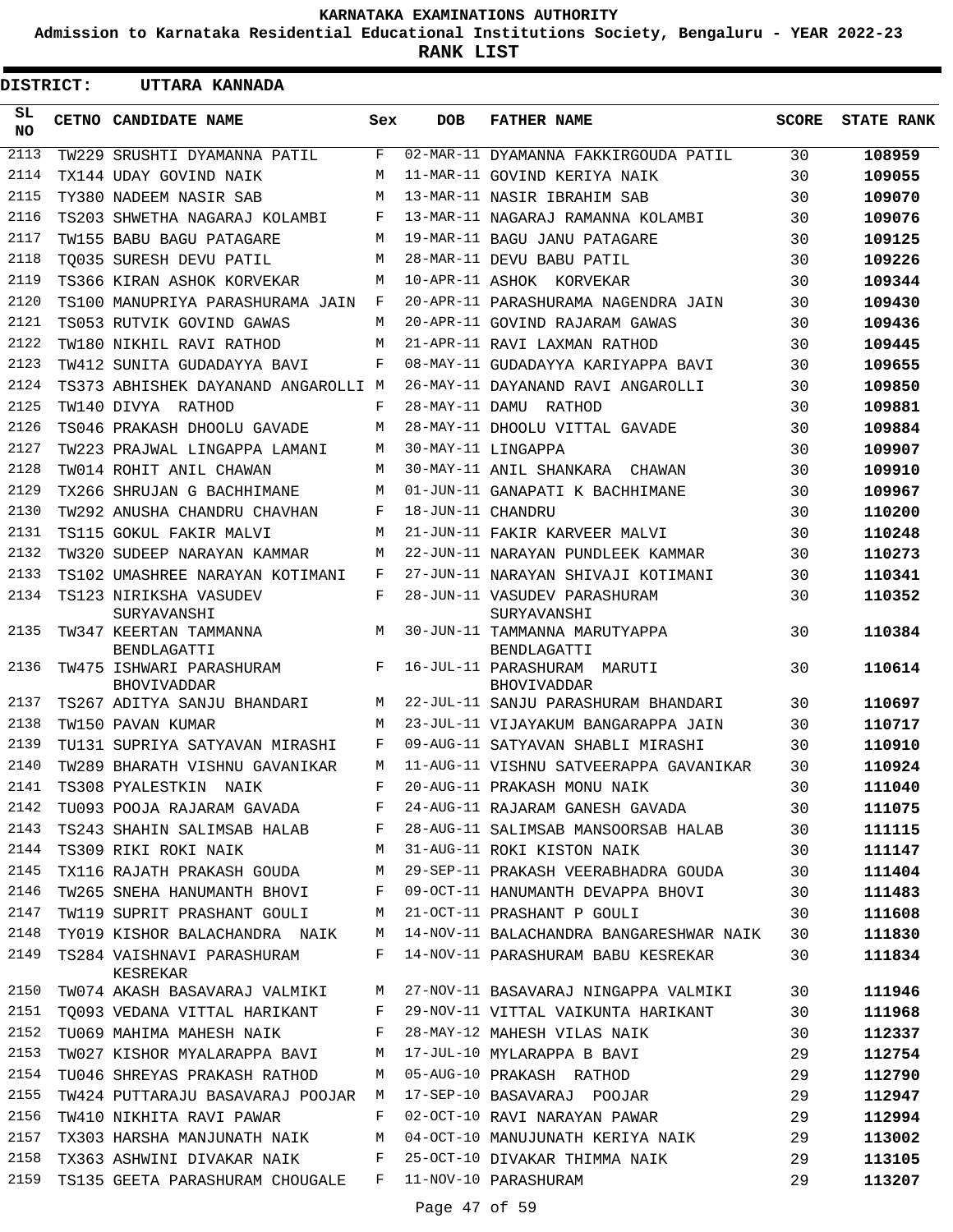**Admission to Karnataka Residential Educational Institutions Society, Bengaluru - YEAR 2022-23**

**RANK LIST**

Е

| <b>DISTRICT:</b> | UTTARA KANNADA                                 |     |                  |                                                |              |                   |
|------------------|------------------------------------------------|-----|------------------|------------------------------------------------|--------------|-------------------|
| SL<br><b>NO</b>  | CETNO CANDIDATE NAME                           | Sex | <b>DOB</b>       | <b>FATHER NAME</b>                             | <b>SCORE</b> | <b>STATE RANK</b> |
| 2160             | TS201 HANUMANTH SHIVAJI<br><b>JOMANNAVAR</b>   | М   |                  | 10-DEC-10 SHIVAJI SHANKAR JOMANNAVAR           | 29           | 113371            |
| 2161             | TY248 RAMANAGOUDA KARIBASAYYA<br>PATIL         | М   |                  | 13-DEC-10 KARIBASAYYA PATIL                    | 29           | 113399            |
| 2162             | TS386 CHIRAG VINOD WALEKAR                     | М   |                  | 10-JAN-11 VINOD BALKRISHNA WALEKAR             | 29           | 113708            |
| 2163             | TS019 RANI JAYAVANT RAMANAGOUDR                | F   |                  | 19-JAN-11 JAYAVANT TUKARAM RAMANAGOUDR         | 29           | 113787            |
| 2164             | TW365 SHREYA RAMACHANDRA<br>SUBHANJI           | F   |                  | 19-JAN-11 RAMACHANDRA<br>SUBHANJI              | 29           | 113789            |
| 2165             | TS051 PUNEET BASAVARAJ KOPPAD                  | M   |                  | 10-FEB-11 BASAVARAJ KAREPPA KOPPAD             | 29           | 113981            |
| 2166             | TW331 ABDULLA IRFAN MONNA                      | M   |                  | 11-FEB-11 IRFAN IBRAHIM MONNA                  | 29           | 113984            |
| 2167             | TU011 VRUSHALI ASHOK MISHALE                   | F   |                  | 13-FEB-11 ASHOK MARUTI MISHALE                 | 29           | 114013            |
| 2168             | TR056 NAGASHRI PADMAYYA NAIK                   | F   |                  | 17-FEB-11 PADMAYYA MASTHAPPA NAIK              | 29           | 114047            |
| 2169             | TW368 SHABBIR LALASAB SAYADALI                 | М   |                  | 27-FEB-11 LALSAB MABUSAB SAYADALI              | 29           | 114134            |
| 2170             | TS122 AISHWARYA SURESH MAILERI                 | F   |                  | 10-MAR-11 SURESHA ADIVEPPA MAILERI             | 29           | 114245            |
| 2171             | TW325 JEELANI AJIJKHAN BALEKAYI                | М   |                  | 10-MAR-11 AJIJKHAN MODINSAB BALEKAYI           | 29           | 114248            |
| 2172             | TW497 SUJAN GANPATHI ELIVAL                    | М   |                  | 14-MAR-11 GANPATHI YALLAPPA YALIVAL            | 29           | 114299            |
| 2173             | TV043 NEERAJ ARUN AMBIG                        | М   |                  | 28-MAR-11 ARUN BALIYA AMBIG                    | 29           | 114441            |
| 2174             | TZ094 SANKET UMESH MARATHI                     | М   |                  | 07-APR-11 UMESH TUKYA MARATHI                  | 29           | 114545            |
| 2175             | TO102 RITHVIK RAJU HARIKANTRA                  | М   |                  | 12-APR-11 RAJU NARAYAN HARIKANTRA              | 29           | 114609            |
| 2176             | TT095 ABHISHEK CHANDRAHAS UPPAR                | M   |                  | 15-APR-11 CHANDRAHAS<br>GOVIND UPPAR           | 29           | 114647            |
| 2177             | TV090 PREETAM BHARAT HARIKANTRA                | М   |                  | 22-APR-11 BHARAT HARIKANTRA                    | 29           | 114732            |
| 2178             | TR128 SHAMITHA JAGADEESH DEVADIGA F            |     |                  | 26-APR-11 JAGADEESH DURGAYYA DEVADIGA          | 29           | 114775            |
| 2179             | TS079 FLAVIYA BASTANV DICOSTA                  | F   |                  | 30-APR-11 BASTANV<br>DICOSTA                   | 29           | 114815            |
| 2180             | TS364 RAKSHA RAVI PATIL                        | F   | 07-MAY-11 RAVI   |                                                | 29           | 114911            |
| 2181             | TV052 KISHOR MANJUNATH GOUDA                   | М   |                  | 08-MAY-11 MANJUNATH GIRIYA GOUDA               | 29           | 114917            |
| 2182             | TY062 NAYANA DEVENDRA NAIK                     | F   |                  | 08-MAY-11 DEVENDRA BHADRA NAIK                 | 29           | 114920            |
| 2183             | TY232 SUBRAMANI YAMANUR VADDAR                 | М   |                  | 08-MAY-11 YAMANUR VADDAR                       | 29           | 114924            |
| 2184             | TW318 SAVITA RAJAPPA BAMMIGATTI                | F   |                  | 17-MAY-11 RAJAPPA FAKKIRAPPA BAMMIGATTI        | 29           | 115032            |
| 2185             | TY217 YASHAVANTHA ANNAPPA<br>CHANNAYYA         | М   |                  | 29-MAY-11 ANNAPPA GUTYAPPA CHANNAYYA           | 29           | 115180            |
| 2186             | TX060 CHAITRA TIMMAPPA GOUDA                   | F   |                  | 30-MAY-11 TIMMAPPA<br>BHADRA<br>GOUDA          | 29           | 115182            |
| 2187             | TU018 DUDAPPA SHANKAR GAVADA                   | М   |                  | 02-JUN-11 SHANKAR DUDAPPA GAVADA               | 29           | 115246            |
| 2188             | TY100 VINAYA NAGENDRA GOUDA                    | M   |                  | 02-JUN-11 NAGENDRA KANNA GOUDA                 | 29           | 115254            |
| 2189             | TV035 KAVYA MOHAN GOUDA                        | F   |                  | 03-JUN-11 MOHAN KRISHNAPPA GOUDA               | 29           | 115258            |
| 2190             | TY313 MANOJ SURESH KABBER                      | М   | 07-JUN-11 SURESH |                                                | 29           | 115334            |
| 2191             | TW153 SHARATH                                  | М   |                  | 19-JUN-11 CHANNABASAPPA                        | 29           | 115512            |
| 2192             | TS221 PRITHAM MANJUNATHA PAGOJI                | M   |                  | 23-JUN-11 MANJUNATHA PUNDLIK PAGOJI            | 29           | 115568            |
| 2193             | TZ158 SANGEETA RAMU EDAGE                      | F   |                  | 27-JUN-11 RAMU DADU EDAGE                      | 29           | 115647            |
| 2194             | TR210 KIRAN BHAGADEESHA NAIK                   | М   |                  | 30-JUN-11 BHAGADEESHA MASTHAPPA NAIK           | 29           | 115680            |
| 2195             | TY161 SANJANA PRAKASH KALASALLI                | F   |                  | 10-JUL-11 PRAKASH RAMANNA KALASALLI            | 29           | 115837            |
| 2196             | TV098 VINAYAK TIMMAPPA GOUDA                   | M   |                  | 21-JUL-11 TIMMAPPA HONNAPPA GOUDA              | 29           | 115965            |
| 2197             | TV159 SHREE MANJUNATHA MUKRI                   | M   |                  | 23-JUL-11 MANJUNATHA NARAYANA MUKRI            | 29           | 115989            |
| 2198             | TS176 KARTIK PUNDLIKA VADDAR                   | М   |                  | 29-JUL-11 PUNDLIKA DURGAPPA VADDAR             | 29           | 116064            |
| 2199             | TS199 KESHAV LOKESH MANJANNAVAR                | M   |                  | 29-JUL-11 LOKESH CHAYAPPA MANJANNAVAR          | 29           | 116067            |
| 2200             | TS093 MOHAN DHARAWADKAR                        | М   |                  | 02-AUG-11 VISHNU SUBHASH DHARAWADKAR           | 29           | 116123            |
| 2201             | TW373 YASHWANT FAKKIRASWAMI<br>SUBBANNAVAR     | M   |                  | 08-AUG-11 FAKKIRASWAMI YALLAPPA<br>SUBBANNAVAR | 29           | 116196            |
| 2202             | TS029 SUNEETA DAKALU KOKARE                    | F   |                  | 18-AUG-11 DAKALU JAGGU KOKARE                  | 29           | 116305            |
| 2203             | TW007 ANKITA JAGADEESH JADHAV                  | F   |                  | 19-AUG-11 JAGADEESH JADHAV                     | 29           | 116306            |
| 2204             | TW220 AKASH CHANDRASHEKHARAYYA<br>BANKAPURMATH | M   |                  | 21-AUG-11 CHANDRASHEKHARAYYA                   | 29           | 116330            |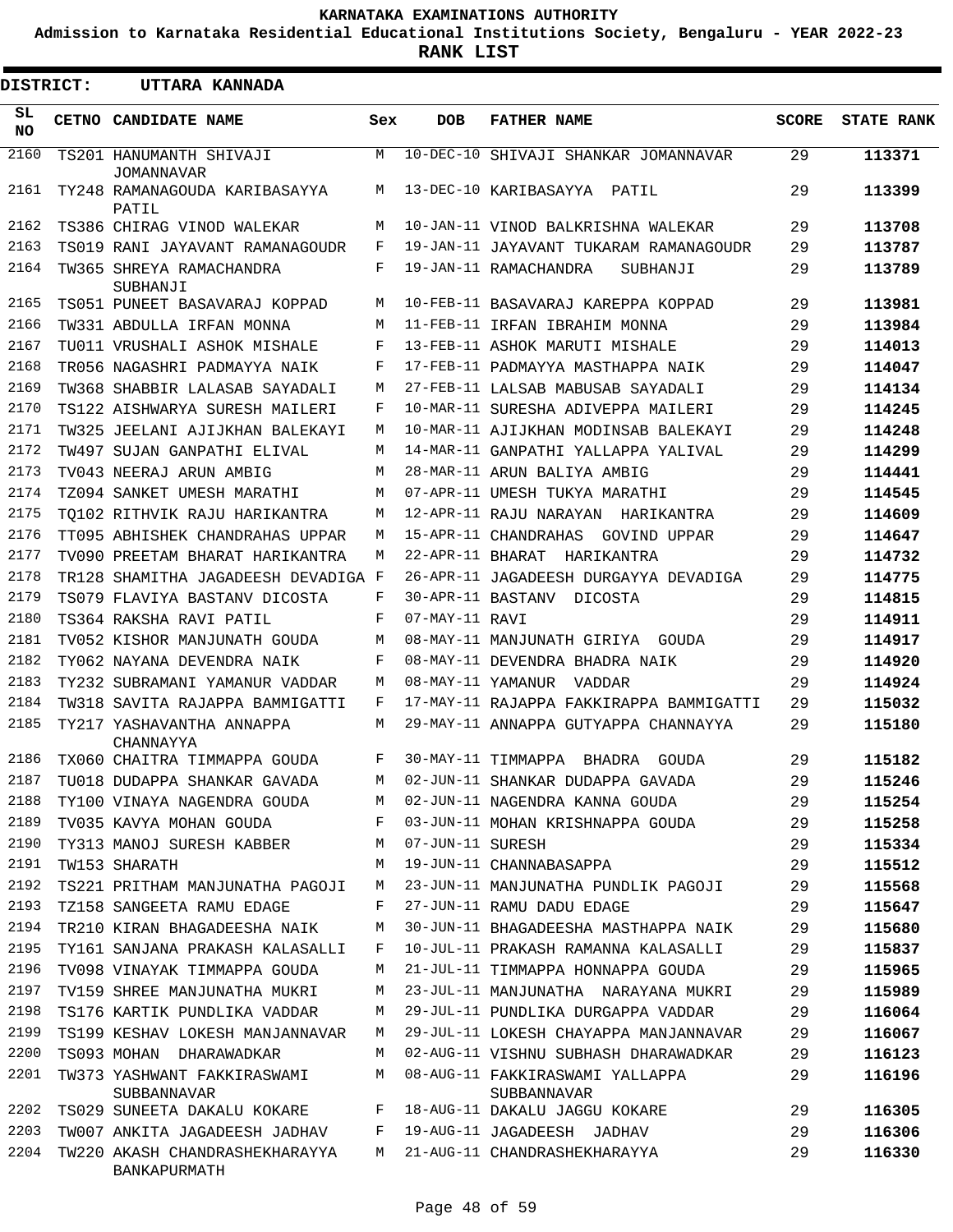**Admission to Karnataka Residential Educational Institutions Society, Bengaluru - YEAR 2022-23**

**RANK LIST**

 $\blacksquare$ 

| <b>DISTRICT:</b> |  | UTTARA KANNADA                             |     |                   |                                                |              |                   |
|------------------|--|--------------------------------------------|-----|-------------------|------------------------------------------------|--------------|-------------------|
| SL<br>NO.        |  | CETNO CANDIDATE NAME                       | Sex | <b>DOB</b>        | <b>FATHER NAME</b>                             | <b>SCORE</b> | <b>STATE RANK</b> |
| 2205             |  | TU126 KRISHNA BHAGAWAN JANGALE             | М   |                   | 21-AUG-11 BHAGAWAN ROULU JANGALE               | 29           | 116334            |
| 2206             |  | TV150 TANISHKA VASANT KHARVI               | F   |                   | 25-AUG-11 VASANT DASA KHARVI                   | 29           | 116387            |
| 2207             |  | TS207 LAXMI YALLAPPA METRI                 | F   |                   | 02-SEP-11 YALLAPPA SHANTAVVA METRI             | 29           | 116480            |
| 2208             |  | TW407 SWAPNA BABU LAMANI                   | F   |                   | 14-SEP-11 BABU GURAPPA LAMANI                  | 29           | 116623            |
| 2209             |  | TX119 POOJA<br>WALIKAR                     | F   |                   | 05-OCT-11 MANJUNATH                            | 29           | 116811            |
| 2210             |  | TS001 RAHUL YALLAPPA SUNAGAR               | M   |                   | 08-OCT-11 YALLAPPA NINGAPPA SUNAGAR            | 29           | 116837            |
| 2211             |  | TO084 SNEHA ERAPPA LAMANI                  | F   |                   | 08-OCT-11 ERAPPA DHAKAPPA LAMANI               | 29           | 116841            |
| 2212             |  | TV121 SINCHANA SUKRU AMBIG                 | F   | 10-OCT-11 SUKRU   | SOMMAYYA AMBIG                                 | 29           | 116864            |
| 2213             |  | TW525 ULLAS LAXMAN SAVANUR                 | М   |                   | 17-OCT-11 LAXMAN HANUMANTHAPPA SAVANUR         | 29           | 116946            |
| 2214             |  | TZ140 NAGARAJ MAHESH SIMANNAVAR            | М   |                   | 26-OCT-11 MAHESH RAMANNA SIMANNAVAR            | 29           | 117028            |
| 2215             |  | TS340 SAMIYYA ABDULRAZAK NADAF             | F   |                   | 24-NOV-11 ABDULRAZAK RAJESAB NADAF             | 29           | 117289            |
| 2216             |  | TU073 NITA APPAYYA SHELAKE                 | F   |                   | 01-DEC-11 APPAYYA BABU SHELAKE                 | 29           | 117338            |
| 2217             |  | TS269 SRUSHTI GOVIND GODIMANI              | F   |                   | 05-DEC-11 GOVIND MAHADEV GODIMANI              | 29           | 117366            |
| 2218             |  | TW050 GANESH MANAPPA BADIGER               | M   |                   | 11-DEC-11 MANAPPA DYAMANNA BADIGER             | 29           | 117399            |
| 2219             |  | TU117 LALITHA NAVALU GAVALI                | F   |                   | 21-DEC-11 NAVALU CHIMMU GAVALI                 | 29           | 117485            |
| 2220             |  | TS229 PREETAM SHANTARAM<br>KARLAKOPPA      | М   |                   | 11-JUL-10 SHANTARAM KARLAKOPPA                 | 28           | 118137            |
| 2221             |  | TW133 AKSHATA SHIVAPPA LAMANI              | F   |                   | 06-OCT-10 SHIVAPPA<br>LAMANI                   | 28           | 118406            |
| 2222             |  | TW239 SANTHOSH PUTTAPPA HARIJAN            | М   |                   | 27-OCT-10 PUTTAPPA<br>HARIJAN                  | 28           | 118521            |
| 2223             |  | TX151 RAGHAV PARAMESHWAR GOUDA             | М   |                   | 01-DEC-10 PARAMESHWAR MABLA GOUDA              | 28           | 118691            |
| 2224             |  | TS204 TARUN TUKARAM JUNJAWADAKAR           | М   |                   | 06-DEC-10 TUKARAM PARASHURAM<br>JUNJAWADAKAR   | 28           | 118715            |
| 2225             |  | TW259 BHARAT SHANKAR LAMANI                | М   | 13-DEC-10 SHANKAR |                                                | 28           | 118754            |
| 2226             |  | TW255 VAGU KALU VARAK                      | M   |                   | 31-DEC-10 KALU VAGU VARAK                      | 28           | 118880            |
| 2227             |  | TW518 ANKITA SOMLAPPA LAMANI               | F   |                   | 14-JAN-11 SOMLAPPA                             | 28           | 119074            |
| 2228             |  | TW484 KAVYA MALLESHI HADAPAD               | F   |                   | 15-JAN-11 MALLESHI NINGAPPA HADAPAD            | 28           | 119085            |
| 2229             |  | TS223 ARPITA TUKARAM CHIPATI               | F   |                   | 20-JAN-11 TUKARAM SIDDAPPA CHIPATI             | 28           | 119114            |
| 2230             |  | TW167 DHANYA KALMESH BHAJANTHRI            | F   |                   | 24-JAN-11 KALMESH RAMANNA BHAJANTHRI           | 28           | 119151            |
| 2231             |  | TW337 PRATIKA BASAVARAJ<br>HONDADKATTI     | F   |                   | 24-JAN-11 BASAVARAJ HANMANTAPPA<br>HONDADKATTI | 28           | 119157            |
| 2232             |  | TS292 SANDEEP RAVI BAGALE                  | M   |                   | 29-JAN-11 RAVI KAREPPA BAGALE                  | 28           | 119184            |
| 2233             |  | TY132 MALATESH HANUMANTAPPA<br>GORAVAR     | M   |                   | 04-FEB-11 HANUMANTAPPA KARIYALLAPPA<br>GORAVAR | 28           | 119232            |
| 2234             |  | TS086 PRAVEENKUMAR PRANCIS M<br>HARANODKAR |     |                   | 20-FEB-11 PRANCIS KISTUJ HARANODKAR            | 28           | 119343            |
| 2235             |  | TS213 SANJANA FAKKIR MEGANI                | F   |                   | 26-FEB-11 FAKKIR RUDRAPPA MEGANI               | 28           | 119386            |
| 2236             |  | TU032 SANGEETA DHULU SHELKE                | F   |                   | 03-MAR-11 DHULU JANNU SHELKE                   | 28           | 119450            |
| 2237             |  | TY085 SWAPNA ASHOK BHOVIDDAR               | F   |                   | 10-MAR-11 ASHOK YADAPPA BHOVIDDAR              | 28           | 119532            |
| 2238             |  | TT037 GANESH GANAPAYYA GOUDA               | M   |                   | 12-MAR-11 GANAPAYYA MOOLA GOUDA                | 28           | 119546            |
| 2239             |  | TY060 JEEVAN SHEKAR GOUDA                  | M   |                   | 14-MAR-11 SHEKAR GANAPA GOUDA                  | 28           | 119566            |
| 2240             |  | TS106 OMKAR RAVI DADDI                     | М   |                   | 14-MAR-11 RAVI RAJAPPA DADDI                   | 28           | 119571            |
| 2241             |  | TW083 MANOJ GOPAL LAMANI                   | M   |                   | 10-MAY-11 GOPAL LAKSHMN LAMANI                 | 28           | 120169            |
| 2242             |  | TX296 PRADUMNA RAVIKUMAR NAIK              | M   |                   | 11-MAY-11 RAVIKUMAR NARAYAN NAIK               | 28           | 120186            |
| 2243             |  | TS291 KARTHIK APPARAO KOTIMANI             | M   |                   | 21-MAY-11 APPARAO SHIRAJ KOTIMANI              | 28           | 120294            |
| 2244             |  | TT070 PAVAN SHRIDHAR NAIK                  | М   |                   | 02-JUN-11 SHRIDHAR GANAPATI NAIK               | 28           | 120452            |
| 2245             |  | TU172 UTKARSHA VINAYAK GAVNKAR             | F   |                   | 03-JUN-11 VINAYAK SUBHASH GAVNKAR              | 28           | 120468            |
| 2246             |  | TY167 CHETANA SHEKHAPPA BANAVASI           | F   |                   | 11-JUN-11 SHEKHAPPA DEVENDRAPPA<br>BANAVASI    | 28           | 120577            |
| 2247             |  | TU121 SANCHITA SHANKAR PALAYEKAR           | F   |                   | 22-JUN-11 SHANKAR DATTA PALAYEKAR              | 28           | 120747            |
| 2248             |  | TZ072 NAVALU BABU EDAGE                    | М   |                   | 24-JUN-11 BABU NAVALU EDAGE                    | 28           | 120770            |
| 2249             |  | TZ111 JANABAI RAMU KOKARE                  | F   |                   | 28-JUN-11 RAMU BABU KOKARE                     | 28           | 120827            |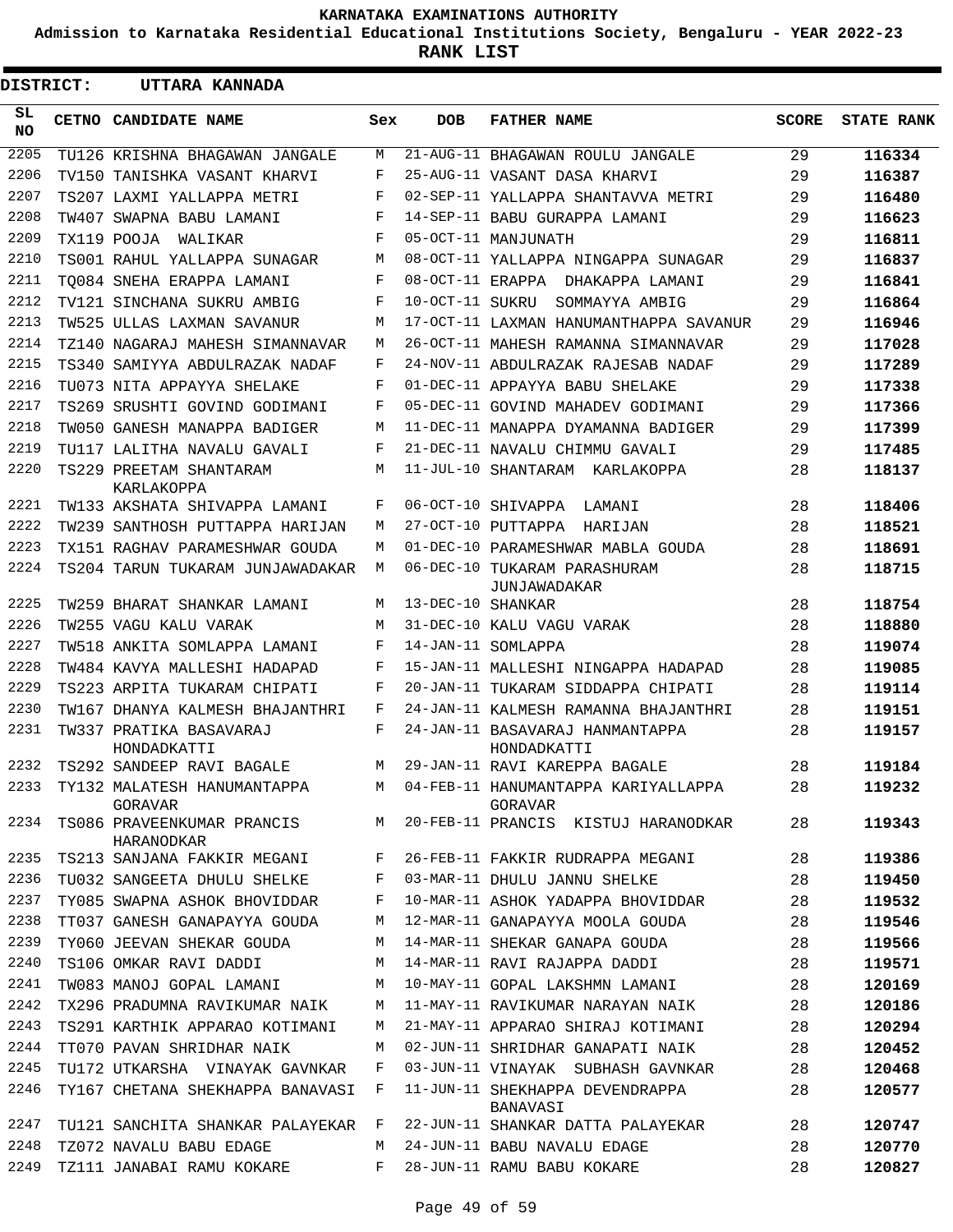**Admission to Karnataka Residential Educational Institutions Society, Bengaluru - YEAR 2022-23**

**RANK LIST**

| <b>DISTRICT:</b> | <b>UTTARA KANNADA</b>                                 |              |     |                                                                      |              |                   |
|------------------|-------------------------------------------------------|--------------|-----|----------------------------------------------------------------------|--------------|-------------------|
| SL.<br>NO        | CETNO CANDIDATE NAME                                  | Sex          | DOB | <b>FATHER NAME</b>                                                   | <b>SCORE</b> | <b>STATE RANK</b> |
| 2250             | TO032 ABHISHEK SHANKAR KARIGAR                        | M            |     | 09-JUL-11 SHANKAR MALLAPPA KARIGAR                                   | 28           | 120982            |
| 2251             | TO019 ANUSHKA RAMESH HARIKANT                         | $F$ and      |     | 09-JUL-11 RAMESH VENKATRAMAN HARIKANT                                | 28           | 120983            |
| 2252             | TX079 REVANNA CHOUDA GONDA                            | M            |     | 10-JUL-11 CHOUDA MUKA GONDA                                          | 28           | 121006            |
| 2253             | TY055 SHUBHAM NAGESH NAIK                             | M            |     | 17-JUL-11 NAGESH SUBRAY NAIK                                         | 28           | 121107            |
| 2254             | TX232 SUSMITA MANJUNATH NAIK                          | F            |     | 20-JUL-11 MANJUNATH NARAYANA NAIK                                    | 28           | 121145            |
| 2255             | TV044 HARSHA RAJESH MUKRI                             | M            |     | 30-JUL-11 RAJESH BEERA MUKRI                                         | 28           | 121272            |
| 2256             | TV162 DHANYA PRAKASH HARIKANT                         | F            |     | 09-AUG-11 PRAKASH KAMALAKAR HARIKANT                                 | 28           | 121392            |
| 2257             | TS049 NAITIK NAGARAJ GHADI                            |              |     | M 25-AUG-11 NAGARAJ MAHADEV GHADI                                    | 28           | 121591            |
| 2258             | TX215 HARSHA VASANT NAIK                              | M            |     | 26-AUG-11 VASANT MARYA NAIK                                          | 28           | 121604            |
| 2259             | TR075 RACHITA ENKA MARATHI                            | $F$ and      |     | 26-AUG-11 ENKA BATHYA MARATHI                                        | 28           | 121612            |
| 2260             | TX113 HAREESH RAVI LAMANI                             |              |     | M 27-AUG-11 RAVI LACHCHAPPA LAMANI                                   | 28           | 121621            |
| 2261             | TY133 MANOJ KAMALAKAR NAIK M 28-AUG-11 KAMALAKAR NAIK |              |     |                                                                      | 28           | 121642            |
| 2262             |                                                       |              |     | TQ007 SEVANTI SHIVANAND NAYAK F 01-OCT-11 SHIVANAND RAMA NAYAK       | 28           | 121990            |
| 2263             |                                                       |              |     | TV117 PANCHAMI SHANTARAM AMBIG F 04-OCT-11 SHANTARAM GANAPAYYA AMBIG | 28           | 122014            |
| 2264             | TY333 KAVANA M D                                      | F            |     | 16-OCT-11 MANJAPPA                                                   | 28           | 122126            |
| 2265             | TU128 DINESH JANU ZORE M                              |              |     | 05-DEC-11 JANU VAGU ZORE                                             | 28           | 122583            |
| 2266             | TU163 GEETA JANU SHELKE                               | $\mathbf{F}$ |     | 28-DEC-11 JANU DHULU SHELKE                                          | 28           | 122748            |
| 2267             | TS317 CHETAN DAYANAND PATIL M 09-FEB-10 DAYANAND      |              |     |                                                                      | 27           | 123157            |
| 2268             | TX055 PRAVEEN RAYAPPA DUPAGAR                         |              |     | M 21-FEB-10 RAYAPPA KRUSHNAPPA DUPAGAR                               | 27           | 123173            |
| 2269             | TS190 NETRAVATI SURESH GOUDA                          | F            |     | 11-OCT-10 SURESH ISHWAR GOUDA                                        | 27           | 123666            |
| 2270             | TU160 SHRADHA HARISCHANDRA GAVADA F                   |              |     | 16-OCT-10 HARISCHANDRA DEVAPPA GAVADA                                | 27           | 123688            |
| 2271             | TS228 SPURTI SAHADEV BANADURAKAR F                    |              |     | 22-OCT-10 SAHADEV DEMANNA BANADURAKAR                                | 27           | 123736            |
| 2272             | TX130 BASAVARAJ FAKKEERESH LAMANI M                   |              |     | 10-NOV-10 FAKKEERESH SHANKRAPPA LAMANI                               | 27           | 123846            |
| 2273             | TZ032 KONDU BEERU PANDRAMISE                          | M            |     | 13-DEC-10 BEERU JANNU PANDRAMISE                                     | 27           | 124025            |
| 2274             | TU102 RASHMI RAMAKANT DESAI                           | F            |     | 16-DEC-10 RAMAKANT SHAMBA DESAI                                      | 27           | 124043            |
| 2275             | TU042 DATTARAM APPANNA HANABAR                        | M            |     | 20-DEC-10 APPANNA NINGAPPA HANABAR                                   | 27           | 124066            |
| 2276             | TS021 SAPNA SHRIKANT MATANGI                          | $F$ and      |     | 26-DEC-10 SHRIKANT IRAPPA MATANGI                                    | 27 —         | 124113            |
| 2277             | TW545 LATA YALLAPPA HARIJAN                           | F            |     | 27-JAN-11 YALLAPPA HARIJAN                                           | 27           | 124443            |
| 2278             | TY301 DHANUSH RAGHAVENDRA NAIK                        | M            |     | 08-FEB-11 RAGHAVENDRA KERIYAPPA NAIK                                 | 27           | 124537            |
| 2279             | TZ039 AFIYA RAHMATULLA SHAIKH                         | F            |     | 12-FEB-11 RAHMTULLA ABDULKARIM SHAIKH                                | 27           | 124579            |
| 2280             | TS360 AKASH RAMESH KARLEKAR                           | М            |     | 23-FEB-11 RAMESH ANADA KARLEKAR                                      | 27           | 124664            |
| 2281             | TS222 SAGAR SOMANING KORVEKAR                         | M            |     | 24-FEB-11 SOMANING DHANAPPA KORVEKAR                                 | 27           | 124675            |
| 2282             | TS215 SOURAV SANJU KAMREKAR                           | М            |     | 03-MAR-11 SANJU LAKSHMAN<br>KAMREKAR                                 | 27           | 124743            |
| 2283             | TO015 NAVYA BOMMAYYA GAONKAR                          | F            |     | 06-MAR-11 BOMMAYYA RAMA GAONKAR                                      | 27           | 124774            |
| 2284             | TW399 VISHWA NAGARAJ HEERALLI                         | М            |     | 16-MAR-11 NAGARAJ GIDDAPPA HEERALLI                                  | 27           | 124881            |
| 2285             | TZ102 PAVITRA BHARAT DHARWADAKAR                      | F            |     | 21-MAR-11 BHARAT MAHABALESHWAR<br>DHARWADAKAR                        | 27           | 124922            |
| 2286             | TW028 DONDIRAMA DAKLU PATAGARE                        | М            |     | 30-MAR-11 DAKLU SAGGU PATAGARE                                       | 27           | 125008            |
| 2287             | TR146 DHANYA DINESH NAIK                              | F            |     | 09-APR-11 DINESH ANNAPPA NAIK                                        | 27           | 125114            |
| 2288             | TX077 MILANA S K                                      | F            |     | 15-APR-11 SHIVANANDA KATTEMANE                                       | 27           | 125187            |
| 2289             | TW060 NAVEEN BASAVARAJ KURUBAR                        | M            |     | 15-APR-11 BASAVARAJ KURUBAR                                          | 27           | 125189            |
| 2290             | TV068 GURUPRASAD DATTU GOUDA                          | М            |     | 18-APR-11 DATTA SOMA GOUDA                                           | 27           | 125214            |
| 2291             | TZ019 BALU RANU KUMBAR                                | М            |     | 28-APR-11 RANU BALU KUMBAR                                           | 27           | 125329            |
| 2292             | TU154 RAJESH RAGHOBA DESAI                            | М            |     | 03-MAY-11 RAGHOBA GANGARAM DESAI                                     | 27           | 125400            |
| 2293             | TZ089 ADITYA DEVENDRA SIDDI                           | M            |     | 04-MAY-11 DEVENDRA THAMMU SIDDI                                      | 27           | 125405            |
| 2294             | TS368 SONIYA SADANAND MADIWAL                         | F            |     | 08-MAY-11 SADANAND PARASURAM MADIWAL                                 | 27           | 125466            |
| 2295             | TW470 PRAJWAL KUMAR SAKANALLI                         | M            |     | 14-MAY-11 KUMAR VEERBHADRAPPA SAKANALLI                              | 27           | 125542            |
| 2296             | TW018 AKSHAY SHEKHAR KORAVAR                          | М            |     | 26-MAY-11 SHEKHAR NAGAPPA KORAVAR                                    | 27           | 125680            |
| 2297             | TW408 ISHWARYA MALATESH KUSUR                         | F            |     | 05-JUN-11 MALATESH TIPPANNA KUSUR                                    | 27           | 125839            |
| 2298             | TS197 MANISHA PRASHANTH MADAR                         | F            |     | 09-JUN-11 PRASHANTH MADAR                                            | 27           | 125901            |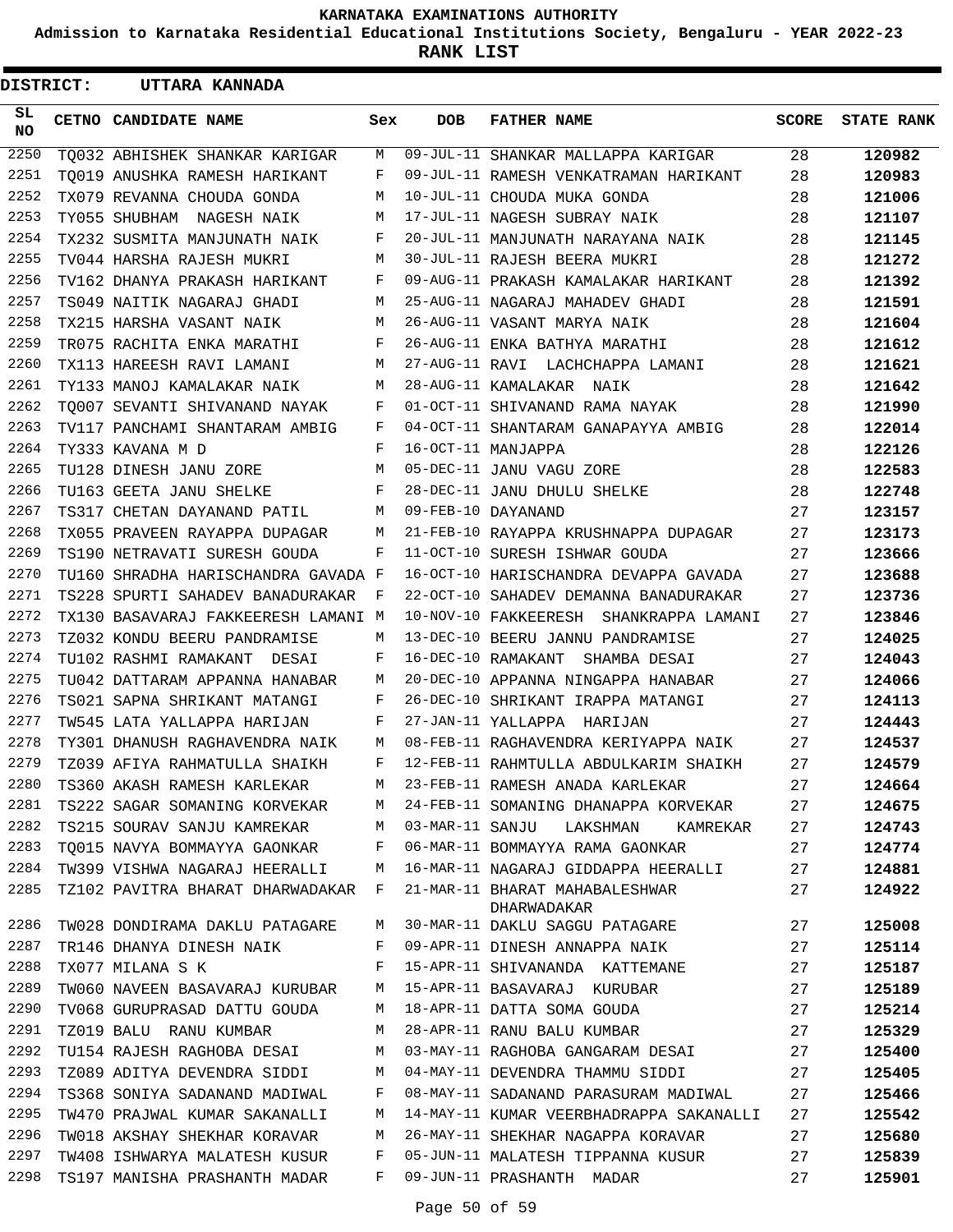**Admission to Karnataka Residential Educational Institutions Society, Bengaluru - YEAR 2022-23**

**RANK LIST**

.

| DISTRICT: |  | UTTARA KANNADA                          |              |                   |                                              |              |                   |
|-----------|--|-----------------------------------------|--------------|-------------------|----------------------------------------------|--------------|-------------------|
| SL<br>NO. |  | CETNO CANDIDATE NAME                    | Sex          | <b>DOB</b>        | <b>FATHER NAME</b>                           | <b>SCORE</b> | <b>STATE RANK</b> |
| 2299      |  | TS170 SURAKSHA NAMADEV GOUDA            | F            |                   | 19-JUN-11 NAMADEV PARASHURAM GOUDA           | 27           | 126047            |
| 2300      |  | TW137 ANJANA RAMESH PAWAR               | F            |                   | 23-JUN-11 RAMESH DHANU PAWAR                 | 27           | 126082            |
| 2301      |  | TW348 PARASHURAM BASAVARAJ KORAM        | М            |                   | 25-JUN-11 BASAVARAJ MAHADEVAPPA KORAMA       | 27           | 126125            |
| 2302      |  | TX298 MADHAV ANNAPPA MADIVAL            | M            |                   | 05-JUL-11 ANNAPPA MARYA MADIVAL              | 27           | 126254            |
| 2303      |  | TS363 DHANVI DILIPA PATIL               | F            |                   | 06-JUL-11 DILIPA BALU PATIL                  | 27           | 126267            |
| 2304      |  | TU149 GAYATRI GANAPATI PISOSKAR         | F            |                   | 09-JUL-11 GANAPATI GOVIND PISOSKAR           | 27           | 126325            |
| 2305      |  | TV126 YASHASWINI MANJUNATH GOUDA        | F            |                   | 12-JUL-11 MANJUNATH TIMMAPPA GOUDA           | 27           | 126381            |
| 2306      |  | TU060 PRATIBHA MARUTI VIR               | F            |                   | 20-JUL-11 MARUTI VITHAL VIR                  | 27           | 126482            |
| 2307      |  | TO049 SHRAVYA GOUREESH HARIKANT         | F            |                   | 23-JUL-11 GOUREESH UMAKANT HARIKANT          | 27           | 126524            |
| 2308      |  | TX244 KAVANA RAJU NAIK                  | F            |                   | 27-JUL-11 RAJU DYAVA NAIK                    | 27           | 126572            |
| 2309      |  | TW121 AYANAAHAMAD MEHABOOBSAB<br>MULLA  | M            |                   | 02-AUG-11 MEHABOOBSAB<br>MULLA               | 27           | 126653            |
| 2310      |  | TS304 NINGAPPA TUKARAM KUTRI            | M            |                   | 08-AUG-11 TUKARAM RAMACHANDRA KUTRI          | 27           | 126741            |
| 2311      |  | TX167 DEEPAK VASANTH NAIK               | M            |                   | 18-AUG-11 VASANTH TIMMA NAIK                 | 27           | 126844            |
| 2312      |  | TW215 SANJANA BALAVANT<br>CHIGAPPANAVAR | F            |                   | 24-AUG-11 BALAVANT SURESH CHIGAPPANAVAR      | 27           | 126906            |
| 2313      |  | TW341 KARTIK HANUMANTAPPA<br>GEJJALLI   | М            |                   | 26-AUG-11 HANUMANTAPPA MARENNA GEJJALLI      | 27           | 126928            |
| 2314      |  | TW025 RUKMA VITTAL KOKRE                | F            |                   | 27-AUG-11 VITTAL JAGGU KOKRE                 | 27           | 126945            |
| 2315      |  | TS174 NIRMALA MUKUNDA<br>KENCHAPPAGOUDA | F            |                   | 02-OCT-11 MUKUNDA KENCHAPPAGOUDA             | 27           | 127298            |
| 2316      |  | TU110 SAIRAJ RAVI GAVNKAR               | M            |                   | 02-OCT-11 RAVI DULABA GAVNKAR                | 27           | 127300            |
| 2317      |  | TS361 DARSHAN SHIVAJI KAKATKAR          | M            |                   | 06-OCT-11 SHIVAJI GANGARAM KAKATKAR          | 27           | 127343            |
| 2318      |  | TW534 CHANDAN H                         | M            |                   | 14-OCT-11 HANMANTHAPPA VADDAR                | 27           | 127415            |
| 2319      |  | TS345 SWARIT SANTOSH JAVALEKAR          | M            | 31-OCT-11 SANTOSH |                                              | 27           | 127588            |
| 2320      |  | TV113 PRANAM MANJUNATH MUKRI            | M            |                   | 20-NOV-11 MANJUNATH SHAMBHU MUKRI            | 27           | 127769            |
| 2321      |  | TS384 PREETAM JAGADISH PATIL            | M            |                   | 27-NOV-11 JAGADISH ERANNAGOUDA PATIL         | 27           | 127828            |
| 2322      |  | TU083 SHRUTHI SANTHOSH NARVEKAR         | $\mathbf{F}$ |                   | 06-DEC-11 SANTHOSH VASANT NARVEKAR           | 27           | 127909            |
| 2323      |  | TR162 PRIYANKA RAJKUMAR<br>ADIKARNATAKA | F            |                   | 19-DEC-11 RAJKUMAR PICHAKAR<br>ADIKARNATAKA  | 27           | 128010            |
|           |  | 2324 TU141 SAYALI SHRIKANT GAONKAR      | F            |                   | 21-DEC-11 SHRIKANT VITTAL GAONKAR            | 27           | 128025            |
|           |  | 2325 TW256 ANITA JANU KOKARE            |              |                   | F 14-AUG-10 JANU KOKARE                      | 26           | 128689            |
| 2326      |  | TX302 GOUTAM SHANKAR NAIK               | M            |                   | 01-OCT-10 SHANKAR RAMACHANDRA NAIK           | 26           | 128839            |
| 2327      |  | TZ036 BHARAT DEVU YAMAKAR               | M            |                   | 11-OCT-10 DEVU SIDDU YAMAKAR                 | 26           | 128895            |
| 2328      |  | TS014 SUSHANT CHENNAPPA KHANDEKAR M     |              |                   | 13-OCT-10 CHENNAPPA PHAKEERAPPA<br>KHANDEKAR | 26           | 128909            |
| 2329      |  | TW240 GANESH SHRIKANTA HULIYARA         | M            |                   | 08-NOV-10 SHRIKANTA GANAPATI HULIYARA        | 26           | 129025            |
| 2330      |  | TY315 KARTIK KRISHNA VADDAR             | M            |                   | 21-NOV-10 KRISHNA VADDAR                     | 26           | 129117            |
| 2331      |  | TW437 MAMATA YAMANAPPA GEJJALLI         | F            |                   | 24-NOV-10 YAMANAPPA BASAVANTAPPA<br>GEJJALLI | 26           | 129135            |
| 2332      |  | TW087 GORAKNATH SHIVAJI INGOLE          | М            |                   | 14-DEC-10 SHIVAJI JAGANATHRAMA INGOLE        | 26           | 129260            |
| 2333      |  | TU127 SAISH GANAPATI GAVADE             | М            |                   | 26-DEC-10 GANAPATI VASANT GAVADE             | 26           | 129328            |
| 2334      |  | TW024 LAKSHMAN SAGGU PATIL              | М            |                   | 06-JAN-11 SAGGU BABU PATIL                   | 26           | 129498            |
| 2335      |  | TY247 JAGAN DINESH GOUDA                | M            |                   | 11-JAN-11 DINESH NAGESH GOUDA                | 26           | 129534            |
| 2336      |  | TW029 DHAVU DHEVU JANAKAR               | M            |                   | 23-JAN-11 DHEVU JANAKAR                      | 26           | 129619            |
| 2337      |  | TZ151 NEHA RAVEENDRA HARIJAN            | F            |                   | 04-FEB-11 RAVEENDRA KEMPANNA HARIJAN         | 26           | 129720            |
| 2338      |  | TZ166 ASHA DONDU BARAGDE                | F            |                   | 09-FEB-11 DONDU BAMMA BARAGADE               | 26           | 129757            |
| 2339      |  | TZ028 JANNUBAI DULU KOKARE              | F            |                   | 22-FEB-11 DHULU DHONDU KOKARE                | 26           | 129860            |
| 2340      |  | TX290 RITESH MAHESH KURUBAR             | М            |                   | 22-FEB-11 MAHESH GUDAPPA KURUBAR             | 26           | 129866            |
| 2341      |  | TW389 SHANTA VITTU PATAKARE             | F            |                   | 27-FEB-11 VITTU BABU PATAKARE                | 26           | 129903            |
| 2342      |  | TW427 GANESH ARAVIND PAWAR              | M            |                   | 06-MAR-11 ARVIND NARAYAN PAWAR               | 26           | 129960            |
| 2343      |  | TY370 K P CHAITANYA                     | F            | Page 51 of 59     | 08-MAR-11 PRASAD MARUTI KORWAR               | 26           | 129978            |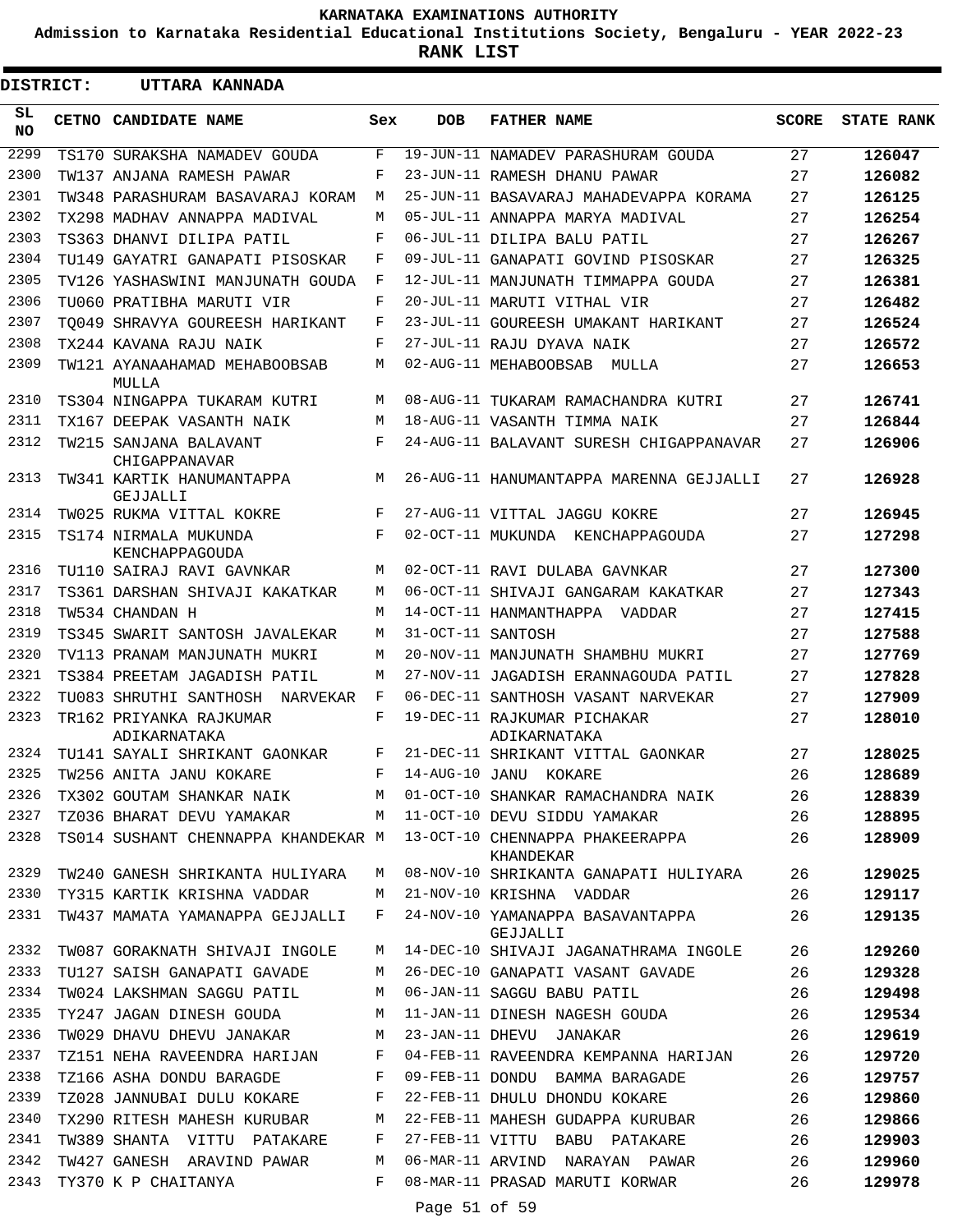**Admission to Karnataka Residential Educational Institutions Society, Bengaluru - YEAR 2022-23**

**RANK LIST**

| DISTRICT:  |  | UTTARA KANNADA                                                           |     |                  |                                              |              |                   |
|------------|--|--------------------------------------------------------------------------|-----|------------------|----------------------------------------------|--------------|-------------------|
| SL.<br>NO. |  | CETNO CANDIDATE NAME                                                     | Sex | <b>DOB</b>       | <b>FATHER NAME</b>                           | <b>SCORE</b> | <b>STATE RANK</b> |
| 2344       |  | TT022 LIKHITA ANNU MARATI                                                | F   |                  | 09-MAR-11 ANNU GANU MARATI                   | 26           | 129987            |
| 2345       |  | TY069 SAMARTH<br>PARASHURAM GONDI                                        | M   |                  | 16-MAR-11 PARASHURAM BASAVANNEPPA GONDI      | 26           | 130070            |
| 2346       |  | TS073 JYOTIBA SHAMBHAJI KADAM                                            | M   |                  | 19-MAR-11 SHAMBHAJI KRISHNA KADAM            | 26           | 130103            |
| 2347       |  | TZ116 VARSHA<br>UDAY MIRASHI                                             | F   |                  | 08-APR-11 UDAY LAKSHMAN MIRASHI              | 26           | 130301            |
| 2348       |  | TU080 TANUSHRI SAMEER TAVADKAR                                           | F   |                  | 10-APR-11 SAMEER MAHADEV TAVADKAR            | 26           | 130328            |
| 2349       |  | TR124 HARSHITA GANAPATI DEVADIGA                                         | F   |                  | 11-APR-11 GANAPATI<br>DEVADIGA               | 26           | 130332            |
| 2350       |  | TW529 DIKSHITA VASANT PAWAR                                              | F   |                  | 13-APR-11 VASANT VASU PAWAR                  | 26           | 130362            |
| 2351       |  | TX347 PAVANKUMAR SATEESH NAIK                                            | M   |                  | 16-APR-11 SATEESH KANNA NAIK                 | 26           | 130400            |
| 2352       |  | TW306 SHRINIVAS TIRUPATI<br>DODDAANDAGI                                  | M   |                  | 24-APR-11 TIRUPATI OMKAREPPA<br>DODDAANDAGI  | 26           | 130495            |
| 2353       |  | TX331 SEEMA NAGARAJ NAIK                                                 | F   |                  | 26-APR-11 NAGARAJ NARAYAN NAIK               | 26           | 130509            |
| 2354       |  | TW527 LAKSHMI VAGU PATAKARE                                              | F   |                  | 08-MAY-11 VAGU PATAKARE                      | 26           | 130636            |
| 2355       |  | TS181 KAVITA PARASHURAM NIKYAMI                                          | F   |                  | 05-JUN-11 PARASHURAM NIKYAMI                 | 26           | 130986            |
| 2356       |  | TS179 SADIQ KHALANDAR RAJESAB<br>SHAIKH                                  | M   |                  | 08-JUN-11 RAJESAB NURUDDIN SHAIKH            | 26           | 131030            |
| 2357       |  | TW352 KAVITA HANMANTAPPA HARIJAN                                         | F   |                  | 12-JUN-11 HANAMANTAPPA FAKKIRAPPA<br>HARIJAN | 26           | 131092            |
| 2358       |  | TS020 MADHU SANJU SUROJI                                                 | F   |                  | 24-JUN-11 SANJU NARAYAN SUROJI               | 26           | 131238            |
| 2359       |  | TV109 ANKITA HAMMU GOUDA                                                 | F   |                  | 29-JUN-11 HAMMU HOSABU GOUDA                 | 26           | 131301            |
| 2360       |  | TU138 ANNAPPA RAMA HANABAR                                               | M   |                  | 02-JUL-11 RAMA ANNAPPA HANABAR               | 26           | 131336            |
| 2361       |  | TS024 ASPIYA ASHPAK MALLIKBAYI                                           | F   |                  | 03-JUL-11 ASHPAK MOULASAB MALLIKBAYI         | 26           | 131350            |
| 2362       |  | TU025 ROSHAN NILAKANT CHIKKALKAR                                         | М   |                  | 05-JUL-11 NILAKANT KESHAV CHIKKALKAR         | 26           | 131389            |
| 2363       |  | TW293 SOUMYA PANDURANG ADOOR                                             | F   |                  | 09-JUL-11 PANDURANG TIRAKAPPA ADOOR          | 26           | 131454            |
| 2364       |  | TZ149 SANKET KAMU MIRASHI                                                | M   |                  | 15-JUL-11 KAMU DEMU MIRASHI                  | 26           | 131538            |
| 2365       |  | TW444 NANDA SHIVAJI INGALENAVAR                                          | F   |                  | 20-JUL-11 SHIVAJI RAMANNA INGALENAVAR        | 26           | 131615            |
| 2366       |  | TW086 SARASWATI LAXMAN SHALAKE                                           | F   | 20-JUL-11 LAXMAN | SHALAKE                                      | 26           | 131619            |
| 2367       |  | TX283 PREETI BASAVRAJ LAMANI                                             | F   |                  | 24-JUL-11 BASAVRAJ SAKREPPA LAMANI           | 26           | 131668            |
| 2368       |  | TX040 VIVEK PARASHURAM MADIVAL                                           | M   |                  | 27-JUL-11 PARASHURAM GOVIND MADIVAL          | 26           | 131703            |
| 2369       |  | TZ115 NAGARAJ BABU PATIL                                                 | M   |                  | 07-AUG-11 BABU BHAIRU PATIL                  | 26           | 131847            |
| 2370       |  | TS343 YUVARAJ SANTOSH LAMANI                                             | M   |                  | 11-AUG-11 SANTOSH BHIMAPPA LAMANI            | 26           | 131902            |
| 2371       |  | TU115 SAIRAJ<br>SANTOSH MIRASHI                                          | M   |                  | 29-AUG-11 SANTOSH VASANT MIRASHI             | 26           | 132091            |
| 2372       |  | TU053 NAMRUTA LAXMAN MIRASHI                                             | F   |                  | 31-AUG-11 LAXMAN NINGAPPA MIRASHI            | 26           | 132108            |
| 2373       |  | TW327 PRAVEEN KANAKAPPA HARIJAN                                          | M   |                  | 12-SEP-11 KANAKAPPA FAKKIRAPPA HARIJAN       | 26           | 132241            |
| 2374       |  | TS254 SAMARTH NAKUL HONAGEKAR                                            | М   |                  | 18-SEP-11 NAKUL RAMA HONAGEKAR               | 26           | 132296            |
| 2375       |  | TS226 TULASA DILIP PATIL                                                 | F   | 01-OCT-11 DILIP  |                                              | 26           | 132437            |
| 2376       |  | TZ150 SHILPA SIDDAPPA VALIKAR                                            | F   |                  | 06-OCT-11 SIDDAPPA BASAPPA VALIKAR           | 26           | 132479            |
| 2377       |  | TW421 RITESH SANTOSH RATHOD                                              | M   |                  | 08-OCT-11 SANTOSH MADEV RATHOD               | 26           | 132497            |
| 2378       |  | TW400 AARON ANNAPPA AGADI                                                | М   |                  | 11-OCT-11 ANNAPPA AGADI                      | 26           | 132518            |
| 2379       |  | TY275 MOHAN VISHWANATH GOWDA                                             | M   |                  | 23-OCT-11 VISHWANATH KRISHNA GOWDA           | 26           | 132615            |
| 2380       |  | TX179 JEETENDRA PANDURANGA NAIK                                          | М   |                  | 02-NOV-11 PANDURANGA VENKATRAMANA NAIK       | 26           | 132698            |
| 2381       |  | TW419 DATTA NINGAPPA SAVANOOR                                            | М   |                  | 06-NOV-11 NINGAPPA YALLAPPA SAVANOOR         | 26           | 132735            |
| 2382       |  | TW366 SHRADDHA MANJUNATH<br>MADALAGI                                     | F   |                  | 04-DEC-11 MANJUNATH YALLAPPA MADALAGI        | 26           | 132990            |
| 2383       |  | TU118 SARITA SHIVAJI GORE                                                | F   |                  | 26-DEC-11 SHIVAJI NAMDEV GORE                | 26           | 133141            |
| 2384       |  | TW544 THANUSHREE HANUMANTA IDAGOD F                                      |     |                  | 07-MAR-12 HANUMANTH IDAGOD                   | 26           | 133333            |
| 2385       |  | TW323 MEGHA BASAVARAJ NEKAR                                              | F   |                  | 03-AUG-10 BASAVARAJ SHIVARAYAPPA NEKAR       | 25           | 133768            |
| 2386       |  | TZ095 DONDU BABU PANDRAMISE                                              | М   |                  | 04-OCT-10 BABU DONDU PANDRAMISE              | 25           | 133977            |
| 2387       |  | TW042 GOUTAMI PUTTAPPA HIRUR                                             | F   |                  | 19-OCT-10 PUTTAPPA FAKKIRAPPA HIRUR          | 25           | 134060            |
| 2388       |  | TS117 AISHVARYA HANUMANT<br>CHALAGERI                                    | F   |                  | 03-DEC-10 HANUMANT DEVAPPA CHALAGERI         | 25           | 134282            |
| 2389       |  | TW225 PRADEEP BASAVANAND YAREBAIL M 10-JAN-11 BASAVANAND IRAPPA YAREBAIL |     |                  |                                              | 25           | 134608            |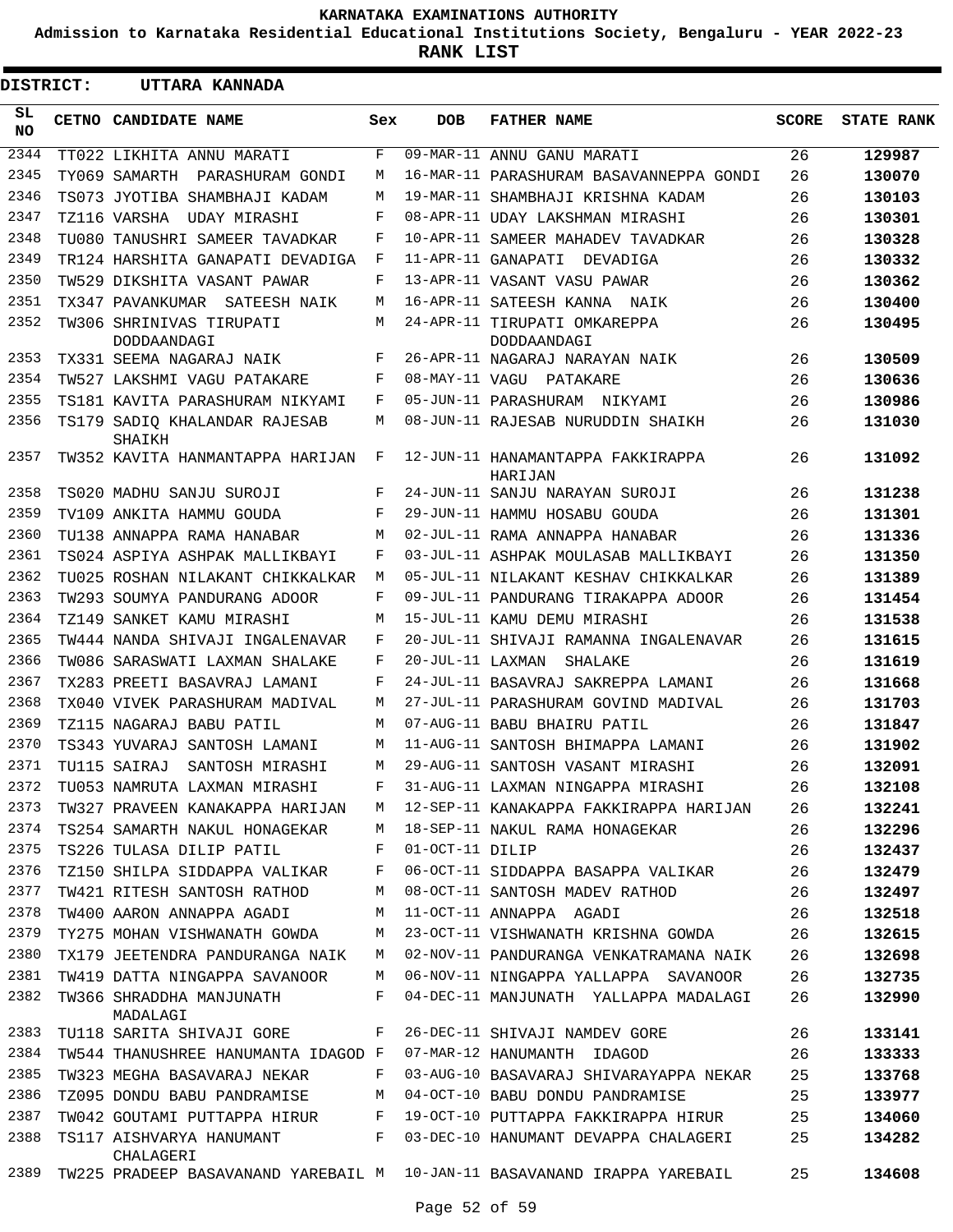**Admission to Karnataka Residential Educational Institutions Society, Bengaluru - YEAR 2022-23**

**RANK LIST**

 $\blacksquare$ 

| DISTRICT: | UTTARA KANNADA                                |     |                  |                                                    |              |                   |
|-----------|-----------------------------------------------|-----|------------------|----------------------------------------------------|--------------|-------------------|
| SL<br>NO. | CETNO CANDIDATE NAME                          | Sex | <b>DOB</b>       | <b>FATHER NAME</b>                                 | <b>SCORE</b> | <b>STATE RANK</b> |
| 2390      | TW540 SANGEETA GANGARAM PATAGARE              | F   |                  | 20-JAN-11 GANGARAM BAYYA PATAGARE                  | 25           | 134684            |
| 2391      | TW403 DEEPIKA BASAVARAJ MEDAR                 | F   |                  | 24-JAN-11 BASAVARAJ DURGAPPA MEDAR                 | 25           | 134703            |
| 2392      | TX107 JEEVAN VINAYAK NAIK                     | М   |                  | 02-FEB-11 VINAYAK NARAYAN NAIK                     | 25           | 134769            |
| 2393      | TW224 RAKSHITA ANAND CHAKRASALI               | F   |                  | 20-FEB-11 ANAND IRAPPA CHAKRASALI                  | 25           | 134916            |
| 2394      | TZ120 LAXMI JANU JANGALE                      | F   |                  | 28-FEB-11 JANU RAMU JANGLE                         | 25           | 134978            |
| 2395      | TZ001 NIVEDITA BALARAM KAMBLE                 | F   |                  | 08-MAR-11 BALARAM GANAPATI KAMBLE                  | 25           | 135051            |
| 2396      | TW343 SURENDRAKUMAR PARASHURAMA<br>KATTIMANI  | M   |                  | 12-MAR-11 PARASHURAMA VENKAPPA<br>KATTIMANI        | 25           | 135097            |
| 2397      | TS005 SUNDAR MAHADEV BHOSLE                   | М   |                  | 17-MAR-11 MAHADEV KRISHNA BHOSLE                   | 25           | 135148            |
| 2398      | TX253 MEGHANA MANJAPPA OKKALIGA               | F   |                  | 18-MAR-11 MANJAPPA NARAYANA OKKALIGA               | 25           | 135156            |
| 2399      | TV116 BHAVYA<br>SHANIYAR GOUDA                | F   |                  | 25-MAR-11 SHANIYAR NAGU GOUDA                      | 25           | 135201            |
| 2400      | TX101 PRAJWAL HANUMANTHAPPA<br>LAMANI         | М   |                  | 05-APR-11 HANUMANTHAPPA RAMANNA<br>LAMANI          | 25           | 135332            |
| 2401      | TU147 SAYEESHA BALAKRISHNA<br><b>BHAMEKAR</b> | F   |                  | 05-APR-11 BALAKRISHNA JAYARAM BHAMEKAR             | 25           | 135335            |
| 2402      | TX292 KOUSHIK MADHAV MADIVAL                  | М   |                  | 09-APR-11 MADHAV VEERABHADRA MADIVAL               | 25           | 135375            |
| 2403      | TY168 PRAMOD YALLAPPA BIDARAKOPPA M           |     |                  | 29-APR-11 YALLAPPA BHARMAPPA<br><b>BIDARAKOPPA</b> | 25           | 135582            |
| 2404      | TW391 SUMAN MANJUNATHA MEGADE                 | М   |                  | 05-MAY-11 MANJUNATHA                               | 25           | 135654            |
| 2405      | TX207 MADHAN KUMAR MADIVAL                    | М   |                  | 06-JUN-11 KUMAR HANUMANTA MADIVAL                  | 25           | 136002            |
| 2406      | TY259 POORNIMA TOPA KALENAR                   | F   |                  | 10-JUN-11 TOPA RULA KALENAR                        | 25           | 136054            |
| 2407      | TY240 SUJAN SHIVANANDA<br>HULLENNANAVAR       | M   |                  | 11-JUL-11 SHIVANAND RUDRAPPA<br>HULLENNANAVAR      | 25           | 136478            |
| 2408      | TX238 TARUN MAASTYA GONDA                     | M   |                  | 11-JUL-11 MAASTYA KERIYA GONDA                     | 25           | 136479            |
| 2409      | TU122 SOUMYA SANTOSH THAKUR                   | F   |                  | 23-JUL-11 SANTOSH YALLAPPA THAKUR                  | 25           | 136639            |
| 2410      | TW230 NAGARAJ HANUMANT HARIJAN                | М   |                  | 27-JUL-11 HANUMANT IRAPPA HARIJAN                  | 25           | 136684            |
| 2411      | TW467 HARISH V                                | M   |                  | 30-JUL-11 VENKATESH VADDAR                         | 25           | 136720            |
| 2412      | TW447 MUBARAK MOHAMMEDRAFIO<br>SHEKHALLI      | М   |                  | 12-AUG-11 MOHAMMEDRAFIQ HAJARESAB<br>SHEKHALLI     | 25           | 136866            |
| 2413      | TS325 DEVAKKA KRISHNAPPA LAMANI               | F   |                  | 18-AUG-11 KRISHNAPPA RAMAPPA LAMANI                | 25           | 136930            |
| 2414      | TS351 SHRUSTI VITTAL MARATHI                  | F   |                  | 22-AUG-11 VITTAL NARAYAN MARATHI                   | 25           | 136979            |
| 2415      | TW033 SANTOSH BASAVARAJ<br>MANNAPPAGOUDRU     | M   |                  | 25-AUG-11 BASAVARAJ MARUTI<br>MANNAPPAGOUDRU       | 25           | 137019            |
| 2416      | TS371 CHAITRA HANUMANTH RAJPUT                | F   |                  | 09-OCT-11 HANUMANTH SHANKARSINGH RAJPUT            | 25           | 137439            |
| 2417      | TR183 BHOOMIKA NARAYAN GOND                   | F   |                  | 14-OCT-11 NARAYAN GOND                             | 25           | 137485            |
| 2418      | TS111 KALPANA ESHAWAR KARABHARI               | F   |                  | 20-OCT-11 ESHAWAR GURAPPA KARABHARI                | 25           | 137543            |
| 2419      | TS346 UMESH MARUTI MANNAVADDAR                | М   | 21-OCT-11 MARUTI |                                                    | 25           | 137559            |
| 2420      | TX011 ANJALI                                  | F   |                  | 27-FEB-12 SHANKAR KOTARI                           | 25           | 138230            |
| 2421      | TU079 DRAKSHAYANI SANTHOSH<br>GONDHALI        | F   |                  | 07-SEP-10 SANTHOSH DURGAPPA GONDHALI               | 24           | 138696            |
| 2422      | TW216 NAGARATNA GANGU GAVADE                  | F   |                  | 13-SEP-10 GANGU GAVADE                             | 24           | 138723            |
| 2423      | TS264 VENKATESH VASANT MIRASHI                | М   |                  | 27-OCT-10 VASANT SOMANING MIRASHI                  | 24           | 138940            |
| 2424      | TS128 MAMATA YALLAPPA HARIJAN                 | F   |                  | 03-DEC-10 YALLAPPA LAXMAN HARIJAN                  | 24           | 139112            |
| 2425      | TU157 SAMARTH SAMBHAJI GAONKAR                | М   |                  | 18-DEC-10 SAMBHAJI KALU GAONKAR                    | 24           | 139190            |
| 2426      | TY107 ABHISHEK G S                            | М   |                  | 15-JAN-11 SHREENATH G                              | 24           | 139417            |
| 2427      | TW129 SARITA PRAVIN CHAWAN                    | F   |                  | 17-JAN-11 PRAVIN BILLU CHAWAN                      | 24           | 139435            |
| 2428      | TW271 AMRUTA SHIDLAPPA HARIJAN                | F   |                  | 22-FEB-11 SHIDLAPPA NILAPPA HARIJAN                | 24           | 139647            |
| 2429      | TY201 DHEERAJ RAVEENDRA NAIK                  | M   |                  | 05-MAR-11 RAVEENDRA                                | 24           | 139730            |
| 2430      | TW068 G N AMITH                               | M   |                  | 09-MAR-11 NAGARAJ GOLLAR                           | 24           | 139760            |
| 2431      | TW468 KAVYA ASHOK KODANNANAVAR                | F   |                  | 11-MAR-11 ASHOK BHEEMAPPA KODANNANAVAR             | 24           | 139778            |
| 2432      | TW245 SUBANI MOULASAB ONTI                    | M   |                  | 11-MAR-11 MOULASAB MALIKASAB ONTI                  | 24           | 139784            |
| 2433      | TU137 PRATIK RAMNATH DALAVI                   | M   |                  | 25-APR-11 RAMNATH DEVENDR DALAVI                   | 24           | 140173            |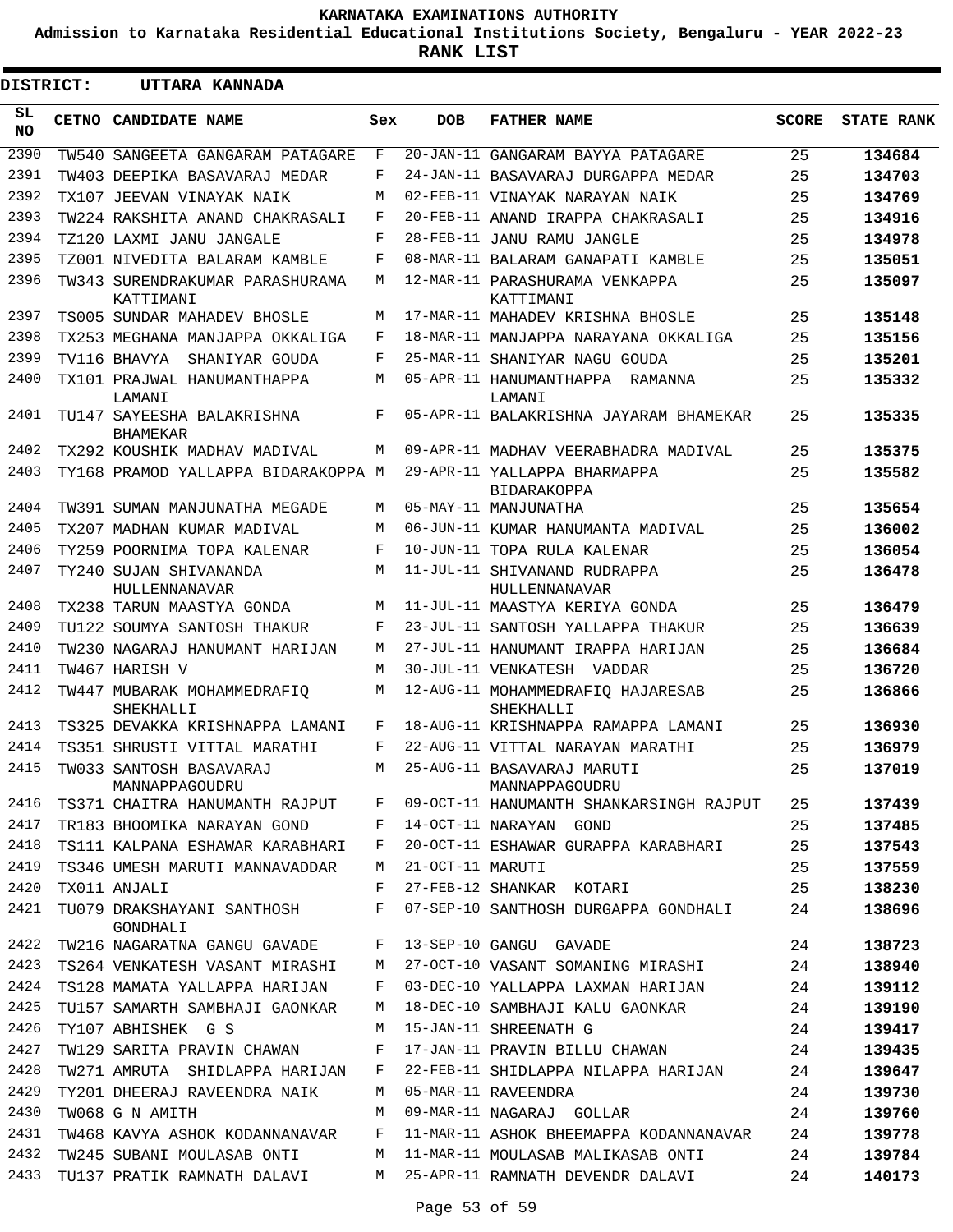**Admission to Karnataka Residential Educational Institutions Society, Bengaluru - YEAR 2022-23**

**RANK LIST**

| <b>DISTRICT:</b> | UTTARA KANNADA                        |     |                   |                                             |              |                   |
|------------------|---------------------------------------|-----|-------------------|---------------------------------------------|--------------|-------------------|
| SL<br><b>NO</b>  | CETNO CANDIDATE NAME                  | Sex | <b>DOB</b>        | <b>FATHER NAME</b>                          | <b>SCORE</b> | <b>STATE RANK</b> |
| 2434             | TZ167 PRATHAM SANTOSH MARATHI         | М   |                   | 05-MAY-11 SANTOSH BHIMA MARATHI             | 24           | 140293            |
| 2435             | TZ045 ROHIT SHAMU SINDHE              | М   |                   | 15-MAY-11 SHAMU BAMMU SINDHE                | 24           | 140397            |
| 2436             | TS301 REKHA<br>LAMANI                 | F   |                   | 12-JUN-11 MOTILAL RAMA LAMANI               | 24           | 140752            |
| 2437             | TO017 KEERTHIKA MANJUNATH LAMANI      | F   |                   | 21-JUN-11 MANJUNATH RAMAPPA LAMANI          | 24           | 140838            |
| 2438             | TW237 VIKRAM NAGARAJ ILAGER           | М   |                   | 23-JUN-11 NAGARAJ KUBERAPPA ILAGER          | 24           | 140871            |
| 2439             | TT026 FABAIEN ANAND LOPES             | М   |                   | 05-JUL-11 ANAND SALVDOR LOPES               | 24           | 141000            |
| 2440             | TW494 DEEPAK NAGARAJ AGADI            | М   |                   | 17-AUG-11 NAGARAJ GULAPPA AGADI             | 24           | 141485            |
| 2441             | TO081 SOUBHAGYA HANUMANT<br>KAMATAGI  | F   |                   | 17-AUG-11 HANUMANT MADEV KAMATAGI           | 24           | 141492            |
| 2442             | TS251 DAKLU LAXMANA KOKARE            | М   |                   | 16-SEP-11 LAXMANA JAGGU KOKARE              | 24           | 141756            |
| 2443             | TU063 PRARTHANA MANJUNATH GAVADA      | F   |                   | 23-SEP-11 MANJUNATH RAM GAVADA              | 24           | 141834            |
| 2444             | TO094 SUJAN SEETARAM NAIK             | М   |                   | 07-OCT-11 SEETARAM MONU NAIK                | 24           | 141938            |
| 2445             | TW314 VINAY M B                       | М   |                   | 16-OCT-11 MAHENDRA SOMANNA BHOVIVADDAR      | 24           | 142006            |
| 2446             | TO058 MANJUNATH RAJESH GOUDA          | М   |                   | 18-OCT-11 RAJESH SOMU GOUDA                 | 24           | 142020            |
| 2447             | TW386 YUVARAJ YASHAVANT JADHAV        | М   |                   | 18-NOV-11 YASHAVANT DHANASING JADHAV        | 24           | 142265            |
| 2448             | TW338 KIRAN DAKAPPA GOUDAGERI         | М   |                   | 24-NOV-11 DAKAPPA HANUMANTAPPA<br>GOUDAGERI | 24           | 142315            |
| 2449             | TW415 NAGARATNA MALTESH HARIJAN       | F   |                   | 14-AUG-10 MALTESH PUTTAPPA HARIJAN          | 23           | 143053            |
| 2450             | TS178 TANUJA RAJAKUMARA JAIN          | F   |                   | 16-DEC-10 RAJAKUMARA RAMA JAIN              | 23           | 143452            |
| 2451             | TR069 JANAVI MANJUNATH NAIK           | F   |                   | 11-JAN-11 MANJUNATH RAMA NAIK               | 23           | 143670            |
| 2452             | TT031 ROHIT BEERA GOUDA               | М   |                   | 26-JAN-11 BEERA AMMU GOUDA                  | 23           | 143770            |
| 2453             | TT032 RAVITEJ ISHWAR HALLER           | M   |                   | 07-MAR-11 ISHWAR DHARMA HALLER              | 23           | 144006            |
| 2454             | TS059 SAKSHI RAVI PATIL               | F   |                   | 30-MAR-11 RAVI PARASHURAM PATIL             | 23           | 144200            |
| 2455             | TW549 PAVITHRA RAJU BHOVIVADDAR       | F   |                   | 07-APR-11 RAJU BHOVIVADDAR                  | 23           | 144253            |
| 2456             | TW191 NANDEESHA BASAVARAJ HAVERI      | M   |                   | 11-APR-11 BASAVARAJA HANMANTAPPA HAVERI     | 23           | 144292            |
| 2457             | TW135 KARAN KALAVEER KATTIMANI        | М   |                   | 18-APR-11 KALAVEER YALLAPPA KATTIMANI       | 23           | 144340            |
| 2458             | TS043 SAMAVEL<br>GONGADEKAR           | М   |                   | 05-MAY-11 RAMESH ANTHON GUNGADEKAR          | 23           | 144484            |
| 2459             | TY346 PREETAM GANGADHAR BHOVI         | М   |                   | 06-MAY-11 GANGADHAR IRAPPA BHOVI            | 23           | 144493            |
| 2460             | TX277 BHARAT MADEVA GOUDA             | М   |                   | 25-MAY-11 MADEVA RAMA GOUDA                 | 23           | 144643            |
| 2461             | TX027 PREETAM RAVI NAIK               | М   |                   | 10-JUN-11 RAVI MANJUNATH NAIK               | 23           | 144846            |
|                  | 2462 TW187 PAVAN RATNAPPA LAMANI      |     |                   | M 07-JUL-11 RATNAPPA LAMANI                 | 23           | 145119            |
| 2463             | TY230 PRIYANKA PRAKASH GATAPARTI F    |     | 16-JUL-11 PRAKASH |                                             | 23           | 145218            |
| 2464             | TW488 JEEVAN TULAJAPPA AGASAR         | М   |                   | 21-JUL-11 TULAJAPPA SHEKAPPA AGASAR         | 23           | 145264            |
| 2465             | TU029 SHILA JANU SHELKE               | F   |                   | 21-JUL-11 JANU CHANGU SHELKE                | 23           | 145266            |
| 2466             | TX019 EKANATH ISHWAR NAIK             | М   |                   | 25-JUL-11 ISHWAR BHASKAR NAIK               | 23           | 145286            |
| 2467             | TZ009 VISHWANATH NAVALU PATIL         | М   |                   | 26-JUL-11 NAVALU SAJU PATIL                 | 23           | 145305            |
| 2468             | TU168 ABHISHEKA MARUTI GAVADE         | М   |                   | 28-JUL-11 MARUTI BALU GAVADE                | 23           | 145321            |
| 2469             | TX313 MAMATHA LAKSHMAN LAMANI         | F   |                   | 30-AUG-11 LAKSHMAN NEELAPPA LAMANI          | 23           | 145603            |
| 2470             | TX155 SHREYAS RAGHAVENDR BHATTI       | М   |                   | 07-SEP-11 RAGHAVENDR VITTAL BHATTIA         | 23           | 145676            |
| 2471             | TS107 VIJAY PUNDALIK KADABI           | М   |                   | 08-SEP-11 PUNDALIK SAHADEV KADABI           | 23           | 145692            |
| 2472             | TZ035 SAVITA KONDU KOKARE             | F   |                   | 30-DEC-10 KONDU BABU KOKARE                 | 22           | 147327            |
| 2473             | TW363 TARUN TUKARAM KORAVAR           | М   |                   | 20-JAN-11 TUKARAM BHIMANNA KORAVAR          | 22           | 147503            |
| 2474             | TS287 OMKAR RAMESH SHINDHE            | М   |                   | 23-FEB-11 RAMESH BHEEMRAY SHINDHE           | 22           | 147697            |
| 2475             | TW387 SANJANA SOMAYYA<br>CHARANTIMATH | F   |                   | 26-FEB-11 SOMAYYA NAGAYYA CHARANTIMATA      | 22           | 147716            |
| 2476             | TW452 NOUMAN BHASHASAB KOTE           | M   |                   | 28-FEB-11 BHASHASAB MAHAMMADNIF KOTE        | 22           | 147726            |
| 2477             | TS041 LAXMI VASU DADWAD               | F   |                   | 14-MAR-11 VASU YALLAPPA DADWAD              | 22           | 147811            |
| 2478             | TY189 ROHIT LOKESH NAIK               | M   |                   | 22-MAR-11 LOKESH HANUMANTA NAIK             | 22           | 147862            |
| 2479             | TY377 KHUSHI SHRIKANT GAONKAR         | F   |                   | 29-MAR-11 SHRIKANT GOVIND GAONKAR           | 22           | 147917            |
| 2480             | TU051 GAYATRI NAMDEV HARIJAN          | F   |                   | 07-APR-11 NAMDEV VISHNU HARIJAN             | 22           | 147972            |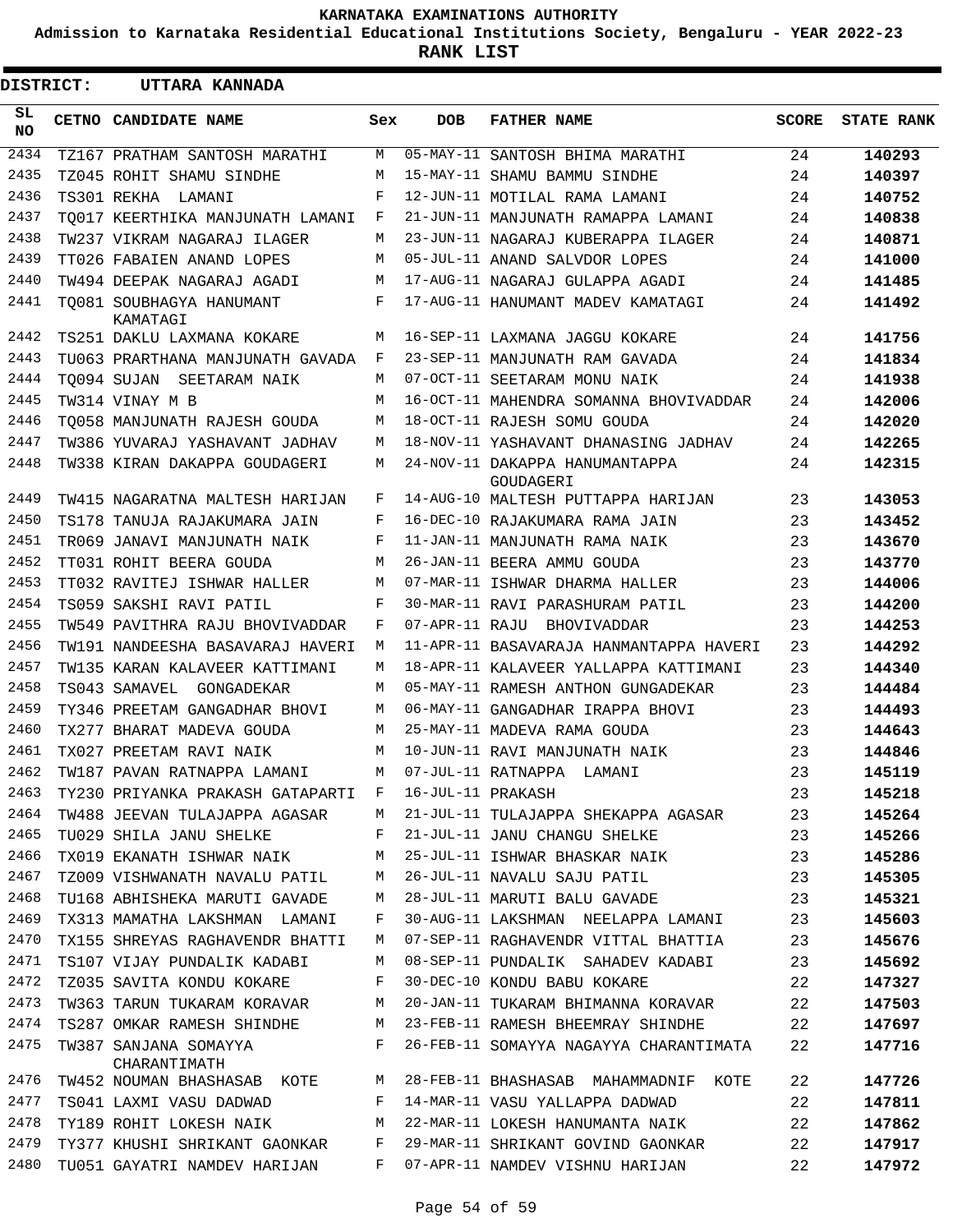**Admission to Karnataka Residential Educational Institutions Society, Bengaluru - YEAR 2022-23**

**RANK LIST**

| <b>DISTRICT:</b> | UTTARA KANNADA                                     |              |                   |                                                    |              |                   |
|------------------|----------------------------------------------------|--------------|-------------------|----------------------------------------------------|--------------|-------------------|
| SL.<br>NO.       | CETNO CANDIDATE NAME                               | Sex          | <b>DOB</b>        | <b>FATHER NAME</b>                                 | <b>SCORE</b> | <b>STATE RANK</b> |
| 2481             | TW202 JOYEL INAS SIDDI                             | M            |                   | 03-MAY-11 INAS PAPLU SIDDI                         | 22           | 148177            |
| 2482             | TS140 PREETAM MALLESHI KORAVAR                     | М            |                   | 10-MAY-11 MALLESHI HANUMANT KORAVAR                | 22           | 148231            |
| 2483             | TW194 GOUTAMI KRISHNA NADIGER                      | F            | 24-MAY-11 KRISHNA | NADIGER                                            | 22           | 148333            |
| 2484             | TV094 GAGAN RAGHAVENDRA NAIK                       | М            |                   | 21-JUN-11 RAGHAVENDRA MAHABALESHWAR<br>NAIK        | 22           | 148614            |
| 2485             | TV120 SEVANTI MADEV GOUDA                          | F            |                   | 31-JUL-11 MADEV SOMU GOUDA                         | 22           | 148978            |
| 2486             | TW260 VISHNU MANJUNATH GHORPADE                    | М            |                   | 30-OCT-11 MANJUNATH GHORPADE                       | 22           | 149624            |
| 2487             | TR012 MANOJKUMAR GANAPATI ACHARI                   | М            |                   | 18-NOV-11 GANAPATI SHIVRAM ACHARI                  | 22           | 149736            |
| 2488             | TW485 BHARGAVI PUNDALIK METRI                      | F            |                   | 28-DEC-11 PUNDALIK GANAPATI METRI                  | 22           | 149958            |
| 2489             | TZ046 KAVITA THAKKU KOKARE                         | F            |                   | 25-NOV-10 THAKKU SONU KOKARE                       | 21           | 150665            |
| 2490             | TU084 PRANAV PARASHURAM HUDED                      | М            |                   | 16-DEC-10 PARASHURAM SHIVAJI HUDED                 | 21           | 150736            |
| 2491             | TU021 VAISHNAVI PRAKASH GUDULKAR                   | F            |                   | 23-DEC-10 PRAKASH PANDURANG GUDULKAR               | 21           | 150757            |
| 2492             | TS063 MARUTI SHRINIVAS LAMANI                      | М            |                   | 01-JAN-11 SHRINIVAS BHIMANNA LAMANI                | 21           | 150812            |
| 2493             | TX124 PRAJWAL KAMALAKAR GOUDA                      | М            |                   | 25-JAN-11 KAMALAKAR VENKATRAMAN GOUDA              | 21           | 150957            |
| 2494             | TW185 FAKKIRESH DUNDAPPA OLEKAR                    | М            |                   | 13-FEB-11 DUNDAPPA OLEKAR                          | 21           | 151030            |
| 2495             | TW274 RUDRAGOUDA HONDAPPA<br>PALEDAVAR             | М            |                   | 20-FEB-11 HONDAPPA PALEDAVAR                       | 21           | 151071            |
| 2496             | TV163 SHASHANT CHANDRU GOUDA                       | М            |                   | 16-MAR-11 CHANDRU RAMA GOUDA                       | 21           | 151181            |
| 2497             | TO038 PRATHVIRAJ RAOSAHEB KAMBLE                   | М            |                   | 18-MAR-11 RAOSAHEB MAHADEV KAMBLE                  | 21           | 151193            |
| 2498             | TW243 MOHAMMED ZUBAIR<br>HAZRATH<br>ALI HARGANALLI | М            |                   | 28-MAR-11 HAZRATH ALI ALLABKASH<br>HARGANALLI      | 21           | 151245            |
| 2499             | TZ080 JAMES FRANCIS SIDDI                          | М            |                   | 03-APR-11 FRANSIS AAAA SIDDI                       | 21           | 151283            |
| 2500             | TS202 VISHAL LAXMAN MANGI                          | М            |                   | 06-APR-11 LAXMAN HANAMANT MANGI                    | 21           | 151307            |
| 2501             | TZ157 DINESH INJU SINDHE                           | М            |                   | 22-APR-11 INJU DHOOLU SINDHE                       | 21           | 151412            |
| 2502             | TS218 NILKANT RAYANNA KURUBAR                      | М            |                   | 04-MAY-11 RAYANNA NINGAPPA KURUBAR                 | 21           | 151486            |
| 2503             | TU146 SUJITH SURESH DESAI                          | М            |                   | 05-MAY-11 SURESH GANGARAM DESAI                    | 21           | 151497            |
| 2504             | TZ050 ALISHA ANTHON SAMBRANIKAR                    | F            |                   | 09-MAY-11 ANTHON LORENS SAMBRANIKAR                | 21           | 151531            |
| 2505             | TR129 POOJA NAGESH NAIK                            | F            |                   | 14-MAY-11 NAGESH VENKTAPPA NAIK                    | 21           | 151566            |
| 2506             | TW417 NAGARATNA NAGARAJ BAGEVADI                   | F            |                   | 18-MAY-11 NAGARAJ SHANKARAPPA BAGEVADI             | 21           | 151599            |
| 2507             | TT129 HARSHIT NAGARAJ NAIK                         | М            | 29-JUL-11 NAGARAJ | MANJUNATH NAIK                                     | 21           | 152143            |
| 2508             | TZ135 VIDYA JANNU PATAKARE                         | F            |                   | 14-AUG-11 JANNU BAJJU PATAKARE                     | 21           | 152264            |
| 2509             | TU008 ANIKET BABURAO DESAI                         | M            |                   | 16-AUG-11 BABURAO SHIVAJI DESAI                    | 21           | 152273            |
| 2510             | TV088 UMA VENKATESH GOUDA                          | F            |                   | 19-SEP-11 VENKATESH BEERA GOUDA                    | 21           | 152459            |
| 2511             | TW440 SANTOSH PARASHURAM VADDAR M                  |              |                   | 16-OCT-11 PARASAPPA TIMMANNA<br><b>BHOVIVADDAR</b> | 21           | 152607            |
| 2512             | TS109 NAGAMMA SIDDAPPA<br>MUKKANNAVAR              | F            |                   | 20-OCT-11 SIDDAPPA BASAVANYAPPA<br>MUKKANNAVAR     | 21           | 152630            |
| 2513             | TW080 PARASHURAM YALLAPPA HARIJAN M                |              |                   | 26-OCT-11 YALLAPPA DEVENDRAPPA HARIJAN             | 21           | 152653            |
| 2514             | TW096 SHWETA NAGAPPA MASALIKATTI                   | $\mathbf{F}$ |                   | 21-NOV-11 NAGAPPA BASAPPA MASALIKATTI              | 21           | 152802            |
| 2515             | TS239 JANU NAVALU GUNDRE                           | М            |                   | 22-NOV-11 NAVALU NINNU GUNDRE                      | 21           | 152809            |
| 2516             | TS188 JEEVAN RAGHUNATH GARAG                       | M            |                   | 01-AUG-10 RAGHUNATH MAVALU GARAG                   | 20           | 153331            |
| 2517             | TS040 SHWETA MANJUNATH CHAVHAN                     | F            |                   | 10-NOV-10 MANJUNATH FAKHIR CHAVHAN                 | 20           | 153564            |
| 2518             | TW517 SANGEETA SONU EDAGE                          | F            |                   | 23-NOV-10 SONU RAGHU EDAGE                         | 20           | 153606            |
| 2519             | TT114 KAVERI KRISHNA UPPAR                         | F            |                   | 16-FEB-11 KRISHNA GAJANANA UPPAR                   | 20           | 153915            |
| 2520             | TS247 AKASH CHANDRAKANT WALEKAR                    | М            |                   | 21-MAR-11 CHANDRAKANT ARJUN WALEKAR                | 20           | 154037            |
| 2521             | TS042 LIYA JUVAV AMLAPACHE                         | F            |                   | 03-APR-11 JUVAV PARASHI AMLAPACHE                  | 20           | 154104            |
| 2522             | TS180 PREETI BASAPPA LOKAPUR                       | F            |                   | 13-MAY-11 BASAPPA FAKIRAPPA LOKAPUR                | 20           | 154296            |
| 2523             | TZ042 LAKSHMI LAKSHMAN KORAVI                      | F            |                   | 27-JUN-11 LAKSHMAN HANUMANT KORAVI                 | 20           | 154582            |
| 2524             | TW015 KARAN RATHOD                                 | М            |                   | 02-JUL-11 SANJEEV JAGANU RATHOD                    | 20           | 154622            |
| 2525             | TW455 MAHANTHESH LAKSHMAN<br>RATHOD                | M            |                   | 06-JUL-11 LAKSHMAN PULASING RATHOD                 | 20           | 154652            |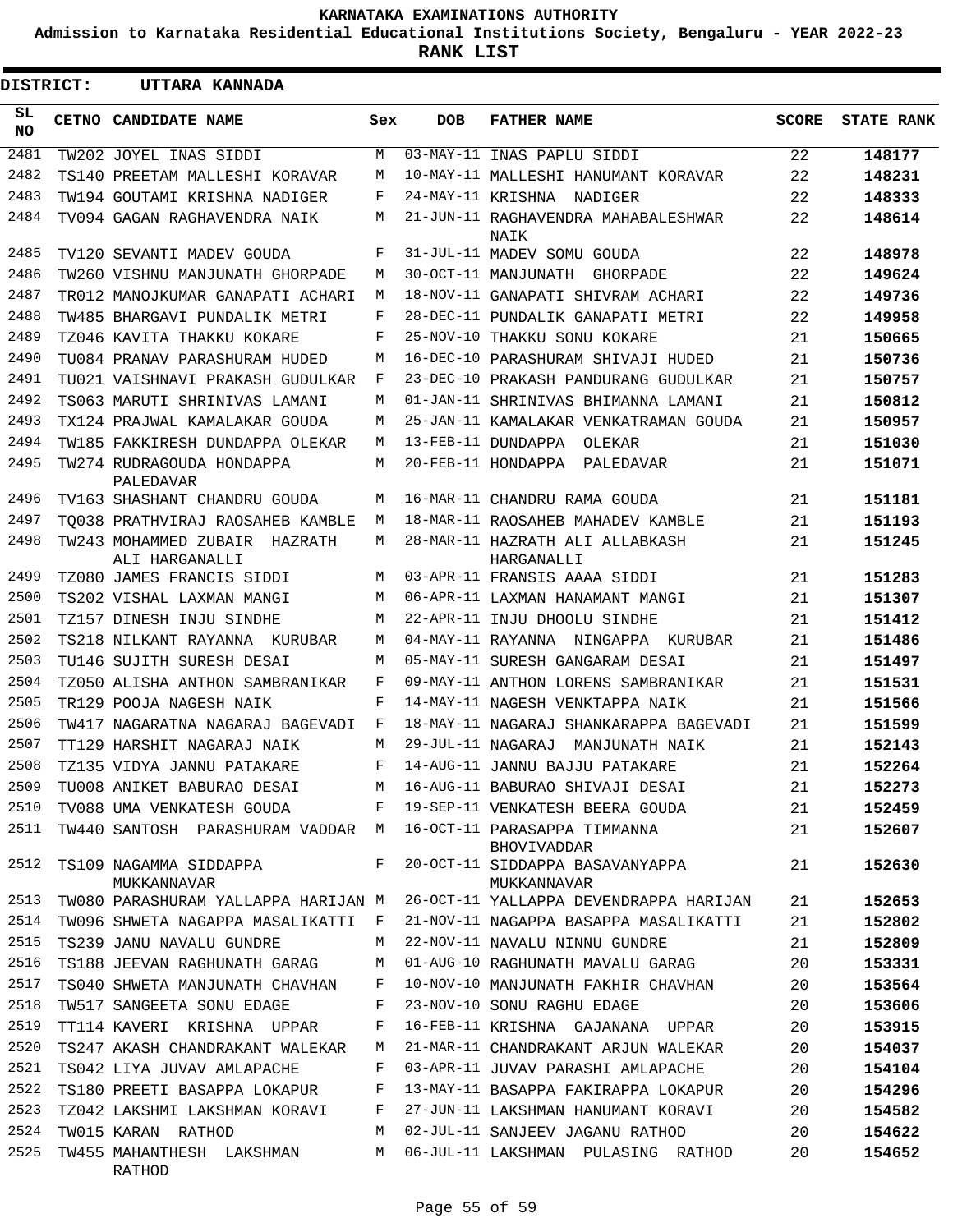**Admission to Karnataka Residential Educational Institutions Society, Bengaluru - YEAR 2022-23**

**RANK LIST**

ı

| <b>DISTRICT:</b> |  | UTTARA KANNADA                                |     |                  |                                                |              |                   |
|------------------|--|-----------------------------------------------|-----|------------------|------------------------------------------------|--------------|-------------------|
| SL<br><b>NO</b>  |  | CETNO CANDIDATE NAME                          | Sex | <b>DOB</b>       | <b>FATHER NAME</b>                             | <b>SCORE</b> | <b>STATE RANK</b> |
| 2526             |  | TS025 RAHIM HANIFSAB SULEKATTI                | М   |                  | 30-AUG-11 HANIFSAB PAKIRSAB SULEKATTI          | 20           | 154950            |
| 2527             |  | TS173 BHOMIKA LAXMAN<br>GUNDOLKAR             | F   | 06-SEP-11 LAXMAN | GUNDOLKAR                                      | 20           | 154990            |
| 2528             |  | TW340 SHREENIVAS HANMANTHAPPA<br><b>BHOVI</b> | М   |                  | 10-OCT-11 HANMANTHAPPA YANKAPPA BHOVI          | 20           | 155158            |
| 2529             |  | TS244 LAXMI UMESH KOUREKAR                    | F   |                  | 11-NOV-11 UMESH KHAVAREKAR                     | 20           | 155317            |
| 2530             |  | TU019 SANJANA JANARDHAN KOLAPTE               | F   |                  | 19-NOV-11 JANARDHAN BOMMU KOLAPTE              | 20           | 155353            |
| 2531             |  | TS159 BASAVARAJ MARUTI MALIK                  | М   |                  | 28-NOV-11 MARUTI MAHADEV MALIK                 | 20           | 155390            |
| 2532             |  | TU015 SIYA VIJAY NAIK                         | F   |                  | 22-DEC-11 VIJAY EERAPPA NAIK                   | 20           | 155485            |
| 2533             |  | TW510 GAGANDEEP GAJENDRA KARJAGI              | М   |                  | 18-NOV-10 GAJENDRA                             | 19           | 155981            |
| 2534             |  | TW169 ARPITA MANJUNATHA VADDAR                | F   |                  | 06-MAR-11 MANJUNATHA TIPPANNA VADDAR           | 19           | 156338            |
| 2535             |  | TU061 MANTHAN BHIMARAO NERSEKAR               | М   |                  | 03-APR-11 BHIMARAO RAMU NERSEKAR               | 19           | 156425            |
| 2536             |  | TZ007 SUDEEP CHAYAPPA SOMAPURKAR              | М   |                  | 05-APR-11 CHAYAPPA<br>SOMAPURKAR               | 19           | 156434            |
| 2537             |  | TW246 YOGESH TUKARAM KILLEKYATAR              | М   |                  | 05-APR-11 TUKARAM MAYAPPA KILLEKYATAR          | 19           | 156435            |
| 2538             |  | TR020 MAHIMA ISHWAR NAIK                      | F   |                  | 14-APR-11 ISHWAR DURGAPPA NAIK                 | 19           | 156477            |
| 2539             |  | TW267 ABHISHEK UMESH BHOVI                    | M   |                  | 04-MAY-11 UMESH SOMANNA BHOVI                  | 19           | 156556            |
| 2540             |  | TV028 SUCHENDRITA HONNAPPA GOUDA              | F   |                  | 08-MAY-11 HONNAPPA MANKALI GOUDA               | 19           | 156587            |
| 2541             |  | TU064 PRATIMA MARUTI VIR                      | F   |                  | 20-JUL-11 MARUTI VITHAL VIR                    | 19           | 156950            |
| 2542             |  | TS303 SAMARTH SAHADEV MIRASHI                 | M   |                  | 16-AUG-11 SAHADEV MIRASHI                      | 19           | 157084            |
| 2543             |  | TS048 JYOTIBA MARUTI GADEKAR                  | M   |                  | 11-SEP-11 MARUTI BHIMARAO GADEKAR              | 19           | 157209            |
| 2544             |  | TW195 VINAYAK MANJUNATH DODDAMANI M           |     |                  | 18-SEP-11 MANJUNATH FAKKIRAPPA<br>DODDAMANI    | 19           | 157231            |
| 2545             |  | TW304 PAVITRA PARASHURAM<br>SILLEKYATAR       | F   |                  | 06-NOV-11 PARASHURAM MAYAPPA<br>SILLEKYATAR    | 19           | 157411            |
| 2546             |  | TT016 ISHWARA<br>TIMMA MARATHI                | М   |                  | 10-FEB-11 TIMMA ALU MARATHI                    | 18           | 158248            |
| 2547             |  | TW059 AVINASH JAGADISH HANGAL                 | М   |                  | 10-MAR-11 JAGADISH YALLAPPA HANGAL             | 18           | 158335            |
| 2548             |  | TW284 YUVARAJ PRAKASH SUTAGATTI               | М   |                  | 27-MAR-11 PRAKASH MAHADEVAPPA SUTAGATTI        | 18           | 158402            |
| 2549             |  | TW174 NAVYA SHIVANAND ITIAPUR                 | F   |                  | 06-APR-11 SHIVANAND<br>ITIAPUR                 | 18           | 158433            |
| 2550             |  | TX084 GAJENDRA MANJUNATH GOUDA                | М   |                  | 26-APR-11 MANJUNATH TIMMA GOUDA                | 18           | 158505            |
| 2551             |  | TW158 CHANCHALA DEVAPPA<br>LAMANI             | F   |                  | 22-JUL-11 DEVAPPA DHANAPPA<br>LAMANI           | 18           | 158885            |
| 2552             |  | TW147 DIVYA ARJUN LAMANI                      | F   | 24-JUL-11 ARJUN  | THUKKAPPA LAMANI                               | 18           | 158894            |
| 2553             |  | TS060 VARUN SHIVAKUMAR HARANAGERI M           |     |                  | 27-JUL-11 SHIVAKUMAR H HARANAGERI              | 18           | 158911            |
| 2554             |  | TS008 NIKHIL VIJAY DODDAMANI                  | М   |                  | 29-JUL-11 VIJAY PEDRU DODDAMANI                | 18           | 158919            |
| 2555             |  | TU048 SANCHITA SANJAY<br>NANDAGADAKAR         |     |                  | F 12-OCT-11 SANJAY BALAKRISHNA<br>NANDAGADAKAR | 18           | 159214            |
| 2556             |  | TU074 SHIVARAJ NARAYAN HANABAR                | M   |                  | 16-NOV-11 NARAYAN MOTTAPPA HANABAR             | 18           | 159321            |
| 2557             |  | TU057 BABU SANTOSH HANABAR                    | M   |                  | 22-FEB-10 SANTOSH BABU HANABAR                 | 17           | 159570            |
| 2558             |  | TS220 VAIJAYANTI KASHINATH<br>PONDEKAR        | F   |                  | 06-AUG-10 KASHINATH LAXMANA PONDEKARA          | 17           | 159633            |
| 2559             |  | TW123 SANDEEP PRASHANTH SIDDI                 | M   |                  | 27-DEC-10 PRASHANTH JOJE SIDDI                 | 17           | 159795            |
| 2560             |  | TZ038 SHIVARAM NAGU PATIL                     | M   |                  | 23-FEB-11 NAGU BHAIRU PATIL                    | 17           | 159927            |
| 2561             |  | TZ005 YUVARAJ GANESH SIDDI                    | M   |                  | 25-MAR-11 GANESH RAMA SIDDI                    | 17           | 160017            |
| 2562             |  | TU067 USHA MOHAN DESAI                        | F   |                  | 13-APR-11 MOHAN MADUKAR DESAI                  | 17           | 160069            |
| 2563             |  | TS168 MANOJ SANJU HUDLI                       | M   |                  | 27-APR-11 SANJU SHIVAPPA HUDLI                 | 17           | 160110            |
| 2564             |  | TW535 RAKESH RAVEENDRA HARIJAN                | M   |                  | 28-JUN-11 RAVEENDRA DEVENDRAPPA HARIJAN        | 17           | 160331            |
| 2565             |  | TW461 SAHANA BASAVARAJ ILAGER                 | F   |                  | 28-JUL-11 BASAVARAJ ILAGER                     | 17           | 160453            |
| 2566             |  | TW019 RAGHU BAGU EDAGE                        | М   |                  | 01-SEP-11 BAGU NAVABEERU EDAGE                 | 17           | 160572            |
| 2567             |  | TX258 GOUTAM SATISH NAIK                      | М   |                  | 07-OCT-11 SATISH RAMA NAIK                     | 17           | 160671            |
| 2568             |  | TU037 BHARAT GOKULDAS HANABAR                 | М   |                  | 26-OCT-11 GOKULDAS BHARAPPA HANABAR            | 17           | 160734            |
| 2569             |  | TY159 RAGHU R                                 | M   | 12-NOV-11 RAMU   |                                                | 17           | 160781            |
| 2570             |  | TS076 JABEENA JUMMASAB JAMADAR                | F   |                  | 07-DEC-11 JUMMASAB KHADARSAB JAMADAR           | 17           | 160859            |
| 2571             |  | TS302 OMKAR NAGARAJ ANTROLKAR                 | M   |                  | 17-JAN-11 NAGARAJ JAIVANT ANTROLKAR            | 16           | 161316            |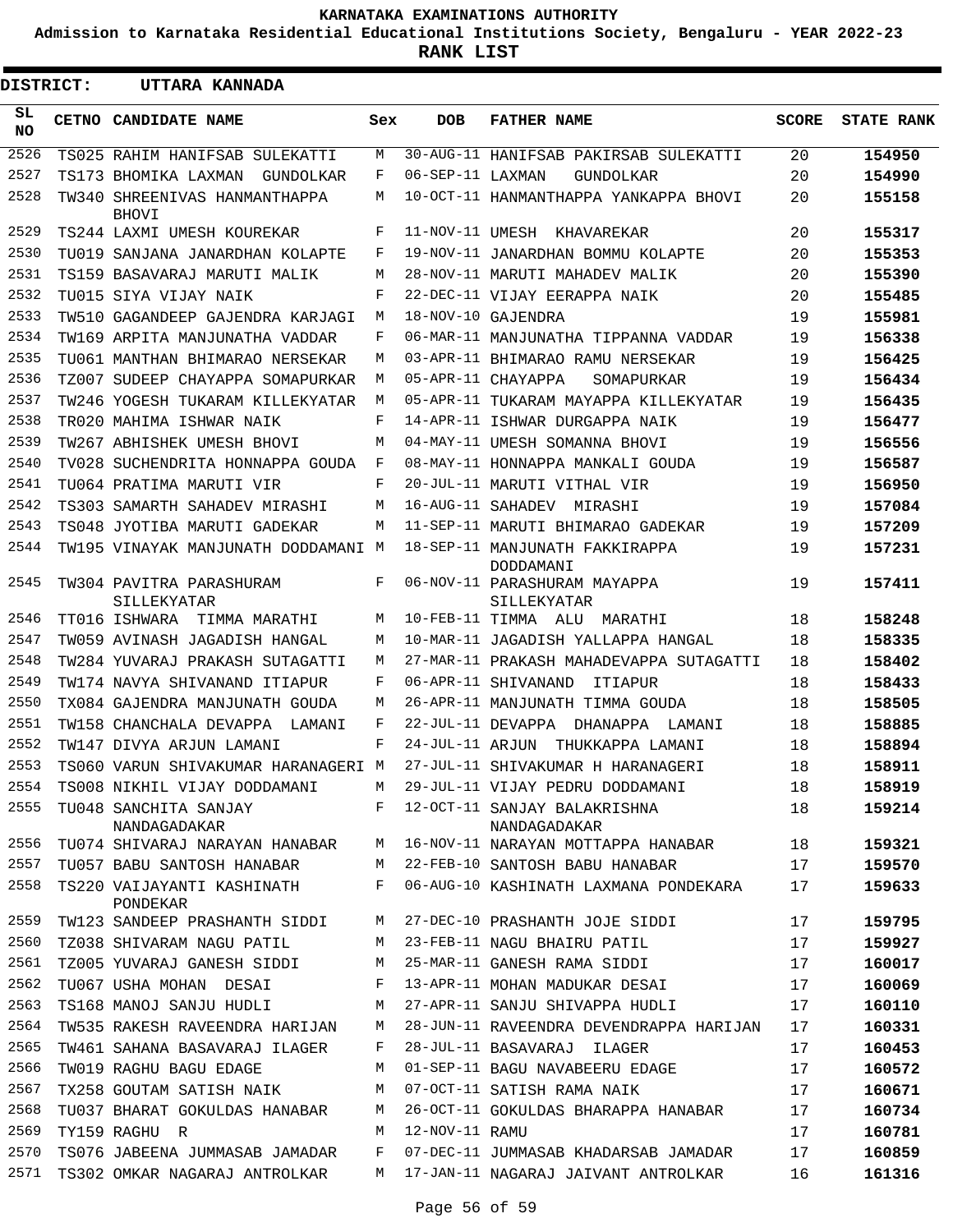**Admission to Karnataka Residential Educational Institutions Society, Bengaluru - YEAR 2022-23**

**RANK LIST**

| <b>DISTRICT:</b> | UTTARA KANNADA                         |     |                 |                                                                               |              |                   |
|------------------|----------------------------------------|-----|-----------------|-------------------------------------------------------------------------------|--------------|-------------------|
| SL.<br><b>NO</b> | CETNO CANDIDATE NAME                   | Sex | <b>DOB</b>      | <b>FATHER NAME</b>                                                            | <b>SCORE</b> | <b>STATE RANK</b> |
| 2572             | TS272 DIVYA KRISHNA LAMANI             | F   |                 | 12-FEB-11 KRISHNA LAXMAN LAMANI                                               | 16           | 161374            |
| 2573             | TO097 SAMARTH GOURISH GAONKAR          | М   |                 | 09-APR-11 GOURISH RAMA GAONKAR                                                | 16           | 161515            |
| 2574             | TY356 KEERTI DEVARAJA MADIVALA         | F   |                 | 03-JUN-11 DEVARAJA LAKSHMANA MADIVALA                                         | 16           | 161688            |
| 2575             | TW520 SANDESH ANNAD PAWAR              | М   | 06-JUN-11 ANNAD | NARAYAN PAWAR                                                                 | 16           | 161702            |
| 2576             | TW296 ANUSHA ANAND BALLARI             | F   |                 | 19-JUL-11 ANAND BASAPPA BALLARI                                               | 16           | 161833            |
| 2577             | TX299 KOUSHIK GOPALA NAIK              | М   |                 | 24-AUG-11 GOPALA BHEEMAPPA GOUNDI                                             | 16           | 161948            |
| 2578             | TW212 ANUSHA EKANATH VALMIKI           | F   |                 | 10-SEP-11 EKANATH UDACHAPPA VALMIKI                                           | 16           | 162009            |
| 2579             | TR071 BHOOVAN SHRIDHAR NAIK            | М   |                 | 04-OCT-11 SHREEDHAR SUKRA NAIK                                                | 16           | 162076            |
| 2580             | TS080 JANAVI LAKKU BAJARI              | F   |                 | 01-MAY-11 LAKKU DONDU BAJARI                                                  | 15           | 162849            |
| 2581             | TU076 SHRAVANI PUNDALIK<br>AMBEWADKAR  | F   |                 | 04-AUG-11 PUNDALIK NAKUL AMBEWADKAR                                           | 15           | 163143            |
| 2582             | TS193 JOPS JOHN DESAI                  | M   |                 | 27-SEP-11 JOHN MINGEL DESAI                                                   | 15           | 163280            |
| 2583             | TW114 SUSHMITA HANUMANT KAMANALLI F    |     |                 | 19-OCT-11 HANUMANT IRAPPA KAMANALLI                                           | 15           | 163340            |
| 2584             | TW349 RAGHAVENDRA BASAVARAJ<br>VADDAR  | М   |                 | 26-OCT-11 BASAVARAJ FAKKIRAPPA VADDAR                                         | 15           | 163357            |
| 2585             | TS160 RONADO NIKLAV BIRJE              | М   |                 | 13-DEC-11 NIKLANV SHAHU BIRJE                                                 | 15           | 163472            |
| 2586             | TS252 ADITYA MAHESH DODDAGOUDA         | M   |                 | 17-NOV-10 MAHESH PUNDLIK DODDAGOUDA                                           | 14           | 163716            |
| 2587             | TS365 TARUN MAHAVEER METRI             | M   |                 | 03-DEC-10 MAHAVEER                                                            | 14           | 163741            |
| 2588             | TU086 YOGINI PRAKASH HARIJAN           | F   |                 | 11-FEB-11 PRAKASH KUSHTA HARIJAN                                              | 14           | 163877            |
| 2589             | TR135 ASHWATH ISHWAR NAIK              | М   |                 | 12-FEB-11 ISHWAR JATTAPPA NAIK                                                | 14           | 163879            |
| 2590             | TS306 VISHAL GANAPATI GHADI            | М   |                 | 03-MAY-11 GANAPATI                                                            | 14           | 164048            |
| 2591             | TX002 ASHOK SURESH LAMANI              | M   |                 | 31-MAY-11 SURESH SHIVAPPA LAMANI                                              | 14           | 164119            |
| 2592             | TW264 JYOTI FAKKIRAPPA BANAVASI        | F   |                 | 22-OCT-11 FAKKIRAPPA TIPPANNA BANAVASI                                        | 14           | 164485            |
| 2593             | TY187 ADARSHA HOLELINGA CHANNAYYA M    |     |                 | 17-DEC-11 HOLELINGA MANCHAPPA CHANNAYYA                                       | 14           | 164604            |
| 2594             | TU089 PRIYALI PRASHANT THANEKAR        | F   |                 | 24-FEB-12 PRASHANT NAGESH THANEKAR                                            | 14           | 164675            |
| 2595             | TS195 RAKESH KRISHNA BHOVI             | M   |                 | 12-OCT-10 KRISHNA BALAPPA BHOVI                                               | 13           | 164849            |
| 2596             | TX071 NAGARAJA ANNAPPA CHANNAYYA       | М   |                 | 04-DEC-10 ANNAPPA MASTI CHANNAYYA                                             | 13           | 164903            |
| 2597             | TS157 SHRINIVAS MANJUNATH<br>SIDDI     | М   |                 | 12-FEB-11 MANJUNATH KRISHNA SIDDI                                             | 13           | 165023            |
| 2598             | TS232 KAVERI MANJUNATH<br>KELAGINAMANI | F   |                 | 29-MAR-11 MANJUNATH ARJUN KELAGINAMANI                                        | 13           | 165098            |
| 2599             | TW499 VITTAL JANU JORE                 | М   |                 | 06-APR-11 JANU DONDU JORE                                                     | 13           | 165109            |
| 2600             | TS275 GAJANAN METRI                    |     |                 | M 28-MAY-11 RAYANNA BABU METRI                                                | 13           | 165216            |
| 2601             |                                        |     |                 | TQ096 RUPESH SUDHAKAR SHIRWADKAR M 11-JUN-11 SUDHAKAR RAGHUVEER SHIRWADKAR 13 |              | 165260            |
| 2602             | TW231 NARAYANA HANUMANTA LAMANI        |     |                 | M 14-JUN-11 HANUMANTA RAMU LAMANI 13                                          |              | 165274            |
| 2603             | TZ161 GANESH DHULU KOKARE              |     |                 | M 02-AUG-11 DHULU SONU KOKARE                                                 | 13           | 165410            |
| 2604             |                                        |     |                 | TS224 SACHIN GURUNATH GHEVADI M 03-AUG-11 GURUNATH NAGENDRA GHEVADI 13        |              | 165412            |
| 2605             |                                        |     |                 | TV015 ROHAN MARUTI TANDEL M 27-OCT-11 MARUTI NAGESH TANDEL 13                 |              | 165586            |
| 2606             |                                        |     |                 | TW548 PRIYANKA KESHAV KHAMBE F 25-NOV-11 KESHAV YASHAVANT KHAMBE 13           |              | 165648            |
| 2607             |                                        |     |                 | TS237 ROHIT VITTAL MEGHANNAVAR M 30-NOV-10 VITTAL KEDARI MEGHANNAVAR 12       |              | 165947            |
| 2608             | ILAGER                                 |     |                 | TW282 VIJAYALAXMI FAKKIRESH F 14-FEB-11 FAKKIRESH ARJUNAPPA ILAGER 12         |              | 166068            |
| 2609             |                                        |     |                 | TY316 RAJAT MALATESHA ACHARI M 28-FEB-11 MALATESHA ANANT ACHARI 12            |              | 166086            |
| 2610             |                                        |     |                 | TW433 LAXMI NAVU GOULI F 19-MAR-11 NAVU SIDDU GOULI                           | 12           | 166122            |
| 2611             |                                        |     |                 | TW460 SAKRABAI MOHAN INGOLE F 23-MAR-11 MOHAN JAGANNATH INGOLE                | 12           | 166131            |
| 2612             |                                        |     |                 | TU003 ADITYA BUDHO BHAMAIKAR M 05-APR-11 BUDHO VINAYAK BHAMAIKAR 12           |              | 166149            |
| 2613             | TW222 NEMARAJ CHANDRU LAMANI           | M   |                 | 20-APR-11 CHANDRU                                                             | 12           | 166180            |
| 2614             | TS376 ROHITA RAJU MIRASHI              |     |                 | M 11-MAY-11 RAJU APPARAVA MIRASHI                                             | 12           | 166231            |
| 2615             |                                        |     |                 | TV087 AKSHATA PRAKASH HARIKANTRA F 22-AUG-11 PRAKASH DURGU HARIKANTRA         | 12           | 166475            |
| 2616             | TW252 YASHODHA SHEKHAPPA LAMANI        |     |                 | F 31-AUG-11 SHEKHAPPA HANUMANTHAPPA<br>LAMANI                                 | 12           | 166491            |
| 2617             |                                        |     |                 | TW054 PRATIKSHA PRADEEP SIDDI F 08-NOV-11 PRADEEP JOJE SIDDI                  | 12           | 166621            |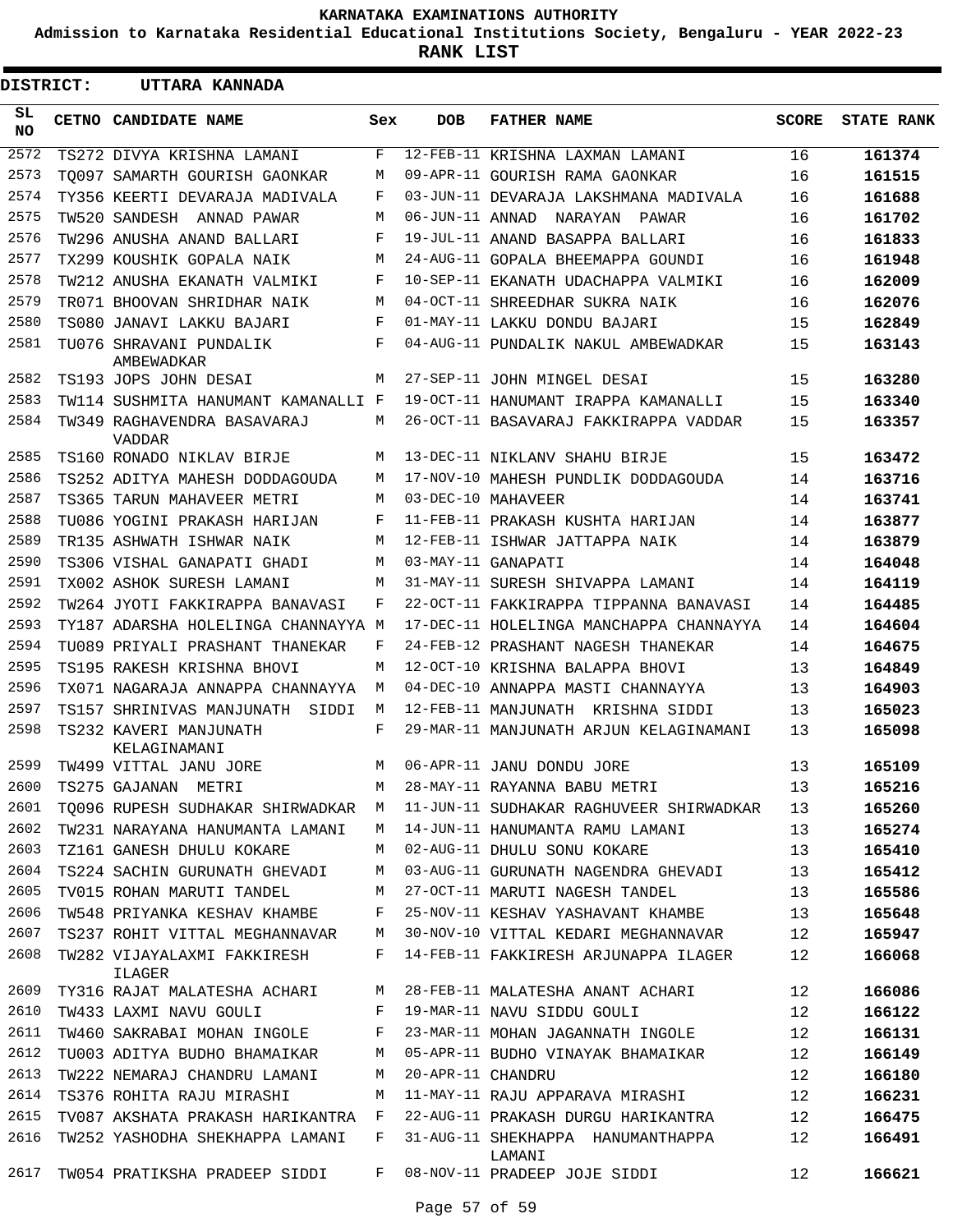**Admission to Karnataka Residential Educational Institutions Society, Bengaluru - YEAR 2022-23**

**RANK LIST**

Е

| <b>DISTRICT:</b> |             | UTTARA KANNADA                        |     |            |                                                |              |                   |
|------------------|-------------|---------------------------------------|-----|------------|------------------------------------------------|--------------|-------------------|
| SL.<br>NO.       |             | CETNO CANDIDATE NAME                  | Sex | <b>DOB</b> | <b>FATHER NAME</b>                             | <b>SCORE</b> | <b>STATE RANK</b> |
| 2618             |             | TO064 ASMITA NAGESH VADDAR            | F   |            | 17-NOV-11 NAGESH LAKSHMAN VADDAR               | 12           | 166630            |
| 2619             |             | TW002 BHEEMAVVA NAGAPPA LAMANI        | F   |            | 01-MAR-11 NAGAPPA LAMANI                       | 11           | 167023            |
| 2620             |             | TU066 ASHA MOHAN DESAI                | F   |            | 13-APR-11 MOHAN MADUKAR DESAI                  | 11           | 167103            |
| 2621             |             | TW145 SAMARTH SANJEEV RAMAPUR         | M   |            | 28-JUN-11 SANJEEV R RAMAPUR                    | 11           | 167280            |
| 2622             |             | TZ124 MANASI SEETARAM SUJEKAR         | F   |            | 14-JUL-11 SEETARAM GANAPATI SUJEKAR            | 11           | 167310            |
| 2623             |             | TO066 UMESH PARAMESHAPPA BALLARI      | М   |            | 23-APR-12 PARAMESHAPPA HANAMANTAPPA<br>BALLARI | 11           | 167668            |
| 2624             |             | TY068 SINCHANA KAMALAKAR GOUDA        | F   |            | 22-MAR-11 KAMALAKAR LINGA GOUDA                | 10           | 167998            |
| 2625             |             | TT038 SARATA RAMESH HALLER            | M   |            | 26-APR-11 RAMESH NARAYANA HALLER               | 10           | 168055            |
| 2626             |             | TT047 DARSHAN GANAPATI MARATHI        | M   |            | 24-JUN-11 GANAPATI BALU<br>MARATHI             | 10           | 168189            |
| 2627             |             | TS002 NAGARAJ HANUMANT VADDAR         | M   |            | 16-JUL-11 HANUMANT MALLESHI VADDAR             | 10           | 168227            |
| 2628             |             | TV125 PUNEET VENKATESH HARIKANTRA M   |     |            | 01-SEP-11 VENKATESH DEVU HARIKANTRA            | 10           | 168313            |
| 2629             |             | TU078 ASHWINI NAGESH KADROLKAR        | F   |            | 26-NOV-11 NAGESH PARASHURAM KADROLKAR          | 10           | 168455            |
| 2630             |             | TU107 PRATIKSHA PRALHAD PATIL         | F   |            | 30-NOV-11 PRALHAD BABURAO PATIL                | 10           | 168469            |
| 2631             |             | TX051 NAVIN ASHOK NAIK                | M   |            | 15-SEP-10 ASHOK RAMA NAIK                      | 9            | 168619            |
| 2632             |             | TS333 ROHINI MANJUNATH SHINDHE        | F   |            | 28-NOV-10 MANJUNATH MANOHAR SHINDHE            | 9            | 168666            |
| 2633             |             | TW422 SHWETA TIRUPATI BACHANAKI       | F   |            | 26-JAN-11 TIRUPATI DYAMANNA BACHANAKI          | 9            | 168739            |
| 2634             | TS022 TANU  | HANAMANTH VADDAR                      | F   |            | 09-FEB-11 HANAMANTH DURGAPPA VADDAR            | 9            | 168757            |
| 2635             |             | TW312 ELISH EDWIN YARAGUNTI           | М   |            | 13-APR-11 EDWIN SHANTAPPA YARAGUNTI            | 9            | 168823            |
| 2636             |             | TS236 VAISHNAVI VITTAL KARLKOPPA      | F   |            | 23-JUN-11 VITTAL NARAYAN KARLKOPPA             | 9            | 168930            |
| 2637             |             | TW097 NAGARAJ ANAND BHOVI VADDAR      | М   |            | 20-JUL-11 ANAND TIPPANNA BHOVI VADDAR          | 9            | 168983            |
| 2638             |             | TW288 GANESH ANNAPPA VESHAGAR         | М   |            | 20-NOV-10 ANNAPPA VESHAGARA                    | 8            | 169336            |
| 2639             |             | TW235 RAHUL MANJUNATH INGOLE          | M   |            | 28-NOV-10 MANJUNATH PADMANABH INGOLE           | 8            | 169340            |
| 2640             |             | TW106 KIRAN BAJJU PINGALE             | M   |            | 09-JUN-11 BAJJU PINGALE                        | 8            | 169551            |
| 2641             |             | TS108 HANAMANTH RAVI ARLAWAD          | M   |            | 16-JAN-11 RAVI MADIVALA ARLAWAD                | 7            | 169956            |
| 2642             |             | TX147 NANDA BASAVARAJ VADDAR          | F   |            | 27-MAR-11 BASAVARAJ HANMANNA VADDAR            | 7            | 170008            |
| 2643             |             | TT021 PRAJVAL SUBRAYA HALLER          | М   |            | 25-AUG-11 SUBRAYA SHANIYARA HALLER             | 7            | 170190            |
| 2644             |             | TS312 DEEPIKA ARJUN AGASIMANI         | F   |            | 21-OCT-11 ARJUN BHEEMARAY AGASIMANI            | 7            | 170248            |
| 2645             |             | TY175 MEENAKSHI TOPPANNA LAMANI       | F   |            | 05-JUL-11 TOPPANNA LAMANI                      | 6            | 170571            |
| 2646             |             | TY174 NAYANA SANTOSH NAIK             | F   |            | 28-JAN-11 SANTOSH KERIYAPPA NAIK               | 3            | 171376            |
| 2647             |             | TY057 AKSHAY MANJAPPA CHANNAYYA M     |     |            | 11-AUG-11 MANJAPPA CHANNAYYA                   | $\mathsf{O}$ | 171860            |
| 2648             |             | TV080 CHAITRASHRI MANJUNATHA<br>MUKRI |     |            | F 08-NOV-11 MANJUNATHA JATTI MUKRI 0           |              | 171886            |
| 2649             |             | TW487 GANESH SUBHAS BHOVI M           |     |            | 18-JAN-11 SUBHAS D BHOVI                       | ABSENT       |                   |
| 2650             |             | TW182 PAVAN DAYANAND PAWAR            | M   |            | 26-JUL-11 DAYANAND PAWAR                       | ABSENT       |                   |
| 2651             |             | TT008 ADITYA MASTI HALLER             | M   |            | 20-MAR-11 MASTI HANUMATH HALLER                | ABSENT       |                   |
| 2652             | TT113 ADNAN |                                       | M   |            | 23-FEB-11 ABDUL LATIF BUDAN KHAN               | ABSENT       |                   |
| 2653             |             | TW205 FAKKIRESH SOMANNA NADIGER M     |     |            | 08-OCT-10 SOMANNA RUDRAPPA NADIGER             | ABSENT       |                   |
| 2654             |             | TR130 ANUSHA MADEV NAIK               | F   |            | 08-NOV-10 MADEV NAIK                           | ABSENT       |                   |
| 2655             |             | TU159 JAINABI TOSHIF KHAJI            | F   |            | 15-NOV-11 TOSHIF SALIM KHAJI                   | ABSENT       |                   |
| 2656             |             | TR208 TRAJNA SHREEDHARA NAIK F        |     |            | 17-MAY-11 SRIDHARA NARAYANA NAIK               | ABSENT       |                   |
| 2657             |             | TO088 SHRUYA UDAY GUNAGI              | F   |            | 04-AUG-11 UDAY RATNAKAR GUNAGI                 | ABSENT       |                   |
| 2658             |             | TO020 ANUSHKA GIRISH BANDEKAR         | F   |            | 26-JUL-11 GIRISH RAMAKANT BANDEKAR             | ABSENT       |                   |
| 2659             |             | TO103 CHAITANYA VISHWANATH BHOVI F    |     |            | 18-AUG-11 VISHWANATH KESHAV BHOVI              | ABSENT       |                   |
| 2660             |             | TZ123 SAGAR GANAPATI PATGAR           | M   |            | 10-JAN-11 GANAPATI DEVAPPA PATGAR              | ABSENT       |                   |
| 2661             |             | TZ067 INCHARA AMIT GABBUR             | F   |            | 17-FEB-11 AMIT ANJANEYA GABBUR                 | ABSENT       |                   |
| 2662             |             | TZ044 SANIKA VENKATESH PATGAR F       |     |            | 15-AUG-11 VENKATESH SOMAYYA PATGAR             | ABSENT       |                   |
| 2663             |             | TX125 SADANA NAGARAJA NAIK F          |     |            | 03-DEC-11 NAGARAJA RAMA NAIK                   | ABSENT       |                   |
| 2664             |             | TW322 KASHINATH RAMESH<br>KILLEKYATAR | M   |            | 10-JUL-11 RAMESH BASAPPA KILLEKYATAR           | ABSENT       |                   |